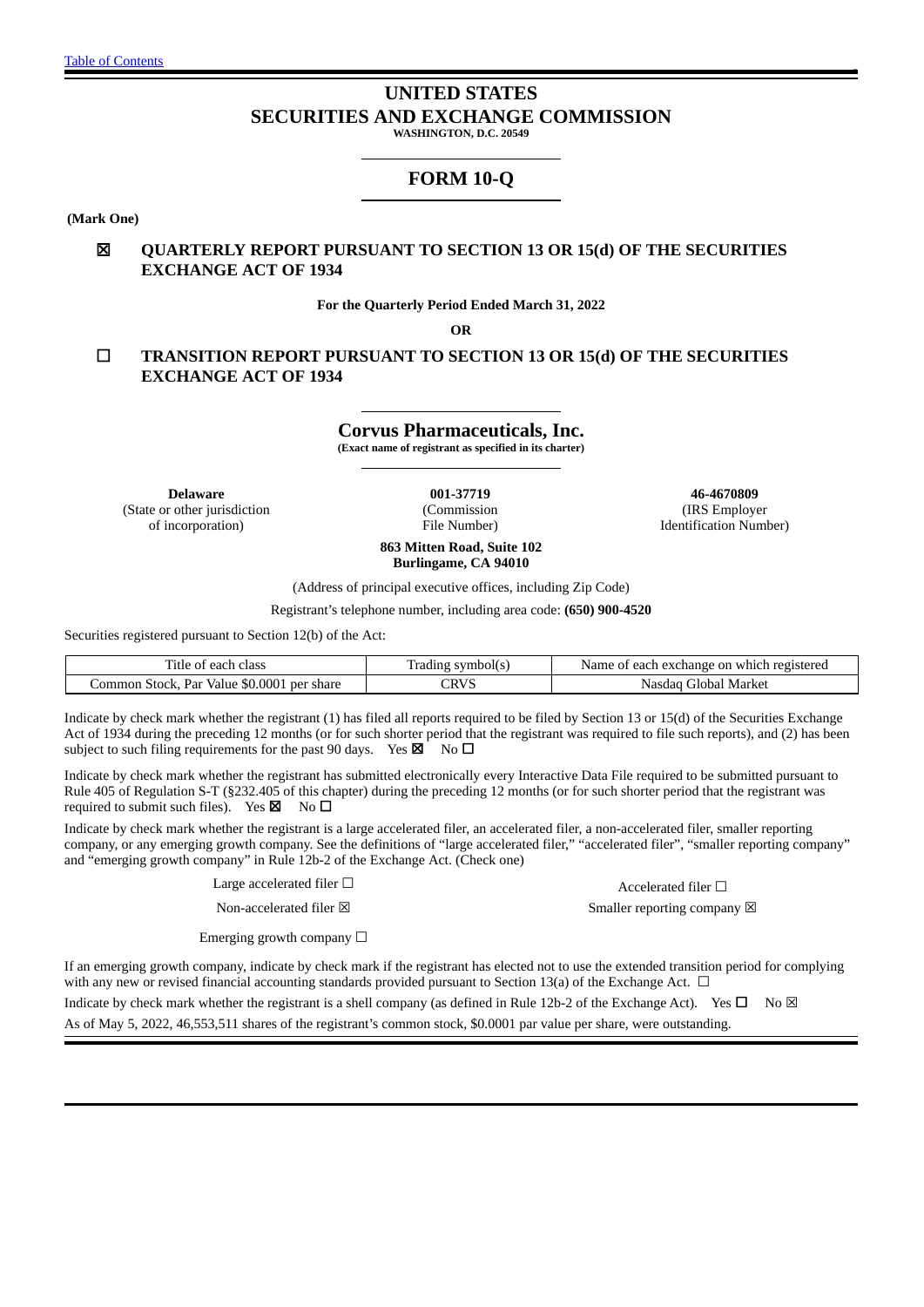# **CORVUS PHARMACEUTICALS, INC.**

# **QUARTERLY REPORT ON FORM 10-Q FOR THE QUARTER ENDED MARCH 31, 2022**

# **TABLE OF CONTENTS**

# **PART I — FINANCIAL [INFORMATION](#page-2-0)**

<span id="page-1-0"></span>

| Item 1  | <b>Financial Statements (unaudited)</b>                                                      | 3              |
|---------|----------------------------------------------------------------------------------------------|----------------|
|         | <b>Condensed Consolidated Balance Sheets</b>                                                 | 3              |
|         | <b>Condensed Consolidated Statements of Operations and Comprehensive Loss</b>                | $\overline{4}$ |
|         | <b>Condensed Consolidated Statements of Change in Stockholders' Equity</b>                   | 5.             |
|         | <b>Condensed Consolidated Statements of Cash Flows</b>                                       | 6              |
|         | <b>Notes to Condensed Consolidated Financial Statements</b>                                  | 7              |
| Item 2. | <b>Management's Discussion and Analysis of Financial Condition and Results of Operations</b> | 22             |
| Item 3. | <b>Quantitative and Qualitative Disclosures About Market Risk</b>                            | 31             |
| Item 4. | <b>Controls and Procedures</b>                                                               | 31             |
|         |                                                                                              |                |

# **PART II — OTHER [INFORMATION](#page-30-2)**

| <u>Item 1.</u>    | <b>Legal Proceedings</b>                                    | 31 |
|-------------------|-------------------------------------------------------------|----|
| <u>Item 1A.</u>   | <b>Risk Factors</b>                                         | 31 |
| <u>Item 2.</u>    | Unregistered Sales of Equity Securities and Use of Proceeds | 79 |
| Item 3.           | <b>Defaults Upon Senior Securities</b>                      | 79 |
| <u>Item 4.</u>    | <b>Mine Safety Disclosures</b>                              | 79 |
| Item 5.           | <b>Other Information</b>                                    | 80 |
| Item 6.           | <b>Exhibits</b>                                             | 80 |
| <b>SIGNATURES</b> |                                                             | 81 |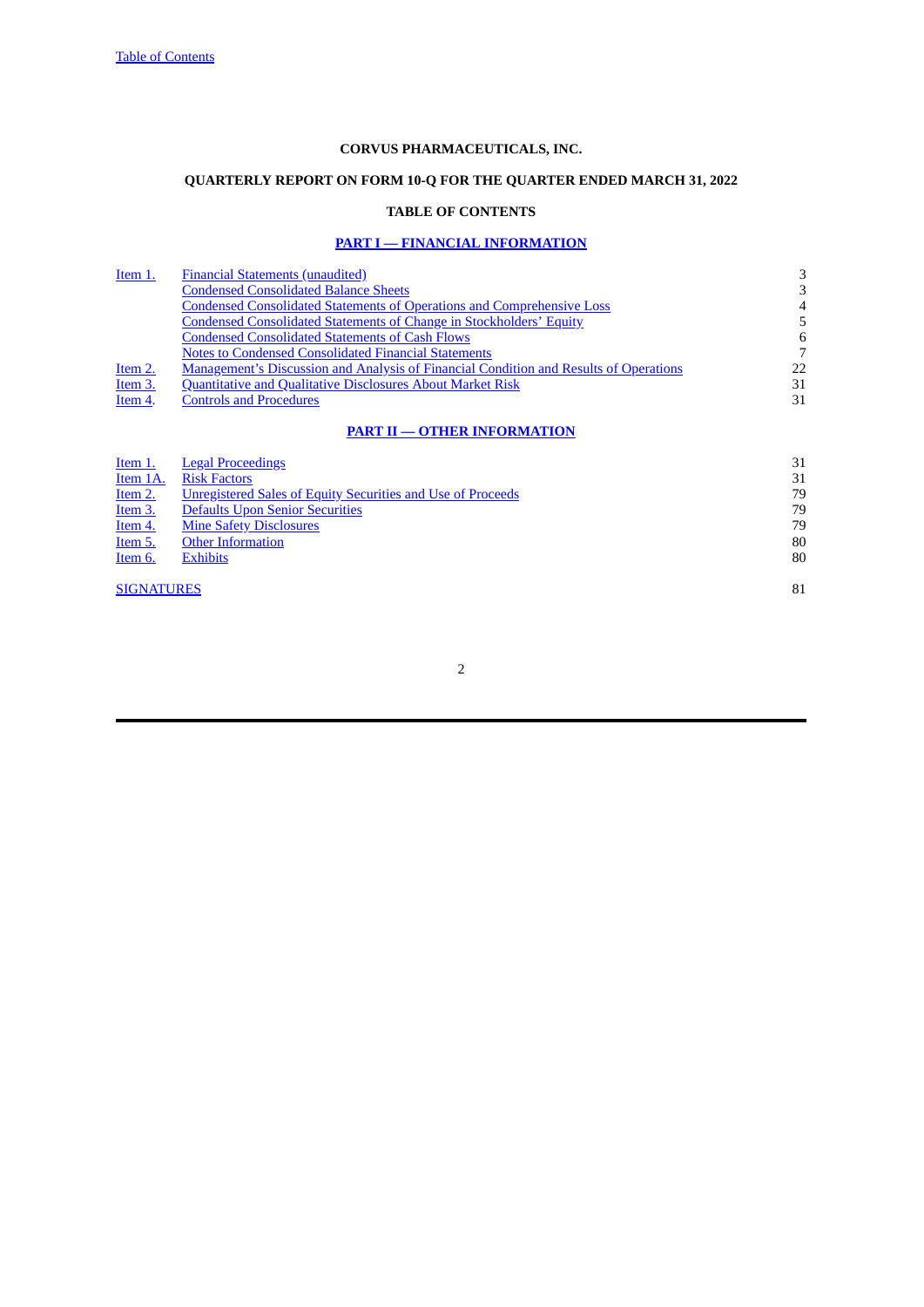# **PART I - FINANCIAL INFORMATION**

# <span id="page-2-2"></span><span id="page-2-1"></span><span id="page-2-0"></span>**Item 1. Unaudited Condensed Financial Statements**

# **CORVUS PHARMACEUTICALS, INC. CONDENSED CONSOLIDATED BALANCE SHEETS**

(in thousands, except share and per share data)

(unaudited)

|                                                                                         |              | March 31,<br>2022 |                | December 31,<br>2021 |
|-----------------------------------------------------------------------------------------|--------------|-------------------|----------------|----------------------|
| <b>Assets</b>                                                                           |              |                   |                |                      |
| Current assets:                                                                         |              |                   |                |                      |
| Cash and cash equivalents                                                               | $\mathbf{s}$ | 31,460            | $\mathfrak{F}$ | 63,458               |
| Marketable securities                                                                   |              | 31,484            |                | 5,993                |
| Accounts receivable - related party                                                     |              | 373               |                | 507                  |
| Prepaid and other current assets                                                        |              | 1,050             |                | 1,354                |
| <b>Total current assets</b>                                                             |              | 64,367            |                | 71,312               |
| Property and equipment, net                                                             |              | 364               |                | 451                  |
| Operating lease right-of-use asset                                                      |              | 2,952             |                | 3,190                |
| <b>Investment in Angel Pharmaceuticals</b>                                              |              | 33,371            |                | 34,266               |
| Other assets                                                                            |              | 236               |                | 236                  |
| <b>Total assets</b>                                                                     | \$           | 101,290           | \$             | 109,455              |
|                                                                                         |              |                   |                |                      |
| <b>Liabilities and Stockholders' Equity</b>                                             |              |                   |                |                      |
| Current liabilities:                                                                    |              |                   |                |                      |
| Accounts payable                                                                        | \$           | 2,189             | \$             | 1,565                |
| <b>Operating lease liability</b>                                                        |              | 1,090             |                | 1,046                |
| Accrued and other liabilities                                                           |              | 5,986             |                | 7,081                |
| <b>Total current liabilities</b>                                                        |              | 9,265             |                | 9,692                |
| Operating lease liability                                                               |              | 2,303             |                | 2,601                |
| <b>Total liabilities</b>                                                                |              | 11,568            |                | 12.293               |
| Commitments and contingencies (Note 13)                                                 |              |                   |                |                      |
| Stockholders' equity:                                                                   |              |                   |                |                      |
| Preferred stock: \$0.0001 par value; 10,000,000 shares authorized at March 31, 2022 and |              |                   |                |                      |
| December 31, 2021; 0 shares issued and outstanding at March 31, 2022 and                |              |                   |                |                      |
| December 31, 2021                                                                       |              |                   |                |                      |
| Common stock: \$0.0001 par value; 290,000,000 shares authorized at March 31, 2022 and   |              |                   |                |                      |
| December 31, 2021; 46,553,511 and 46,553,511 shares issued and outstanding at           |              |                   |                |                      |
| March 31, 2022 and December 31, 2021, respectively                                      |              | 5                 |                | 5.                   |
| Additional paid-in capital                                                              |              | 362,408           |                | 361,669              |
| Accumulated other comprehensive (loss) income                                           |              | 1,987             |                | 1,869                |
| Accumulated deficit                                                                     |              | (274, 678)        |                | (266, 381)           |
| Total stockholders' equity                                                              |              | 89,722            |                | 97,162               |
| Total liabilities and stockholders' equity                                              | \$           | 101,290           | \$             | 109.455              |

The accompanying notes are an integral part of these condensed consolidated financial statements.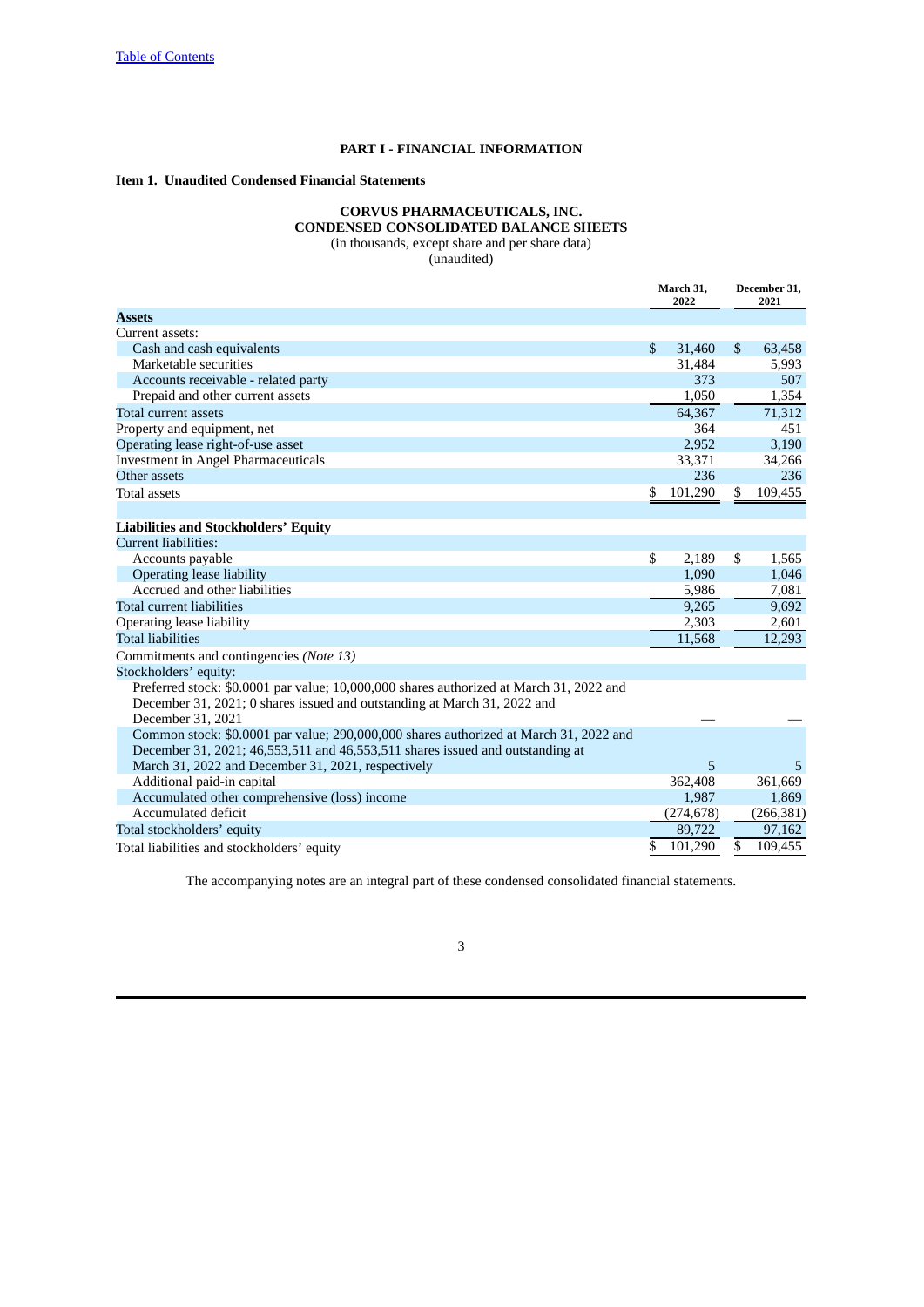### <span id="page-3-0"></span>**CORVUS PHARMACEUTICALS, INC. CONDENSED CONSOLIDATED STATEMENTS OF OPERATIONS AND COMPREHENSIVE LOSS**

(in thousands, except share and per share data)

(unaudited)

|                                                              | <b>Three Months Ended</b><br>March 31, |    |            |  |
|--------------------------------------------------------------|----------------------------------------|----|------------|--|
|                                                              | 2022                                   |    | 2021       |  |
| <b>Operating expenses:</b>                                   |                                        |    |            |  |
| Research and development                                     | \$<br>5,100                            | S  | 8,230      |  |
| General and administrative                                   | 2,313                                  |    | 3,253      |  |
| Total operating expenses                                     | 7,413                                  |    | 11,483     |  |
| Loss from operations                                         | (7, 413)                               |    | (11, 483)  |  |
| Interest income and other expense, net                       | 11                                     |    | З          |  |
| Sublease income - related party                              | 146                                    |    |            |  |
| Loss from equity method investment                           | (1,041)                                |    | (100)      |  |
| <b>Net loss</b>                                              | (8,297)                                | \$ | (11, 580)  |  |
| Net loss per share, basic and diluted                        | (0.18)                                 |    | (0.34)     |  |
| Shares used to compute net loss per share, basic and diluted | 46,553,511                             |    | 34,515,116 |  |
| Other comprehensive loss:                                    |                                        |    |            |  |
| Unrealized gain (loss) on marketable securities              | (28)                                   |    |            |  |
| Cumulative foreign currency translation adjustment           | 146                                    |    |            |  |
| Comprehensive loss                                           | (8, 179)                               | \$ | (11, 578)  |  |

The accompanying notes are an integral part of these condensed consolidated financial statements.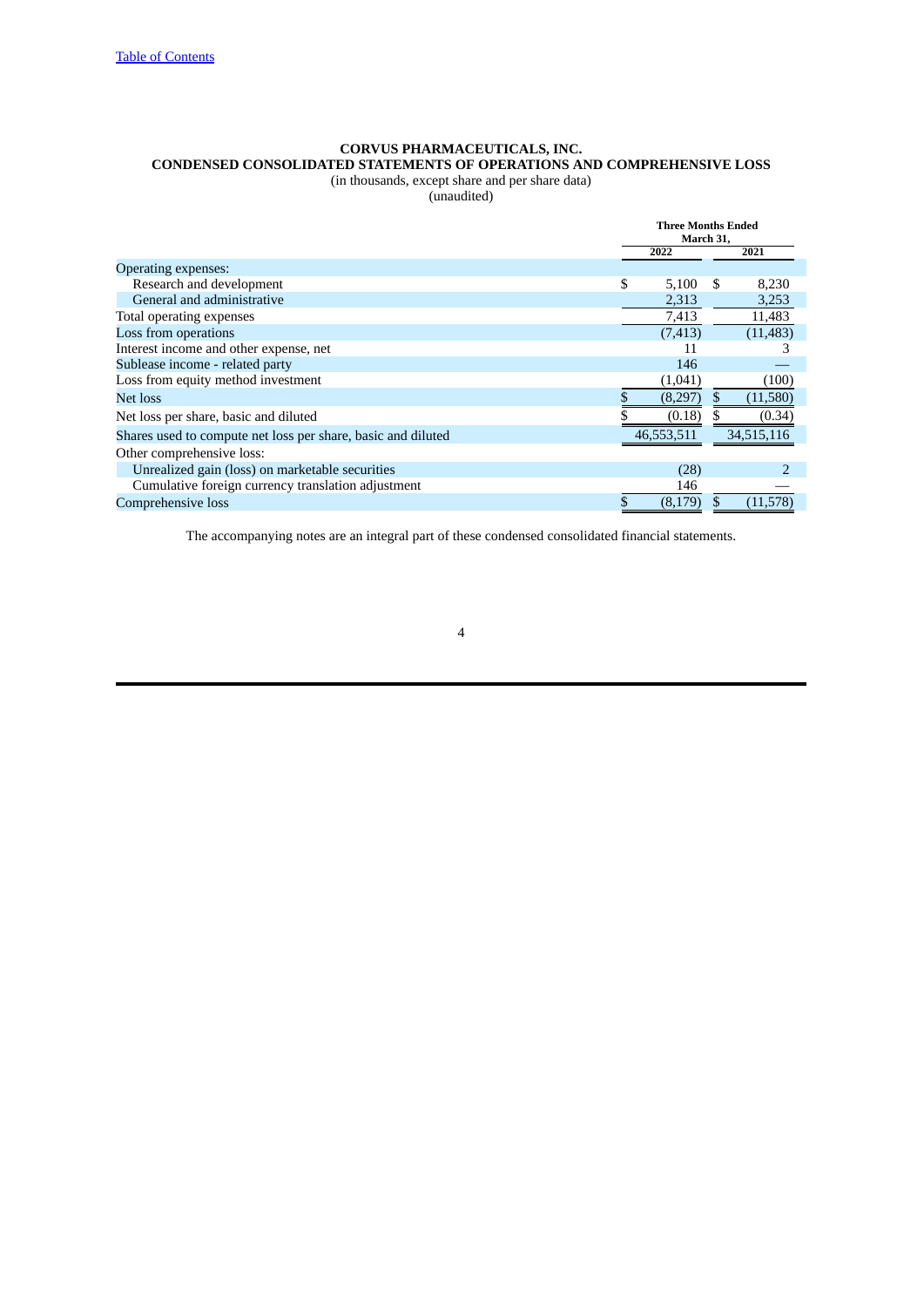# <span id="page-4-0"></span>**CORVUS PHARMACEUTICALS, INC. CONDENSED CONSOLIDATED STATEMENTS OF CHANGES IN STOCKHOLDERS' EQUITY**

(in thousands, except share data)

(unaudited)

|                                          | Three Months Ended March 31, 2022 |        |                              |                                       |             |                               |  |  |
|------------------------------------------|-----------------------------------|--------|------------------------------|---------------------------------------|-------------|-------------------------------|--|--|
|                                          | Common Stock                      |        | <b>Additional</b><br>Paid-in | Accumulated<br>Other<br>Comprehensive | Accumulated | <b>Total</b><br>Stockholders' |  |  |
|                                          | <b>Shares</b>                     | Amount | Capital                      | Income                                | Deficit     | <b>Equity</b>                 |  |  |
| <b>Balance at December 31, 2021</b>      | 46,553,511                        | 5      | 361,669                      | 1.869                                 | (266, 381)  | 97,162<br>S                   |  |  |
| Stock-based compensation expense         |                                   |        | 739                          |                                       |             | 739                           |  |  |
| Unrealized loss on marketable securities |                                   |        |                              | (28)                                  |             | (28)                          |  |  |
| Foreign currency translation adjustment  |                                   |        |                              | 146                                   |             | 146                           |  |  |
| Net loss                                 |                                   |        |                              |                                       | (8,297)     | (8,297)                       |  |  |
| <b>Balance at March 31, 2022</b>         | 46,553,511                        |        | 362,408                      | 1,987                                 | (274, 678)  | 89,722                        |  |  |

|                                                           | Three Months Ended March 31, 2021 |               |                              |                                       |                  |                        |  |  |
|-----------------------------------------------------------|-----------------------------------|---------------|------------------------------|---------------------------------------|------------------|------------------------|--|--|
|                                                           | <b>Common Stock</b>               |               | <b>Additional</b><br>Paid-in | Accumulated<br>Other<br>Comprehensive | Accumulated      | Total<br>Stockholders' |  |  |
|                                                           | <b>Shares</b>                     | <b>Amount</b> | Capital                      | Income                                | Deficit          | <b>Equity</b>          |  |  |
| <b>Balance at December 31, 2020</b>                       | 28,372,634                        |               | 295,281                      | 4                                     | (223, 140)<br>\$ | 72,148                 |  |  |
| Stock-based compensation expense                          |                                   |               | 1.225                        |                                       |                  | 1,225                  |  |  |
| Unrealized gain on marketable securities                  |                                   |               |                              |                                       |                  |                        |  |  |
| Issuance of common stock in connection with at-the-market |                                   |               |                              |                                       |                  |                        |  |  |
| offering, net                                             | 153,257                           |               | 601                          |                                       |                  | 601                    |  |  |
| Issuance of common stock upon follow-on public offering,  |                                   |               |                              |                                       |                  |                        |  |  |
| net                                                       | 9,783,660                         |               | 31,988                       |                                       |                  | 31,989                 |  |  |
| Net loss                                                  |                                   |               |                              |                                       | (11,580)         | (11, 580)              |  |  |
| <b>Balance at March 31, 2021</b>                          | 38,309,551                        |               | 329.095                      | h                                     | (234, 720)       | 94,385                 |  |  |

The accompanying notes are an integral part of these condensed consolidated financial statements.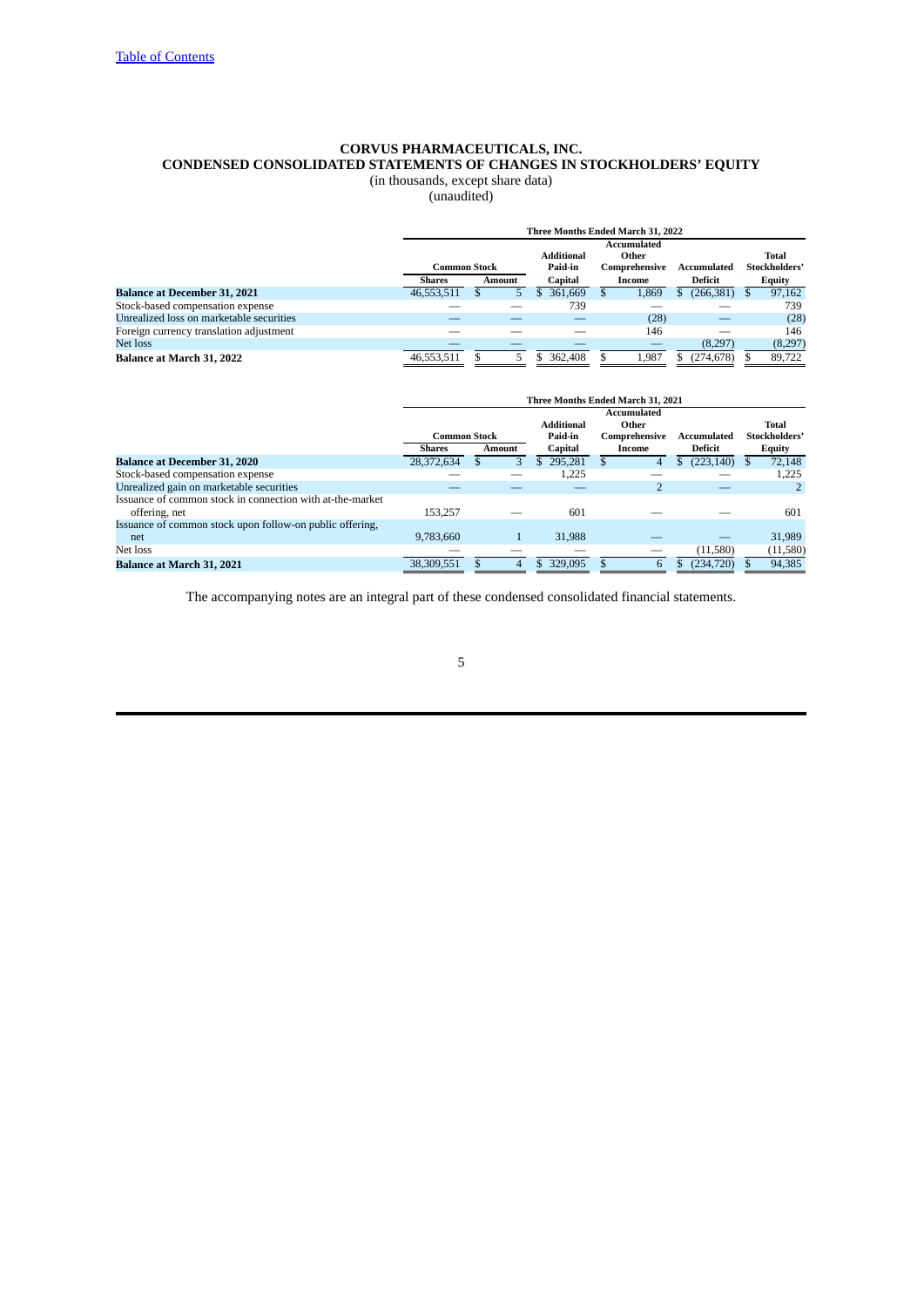### **CORVUS PHARMACEUTICALS, INC. CONDENSED CONSOLIDATED STATEMENTS OF CASH FLOWS** (in thousands) (unaudited)

<span id="page-5-0"></span>**Three Months Ended March 31, 2022 2021 Cash flows from operating activities** Net loss \$ (8,297) \ \$ (11,580) Adjustments to reconcile net loss to net cash used in operating activities: Depreciation and amortization and amortization and amortization and amortization and amortization and amortization and amortization and amortization and amortization and amortization and amortization and amortization and a Accretion related to marketable securities **1996 and 2012** 1996 and 2012 1997 and 2013 1997 and 2013 1998 and 201<br>Stock-based compensation Stock-based compensation 739 1,225<br>
Loss from equity method investment<br>
1.041 100 Loss from equity method investment Changes in operating assets and liabilities: Accounts receivable - related party 134  $\sim$  134  $\sim$  134  $\sim$  134  $\sim$  134  $\sim$  134  $\sim$  135  $\sim$  134  $\sim$  135  $\sim$  135  $\sim$  135  $\sim$  135  $\sim$  137  $\sim$  137  $\sim$  137  $\sim$  137  $\sim$  138  $\sim$  138  $\sim$  138  $\sim$  138  $\sim$  138  $\$ Prepaid and other current assets 304 237<br>
238 238 304 237 238 237 238 3193 Operating lease right-of-use asset 238 193 Other assets  $\qquad$  (664) Accounts payable 624 1,443 Accrued and other liabilities (1,095) 287<br>
Operating lease liability (254) (260) Operating lease liability (254) (260) Net cash used in operating activities  $(6,424)$   $(8,787)$ **Cash flows from investing activities** Purchases of marketable securities (26,384) (3,321) (3,321) Sales of marketable securities Maturities of marketable securities 810 8,167 Purchases of property and equipment Net cash provided by (used in) investing activities (25,574) 4,846 **Cash flows from financing activities** Proceeds from issuance of common stock, net (includes \$4,850 in aggregate gross proceeds from related parties for the three months ended March 31, 2021) — 31,989 Proceeds from issuance of common stock in connection with at-the-market offering, net  $-$  601 Net cash provided by financing activities example of the state of the state of the state of the state of the state of the state of the state of the state of the state of the state of the state of the state of the state of Net increase (decrease) in cash and cash equivalents (31,998) 28,649 Cash and cash equivalents at beginning of the period 63,458 16,455 Cash and cash equivalents at end of the period  $\frac{1}{2}$  \$ 31,460 \$ 45,104

The accompanying notes are an integral part of these condensed consolidated financial statements.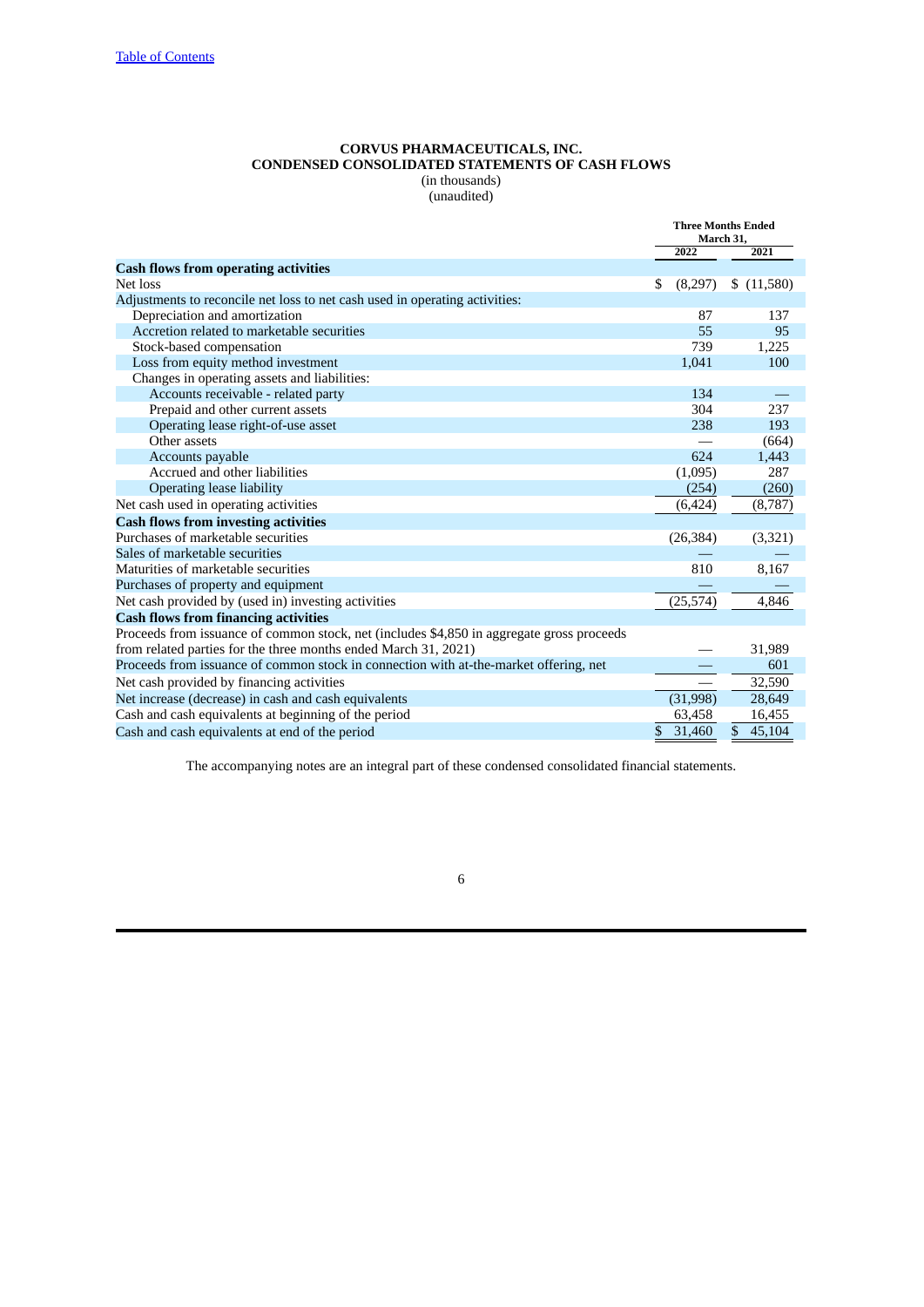#### **CORVUS PHARMACEUTICALS, INC.**

#### **NOTES TO CONDENSED CONSOLIDATED FINANCIAL STATEMENTS (unaudited)**

### <span id="page-6-0"></span>**1. Organization**

Corvus Pharmaceuticals, Inc. ("Corvus" or the "Company") was incorporated in Delaware on January 27, 2014 and commenced operations in November 2014. Corvus is a clinical-stage biopharmaceutical company. The Company's operations are located in Burlingame, California.

### *Presentation*

The consolidated financial statements include the accounts of the Company and its wholly-owned subsidiaries, Corvus Biopharmaceuticals, Ltd. and Corvus Hong Kong Limited. All significant intercompany accounts and transactions have been eliminated from the consolidated financial statements.

### *Initial Public Offering*

On March 22, 2016, the Company's registration statement on Form S-1 (File No. 333-208850) relating to its initial public offering ("IPO") of its common stock was declared effective by the Securities and Exchange Commission ("SEC") and the shares of its common stock began trading on the Nasdaq Global Market on March 23, 2016. The public offering price of the shares sold in the IPO was \$15.00 per share. The IPO closed on March 29, 2016, pursuant to which the Company sold 4,700,000 shares of its common stock. On April 26, 2016, the Company sold an additional 502,618 shares of its common stock to the underwriters upon partial exercise of their over-allotment option, at the initial offering price of \$15.00 per share. The Company received aggregate net proceeds of approximately \$70.6 million, after underwriting discounts, commissions and offering expenses. Immediately prior to the consummation of the IPO, all outstanding shares of convertible preferred stock were converted into common stock.

### *Follow-on Public Offerings*

In March 2018, the Company completed a follow-on public offering in which the Company sold 8,117,647 shares of common stock at a price of \$8.50 per share, which included 1,058,823 shares issued pursuant to the underwriters' exercise of their option to purchase additional shares of common stock. The aggregate net proceeds received by the Company from the offering were approximately \$64.9 million, net of underwriting discounts and commissions and offering expenses payable by the Company.

In February 2021, the Company completed a follow-on public offering in which the Company sold 9,783,660 shares of common stock at a price of \$3.50 per share, which included 1,212,231 shares issued pursuant to the underwriters' exercise of their option to purchase additional shares of common stock. The aggregate net proceeds received by the Company from the offering were approximately \$32.0 million, net of underwriting discounts and commissions and offering expenses.

### *Liquidity*

The Company is subject to risks and uncertainties common to early-stage companies in the biotechnology industry, including, but not limited to, development by competitors of new technological innovations, protection of proprietary technology, dependence on key personnel, contract manufacturer and contract research organizations, compliance with government regulations and the need to obtain additional financing to fund operations. Since commencing operations in 2014, the majority of the Company's efforts have been focused on the research and development of mupadolimab (formerly CPI-006), CPI-818 and ciforadenant. The Company believes that it will continue to expend substantial resources for the foreseeable future as it continues clinical development of, seek regulatory approval for and, if approved, prepare for the commercialization of mupadolimab, CPI-818 and ciforadenant, as well as product candidates under the Company's other development programs. These expenditures will include costs associated with research and development, conducting preclinical studies and clinical trials, obtaining regulatory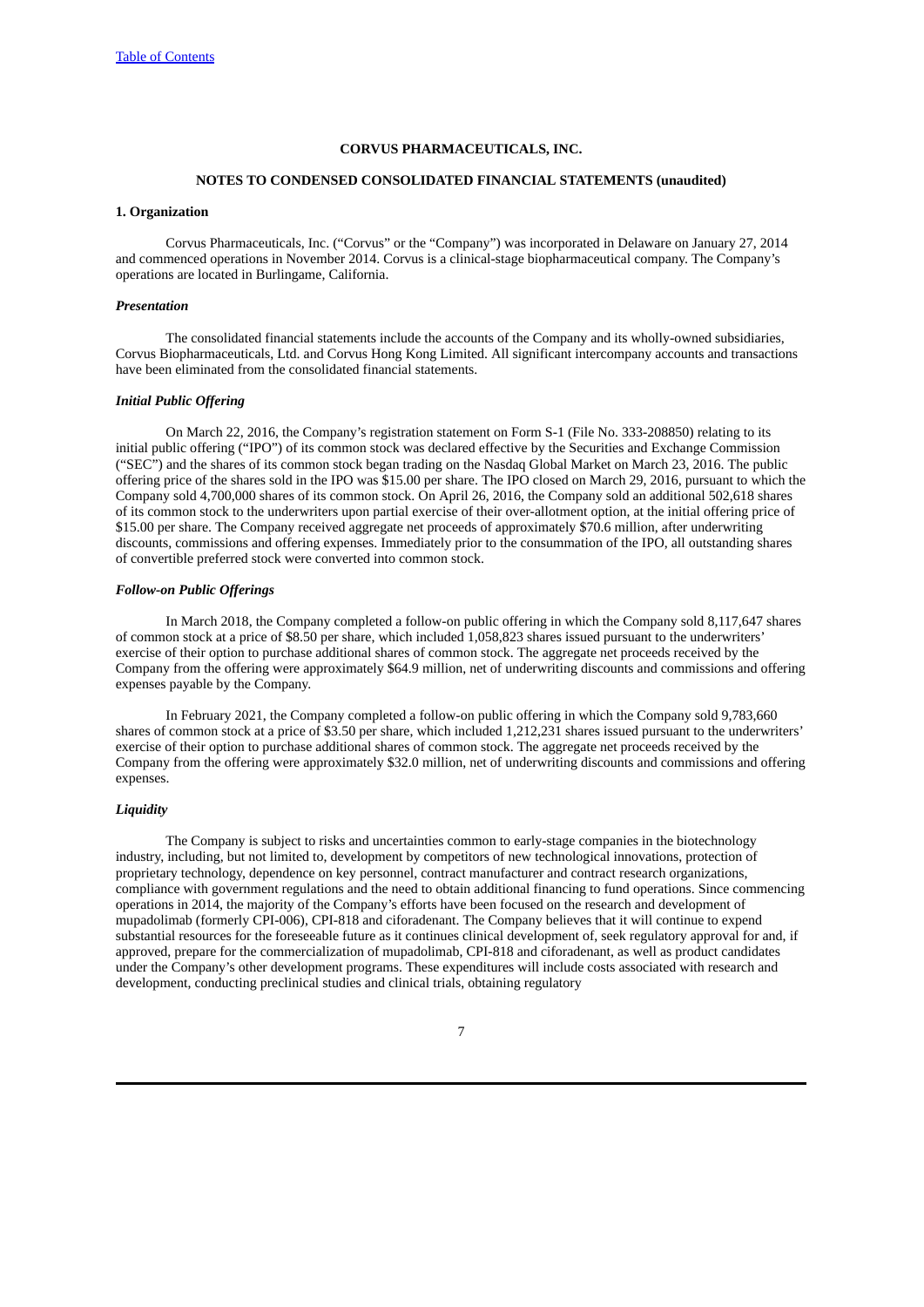approvals, manufacturing and supply, sales and marketing and general operations. In addition, other unanticipated costs may arise. Because the outcome of any clinical trial and/or regulatory approval process is highly uncertain, the Company may not be able to accurately estimate the actual amounts necessary to successfully complete the development, regulatory approval process and commercialization of mupadolimab, CPI-818, and ciforadenant or any other product candidates. The Company does not expect its existing capital resources to be sufficient to enable it to fund the completion of its clinical trials and remaining development program of mupadolimab, CPI-818 and ciforadenant through commercialization. In addition, its operating plan may change as a result of many factors, including those described in the Company's Annual Report on Form 10-K for the year ended December 31, 2021 filed on March 10, 2022 and this Quarterly Report on form 10-Q.

The Company has incurred significant losses and negative cash flows from operations in all periods since inception and had an accumulated deficit of \$274.7 million as of March 31, 2022. The Company has historically financed its operations primarily through the sale of redeemable convertible preferred stock and common stock. While the Company has been able to raise multiple rounds of financing, there can be no assurance that in the event the Company requires additional financing, such financing will be available on terms which are favorable or at all. Failure to generate sufficient cash flows from operations, raise additional capital or reduce certain discretionary spending would have a material adverse effect on the Company's ability to achieve its intended business objectives.

As of March 31, 2022, the Company had cash, cash equivalents and short-term marketable securities of \$62.9 million. Management believes that the Company's current cash, cash equivalents and short-term marketable securities will be sufficient to fund its planned operations for at least 12 months from the date of the issuance of these financial statements.

The current COVID-19 (coronavirus) pandemic, which is impacting worldwide economic activity, poses risks that the Company or its employees, contractors, suppliers, and other partners may be prevented from conducting business activities for an indefinite period of time, including due to shutdowns that may be requested or mandated by governmental authorities. The extent to which COVID-19 impacts the Company's business, including its clinical trials and financial condition, will depend on future developments, which are highly uncertain and cannot be predicted with confidence, such as the spread of the disease, the duration of the pandemic, travel restrictions and social distancing in the United States and other countries, business closures or business disruptions and the effectiveness of actions taken in the United States and other countries to contain and treat the disease. As COVID-19 continues to spread around the globe, including the spread of more contagious and virulent variants, we will likely experience disruptions, including delays or difficulties in enrolling patients in our clinical trials, delays or difficulties in clinical site initiation, interruption of key clinical trial activities, delays in clinical sites receiving the supplies and materials needed to conduct our clinical trials and delays in necessary interactions with local regulatory authorities. COVID-19 may also impact the Company's ability to raise additional capital on a timely basis or at all, which could negatively impact short-term and long-term liquidity.

#### *Exchange Warrants*

On November 8, 2019, the Company entered into an exchange agreement (the "Exchange Agreement") with an investor and its affiliates (the "Exchanging Stockholders"), pursuant to which the Company exchanged an aggregate of 1,458,000 shares of the Company's common stock, par value \$0.0001 per share, owned by the Exchanging Stockholders for pre-funded warrants (the "Exchange Warrants") to purchase an aggregate of 1,458,000 shares of common stock (subject to adjustment in the event of any stock dividends and splits, reverse stock split, recapitalization, reorganization or similar transaction, as described in the Exchange Warrants), with an exercise price of \$0.0001 per share. The Exchange Warrants were exercisable at any time prior to expiration. In accordance with Accounting Standards Codification Topic 505, Equity, and Accounting Research Bulletin 43, the Company recorded the retirement of the common stock exchanged as a reduction of common shares outstanding and elected to record the excess over par value as a debit to additional paid-in-capital at the fair value of the Exchange Warrants on the issuance date. The Exchange Warrants were classified as equity in accordance with Accounting Standards Codification Topic 480, Distinguishing Liabilities from Equity, and Accounting Standards Codification Topic 815, Derivatives and Hedging, and the fair value of the Exchange Warrants was recorded as a credit to additional paid-in capital and is not subject to remeasurement. The Company determined that the fair value of the Exchange Warrants is substantially similar to the fair value of the retired shares on the issuance date due to the negligible exercise price for the Exchange Warrants.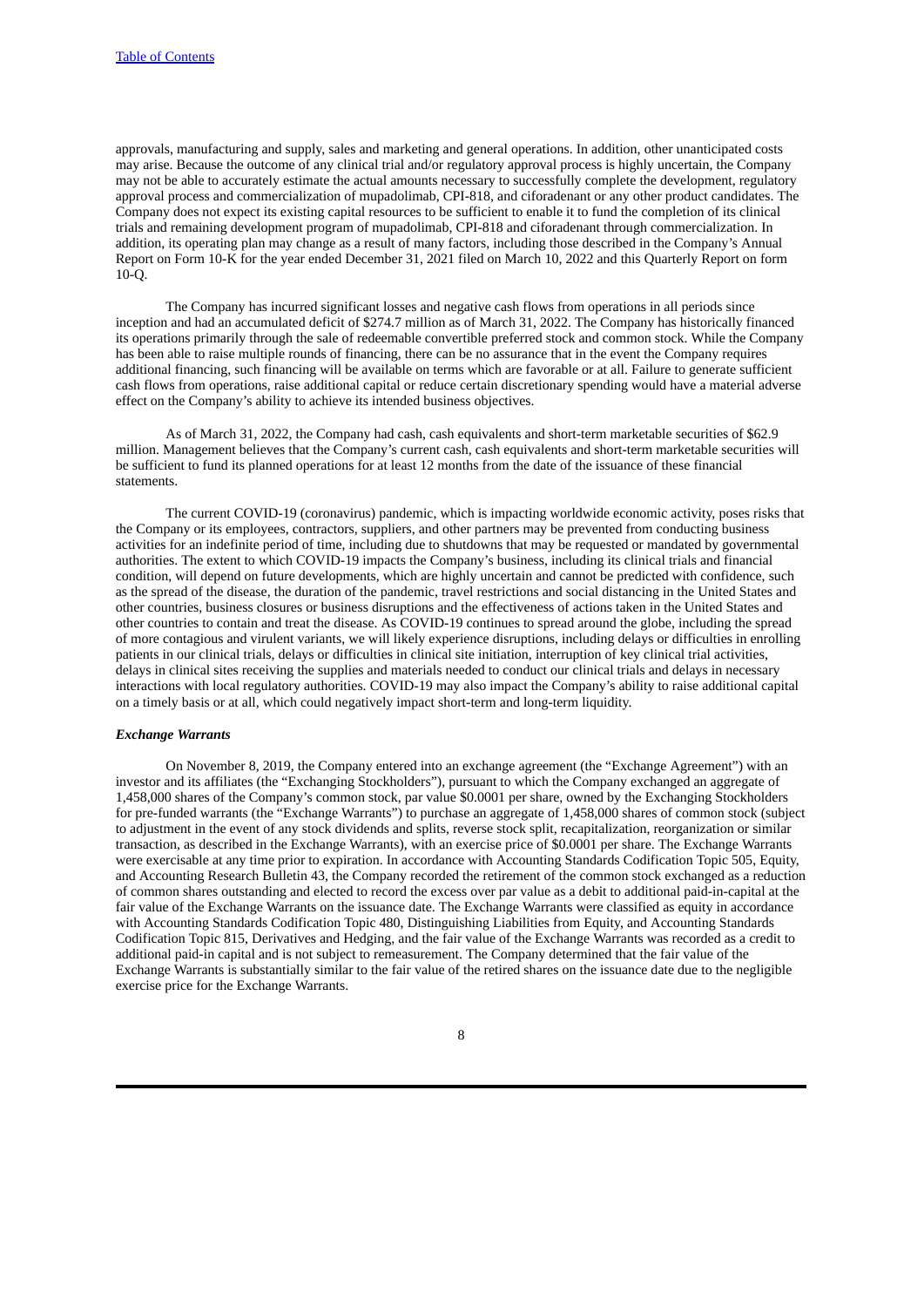In September 2021, the Exchange Warrants were fully exercised, resulting in the issuance of 1,457,947 shares of common stock on a net exercise basis.

### **2. Summary of Significant Accounting Policies**

#### *Basis of Presentation*

The accompanying condensed consolidated financial statements have been prepared in conformity with accounting principles generally accepted in the United States of America ("U.S. GAAP"). The Company's functional and reporting currency is the U.S. dollar, except for its investment in its equity method investee which is the Chinese renminbi (RMB). The accompanying condensed consolidated financial statements have been prepared on a going-concern basis, which contemplates the realization of assets and discharge of liabilities in the normal course of business. Since its inception, the Company has incurred significant losses and negative cash flows from operations. As of March 31, 2022, the Company had an accumulated deficit of \$274.7 million and cash, cash equivalents and marketable securities of \$62.9 million. The Company has financed its operations primarily with the proceeds from the sale of stock. The Company will need to raise additional capital to meet its business objectives. The Company believes that its current cash, cash equivalents and marketable securities will be sufficient to fund its planned expenditures and meet its obligations through at least the next twelve months from the issuance of these financial statements.

#### *Unaudited Interim Financial Information*

The accompanying interim condensed consolidated financial statements and related disclosures are unaudited, have been prepared on the same basis as the annual financial statements and, in the opinion of management, reflect all adjustments, which include only normal recurring adjustments, necessary for a fair statement of the results of operations for the periods presented.

The year-end condensed consolidated balance sheet data was derived from audited financial statements, but does not include all disclosures required by GAAP. The condensed consolidated results of operations for the three months ended March 31, 2022 are not necessarily indicative of the results to be expected for the full year or for any other future year or interim period. The accompanying condensed consolidated financial statements should be read in conjunction with the audited financial statements and the related notes for the year ended December 31, 2021 included in the Company's Annual Report on Form 10-K filed with the SEC on March 10, 2022.

#### *Use of Estimates*

The preparation of the Company's condensed consolidated financial statements in conformity with U.S. GAAP requires management to make estimates and assumptions that affect the amounts reported in the condensed consolidated financial statements and accompanying notes. Actual results could differ from such estimates.

### *Foreign Currency Translation*

Angel Pharmaceuticals Co., Ltd.'s ("Angel Pharmaceuticals") functional currency is the Chinese renminbi (RMB). Angel Pharmaceuticals' consolidated financial statements are reported in RMB. Financial information is translated from RMB to the U.S. dollar (the reporting currency) for inclusion in our consolidated financial statements. Income, expenses and cash flows are translated at average exchange rates prevailing during the fiscal period, assets and liabilities are translated at fiscal period-end exchange rates, and stockholders' equity is held at historical rates. Resulting translation adjustments are included as a component of accumulated other comprehensive income in stockholders' equity.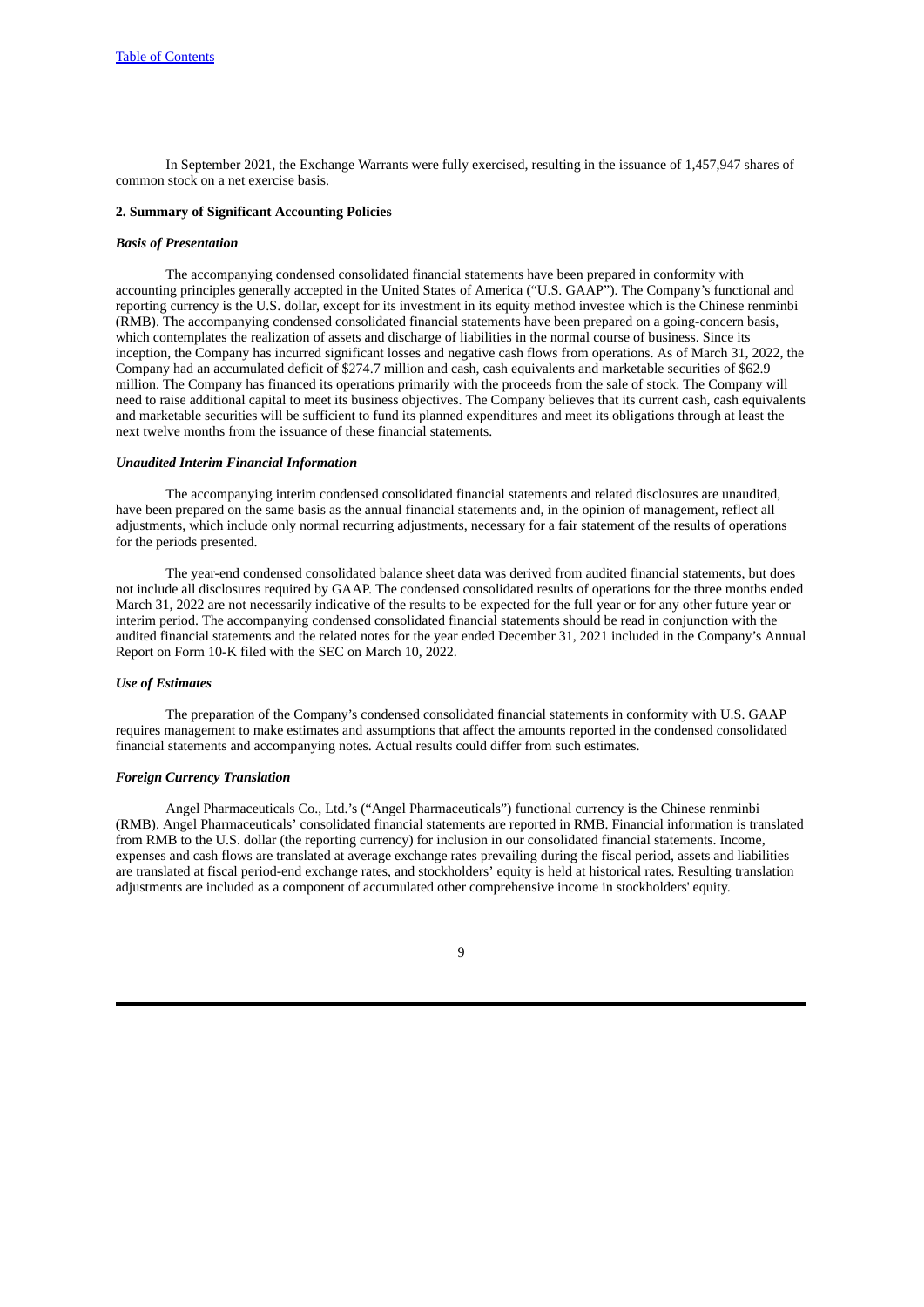### *Out of Period Adjustment*

In the three months ended June 30, 2021, the Company recorded a cumulative translation adjustment that affected the Company's balance sheet at June 30, 2021 by increasing its investment in Angel Pharmaceuticals and accumulated other comprehensive income in the equity section of the balance sheet by \$1.4 million. \$0.9 million of this amount was an out of period adjustment related to the year ended December 31, 2020. The impact of the out of period adjustment in the quarter ended March 31, 2021 was to reduce its investment in Angel Pharmaceuticals and other comprehensive income by \$83,000. The Company has concluded that the out of period adjustment is not material to the unaudited condensed consolidated financial statements for the quarter ended March 31, 2021.

### *Concentrations of Credit Risk and Other Risks and Uncertainties*

Substantially all of the Company's cash and cash equivalents are deposited in accounts with two financial institutions that management believes are of high credit quality. Such deposits may, at times, exceed federally insured limits. The Company maintains its cash with an accredited financial institution and accordingly, such funds are subject to minimal credit risk. The Company's marketable securities consist of investments in U.S. Treasury securities and U.S. government agency securities, which can be subject to certain credit risks. However, the Company mitigates the risks by investing in high-grade instruments, limiting its exposure to any one issuer, and monitoring the ongoing creditworthiness of the financial institutions and issuers. The Company has not experienced any losses on its deposits of cash, cash equivalents or marketable securities.

The Company is subject to a number of risks similar to other early stage biopharmaceutical companies, including, but not limited to, the need to obtain adequate additional funding, possible failure of preclinical testing or clinical trials, its reliance on third parties to conduct its clinical trials, the need to obtain marketing approval for its product candidates, competitors developing new technological innovations, the need to successfully commercialize and gain market acceptance of the Company's product candidates, its right to develop and commercialize its product candidates pursuant to the terms and conditions of the licenses granted to the Company, and protection of proprietary technology. If the Company does not successfully commercialize or partner any of its product candidates, it will be unable to generate product revenue or achieve profitability.

### *Segments*

Operating segments are identified as components of an enterprise about which separate discrete financial information is available for evaluation by the chief operating decision-maker in making decisions regarding resource allocation and assessing performance. The Company views its operations and manages its business in one operating segment, that of the development of and commercialization of precisely targeted oncology therapies.

#### *Significant Accounting Policies*

The Company's significant accounting policies are described in Note 2 to its consolidated financial statements for the year ended December 31, 2021, included in its Annual Report on Form 10-K. There have been no material changes to the Company's significant accounting policies during the three months ended March 31, 2022.

### *Recent Accounting Pronouncements*

In December 2019, the FASB issued ASU No. 2019-12, Income Taxes (Topic 740): Simplifying the Accounting for Income Taxes. ASU 2019-12 simplifies the accounting for income taxes by eliminating certain exceptions to the guidance in ASC 740 related to the approach for intraperiod tax allocation, the methodology for calculating income taxes in an interim period and the recognition of deferred tax liabilities for outside basis differences. ASU 2019-12 is effective in 2021 and interim periods within that year and permits for an early adoption. The Company adopted ASU 2019-12 effective January 1, 2021. The adoption of the guidance did not have a material impact on its financial statements and related disclosures.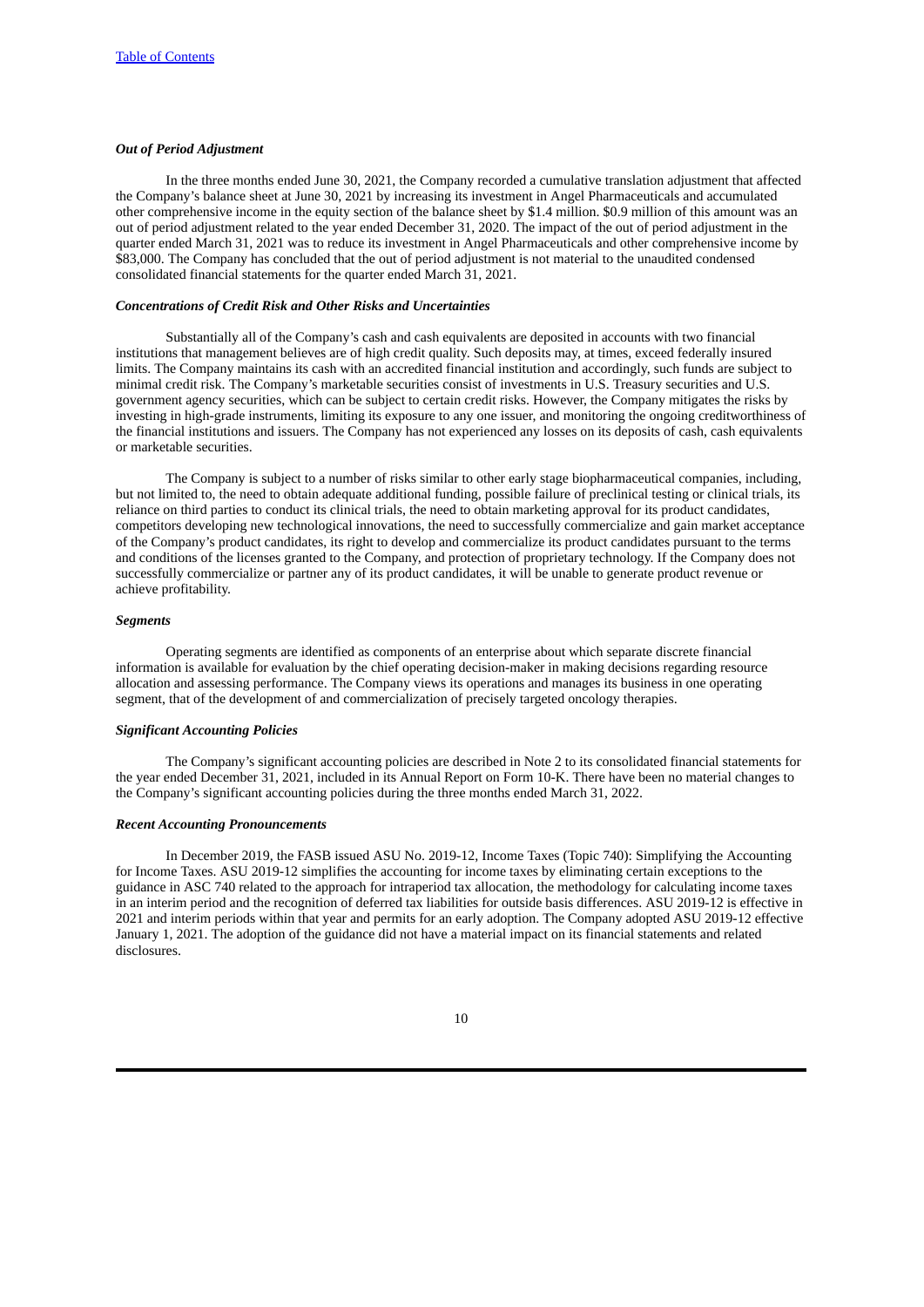## **3. Net Loss per Share**

The following table shows the calculation of net loss per share (in thousands, except share and per share data):

|                                                                                  | <b>Three Months Ended</b><br>March 31, |            |
|----------------------------------------------------------------------------------|----------------------------------------|------------|
|                                                                                  | 2022                                   | 2021       |
| Numerator:                                                                       |                                        |            |
| Net loss - basic and diluted                                                     | (8,297)                                | (11,580)   |
| Denominator:                                                                     |                                        |            |
| Weighted average common shares outstanding used to compute basic and diluted net |                                        |            |
| loss per share                                                                   | 46,553,511                             | 34,515,116 |
| Net loss per share, basic and diluted                                            | (0.18)                                 | (0.34)     |

Weighted average common shares outstanding for the three months ended March 31, 2021 include 1,458,000 shares of common stock issuable on the conversion of pre-funded warrants described in Note 1.

The amounts in the table below were excluded from the calculation of diluted net loss per share, due to their antidilutive effect:

|                     | <b>Three Months Ended</b><br>March 31, |           |
|---------------------|----------------------------------------|-----------|
|                     | 2022                                   | 2021      |
| Outstanding options | 5,773,988                              | 6,223,385 |
|                     |                                        |           |

# **4. Fair Value Measurements**

Financial assets and liabilities are measured and recorded at fair value. The Company is required to disclose information on all assets and liabilities reported at fair value that enables an assessment of the inputs used in determining the reported fair values. The fair value hierarchy prioritizes valuation inputs based on the observable nature of those inputs. The fair value hierarchy applies only to the valuation inputs used in determining the reported fair value of the investments and is not a measure of the investment credit quality. The hierarchy defines three levels of valuation inputs:

- Level 1—Quoted prices in active markets for identical assets or liabilities
- Level 2—Inputs other than quoted prices included within Level 1 that are observable for the asset or liability, either directly or indirectly
- Level 3—Unobservable inputs that reflect the Company's own assumptions about the assumptions market participants would use in pricing the asset or liability

There have been no transfers of assets and liabilities between levels of hierarchy.

The Company's Level 2 investments are valued using third-party pricing sources. The pricing services utilize industry standard valuation models, including both income and market-based approaches, for which all significant inputs are observable, either directly or indirectly, to estimate fair value. These inputs include reported trades of and broker/dealer quotes on the same or similar investments, issuer credit spreads, benchmark investments, prepayment/default projections based on historical data and other observable inputs.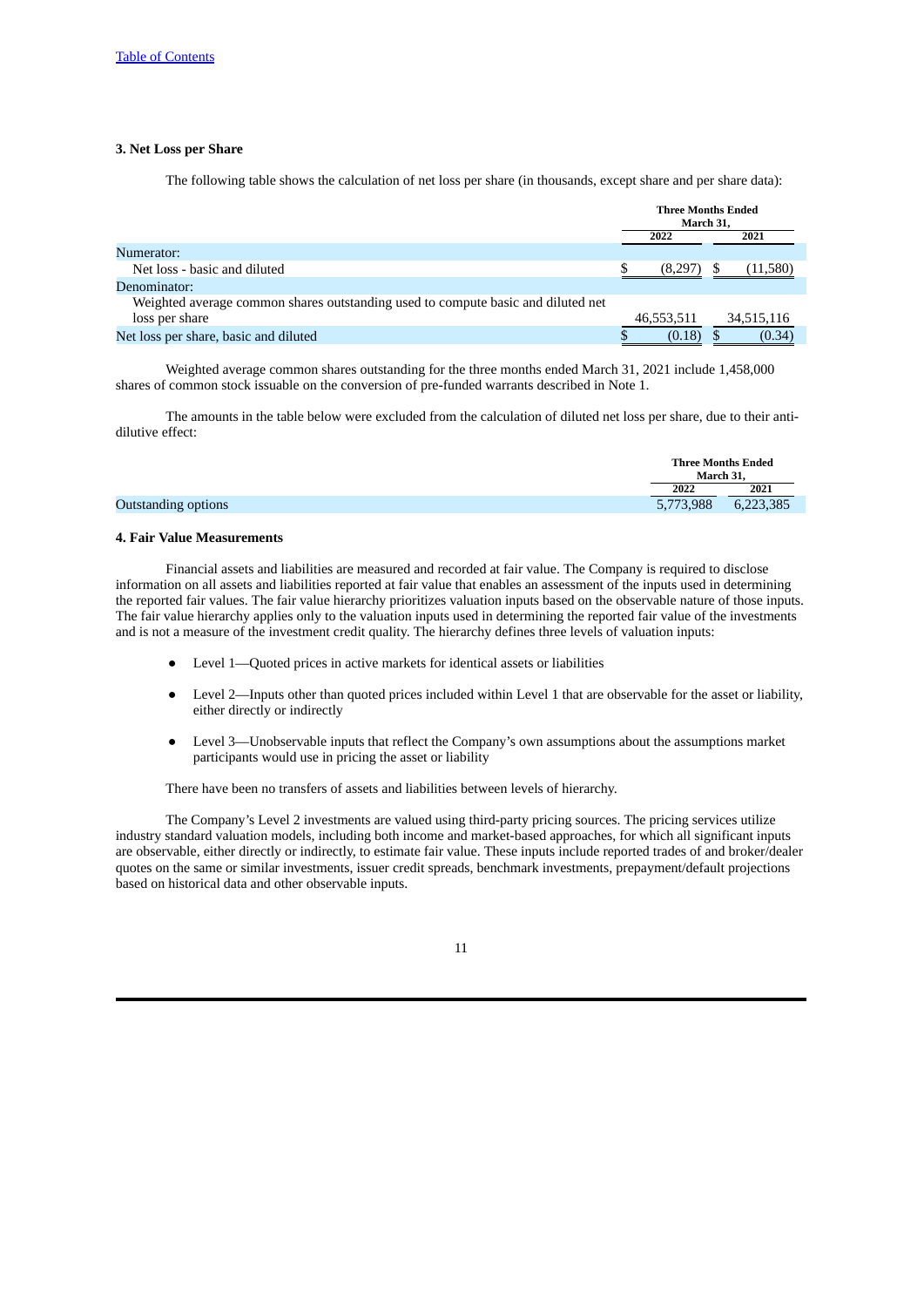The following tables present information as of March 31, 2022 and December 31, 2021 about the Company's assets that are measured at fair value on a recurring basis and indicate the level of the fair value hierarchy the Company utilized to determine such fair values (in thousands):

|     | March 31, 2022                   |                        |       |                        |  |                                                                                        |                |
|-----|----------------------------------|------------------------|-------|------------------------|--|----------------------------------------------------------------------------------------|----------------|
|     | <b>Fair Value Measured Using</b> |                        |       |                        |  | <b>Total</b>                                                                           |                |
|     |                                  |                        |       |                        |  |                                                                                        | <b>Balance</b> |
|     |                                  |                        |       |                        |  |                                                                                        |                |
| \$. | 29.948                           | S                      |       | \$                     |  | \$                                                                                     | 29,948         |
|     | 25,465                           |                        | 6,019 |                        |  |                                                                                        | 31,484         |
| \$  | 55,413                           | \$.                    | 6.019 | \$                     |  | \$.                                                                                    | 61,432         |
|     |                                  |                        |       |                        |  |                                                                                        |                |
|     |                                  |                        |       |                        |  |                                                                                        |                |
|     |                                  |                        |       |                        |  |                                                                                        | <b>Total</b>   |
|     |                                  |                        |       |                        |  |                                                                                        | <b>Balance</b> |
|     |                                  |                        |       |                        |  |                                                                                        |                |
| \$  | 61,992                           | \$                     |       | \$                     |  | \$                                                                                     | 61,992         |
|     | 1,011                            |                        | 4,982 |                        |  |                                                                                        | 5,993          |
|     | 63,003                           |                        | 4,982 | \$                     |  |                                                                                        | 67,985         |
|     |                                  | (Level 1)<br>(Level 1) |       | (Level 2)<br>(Level 2) |  | (Level 3)<br><b>December 31, 2021</b><br><b>Fair Value Measured Using</b><br>(Level 3) |                |

As of March 31, 2022, marketable securities had a maximum remaining maturity of twelve months.

As of March 31, 2022 and December 31, 2021, the fair value of available for sale marketable securities by type of security were as follows (in thousands):

|                                   |           | March 31, 2022             |  |        |  |          |  |  |  |  |  |  |  |            |
|-----------------------------------|-----------|----------------------------|--|--------|--|----------|--|--|--|--|--|--|--|------------|
|                                   |           | Gross<br><b>Unrealized</b> |  | Gross  |  |          |  |  |  |  |  |  |  |            |
|                                   | Amortized |                            |  |        |  |          |  |  |  |  |  |  |  | Unrealized |
|                                   | Cost      | Gains                      |  | Losses |  | Value    |  |  |  |  |  |  |  |            |
| U.S. Treasury securities          | \$25,482  |                            |  | (18)   |  | \$25,464 |  |  |  |  |  |  |  |            |
| U.S. Government agency securities | 6,030     |                            |  | (10)   |  | 6,020    |  |  |  |  |  |  |  |            |
|                                   | \$ 31,512 |                            |  | (28)   |  | 31,484   |  |  |  |  |  |  |  |            |
|                                   |           |                            |  |        |  |          |  |  |  |  |  |  |  |            |
|                                   |           | <b>December 31, 2021</b>   |  |        |  |          |  |  |  |  |  |  |  |            |
|                                   |           | Croce                      |  | Croce  |  |          |  |  |  |  |  |  |  |            |

|                                   | Amortized<br>Cost | Gross<br>Unrealized<br>Gains | Gross<br>Unrealized<br>Losses | Fair<br>Value |
|-----------------------------------|-------------------|------------------------------|-------------------------------|---------------|
| U.S. Treasury securities          | \$1.012           |                              |                               | \$1,010       |
| U.S. Government agency securities | 4.984             |                              |                               | 4.983         |
|                                   | 5.996             |                              | ( ئ                           | 5.993         |

## **5. Equity Method Investment**

As of March 31, 2022 and December 31, 2021, the Company's ownership interest in Angel was approximately 49.7%, excluding 7% of Angel's equity reserved for issuance under the Angel ESOP. The Company recognized its share of losses in Angel for the total amount of \$1.0 million as loss from equity method investment on the consolidated statement of operations for the three months ended March 31, 2022, respectively.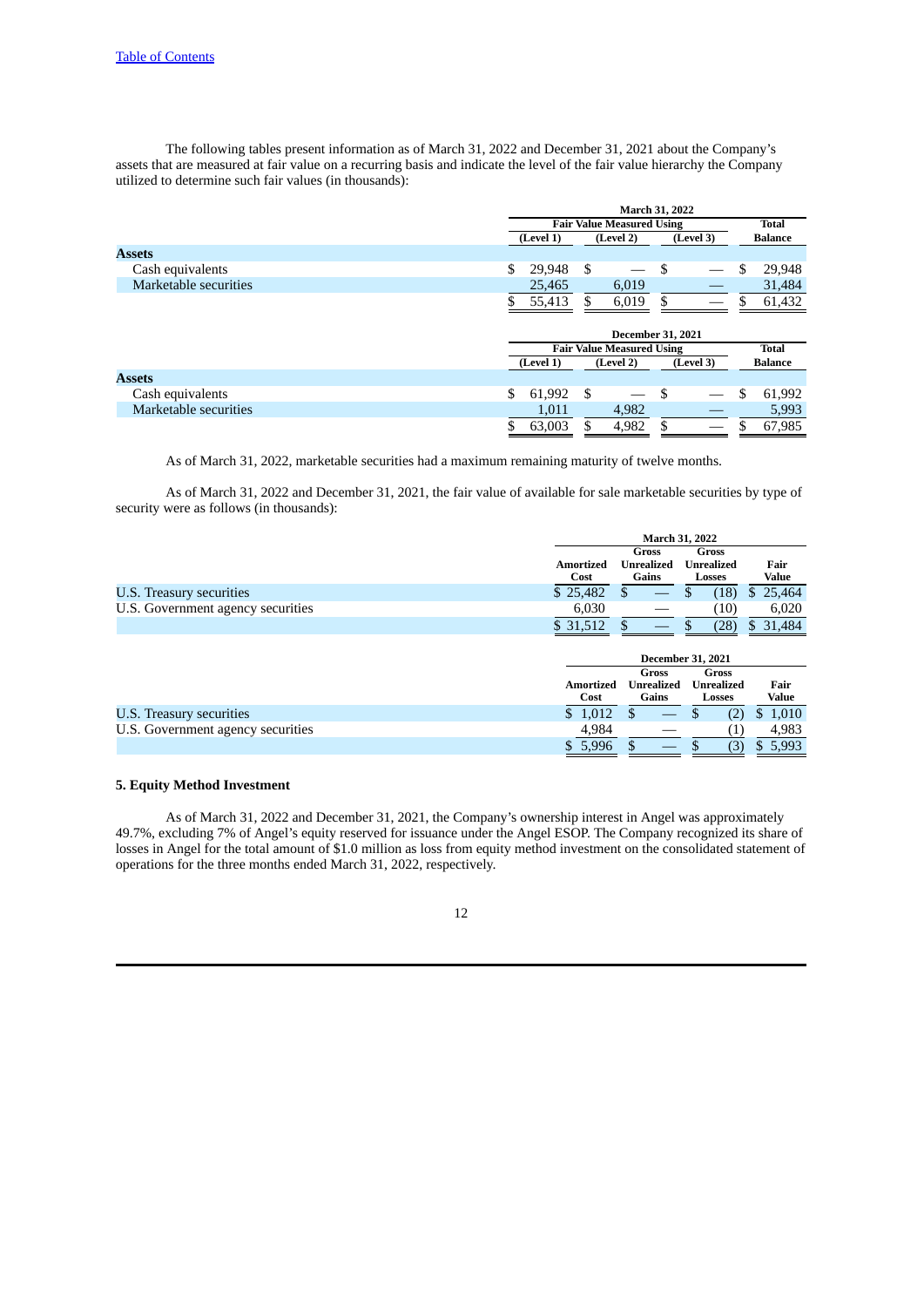### **Summary Financial Information**

Summary financial information for Angel Pharmaceuticals is as follows:

| <b>Balance Sheet Data (unaudited)</b> | As of<br><b>March 31, 2022</b> |                |  | As of<br><b>December 31, 2021</b> |
|---------------------------------------|--------------------------------|----------------|--|-----------------------------------|
|                                       |                                | (In thousands) |  |                                   |
| Current assets                        | \$                             | 36,524         |  | 38,608                            |
| Non-current assets                    |                                | 1.796          |  | 1,818                             |
| Current liabilities                   |                                | 1,349          |  | 2,119                             |
| Non-current liabilities               |                                |                |  | 105                               |
| Stockholders' equity                  |                                | 36,971         |  | 38,202                            |
|                                       |                                |                |  |                                   |

|                                                                      |                | Three Months Ended | March 31. |       |
|----------------------------------------------------------------------|----------------|--------------------|-----------|-------|
| <b>Statement of Operations Data (unaudited)</b>                      | 2022           |                    |           | 2021  |
|                                                                      | (In thousands) |                    |           |       |
| Net loss                                                             | \$             | (1.325)            |           | (118) |
| Share of loss from investments accounted for using the equity method |                | (1,041)            |           | (100) |

#### **6. License and Collaboration Agreements**

### *Scripps Licensing Agreement*

In December 2014, the Company entered into a license agreement with The Scripps Research Institute ("Scripps"), pursuant to which it was granted a non-exclusive, world-wide license for all fields of use under Scripps' rights in certain know-how and technology related to a mouse hybridoma clone expressing an anti-human CD73 antibody, and to progeny, mutants or unmodified derivatives of such hybridoma and any antibodies expressed by such hybridoma, from which we developed mupadolimab. Scripps also granted the Company the right to grant sublicenses in conjunction with other proprietary rights the Company holds, or to others collaborating with or performing services for the Company. Under this license agreement, Scripps has agreed not to grant any additional commercial licenses with respect to such materials, other than march-in rights granted to the U.S. government.

Upon execution of the agreement, the Company made a one-time cash payment to Scripps of \$10,000 in 2015 and is also obligated to pay a minimum annual fee to Scripps of \$25,000. The one-time cash payment was recorded as research and development expense as technological feasibility of the asset had not been established and there was no alternative future use. A minimum annual fee payment is due on each anniversary of the effective date of the agreement for the term of the agreement. The Company is also required to make performance-based cash payments upon successful completion of clinical and sales milestones. The aggregate potential milestone payments are \$2.5 million. The Company is also required to pay royalties on net sales of licensed products (including mupadolimab) sold by it, its affiliates and its sublicensees at a rate in the low-single digits. In addition, should the Company sublicense the rights licensed under the agreement, it has agreed to pay a percentage of sublicense revenue received at specified rates that start at double digit percentages and decrease to single digit percentages based on the elapsed time from the effective date of the agreement and the time of entry into such sublicense.

The Company's license agreement with Scripps will terminate upon expiration of its obligation to pay royalties to Scripps under the license agreement. The Company's license agreement with Scripps is terminable by the consent of the parties, at will by the Company upon providing 90 days written notice to Scripps, or by Scripps for certain material breaches, or if the Company undergoes a bankruptcy event. In addition, Scripps may terminate the license on a product-byproduct basis, or the entire agreement, if the Company fails to meet specified diligence obligations related to the development and commercialization of licensed products. Scripps may also terminate the agreement after the third anniversary of the effective date of the agreement if it reasonably believes, based on reports the Company provides to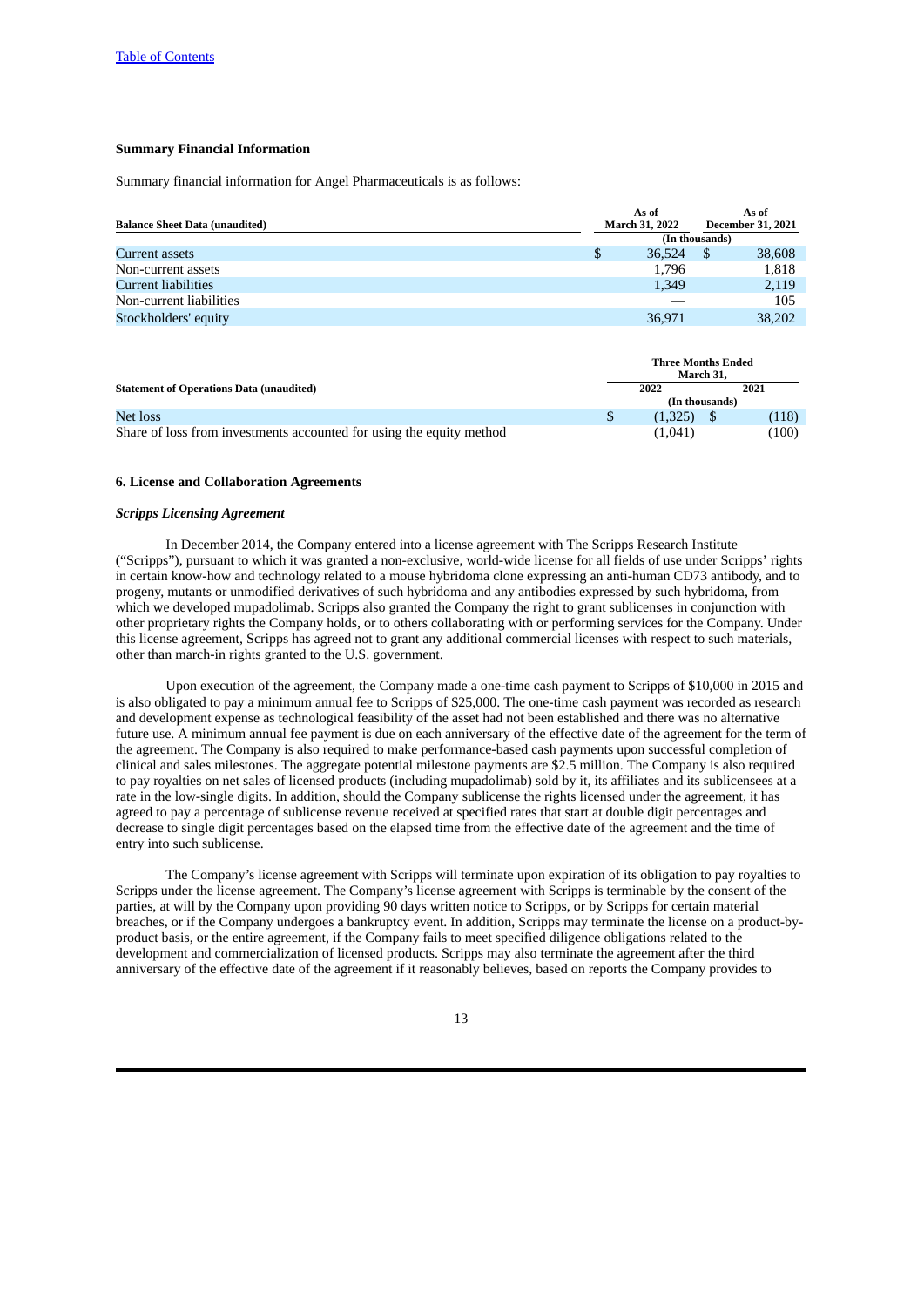Scripps, that the Company has not used commercially reasonable efforts as required under the agreement, subject to a specified notice and cure period.

### *Vernalis Licensing Agreement*

In February 2015, the Company entered into a license agreement with Vernalis (R&D) Limited ("Vernalis"), which was subsequently amended as of November 5, 2015, and, pursuant to which the Company was granted an exclusive, worldwide license under certain patent rights and know-how, including a limited right to grant sublicenses, for all fields of use to develop, manufacture and commercialize products containing certain adenosine receptor antagonists, including ciforadenant (formerly CPI-444). Pursuant to this agreement, the Company made a one-time cash payment to Vernalis in the amount of \$1.0 million, which was recorded as research and development expense as technological feasibility of the asset had not been established and there was no alternative future use. The Company is also required to make cash milestone payments to Vernalis upon the successful completion of clinical and regulatory milestones for licensed products depending on the indications for which such licensed products are developed and upon achievement of certain sales milestones. In February 2017, the Company made a milestone payment of \$3.0 million to Vernalis following the expansion of a cohort of patients with renal cell cancer treated with single agent ciforadenant in the Company's Phase 1/1b clinical trial. The aggregate potential milestone payments are approximately \$220 million for all indications.

The Company has also agreed to pay Vernalis tiered incremental royalties based on the annual net sales of licensed products containing ciforadenant on a product-by-product and country-by-country basis, subject to certain offsets and reductions. The tiered royalty rates for products containing ciforadenant range from the mid-single digits up to the lowdouble digits on a country-by-country net sales basis. The royalties on other licensed products that do not include ciforadenant also increase with the amount of net sales on a product-by-product and country-by-country basis and range from the low-single digits up to the mid-single digits on a country-by-country net sales basis. The Company is also obligated to pay to Vernalis certain sales milestones as indicated above when worldwide net sales reach specified levels over an agreed upon time period.

The agreement will expire on a product-by-product and country-by-country basis upon the expiration of the Company's payment obligations to Vernalis in respect of a particular product and country. Both parties have the right to terminate the agreement for an uncured material breach by the other party. The Company may also terminate the agreement at its convenience by providing 90 days written notice, provided that the Company has not received notice of its own default under the agreement at the time the Company exercises such termination right. Vernalis may also terminate the agreement if the Company challenges a licensed patent or undergoes a bankruptcy event.

#### *Genentech Collaboration Agreements*

In October 2015, the Company entered into a clinical trial collaboration agreement with Genentech to evaluate the safety, tolerability and preliminary efficacy of ciforadenant combined with Genentech's investigational cancer immunotherapy, Tecentriq, a fully humanized monoclonal antibody targeting PD-L1, in a variety of solid tumors in our Phase 1/1b clinical trial. Pursuant to this agreement, the Company will be responsible for the conduct and cost of the relevant studies, under the supervision of a joint development committee made up of the Company's representatives and representatives of Genentech. Genentech will supply Tecentriq. At this time, no further patients are being enrolled in this trial. As part of the agreement, the Company granted Genentech certain rights of first negotiation to participate in future clinical trials that the Company may conduct evaluating the administration of ciforadenant in combination with an anti-PD-1 or anti-PD-L1 antibody. If both parties do not reach agreement on the terms of any such participation by Genentech within a specified time period, the Company retains the right to collaborate with third parties in such activities. The Company also granted Genentech certain rights of first negotiation should the Company decide to license development and commercialization rights to ciforadenant. Should both parties not reach agreement on the terms of such a license within a specified time of period, the Company retains the right to enter into a license with another third party. This agreement will expire after a set period of time following the provision by the Company of the final clinical study report to Genentech, which has not yet been finalized.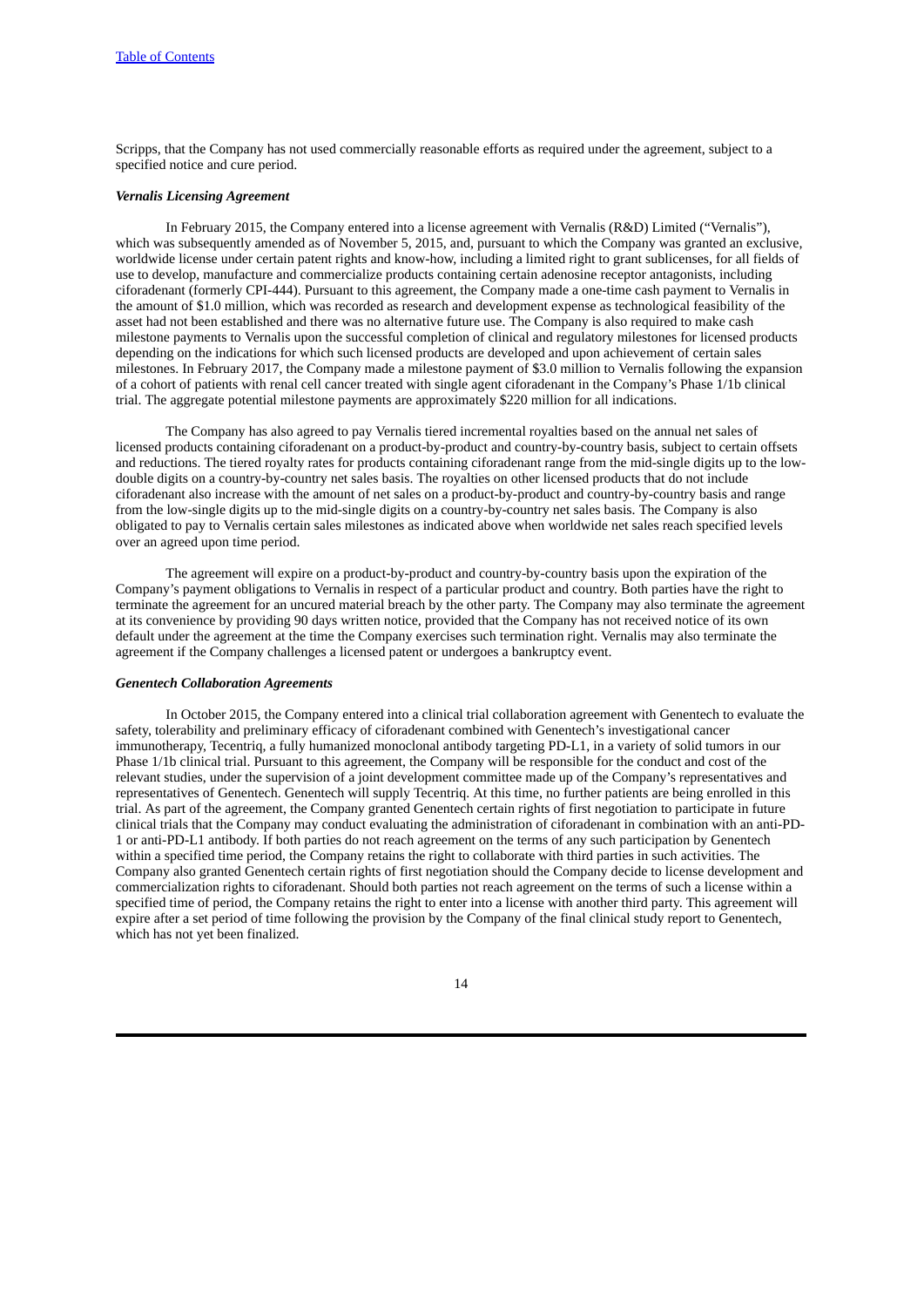In May 2017, the Company entered into a second clinical trial collaboration agreement with Genentech. Under the new agreement, ciforadenant administered in combination with Tecentriq will be evaluated in a Phase 1b/2 randomized, controlled clinical study as second-line therapy in patients with NSCLC who are resistant and/or refractory to prior therapy with an anti-PD-(L)1 antibody. This study has completed patient enrollment of 16 patients. Genentech was responsible for the conduct of the study and the Company will share the cost of the Phase 1b/2 trial, which began enrolling patients in the fourth quarter of 2017. The Company is responsible for supplying ciforadenant and retains global development and commercialization rights to ciforadenant. This agreement will expire after a set period of time following the provision by Genentech of a final study report to the Company.

#### *Monash License Agreement*

In April 2017, the Company entered into a license agreement with Monash University (Monash), pursuant to which the Company was granted an exclusive, sublicensable worldwide license under certain know-how, patent rights and other intellectual property rights controlled by Monash to research, develop, and commercialize certain antibodies directed to CXCR2 for the treatment of human diseases.

Upon execution of the agreement, the Company made a one-time cash payment to Monash of \$275,000 and reimbursed Monash for certain patent prosecution costs incurred prior to execution of the agreement. The Company is also obligated to pay an annual license maintenance fee to Monash of \$25,000 until a certain development milestone is met with respect to the licensed product, after which no further maintenance fee will be due. The Company is also required to make development and sales milestone payments to Monash with respect to the licensed products in the aggregate of up to \$45.1 million. The Company is also required to pay to Monash tiered royalties on net sales of licensed products sold by it, its affiliates and its sublicensees at a rate ranging in the low-single digits. In addition, should the Company sublicense its rights under the agreement, the Company has agreed to pay a percentage of sublicense revenue received at specified rates that are currently at low double digit percentages and decrease to single digit percentages based on the achievement of development milestones.

The term of the Company's agreement with Monash continues until the expiration of its obligation to pay royalties to Monash thereunder. The license agreement is terminable at will by the Company upon providing 30 days written notice to Monash, or by either party for material breaches by the other party. In addition, Monash may terminate the entire agreement or convert the license to a non-exclusive license if the Company has materially breached its obligation to use commercially reasonable efforts to develop and commercialize a licensed product, subject to a specified notice and cure mechanism.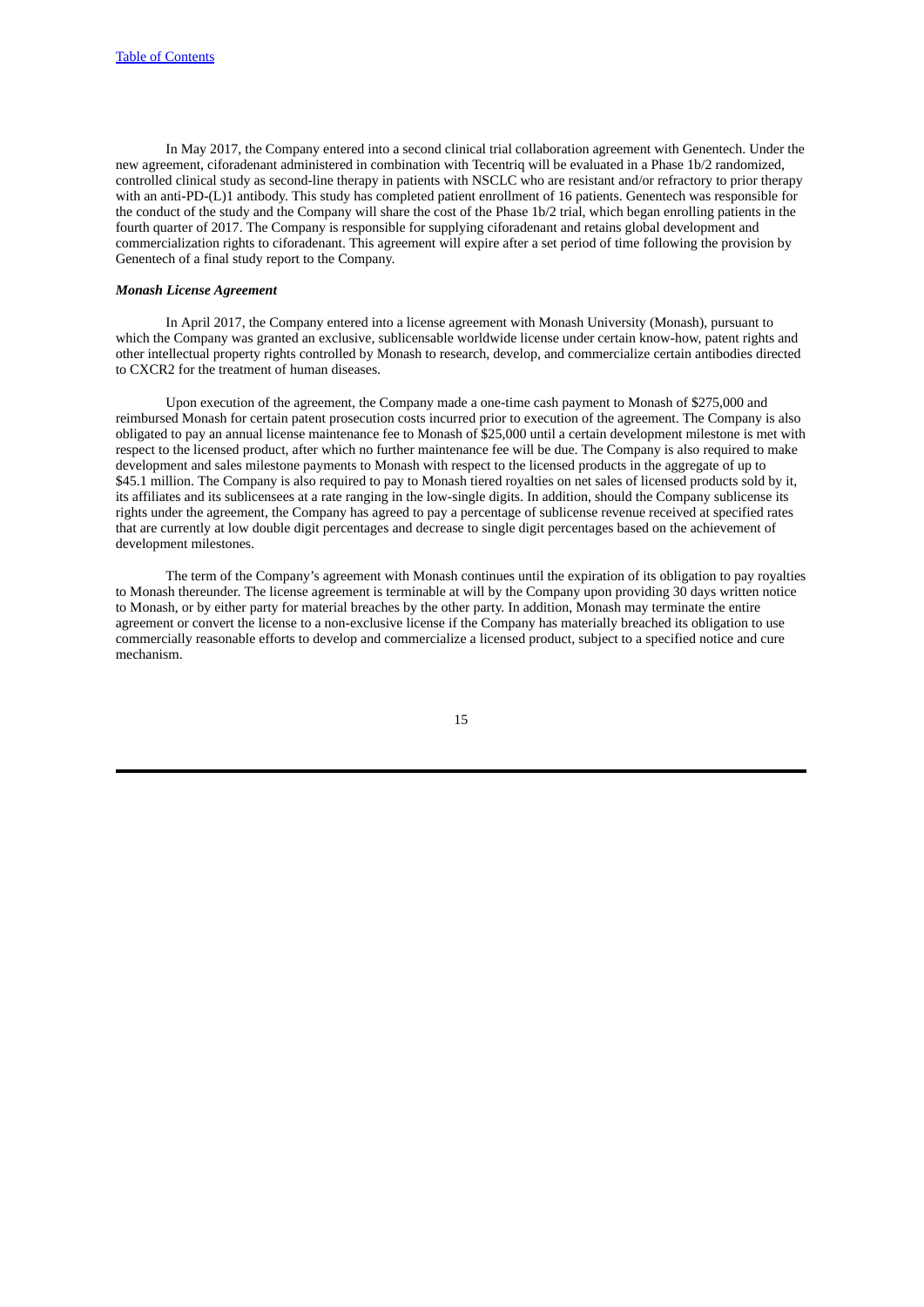### **7. Balance Sheet Components (in thousands)**

|                                                         |               | March 31,<br>2022 |               | December 31,<br>2021 |
|---------------------------------------------------------|---------------|-------------------|---------------|----------------------|
| <b>Prepaid and Other Current Assets</b>                 |               |                   |               |                      |
| Interest receivable                                     | \$            | 72                | \$.           | 32                   |
| Prepaid research and development manufacturing expenses |               | 604               |               | 740                  |
| Prepaid facility expenses                               |               | 182               |               | 174                  |
| Prepaid insurance                                       |               | 62                |               | 280                  |
| Other                                                   |               | 130               |               | 128                  |
|                                                         | \$            | 1,050             | $\mathbb{S}$  | 1,354                |
| <b>Property and Equipment</b>                           |               |                   |               |                      |
| Laboratory equipment                                    | $\mathcal{S}$ | 2.477             | <sup>\$</sup> | 2,477                |
| Computer equipment and purchased software               |               | 142               |               | 142                  |
| Leasehold improvements                                  |               | 2,084             |               | 2,084                |
|                                                         |               | 4,703             |               | 4,703                |
| Less: accumulated depreciation and amortization         |               | (4,339)           |               | (4,252)              |
|                                                         | \$            | 364               | \$            | 451                  |
| <b>Accrued and Other Liabilities</b>                    |               |                   |               |                      |
| Accrued clinical trial expense                          | \$            | 4,090             | \$.           | 4,010                |
| Accrued manufacturing expense                           |               | 643               |               | 839                  |
| Personnel related                                       |               | 947               |               | 1,846                |
| Accrued legal and accounting                            |               | 102               |               | 265                  |
| Other                                                   |               | 204               |               | 121                  |
|                                                         | \$            | 5,986             | \$            | 7,081                |

# **8. Common Stock**

As of March 31, 2022, the amended and restated certificate of incorporation authorizes the Company to issue 290 million shares of common stock and 10 million shares of preferred stock.

Each share of common stock is entitled to one vote. Common stockholders are entitled to dividends if and when declared by the board of directors. As of March 31, 2022, no dividends on common stock had been declared.

In March 2020, the Company entered into an open market sale agreement (the "2020 Sales Agreement") with Jefferies LLC ("Jefferies") to sell shares of the Company's common stock, from time-to-time, with aggregate gross sales proceeds of up to \$50,000,000, through an at-the-market equity offering program under which Jefferies will act as its sales agent. In November 2021, the Company entered into another Sale Agreement ("2021 Sales Agreement") with Jefferies to sell shares of our common stock from time-to-time, with aggregate gross sales proceeds of up to \$40,000,000. The issuance and sale of shares of common stock by the Company pursuant to the Sales Agreements are deemed an "at-the-market" offering under the Securities Act of 1933, as amended. Jefferies is entitled to compensation for its services equal to up to 3.0% of the gross proceeds of any shares of common stock sold through Jefferies under the Sales Agreements.

During the quarter ended March 31, 2022, the Company did not sell any shares of common stock under it's at-themarket offering program. As of March 31, 2022, the Company had sold 6,920,339 shares of common stock for gross proceeds of \$31.1 million under the 2020 Sales Agreement and \$18.9 million and \$40.0 million remained for sale under the 2020 Sales Agreement and 2021 Sales Agreement, respectively.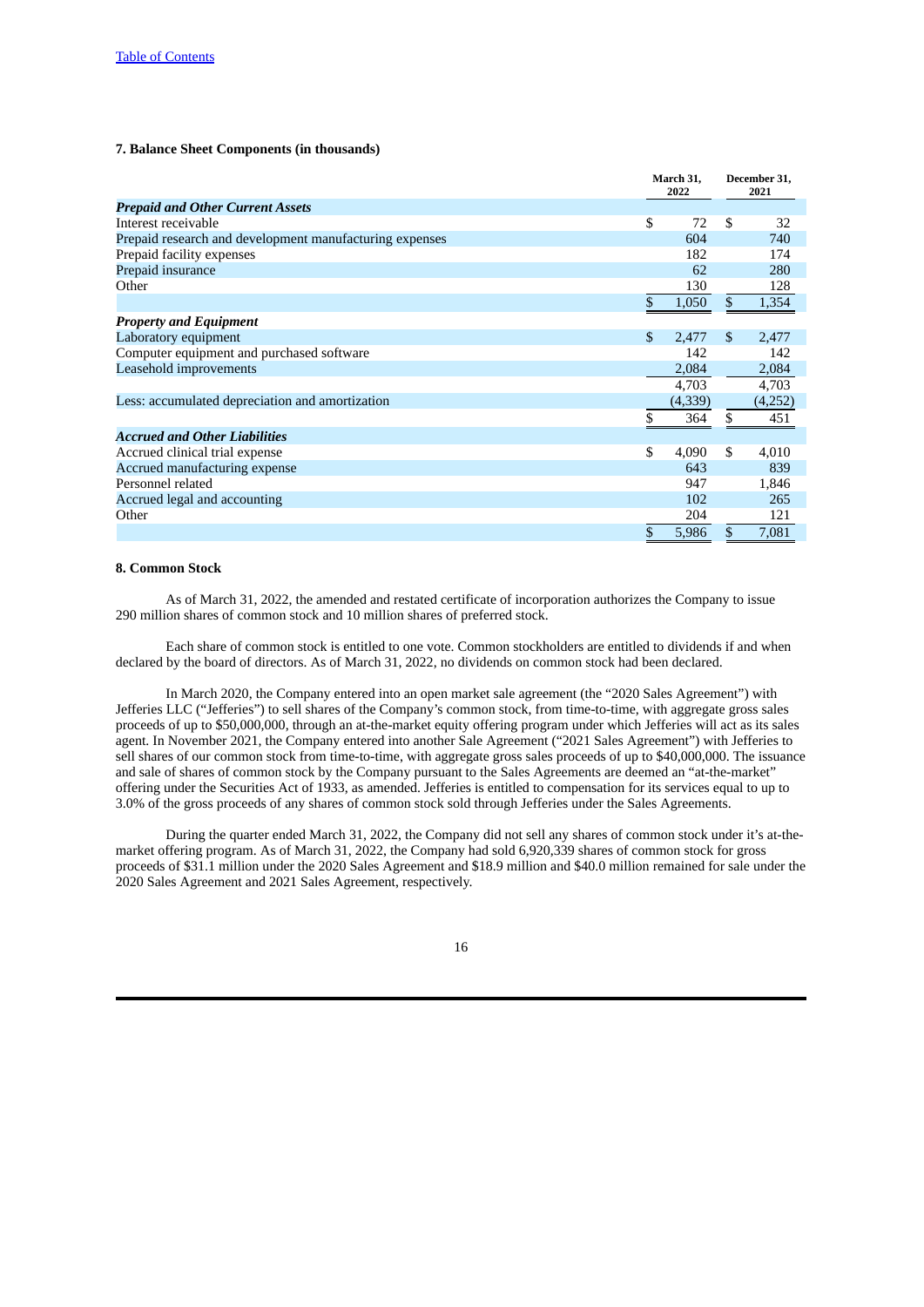The Company has reserved shares of common stock for issuance as follows:

|                                                  | March 31.<br>2022 | December 31,<br>2021 |
|--------------------------------------------------|-------------------|----------------------|
| Shares available for future option grants        | 5.249.273         | 2,806,953            |
| <b>Outstanding options</b>                       | 5,773,988         | 6.354.308            |
| Shares reserved for employee stock purchase plan | 400,000           | 400,000              |
| Total                                            | 11,423,261        | 9,561,261            |

### **9. Stock Option Plans**

In February 2014, the Company adopted the 2014 Equity Incentive Plan (the "2014 Plan"), which was subsequently amended in November 2014, July 2015 and September 2015, under which it granted incentive stock options ("ISOs") or non-qualified stock options ("NSOs"). Terms of stock agreements, including vesting requirements, are determined by the board of directors or a committee authorized by the board of directors, subject to the provisions of the 2014 Plan. In general, awards granted by the Company vest over four years and have a maximum exercise term of 10 years. The 2014 Plan provides that grants must be at an exercise price of 100% of fair market value of the Company's common stock as determined by the board of directors on the date of the grant.

In connection with the consummation of the IPO in March 2016, the 2016 Equity Incentive Award Plan (the "2016 Plan"), became effective. Under the 2016 Plan, incentive stock options, non-statutory stock options, stock purchase rights and other stock-based awards may be granted. Terms of stock agreements, including vesting requirements, are determined by the board of directors or a committee authorized by the board of directors, subject to the provisions of the 2016 Plan. In general, awards granted by the Company vest over four years and have a maximum exercise term of 10 years. The 2016 Plan provides that grants must be at an exercise price of 100% of fair market value of the Company's common stock as determined by the board of directors on the date of the grant. In conjunction with adopting the 2016 Plan, the 2014 Plan was terminated and no further awards will be granted under the 2014 Plan. Options outstanding under the 2014 Plan as of the effective date of the 2016 Plan that are forfeited or lapse unexercised may be re-issued under the 2016 Plan, up to a maximum of 1,136,229 shares.

Activity under the Company's stock option plans is set forth below:

|                              |                                                | <b>Options Outstanding</b>  |   |                                                   |
|------------------------------|------------------------------------------------|-----------------------------|---|---------------------------------------------------|
|                              | <b>Shares</b><br><b>Available</b><br>for Grant | Number of<br><b>Options</b> |   | Weighted -<br>Average<br><b>Exercise</b><br>Price |
| Balance at December 31, 2021 | 2,806,953                                      | 6,354,308                   | S | 6.80                                              |
| Additional shares authorized | 1,862,000                                      |                             |   |                                                   |
| Options granted              | (72, 400)                                      | 72,400                      |   | 1.99                                              |
| Options exercised            |                                                |                             |   |                                                   |
| Options forfeited            | 652,720                                        | (652, 720)                  |   | 8.83                                              |
| Balance at March 31, 2022    | 5,249,273                                      | 5,773,988                   |   | 6.51                                              |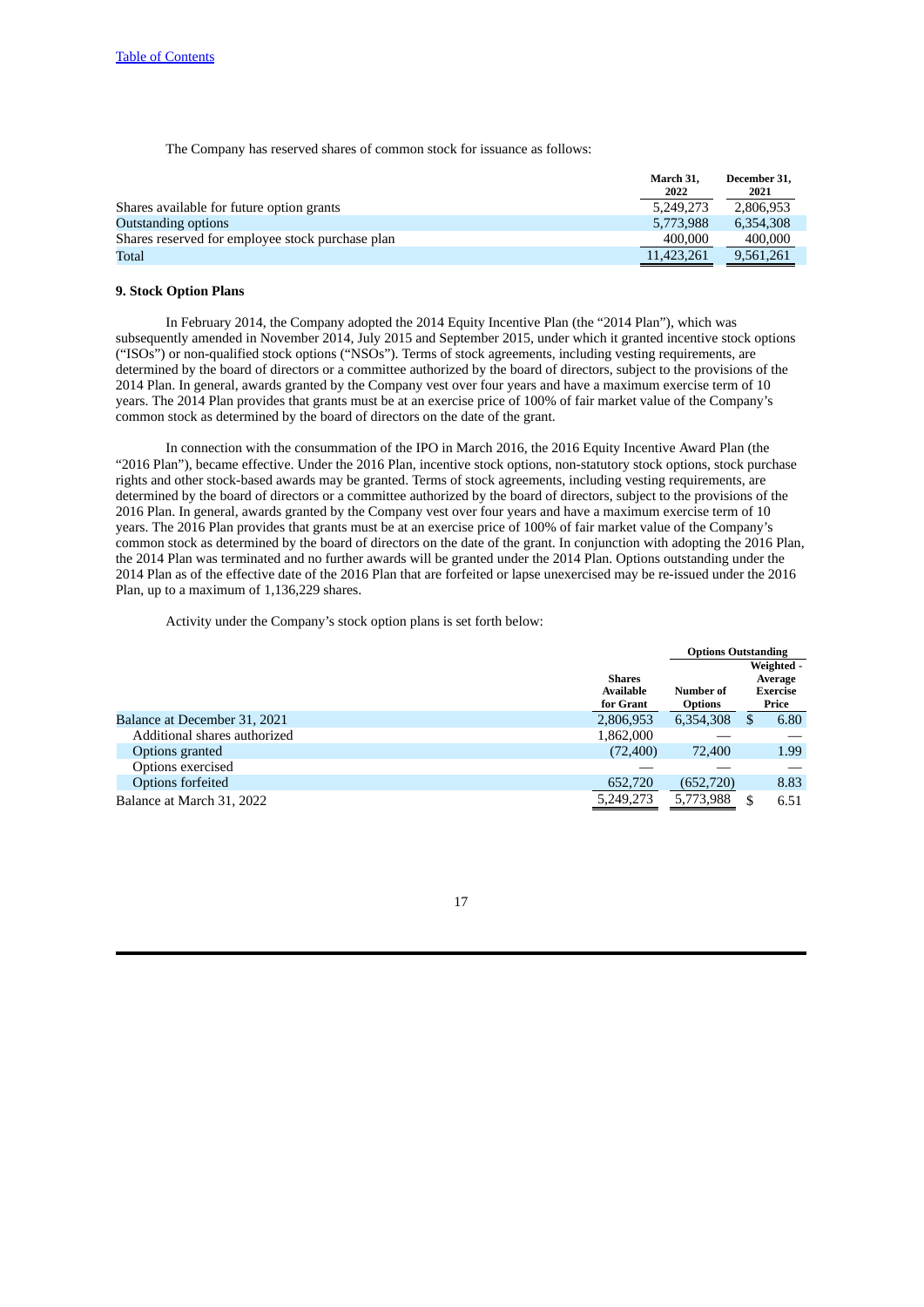### **10. Stock-Based Compensation**

The Company's results of operations include expenses relating to employee and non-employee stock-based awards as follows (in thousands):

|                            |      | <b>Three Months Ended</b> | March 31. |     |
|----------------------------|------|---------------------------|-----------|-----|
|                            | 2022 |                           | 2021      |     |
| Research and development   | D    | 302                       |           | 596 |
| General and administrative |      | 437                       |           | 629 |
| Total                      | ۰D   | 739                       |           |     |

### **11. Income Taxes**

During the three months ended March 31, 2022 and 2021, the Company recorded no income tax benefits for the net operating losses (NOLs) incurred due to the uncertainty of realizing a benefit from those items. The Company continues to maintain a full valuation allowance against its net deferred tax assets.

#### **12. Facility Lease**

In January 2015, the Company signed an initial operating lease, effective February 1, 2015 for 8,138 square feet of office and laboratory space with a one year term. Between January 2015 and September 2021, the Company entered into a series of lease amendments to increase the amount of leased space to 27,280 square feet and extend the expiration of the lease to February 2025. The lease agreement includes annual rent escalations. Under the lease and subsequent amendments, the landlord provided approximately \$1.9 million in free rent and lease incentives. The Company records rent expense on a straight-line basis over the effective term of the lease, including any free rent periods and incentives. As the interest rate implicit in lease arrangements is typically not readily available, in calculating the present value of the lease payments, the Company has utilized its incremental borrowing rate, which was determined based on the prevailing market rates for collateralized debt with maturity dates commensurate with the term of its lease. The Company's facility lease is a net lease, as the non-lease components (i.e. common area maintenance) are paid separately from rent based on actual costs incurred. Therefore, the non-lease components were not included in the right-of-use asset and liability and are reflected as an expense in the period incurred.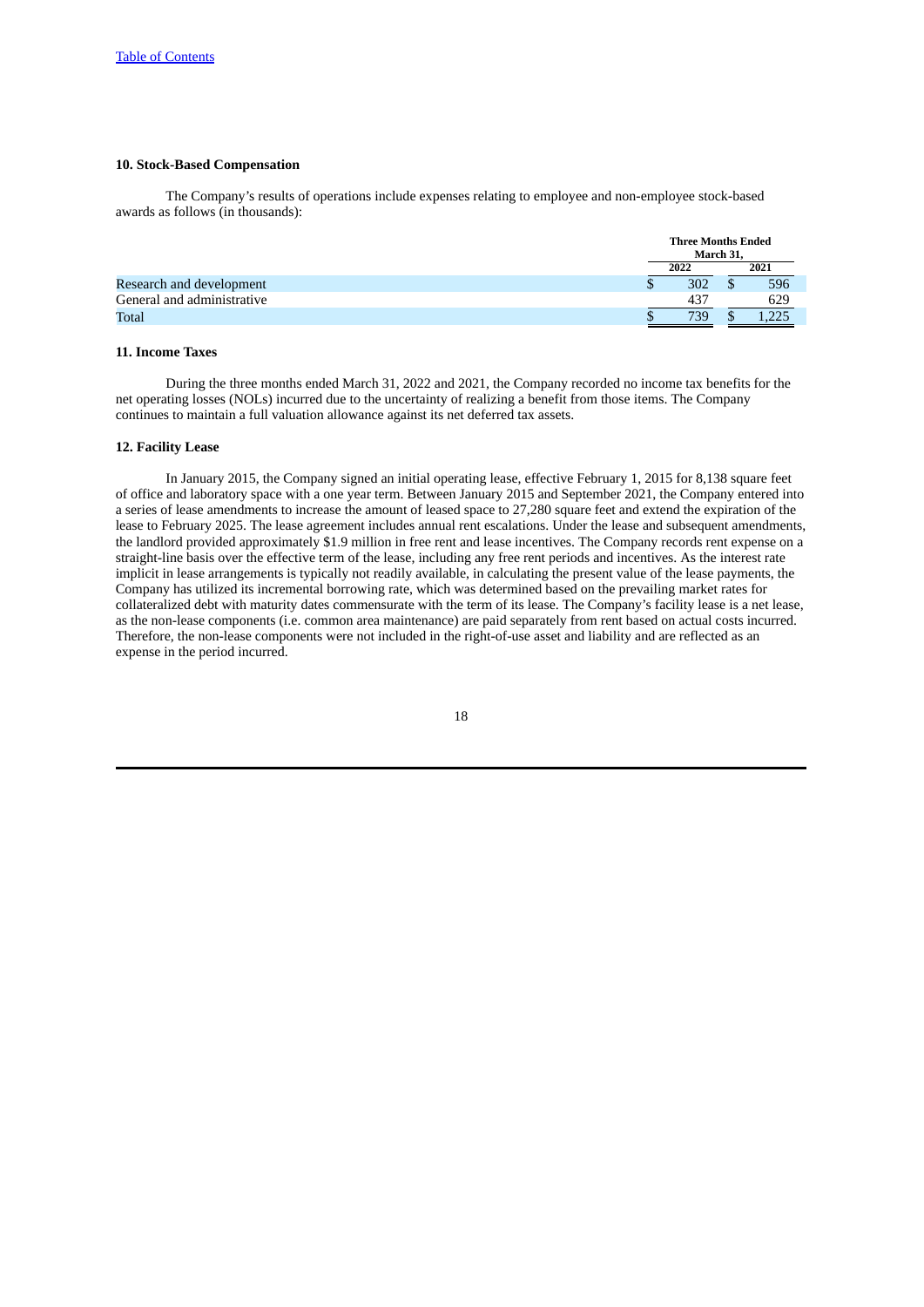In September 2021, the Company entered into a lease amendment to extend the expiration of its operating lease by two years from February 2023 to February 2025. As a result of this lease extension, the Company recorded a \$2.4 million increase in the operating lease right-of-use asset and a corresponding increase in the operating lease liability.

As of March 31, 2022 and December 31, 2021, the right-of-use asset under operating lease was \$3.0 million and \$3.2 million, respectively. The elements of lease expense for the three months ended March 31, 2022 and 2021 were as follows (in thousands):

|                                                  | <b>Statements of operations and</b> |    | <b>Three Months Ended</b><br>March 31, |    |           |  |
|--------------------------------------------------|-------------------------------------|----|----------------------------------------|----|-----------|--|
|                                                  | comprehensive loss location         |    | 2022                                   |    | 2021      |  |
| <b>Costs of operating lease</b>                  |                                     |    |                                        |    |           |  |
|                                                  | Research and development,           |    |                                        |    |           |  |
| Operating lease costs                            | General and administrative          | S  | 306                                    |    | 239       |  |
| Costs of non-lease components (previously common | Research and development,           |    |                                        |    |           |  |
| area maintenance)                                | General and administrative          |    | 108                                    |    | 102       |  |
| Total operating lease cost                       |                                     |    | 414                                    |    | 341       |  |
| <b>Other Information</b>                         |                                     |    |                                        |    |           |  |
| Operating cash flows used for operating lease    |                                     | \$ | 433                                    | £. | 413       |  |
| Remaining lease term                             |                                     |    | 2.8 years                              |    | 1.8 years |  |
| Discount rate                                    |                                     |    | 8.0%                                   |    | 10.0%     |  |

As of March 31, 2022, minimum rental commitments under this lease were as follows (in thousands):

| <b>Year Ended December 31 (in thousands)</b> |       |
|----------------------------------------------|-------|
| 2022*                                        | 975   |
| 2023                                         | 1,391 |
| 2024                                         | 1,434 |
| Total lease payments                         | 3,800 |
| Less: imputed interest                       | (407) |
| Total                                        | 3,393 |

\* Remainder of the year

As of December 31, 2021, minimum rental commitments under this lease were as follows (in thousands):

| <b>Year Ended December 31 (in thousands)</b> |       |
|----------------------------------------------|-------|
| 2022                                         | 1,300 |
| 2023                                         | 1,391 |
| 2024                                         | 1,434 |
| Total lease payments                         | 4,125 |
| Less: imputed interest                       | (478) |
| Total                                        | 3,647 |

In August 2021, the Company entered into an agreement to sublease 7,585 square feet of its office and laboratory space in Burlingame, California to Angel Pharmaceuticals. Pursuant to the sublease, rent is due monthly and is subject to scheduled annual increases and Angel Pharmaceuticals is responsible for certain operating expenses and taxes throughout the life of the sublease. The sublease will expire in February 2023 and Angel Pharmaceuticals has no option to extend the sublease term. Sublease income is recognized on a straight-line basis as other income in our consolidated statements of operations. For the three months ended March 31, 2022 the Company recognized \$0.1 million of sublease income.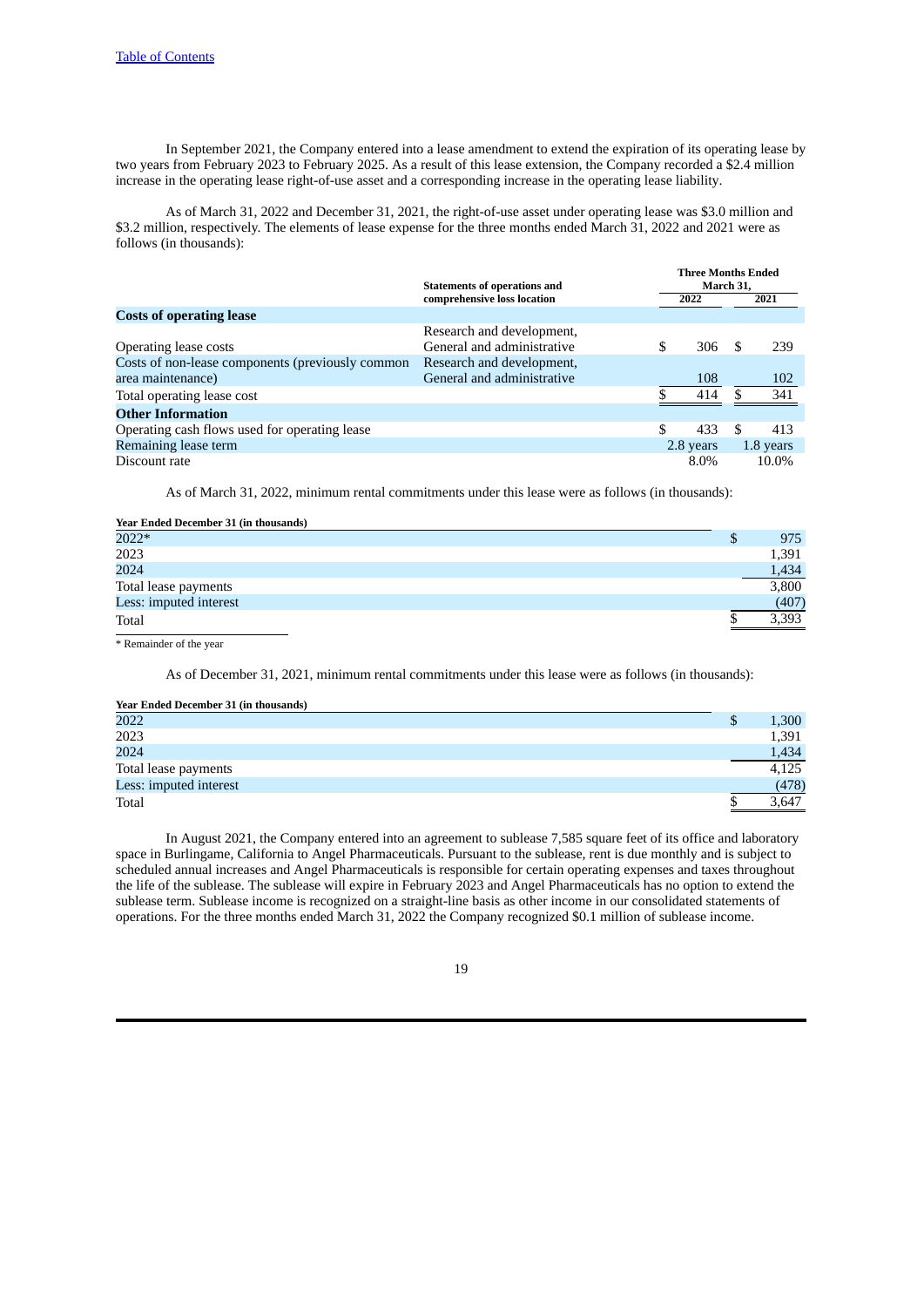### **13. Commitments and Contingencies**

### *Commitments*

As of March 31, 2022, the Company had total non-cancellable purchase commitments of \$9.3 million for the purchase of drug substance in 2022.

#### *Contingencies*

In August 2015, the Company entered into an agreement for a line of credit of \$0.1 million for the purpose of issuing its landlord a letter of credit of \$0.1 million as a security deposit under its facility lease. The Company pledged money market funds and marketable securities as collateral for the line of credit. For further discussion of the Company's facility lease agreement, see Note 12.

Pursuant to the Company's license agreements with each of Vernalis, Scripps and Monash, it has obligations to make future milestone and royalty payments to these parties, respectively. However, because these amounts are contingent, they have not been included on the Company's balance sheet. For further discussion of the Vernalis, Scripps and Monash licensing agreements, see Note 6.

### *Indemnifications*

In the ordinary course of business, the Company enters into agreements that may include indemnification provisions. Pursuant to such agreements, the Company may indemnify, hold harmless and defend an indemnified party for losses suffered or incurred by the indemnified party. Some of the provisions will limit losses to those arising from thirdparty actions. In some cases, the indemnification will continue after the termination of the agreement. The maximum potential amount of future payments the Company could be required to make under these provisions is not determinable. The Company has never incurred material costs to defend lawsuits or settle claims related to these indemnification provisions. The Company has also entered into indemnification agreements with its directors and officers that may require the Company to indemnify its directors and officers against liabilities that may arise by reason of their status or service as directors or officers to the fullest extent permitted by Delaware corporate law. There have been no claims to date and the Company has a directors and officers insurance policy that may enable it to recover a portion of any amounts paid for future claims.

### *Legal Proceedings*

The Company is not a party to any material legal proceedings.

#### **14. Related Party Transactions**

In February 2021, the Company completed a follow-on public offering in which the Company sold 9,783,660 shares of common stock at a price of \$3.50 per share, which included 1,212,231 shares issued pursuant to the underwriters' exercise of their option to purchase additional shares of common stock. The aggregate net proceeds received by the Company from the offering were approximately \$32.0 million, net of underwriting discounts and commissions and offering expenses.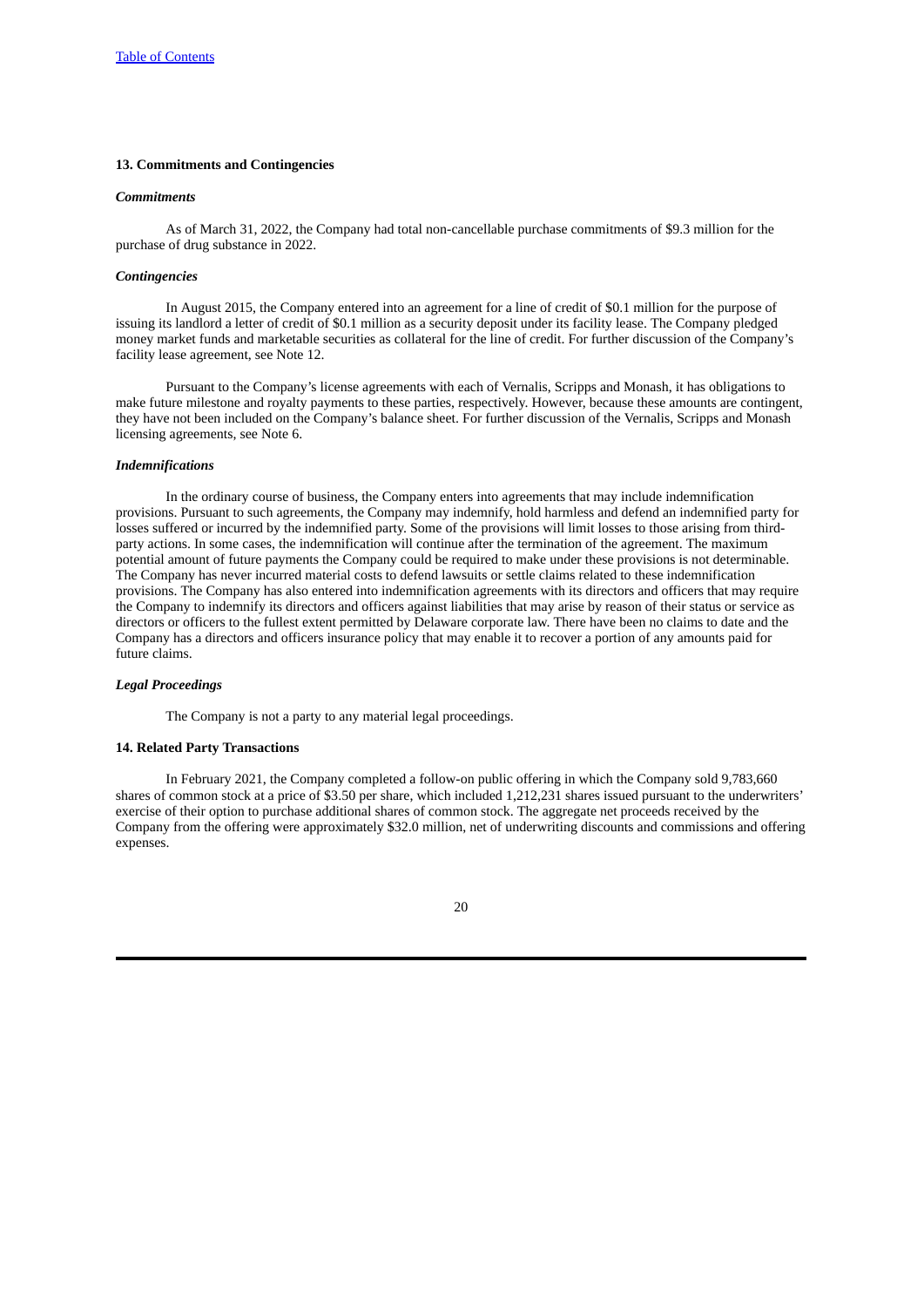The following aggregate number of shares of common stock were sold to the Company's owners of more than 5% of our common stock, directors, or executive officers during the February 2021 underwritten public offering:

|                                                   | Number of<br><b>Shares</b> of<br><b>Common Stock</b> | Aggregate<br>Purchase<br>Price |
|---------------------------------------------------|------------------------------------------------------|--------------------------------|
| <b>Owners of More Than 5% of Our Common Stock</b> |                                                      |                                |
| OrbiMed Advisors LLC (1)                          | 1,285,714                                            | 4.499.999                      |
| <b>Board of Directors</b>                         |                                                      |                                |
| Richard A. Miller, M.D.                           | 100,000                                              | 350,000                        |
|                                                   |                                                      |                                |

(1) Peter Thompson, M.D., a member of our Board of Directors since November 2014, is a Private Equity Partner at OrbiMed Advisors, LLC.

As more fully described in Note 5 to the Company's consolidated financial statements for the year ended December 31, 2021, included in the Annual Report on Form 10-K, the Company holds a 49.7% ownership in Angel Pharmaceuticals and, in connection with intellectual property licensing agreements between the Company and Angel Pharmaceuticals, the Company provides operational support and clinical drug supplies to Angel Pharmaceuticals. Thirdparty and internal personnel costs incurred by the Company are billed to Angel Pharmaceuticals in the period incurred and recorded as an offset to expenses. During the three months ended March 31, 2022, the Company billed Angel for approximately \$50,000 in internal personnel costs and \$101,000 in third-party party costs.

In August 2021, the Company entered into an agreement to sublease 7,585 square feet of its office and laboratory space in Burlingame, California to Angel Pharmaceuticals. Pursuant to the sublease, rent is due monthly and is subject to scheduled annual increases and Angel Pharmaceuticals is responsible for certain operating expenses and taxes throughout the life of the sublease. The sublease will expire in February 2023 and Angel Pharmaceuticals has no option to extend the sublease term. Sublease income is recognized on a straight-line basis as other income in our consolidated statements of operations. For the three months ended March 31, 2022, the Company recognized approximately \$146,000 of sublease income.

In July 2021, Linda S. Grais, M.D., J.D., a member of the Company's Board of Directors, was appointed as a nonexecutive member of the Board of Directors of ICON plc ("ICON"), effective upon completion of ICON's acquisition of PRA Health Sciences, Inc. ICON is a clinical research organization and provides services to support the Company's clinical trials. During the three months ended March 31, 2022 and 2021, the Company recorded approximately \$69,000 and \$60,000, respectively, in clinical trial expenses under its agreements with ICON.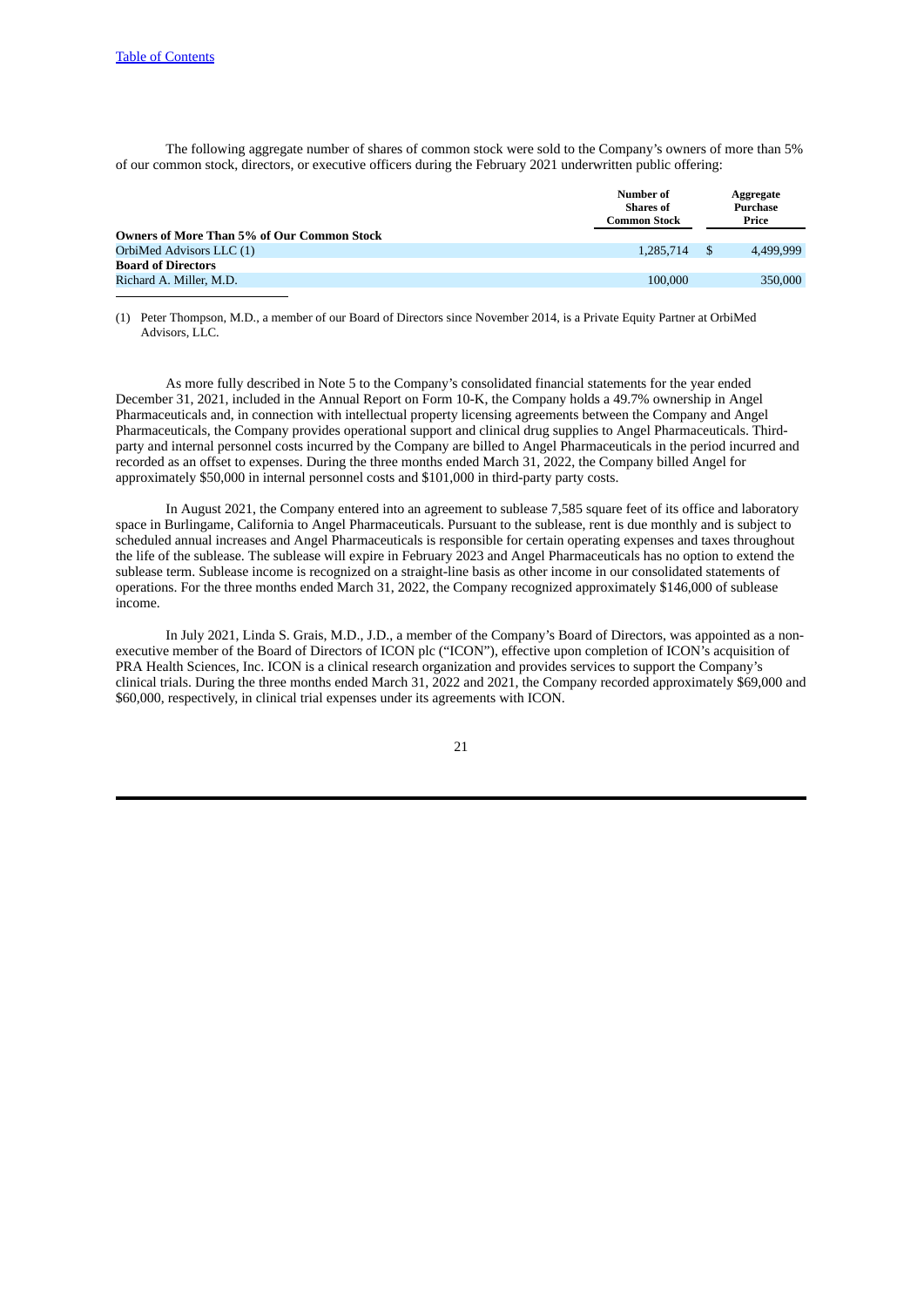### <span id="page-21-0"></span>**Item 2. Management's Discussion and Analysis of Financial Condition and Results of Operations**

You should read the following discussion and analysis of our financial condition and results of operations together with our unaudited condensed consolidated financial statements and related notes thereto included in Part I, Item 1 of this Quarterly Report on Form 10-Q and with our audited consolidated financial statements and notes for the year ended December 31, 2021, included in our Annual Report on Form 10-K filed with the U.S. Securities and Exchange Commission *("SEC") on March 10, 2022.*

*This discussion and other parts of this report contain forward-looking statements that involve risks and* uncertainties, such as statements of our plans, objectives, expectations and intentions. Our actual results could differ materially from those discussed in these forward-looking statements. Factors that could cause or contribute to such differences include, but are not limited to, those discussed in the section of this report entitled "Risk Factors." Except as may be required by law, we assume no obligation to update these forward-looking statements or the reasons that results *could differ from these forward-looking statements.*

#### **Overview**

We are a clinical stage biopharmaceutical company. Our strategy is to focus our efforts on the development of immune modulator product candidates with the potential to treat solid cancers, T-cell lymphomas, autoimmune diseases and infectious diseases. We have built a pipeline of five programs, three of which are in clinical development.

Our lead product candidate is mupadolimab (formerly CPI-006), a humanized monoclonal antibody that is designed to react with a specific site on CD73. In both preclinical and in vivo studies in cancer patients and patients with COVID-19, mupadolimab has demonstrated binding to various immune cells and the enhancement of immune responses by activating B cells. We believe mupadolimab has the potential to be an important new therapeutic agent with a novel mechanism of action for the treatment of a broad range of cancers and infectious diseases.

Mupadolimab is a unique antibody that is designed to bind to a critical epitope involved in B cell signaling. Our work in both cancer and viral diseases, such as COVID-19, have provided important insights and data into how we may best evaluate the biologic properties of our antibody candidate in the clinic. Our studies have uncovered a novel potential mechanism of action: mupadolimab has the ability to activate B cells which may then be driven into antibody producing plasma cells by the presence of tumor associated antigens within the tumor. Recent work by several groups have highlighted the importance of B cells in anti-tumor immunity. As published in Nature in 2020, investigators have shown that B cell infiltration in some tumors are strong predictors of response to immunotherapies and predictors of favorable outcomes.

In February 2018, we initiated a Phase 1/1b clinical trial with mupadolimab administered alone and in combination with ciforadenant or pembrolizumab, and in combination with ciforadenant and pembrolizumab. As of March 1, 2022, we have enrolled over 110 patients in this clinical trial at doses of up to 24 mg/kg every three weeks. Key findings from this trial as of March 1, 2022 include the observation that mupadolimab was well-tolerated and evidence of B-cell activation and lymphocyte trafficking was observed in patients that received single doses as low as 1 mg/kg. Treatment with mupadolimab was also associated with increases in memory B-cells in the blood, the emergence of new B-cell clones and, in some patients, the production of novel anti-tumor antibodies.

At the 2021 Annual Meeting of the Society for Immunotherapy of Cancer ("SITC") in November 2021, we presented interim data demonstrating anti-tumor activity in NSCLC and head and neck cancer ("HNSCC") patients treated with 12 mg./kg or greater of mupadolimab as a single agent, in combination with ciforadenant, in combination with pembrolizumab or in combination with pembrolizumab and ciforadenant. These patients had advanced refractory disease and failed a median of three prior therapies. Further, all but one had failed therapy with prior anti PD(L)-1 antibodies. There were 16 evaluable NSCLC and HNSCC patients. Seven patients achieved tumor regression, which did not meet the criteria for partial response by RECIST. However, for the patients that showed tumor regression, six patients had progressive disease as their best response to their last treatment prior to entering the Phase 1/1b clinical trial, which indicates that the tumors in these patients were not responsive to their last therapy. The seven patients who showed tumor regression on the trial were treated for a period of 4.5 to 12.5 months.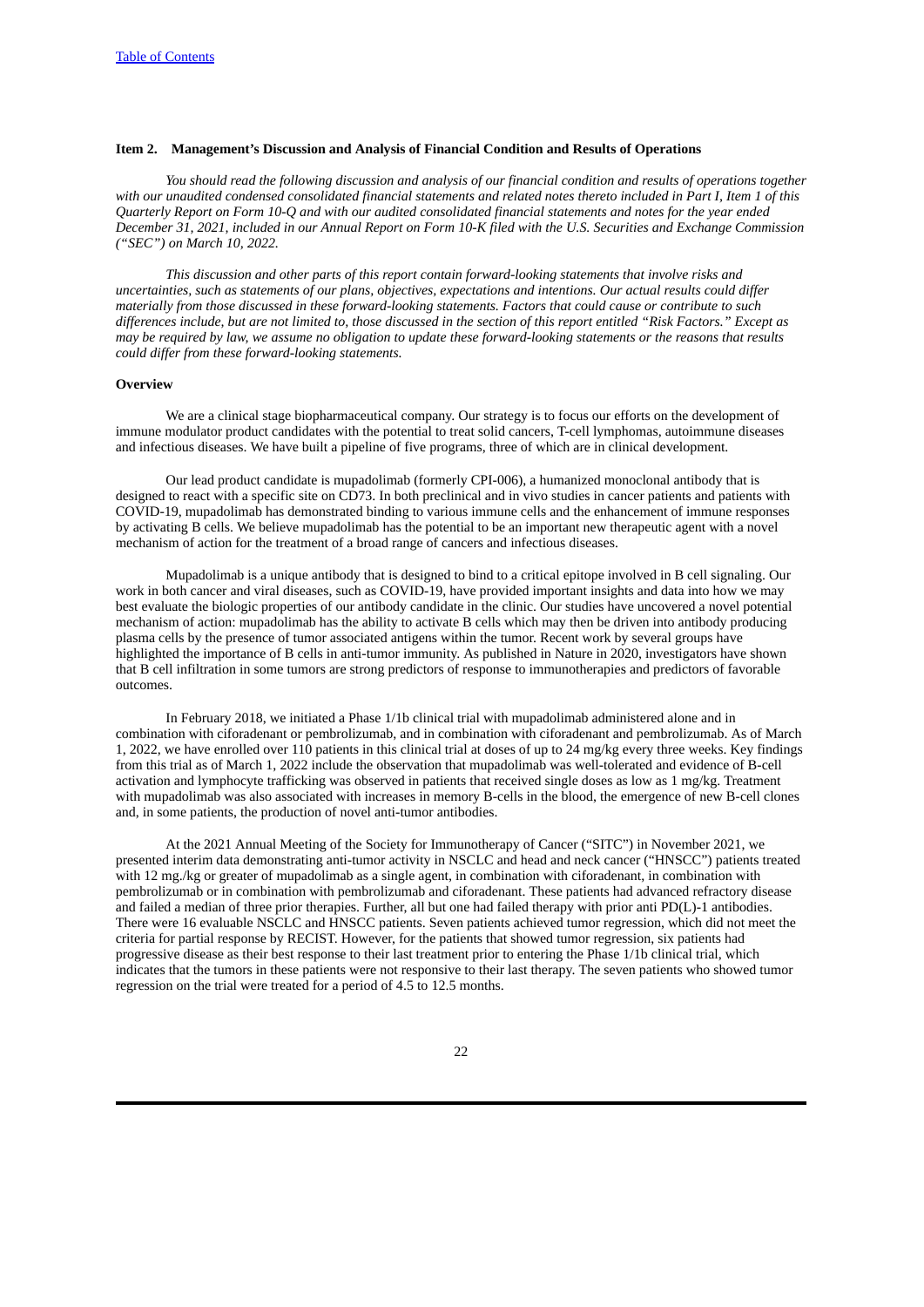Based on the interim results presented at SITC, we plan to initiate a placebo controlled, randomized Phase 2 clinical trial of mupadolimab as a front-line therapy for the treatment of patients with advanced NSCLC. The randomized, blinded trial will compare standard chemotherapy plus pembrolizumab (anti-PDL-1) with or without mupadolimab. The trial is planned to enroll approximately 150 patients with any tumor PDL-1 expression. The primary endpoint for the study will be progression free survival and secondary endpoints will include objective response rate and overall survival.

Our next product candidate, CPI-818, is an investigational selective, orally bioavailable, covalent inhibitor of ITK designed to have low nanomolar affinity. ITK, an enzyme that functions in T cell signaling and differentiation, is expressed predominantly in T cells, which are lymphocytes that play a vital role in immune responses. T cell lymphomas are malignancies of T cells that proliferate and spread throughout the body. These lymphomas often have tonic signaling through the T cell receptor pathway, which involves ITK. Inhibition of ITK could result in blockade of this signaling pathway and potential control of the malignancy. One of the key survival mechanisms of solid tumors is believed to be the reprogramming of normal T cells to create an inflammatory environment that inhibits anti-tumor immune response and favors tumor growth. We believe highly selective inhibitors of this enzyme will facilitate induction of T cell anti-tumor immunity and may be useful in the treatment of solid tumors.

CPI-818 is currently being studied in a Phase 1/1b clinical trial that was designed to select the recommended dose of CPI-818 and evaluate its safety, pharmacokinetics, target occupancy, biomarkers and efficacy. The study employs an adaptive, expansion cohort design, with an initial phase that evaluated escalating doses (100, 200, 400, 600 mg taken twice a day) in successive cohorts of patients, followed by a second phase that is designed to evaluate safety and tumor response to the recommended dose of CPI-818 in disease-specific patient cohorts. By protocol design, treatment is discontinued after one year or upon disease progression. The study enrolled 25 patients from the United States, Australia and South Korea with several types of advanced, refractory T cell lymphomas, including nine patients with peripheral T-cell lymphoma ("PTCL"), 12 patients with cutaneous T-cell lymphoma ("CTCL"), and four patients with other T-cell lymphomas. All patients had failed multiple prior therapies.

In December 2020 at the American Society of Hematology Annual Meeting, we presented preliminary Phase 1/1b clinical data with CPI-818 in refractory T cell lymphomas in patients receiving adequate doses of the drug. The data presented were as follows:

- Of the seven evaluable patients with PTCL, there were two objective tumor responses as of the cut-off date of October 5, 2020:
	- o One patient, who previously failed chemotherapy and high dose chemotherapy with autologous bone marrow transplantation, achieved a complete response ("CR") with CPI-818 at month 8 that remained ongoing after 12 months on study. The patient received CPI-818 for 12 months and the CR persisted beyond discontinuation of therapy (per the study protocol, the patient stopped receiving therapy after 12 months on study).
	- o One patient who failed multiple prior therapies achieved a partial response at four months on therapy. This patient then went on to receive a bone marrow transplant.
- Of the 11 evaluable patients with CTCL:
	- o One patient achieved a complete response in lymph node disease and continued to have stable cutaneous disease at more than 12 months on therapy as of November 2, 2020.
	- o Three patients achieved stable disease on therapy for between 3 and 5 months.
- There was a dose dependent increase in receptor occupancy, with trough occupancy >75% observed at the 200, 400 and 600 mg doses.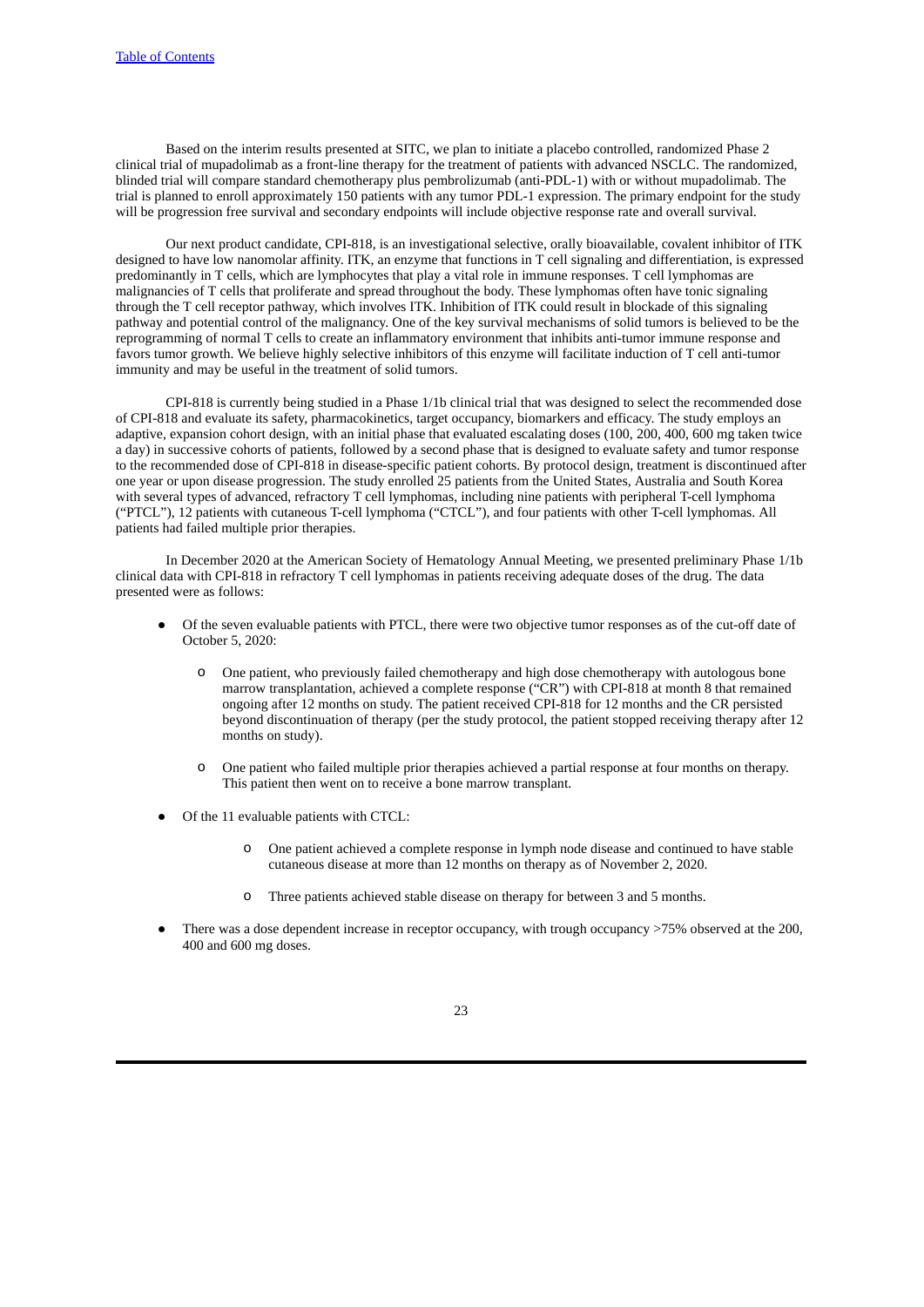No dose limiting toxicities and no grade 3 or 4 treatment related adverse events have been observed to date.

Based on the interim results from our Phase 1/1b clinical trial, Angel Pharmaceuticals joined this clinical trial. T cell lymphomas are more common in China than the United States representing approximately 26% of non-Hodgkins lymphomas in China. In January 2022, Angel Pharmaceuticals announced the enrollment of the first patient in the clinical trial.

Our third product candidate, ciforadenant (formerly CPI-444), is an oral, small molecule antagonist of the A2A receptor for adenosine with which we completed a Phase 2 expansion protocol in combination with Genentech, Inc.'s cancer immunotherapy, Tecentriq® (atezolizumab) for patients with either advanced or refractory renal cell cancer ("RCC"). Ciforadenant is designed to disable a tumor's ability to subvert attack by the immune system by blocking the binding of adenosine in the tumor microenvironment to the A2A receptor.

We also discovered the Adenosine Gene Signature, which we believe has demonstrated the potential to serve as a biomarker to identify patients most likely to respond to treatment with ciforadenant. The results of our Phase 1/1b clinical trial involving 68 patients with RCC were published in the journal Cancer Discovery in January 2020. This study reported that in 30 patients evaluated for the Adenosine Gene Signature, no patients showing a low Adenosine Gene Signature exhibited signs of tumor regression while 17% (3 of 18) of patients with a high Adenosine Gene Signature had an overall response rate by RECIST criteria. We have refined our strategy with ciforadenant and plan to collaborate with the Kidney Cancer Consortium to evaluate ciforadenant in a Phase 2 clinical trial in first-line therapy for advanced RCC in combination with ipilimumab and nivolumab. The trial is expected to enroll approximately 60 patients. The endpoint of the clinical trial is expected to be deep response rate defined as greater than 50% reduction of tumor volume. Deep response rates in renal cell cancer have been found to correlate with long term progression free survival. The Adenosine Gene Signature biomarker also will be evaluated in tumor biopsy specimens. Preclinical studies and data from earlier clinical trials with ciforadenant, suggest adenosine may be a cause of resistance to current therapies with anti PD(L)-1.

To date, the majority of our efforts have been focused on the research, development and advancement of mupadolimab, CPI-818 and ciforadenant, and we have not generated any revenue from product sales and, as a result, we have incurred significant losses. We expect to continue to incur significant research and development and general and administrative expenses related to our operations. Our net loss for the three months ended March 31, 2022 and 2021 was \$8.3 million and \$11.6 million, respectively. As of March 31, 2022, we had an accumulated deficit of \$274.7 million. We expect to continue to incur losses for the foreseeable future, and we anticipate these losses will increase as we continue our development of, seek regulatory approval for and begin to commercialize mupadolimab, CPI-818 and ciforadenant, and as we develop other product candidates. Even if we achieve profitability in the future, we may not be able to sustain profitability in subsequent periods.

Since our inception and through March 31, 2022, we have funded our operations primarily through the sale and issuance of stock, including through our initial public offering ("IPO") in March 2016, in which we raised net proceeds of approximately \$70.6 million, a follow-on offering of our common stock in March 2018, in which we raised net proceeds of approximately \$64.9 million and a follow on offering in February 2021, in which we raised net proceeds of approximately \$32.0 million, in each case net of underwriting discounts and commissions and offering expenses. Immediately prior to the consummation of the IPO, all of our outstanding shares of convertible preferred stock were converted into 14.3 million shares of our common stock.

In March 2020, we entered into an open market sale agreement (the "2020 Sales Agreement") with Jefferies LLC ("Jefferies") to sell shares of the Company's common stock, from time-to-time, with aggregate gross sales proceeds of up to \$50,000,000, through an at-the-market equity offering program under which Jefferies will act as our sales agent. In November 2021, we entered into another Sale Agreement ("2021 Sales Agreement") with Jefferies to sell shares of our common stock from time-to-time, with aggregate gross sales proceeds of up to \$40,000,000. Jefferies is entitled to compensation for its services equal to up to 3.0% of the gross proceeds of any shares of common stock sold through Jefferies under the 2020 Sales Agreement and 2021 Sales Agreement.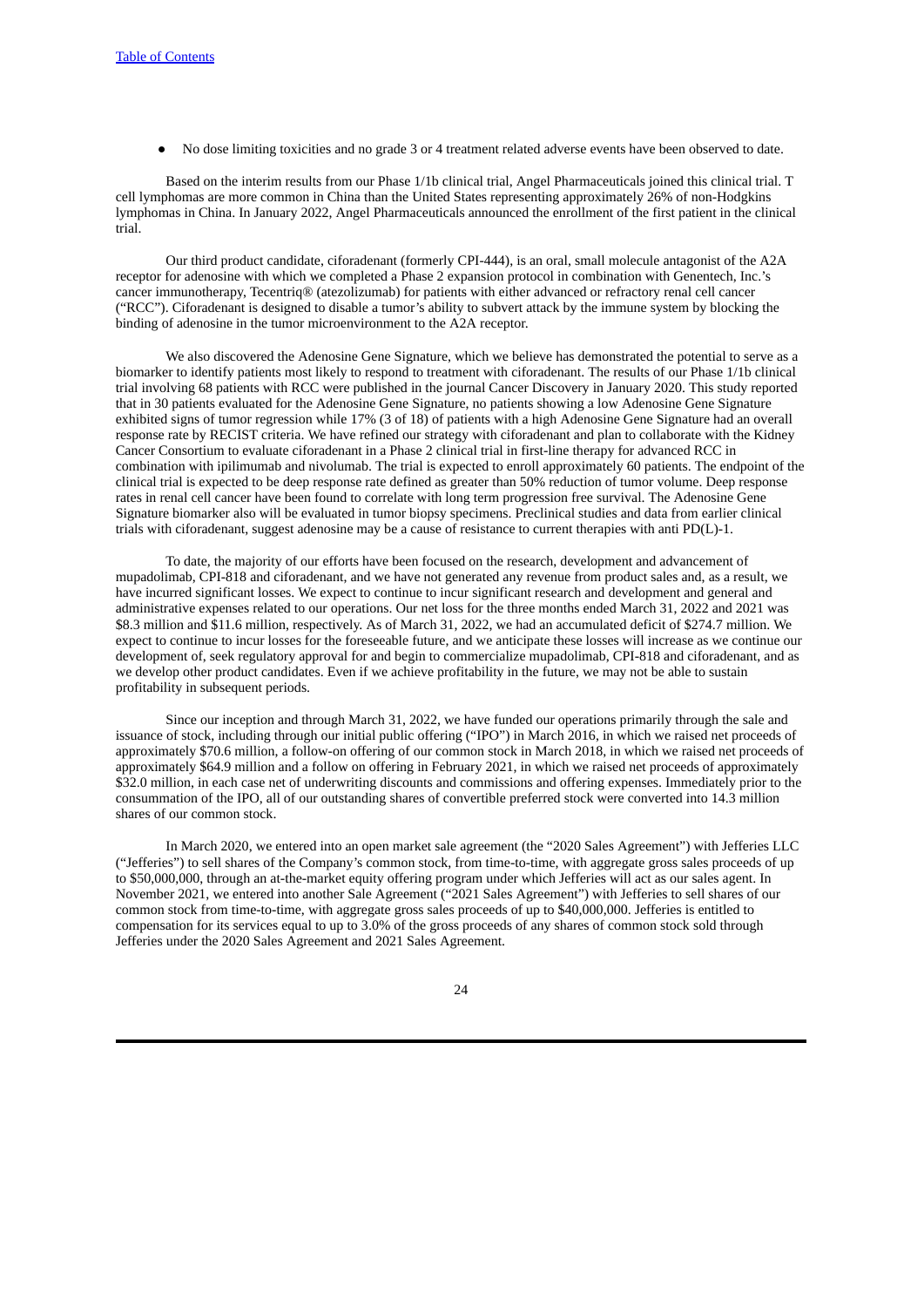During the quarter ended March 31, 2022, we did not sell any shares under our at-the-market offering program. As of March 31, 2022, we had sold 6,920,339 shares of common stock for gross proceeds of \$31.1 million under the 2020 Sales Agreement, and \$18.9 million and \$40.0 million remained for sale under the 2020 Sales Agreement and 2021 Sales Agreement, respectively.

As of March 31, 2022, we had capital resources consisting of cash, cash equivalents and marketable securities of approximately \$62.9 million. While we believe that our current cash, cash equivalents and short-term marketable securities will be sufficient to fund our planned operations for at least 12 months from the date of the issuance of these financial statements, we do not expect our existing capital resources to be sufficient to enable us to fund the completion of all of our ongoing or planned clinical trials and remaining development program of any of mupadolimab, CPI-818 or ciforadenant through commercialization. In addition, our operating plan may change as a result of many factors, including those described in the section of this report entitled "Risk Factors" and others currently unknown to us, and we may need to seek additional funds sooner than planned, through public or private equity, debt financings or other sources, such as strategic collaborations. Such financing would result in dilution to stockholders, imposition of debt covenants and repayment obligations or other restrictions that may affect our business. If we raise additional capital through strategic collaboration agreements, we may have to relinquish valuable rights to our product candidates, including possible future revenue streams. In addition, additional funding may not be available to us on acceptable terms or at all and any additional fundraising efforts may divert our management from its day-to-day activities, which may adversely affect our ability to develop and commercialize our product candidates. Furthermore, even if we believe we have sufficient funds for our current or future operating plans, we may seek additional capital due to favorable market conditions or strategic considerations.

We currently have no manufacturing capabilities and do not intend to establish any such capabilities. We have no commercial manufacturing facilities for our product candidates. As such, we are dependent on third parties to supply our product candidates according to our specifications, in sufficient quantities, on time, in compliance with appropriate regulatory standards and at competitive prices.

## **Impact of COVID-19**

COVID-19 has placed strains on the providers of healthcare services, including the healthcare institutions where we conduct our clinical trials. These strains have resulted in institutions prohibiting the initiation of new clinical trials, enrollment in existing clinical trials and restricting the on-site monitoring of clinical trials. We also follow FDA guidance on clinical trial conduct during the COVID-19 pandemic, including the remote monitoring of clinical data.

In alignment with public health guidance designed to slow the spread of COVID-19, as of mid-March 2020, we implemented a reduced onsite staffing model and transitioned to a remote work plan for all employees other than those providing essential services, such as our laboratory staff. In July 2021, we started transitioning back to office work for employees not providing essential services. For our onsite employees, we have implemented heightened health and safety measures designed to comply with applicable federal, state and local guidelines in response to the COVID-19 pandemic. We are further supporting all of our employees by leveraging virtual meeting technology and encouraging employees to follow local health authority guidance. We may need to undertake additional actions that could impact our operations if required by applicable laws or regulations or if we determine such actions to be in the best interests of our employees.

### **Significant Accounting Policies**

Our significant accounting policies are described in Note 2 to our consolidated financial statements for the year ended December 31, 2021 included in our Annual Report on Form 10-K. There have been no material changes to our significant accounting policies during the three months ended March 31, 2022.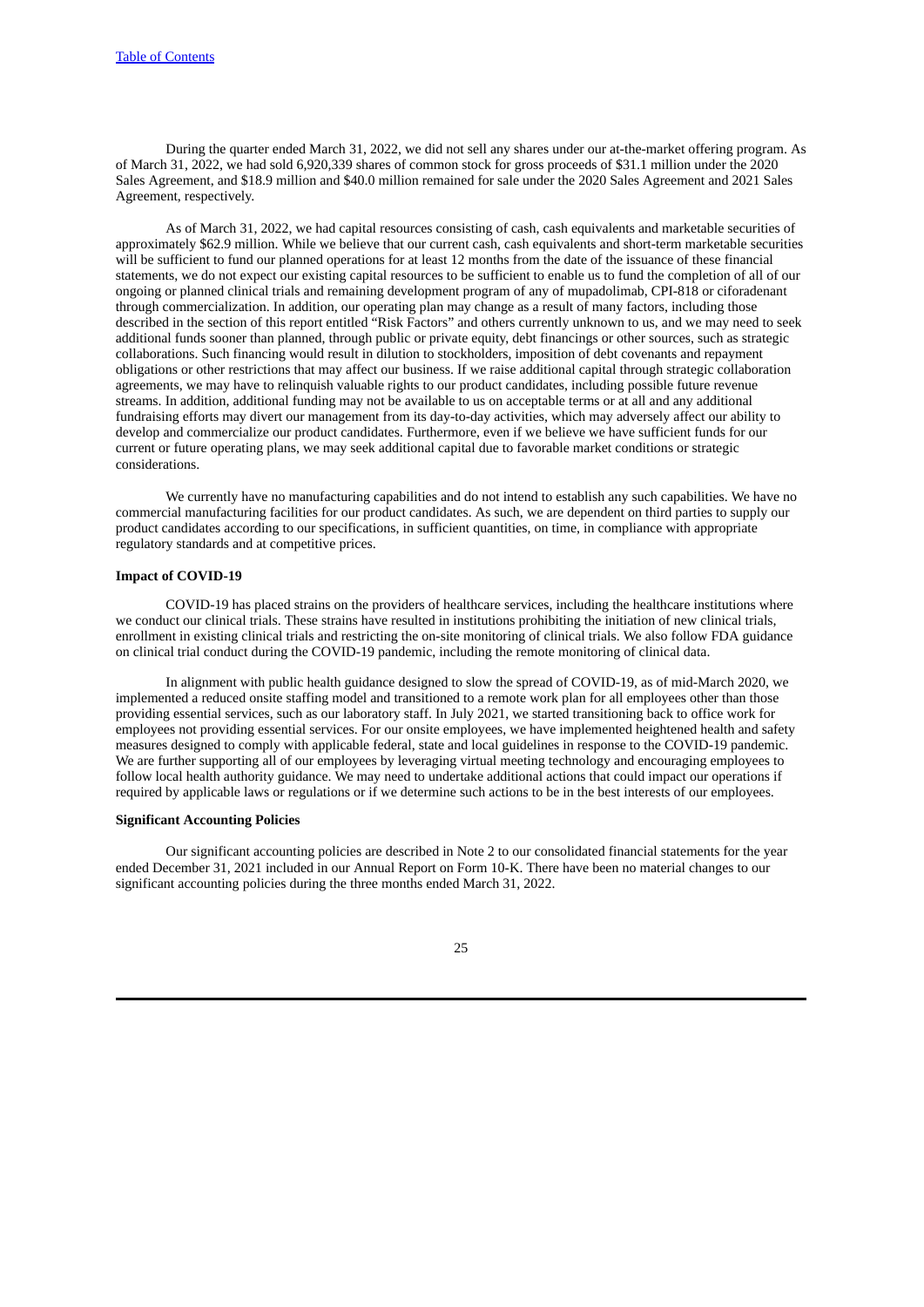### **Components of Results of Operations**

#### *Revenue*

To date, we have not generated any revenues. We do not expect to receive any revenues from any product candidates that we develop unless and until we obtain regulatory approval and commercialize our products or enter into revenue-generating collaboration agreements with third parties.

#### *Research and Development Expenses*

Our research and development expenses consist primarily of costs incurred to conduct research and development of our product candidates. We record research and development expenses as incurred. Research and development expenses include:

- employee-related expenses, including salaries, benefits, travel and non-cash stock-based compensation expense;
- external research and development expenses incurred under arrangements with third parties, such as contract research organizations, preclinical testing organizations, contract manufacturing organizations, academic and non-profit institutions and consultants;
- costs to acquire technologies to be used in research and development that have not reached technological feasibility and have no alternative future use;
- license fees; and
- other expenses, which include direct and allocated expenses for laboratory, facilities and other costs.

We plan to increase our research and development expenses substantially as we continue the development and potential commercialization of our product candidates. Our current planned research and development activities include the following:

- enrollment and completion of our Phase 1/1b clinical trial of mupadolimab in patients with NSCLC and advanced, HPV+ head and neck cancer;
- enrollment and completion of our ongoing Phase 1/1b clinical trial of CPI-818;
- enrollment and completion of our Phase 2 clinical trials of mupadolimab;
- process development and manufacturing of drug supply of mupadolimab, CPI-818 and ciforadenant; and
- preclinical studies under our other programs in order to select development product candidates.

In addition to our product candidates that are in clinical development, we believe it is important to continue substantial investment in potential new product candidates to build the value of our product candidate pipeline and our business.

Our expenditures on current and future preclinical and clinical development programs are subject to numerous uncertainties related to timing and cost to completion. The duration, costs and timing of clinical trials and development of product candidates will depend on a variety of factors, including many of which are beyond our control. The process of conducting the necessary clinical research to obtain regulatory approval is costly and time consuming, and the successful development of our product candidates is uncertain. The risks and uncertainties associated with our research and development projects are discussed more fully in "Part II, Item 1A—Risk Factors." As a result of these risks and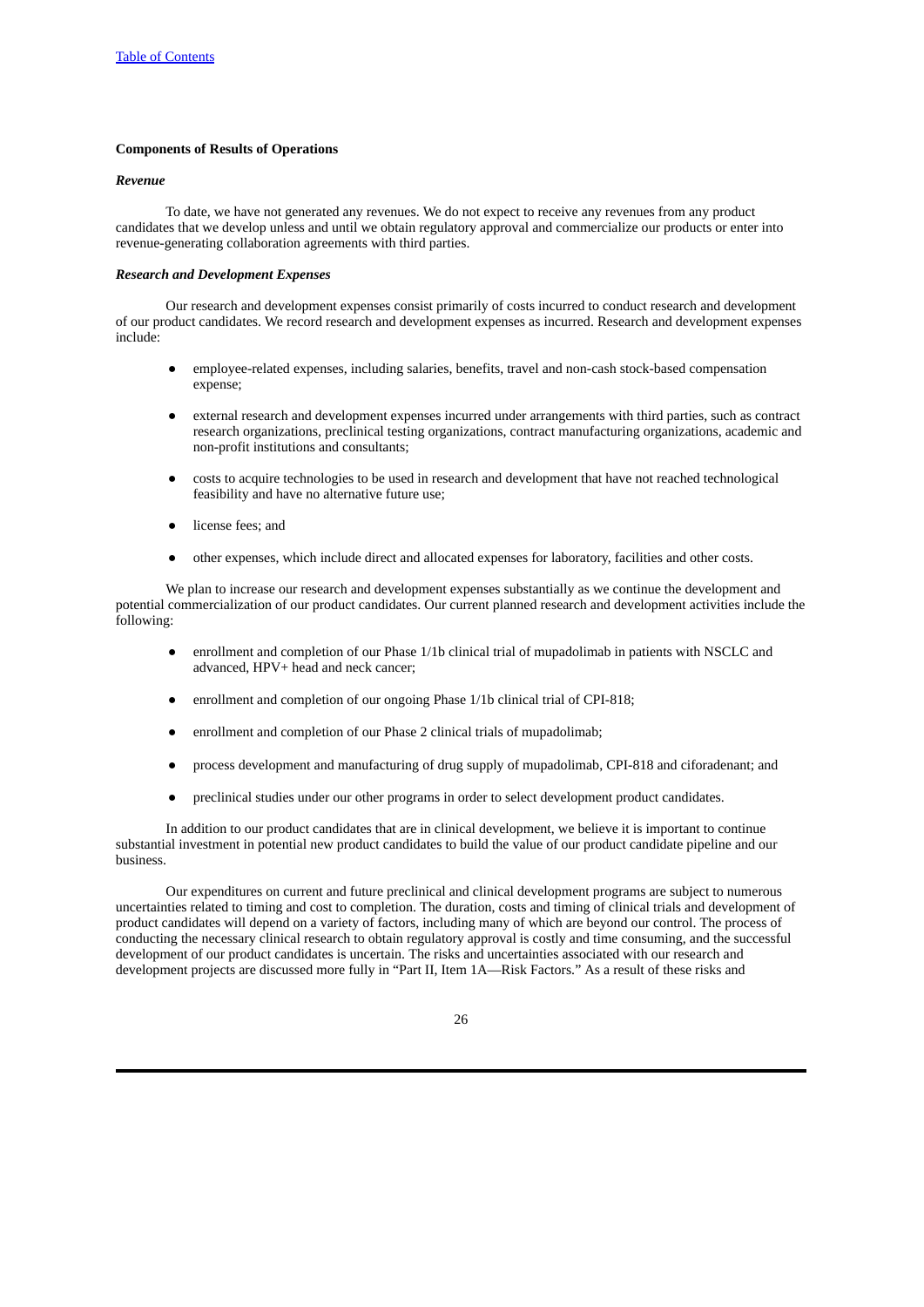uncertainties, we are unable to determine with any degree of certainty the duration and completion costs of our research and development projects or if, when or to what extent we will generate revenues from the commercialization and sale of any of our product candidates that obtain regulatory approval. We may never succeed in achieving regulatory approval for any of our product candidates.

### *General and Administrative Expenses*

General and administrative expenses include personnel costs, expenses for outside professional services and allocated expenses. Personnel costs consist of salaries, benefits and stock-based compensation. Outside professional services consist of legal, accounting and audit services and other consulting fees. Allocated expenses consist of rent expense related to our office and research and development facility.

We expect that our general and administrative expenses will increase in the future as we increase our headcount to support our continued research and development and potential commercialization of one or more of our product candidates.

### **Results of Operations**

*Comparison of the periods below as indicated (in thousands)*:

|                                        |             | <b>Three Months Ended</b><br>March 31. |         |  |
|----------------------------------------|-------------|----------------------------------------|---------|--|
|                                        | 2022        | 2021                                   | Change  |  |
| Operating expenses:                    |             |                                        |         |  |
| Research and development               | S.<br>5,100 | S<br>8,230                             | (3,130) |  |
| General and administrative             | 2,313       | 3,253                                  | (940)   |  |
| Total operating expenses               | 7,413       | 11,483                                 | (4,070) |  |
| Loss from operations                   | (7, 413)    | (11, 483)                              | 4,070   |  |
| Interest income and other expense, net |             |                                        |         |  |
| Sublease income - related party        | 146         |                                        | 146     |  |
| Loss from equity method investment     | (1,041)     | (100)                                  | (941)   |  |
| Net loss                               | \$ (8,297)  | (11,580)                               | 3,283   |  |

### *Research and Development Expenses*

Research and development expenses for the three months ended March 31, 2022 and 2021 consisted of the following costs by program and unallocated employee costs and overhead costs (specific program costs consist solely of external costs) (in thousands):

|                                         | <b>Three Months Ended</b><br>March 31. |  |       |          |     |  |  |
|-----------------------------------------|----------------------------------------|--|-------|----------|-----|--|--|
|                                         | 2022                                   |  | 2021  | Change   |     |  |  |
| Ciforadenant (formerly CPI-444)         | 529                                    |  | 404   |          | 125 |  |  |
| Mupadolimab (formerly CPI-006)          | 1.749                                  |  | 3.997 | (2,248)  |     |  |  |
| CPI-818                                 | 384                                    |  | 294   |          | 90  |  |  |
| Unallocated employee and overhead costs | 2,438                                  |  | 3.535 | (1,097)  |     |  |  |
|                                         | 5.100                                  |  | 8.230 | (3, 130) |     |  |  |

For the three months ended March 31, 2022, the increase in ciforadenant costs of \$0.1 million as compared to the three months ended March 31, 2021, primarily consisted of an increase of \$0.1 million in drug manufacturing costs and an increase of \$0.1 million in other outside service costs, which were partially offset by a decrease of \$0.1 million in clinical trial expenses.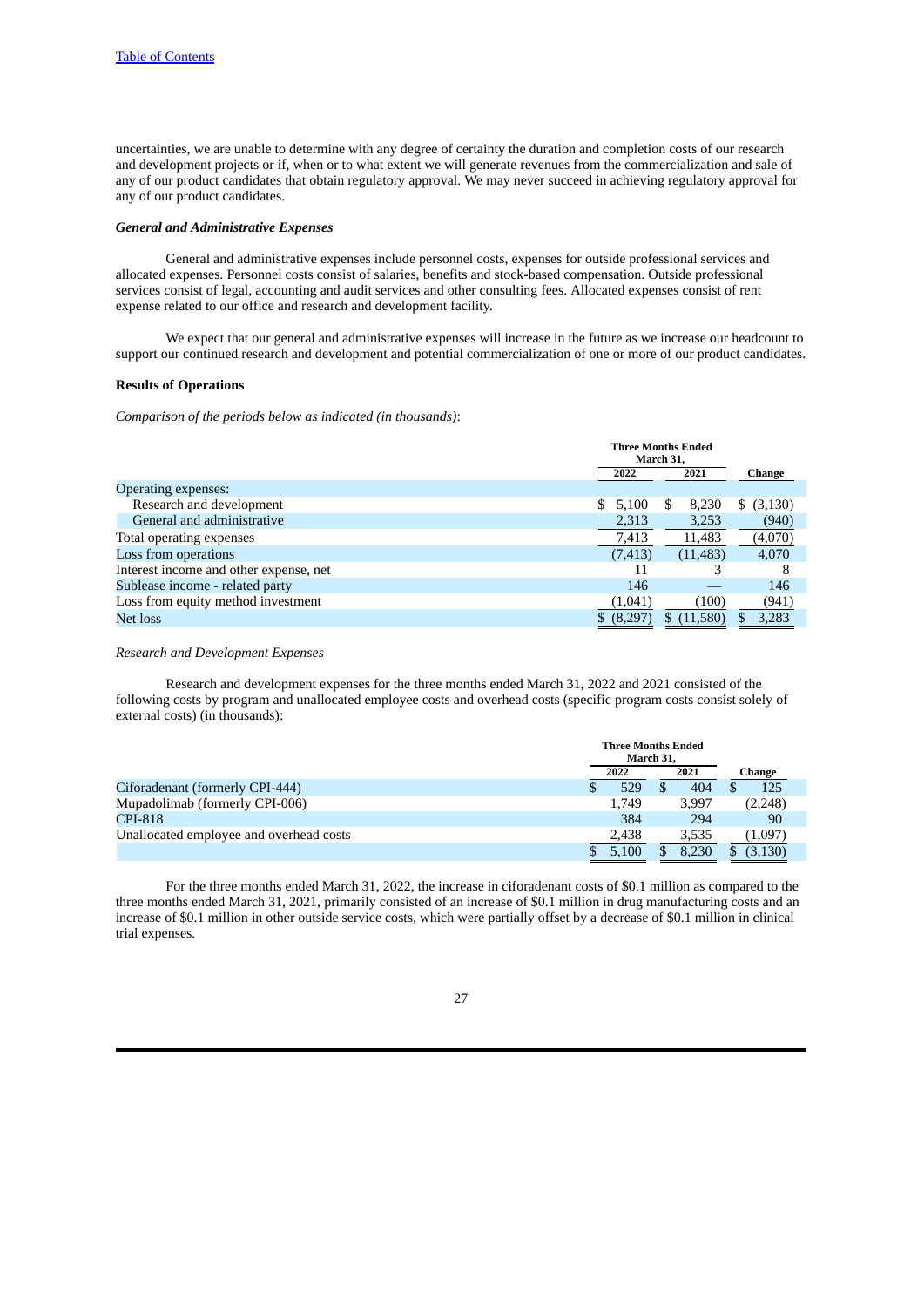For the three months ended March 31, 2022, the decrease in mupadolimab costs of \$2.2 million as compared to the three months ended March 31, 2021, primarily consisted of a decrease of \$2.0 million in clinical trial expenses and a decrease of \$0.4 million in licensing expense, which were partially offset by an increase of \$0.2 million in drug manufacturing costs.

For the three months ended March 31, 2022, the increase in CPI-818 costs of \$0.1 million as compared to the three months ended March 31, 2021, primarily consisted of an increase in drug manufacturing costs.

For the three months ended March 31, 2022, the decrease in unallocated costs of \$1.1 million as compared to the three months ended March 31, 2021, primarily consisted of a decrease of \$1.0 million in personnel and related costs and a decrease of \$0.1 million in other outside service costs.

### *General and Administrative Expense*

For the three months ended March 31, 2022, the decrease in general and administrative expenses of \$0.9 million as compared to the three months ended March 31, 2021, primarily consisted of a decrease of \$0.6 million in personnel and related costs and a decrease of \$0.3 million in professional service costs.

### *Interest Income and Other Expense, net*

For the three months ended March 31, 2022 and 2021, interest income and other expense, net was negligible.

#### *Sublease Income – Related Party*

For the three months ended March 31, 2022, sublease income of \$0.1 million represents rental income associated with our building sublease to Angel Pharmaceuticals.

## *Loss from equity method investment*

For the three months ended March 31, 2022, the increase in loss from equity method investment of \$0.9 million as compared to the three months ended March 31, 2021, primarily consisted of an increase in our share of Angel Pharmaceutical's loss for the three months ended March 31, 2022.

### **Liquidity and Capital Resources**

As of March 31, 2022, we had cash, cash equivalents and marketable securities of \$62.9 million, and an accumulated deficit of \$274.7 million, compared to cash and cash equivalents and marketable securities of \$69.5 million and an accumulated deficit of \$266.4 million as of December 31, 2021. We have financed our operations primarily through private placements of convertible preferred stock and the sale of common stock.

Since our inception and through March 31, 2022, we have funded our operations primarily through the sale and issuance of stock, including through our IPO in March 2016, in which we raised net proceeds of approximately \$70.6 million, a follow-on offering of our common stock in March 2018, in which we raised net proceeds of approximately \$64.9 million and a follow on offering in February 2021, in which we raised net proceeds of approximately \$32.0 million, in each case net of underwriting discounts and commissions and offering expenses. Immediately prior to the consummation of the IPO, all of our outstanding shares of convertible preferred stock were converted into 14.3 million shares of our common stock.

In March 2020, we entered into the 2020 Sales Agreement with Jefferies to sell shares of the Company's common stock, from time-to-time, with aggregate gross sales proceeds of up to \$50,000,000, through an at-the-market equity offering program under which Jefferies will act as our sales agent. In November 2021, we entered into the 2021 Sales Agreement with Jefferies to sell shares of our common stock from time-to-time, with aggregate gross sales proceeds of up to \$40,000,000. Jefferies is entitled to compensation for its services equal to up to 3.0% of the gross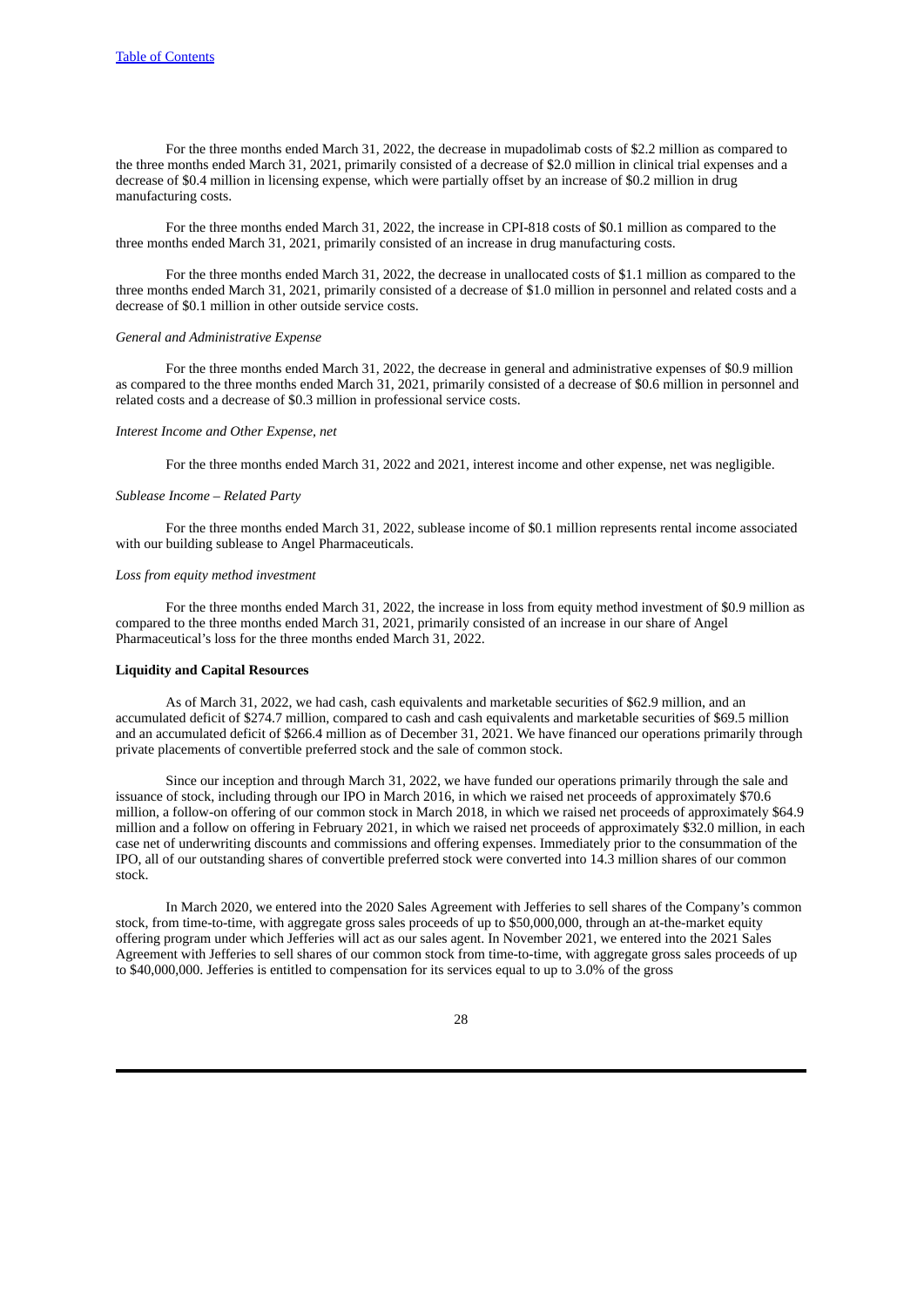proceeds of any shares of common stock sold through Jefferies under the 2020 Sales Agreement and 2021 Sales Agreement.

During the three months ended March 31, 2022, we did not sell any shares under our at-the-market offering program. As of March 31, 2022, we had sold 6,920,339 shares of common stock for gross proceeds of \$31.1 million under the 2020 Sales Agreement and \$18.9 million and \$40.0 million remained for sale under the 2020 Sales Agreement and 2021 Sales Agreement, respectively.

We believe our current cash, cash equivalents and marketable securities will be sufficient to fund our planned expenditures and meet our obligations through at least the next twelve months from the issuance of our financial statements as of and for the three months ended March 31, 2022. The amounts and timing of our actual expenditures depend on numerous factors, including:

- the progress, timing, costs and results of clinical trials for mupadolimab, CPI-818 and ciforadenant;
- the timing, progress, costs and results of preclinical and clinical development activities for our other product candidates;
- the number and scope of preclinical and clinical programs we decide to pursue;
- the costs involved in prosecuting, maintaining and enforcing patent and other intellectual property rights;
- the cost and timing of regulatory approvals;
- our efforts to enhance operational systems and hire additional personnel, including personnel to support development of our product candidates and satisfy our obligations as a public company;
- the extent to which the COVID-19 pandemic may impact our business, including our clinical trials and financial condition; and
- other factors described in the section of this report entitled "Risk Factors."

We expect to increase our spending in connection with the development and commercialization of our product candidates. Until such time, if ever, as we can generate substantial revenue from product sales, we expect to fund our operations and capital funding needs through equity and/or debt financings. We may also enter into additional collaboration arrangements or selectively partner for clinical development and commercialization. The sale of additional equity would result in dilution to our stockholders. The incurrence of debt financing would result in debt service obligations and the governing documents would likely include operating and financing covenants that would restrict our operations. In addition, sufficient additional funding may not be available on acceptable terms, or at all. If we are not able to secure adequate additional funding, we may be forced to make reductions in spending, extend payment terms with suppliers, liquidate assets where possible and/or suspend or curtail planned programs. Any of these actions could have a material effect on our business, financial condition and results of operations.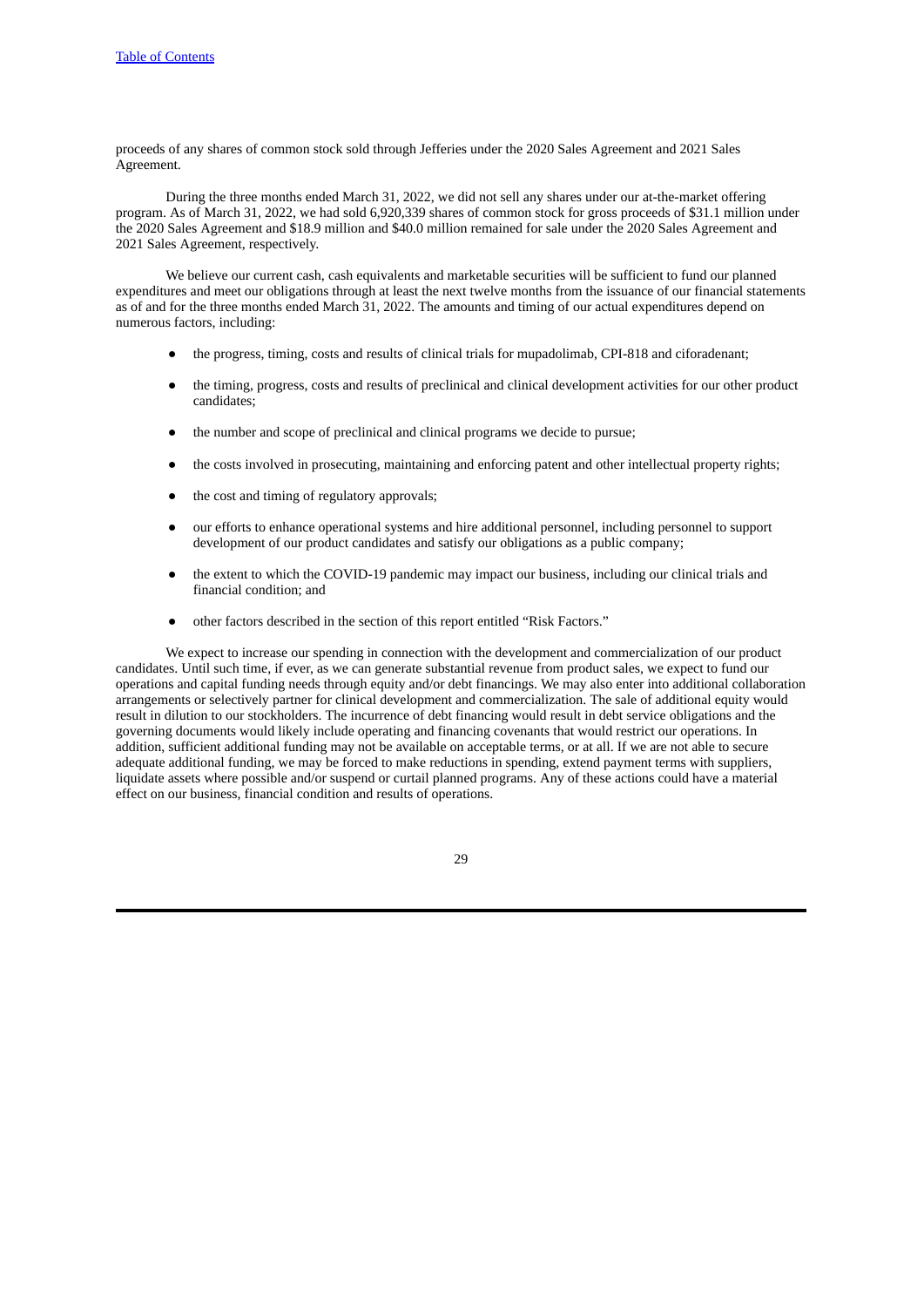### **Summary of Statement of Cash Flows**

The following table summarizes our cash flows for the periods indicated (in thousands):

|                                           | <b>Three Months Ended</b><br>March 31. |           |  |         |  |
|-------------------------------------------|----------------------------------------|-----------|--|---------|--|
|                                           |                                        | 2022      |  | 2021    |  |
| Net cash provided by (used in):           |                                        |           |  |         |  |
| Operating activities                      |                                        | (6, 424)  |  | (8,787) |  |
| Investing activities                      |                                        | (25, 574) |  | 4,846   |  |
| <b>Financing activities</b>               |                                        |           |  | 32,590  |  |
| Net increase in cash and cash equivalents |                                        | (31,998)  |  | 28,649  |  |

#### *Cash Flows from Operating Activities*

Cash used in operating activities during the three months ended March 31, 2022 was \$6.4 million, which primarily consisted of a net loss of \$8.3 million, adjusted by non-cash charges of \$1.9 million, that primarily consisted of \$0.7 million of stock compensation expense and \$1.0 million of loss from equity method investment, a decrease of \$0.3 million in prepaid and other current assets, a decrease of \$0.1 million in accounts receivable, a decrease of \$0.5 million in accounts payable and accrued and other current liabilities.

Cash used in operating activities during the three months ended March 31, 2021 was \$8.8 million, which primarily consisted of a net loss of \$11.6 million, adjusted by non-cash charges of \$1.6 million, that primarily consisted of \$1.2 million of stock compensation expense, an increase of \$1.7 million in accounts payable and accrued and other current liabilities, a decrease in prepaid and other current assets of \$0.2 million, and an increase in other assets of \$0.7 million.

### *Cash Flows from Investing Activities*

During the three months ended March 31, 2022, cash used in investing activities was \$25.6 million, that consisted of purchases of marketable securities of \$26.4 million, which were partially offset by proceeds from maturities of marketable securities of \$0.8 million.

During the three months ended March 31, 2021, cash provided in investing activities was \$4.8 million, that consisted of proceeds from maturities of marketable securities of \$8.2 million, which were partially offset by purchases of marketable securities of \$3.3 million.

### *Cash Flows from Financing Activities*

During the three months ended March 31, 2022, there were no cash flows from financing activities.

During the three months ended March 31, 2021, cash provided by financing activities was \$32.6 million, which consisted of \$32.0 million in net proceeds from our February 2021 follow-on public offering and \$0.6 million in net proceeds from the issuance of common stock through our at-the-market offering program.

### **Contractual Obligations**

There have been no material changes outside the ordinary course of our business to our contractual obligations during the three months ended March 31, 2022, as compared to those disclosed in our Annual Report on Form 10-K.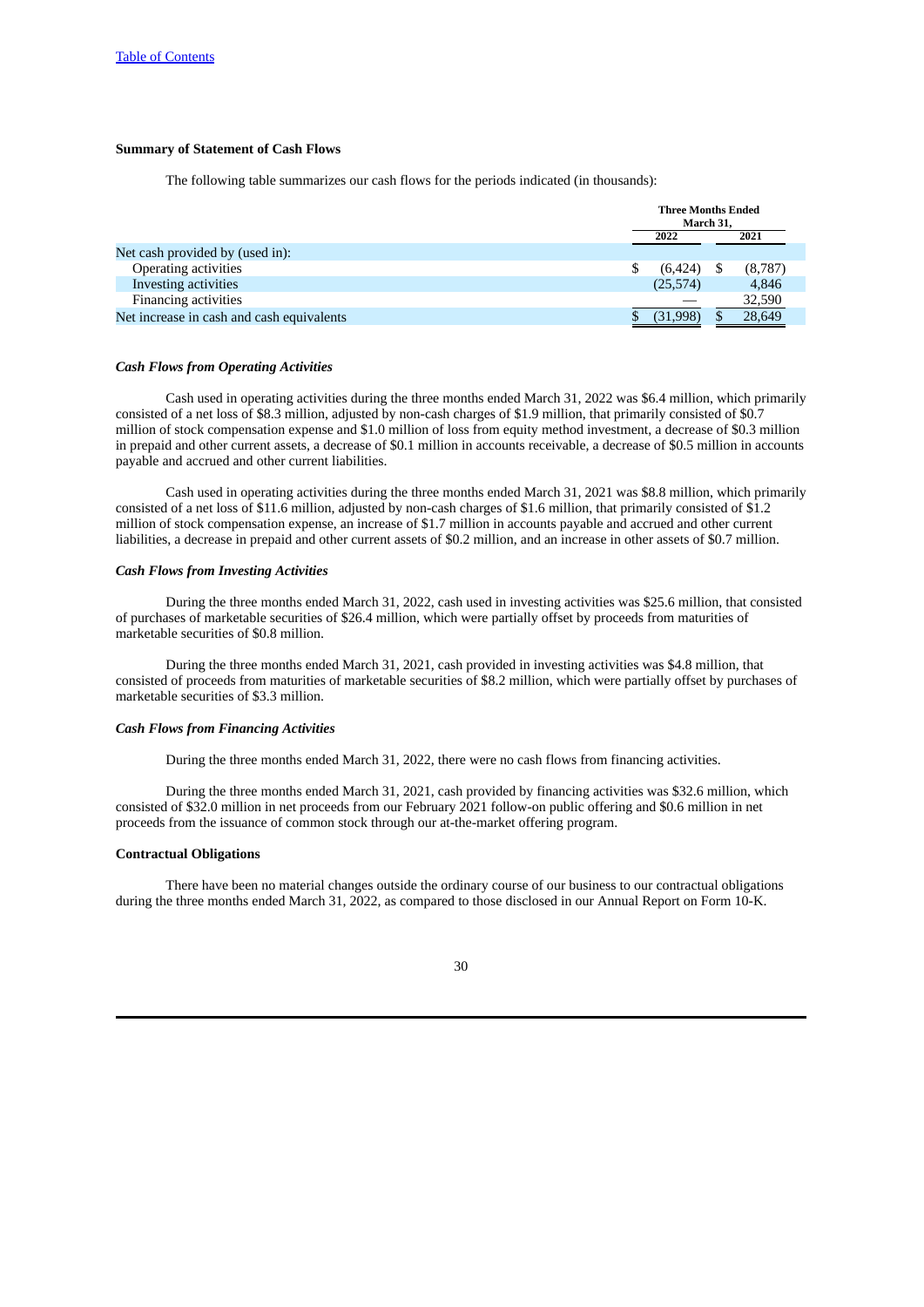### <span id="page-30-0"></span>**Item 3. Quantitative and Qualitative Disclosures about Market Risk**

We are exposed to market risk related to changes in interest rates. We had cash and cash equivalents and marketable securities of \$62.9 million as of March 31, 2022 and cash, cash equivalents and marketable securities of \$69.5 million as of December 31, 2021, which consisted of bank deposits, money market investments, U.S. Treasury securities and U.S. government agency securities. Such interest-earning instruments carry a degree of interest rate risk; however, historical fluctuations of interest income have not been significant. Due to the short-term duration of our investment portfolio and the low risk profile of our investments, an immediate 10% increase in interest rates would not have a material effect on the fair market value of our portfolio.

### <span id="page-30-1"></span>**Item 4. Controls and Procedures**

## **(a) Evaluation of Disclosure Controls and Procedures**

The term "disclosure controls and procedures," as defined in Rules 13a-15(e) and 15d-15(e) under the Securities Exchange Act of 1934, as amended (the "Exchange Act") refers to controls and procedures that are designed to ensure that information required to be disclosed by a company in the reports that it files or submits under the Exchange Act is recorded, processed, summarized and reported, within the time periods specified in the SEC's rules and forms. Disclosure controls and procedures include, without limitation, controls and procedures designed to provide reasonable assurance that information required to be disclosed by a company in the reports that it files or submits under the Exchange Act is accumulated and communicated to the company's management, including its principal executive and principal financial officers, or persons performing similar functions, as appropriate to allow timely decisions regarding required disclosure. Our management recognizes that any controls and procedures, no matter how well designed and operated, can provide only reasonable assurance of achieving their objectives and our management necessarily applies its judgment in evaluating the cost-benefit relationship of possible controls and procedures. Due to the inherent limitations of control systems, including the possibility of human error and the circumvention or overriding of the controls and procedures, not all misstatements may be prevented or detected. Our disclosure controls and procedures are designed to provide reasonable assurance of achieving their control objectives.

As required by Rule 13a-15(b) under the Exchange Act, our management, with the participation of our Chief Executive Officer and Chief Financial Officer, has evaluated the effectiveness of our disclosure controls and procedures as of March 31, 2022 the end of the period covered by this Quarterly Report on Form 10-Q. Based upon such evaluation, our Chief Executive Officer and Chief Financial Officer have concluded that our disclosure controls and procedures were effective at the reasonable assurance level as of such date.

### **(b) Changes in Internal Controls Over Financial Reporting**

There were no changes in our internal control over financial reporting that occurred during the period covered by this Quarterly Report on Form 10-Q that has materially affected, or is reasonably likely to materially affect, our internal control over financial reporting.

# **PART II — OTHER INFORMATION**

## <span id="page-30-3"></span><span id="page-30-2"></span>**Item 1 — Legal Proceedings**

We are not currently a party to any material litigation or legal proceedings.

#### <span id="page-30-4"></span>**Item 1A — Risk Factors**

Our business involves significant risks, some of which are described below. You should consider carefully the risks and uncertainties described below, together with all of the other information in this Quarterly Report on Form 10-Q, *including our unaudited condensed consolidated financial statements and related notes included elsewhere in this Quarterly Report on Form 10-Q and "Management's Discussion and Analysis of Financial Condition and Results of* Operations." If any of the following risks are realized, our business, financial condition, results of operations and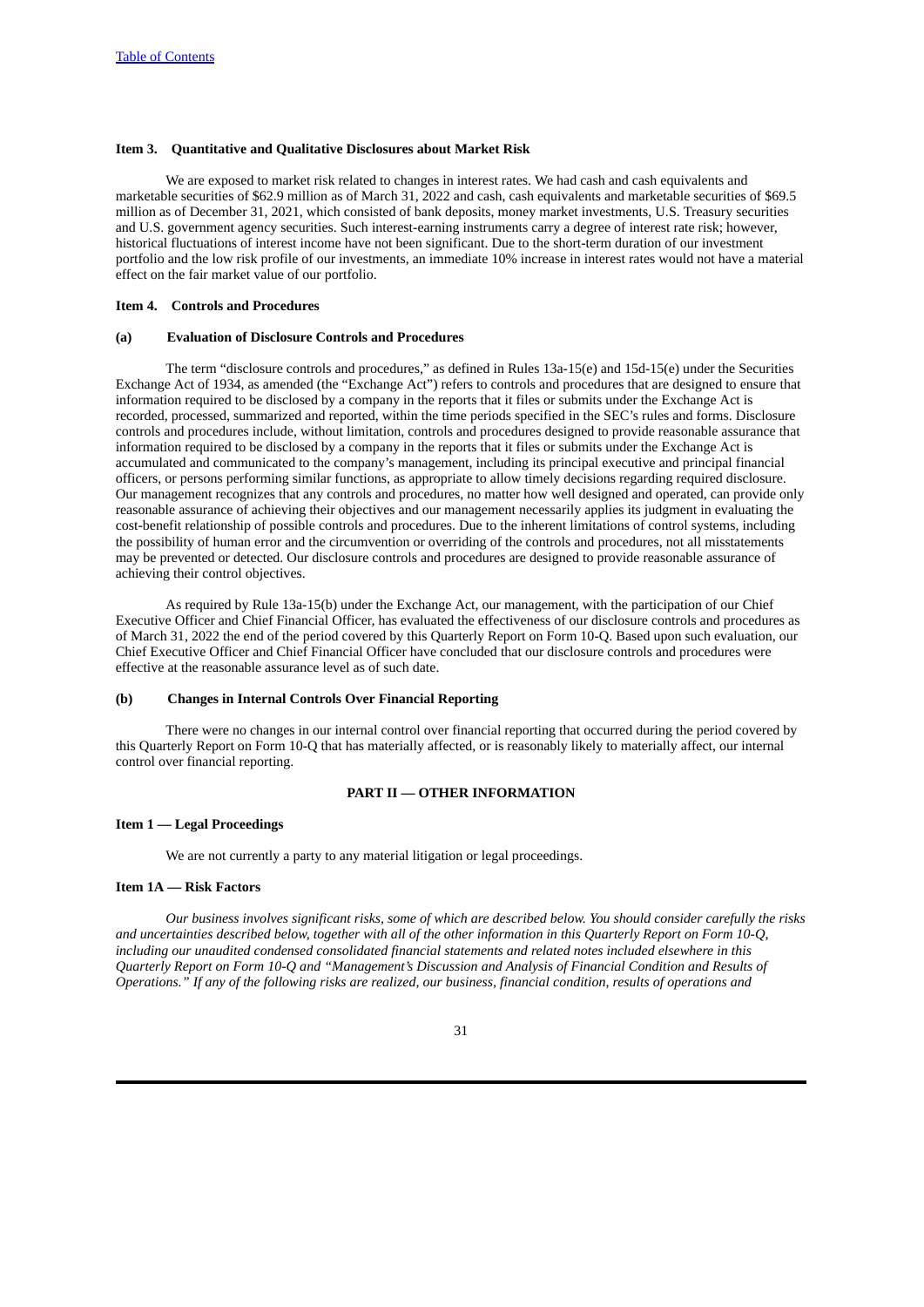prospects could be materially and adversely affected. Many of the following risks and uncertainties are, and will be, exacerbated by the COVID-19 pandemic and any worsening of the global business and economic environment as a result. Additional risks and uncertainties not presently known to us or that we currently deem immaterial may also impair our *business operations.*

### **Risks Related to Our Limited Operating History, Financial Condition and Capital Requirements**

### We have incurred significant operating losses since our inception and expect to incur significant losses for the foreseeable future. We may never generate any revenue or become profitable or, if we achieve profitability, we may not *be able to sustain it.*

We are a clinical-stage biopharmaceutical company that has never generated revenue from the sale of our product candidates. Biopharmaceutical product development is a highly speculative undertaking and involves a substantial degree of risk. To date, we have focused primarily on developing our lead product candidates, mupadolimab, CPI-818 and ciforadenant, and researching additional product candidates. We have incurred significant operating losses since we were founded in January 2014 and have not yet generated any revenue from sales. If our product candidates are not approved, we may never generate any revenue. We incurred a net loss of \$43.2 million, \$6.0 million and \$46.7 million for the years ended December 31, 2021, 2020 and 2019, respectively, and \$8.3 million and \$11.6 million for the three months ended March 31, 2022 and 2021, respectively. We had an accumulated deficit of \$274.7 million as of March 31, 2022. We expect to continue to incur losses for the foreseeable future, and we anticipate these losses will increase as we continue our development of, seek regulatory approval for and, if approved, begin to commercialize mupadolimab, CPI-818 and ciforadenant, and as we develop other product candidates. Even if we achieve profitability in the future, we may not be able to sustain it in subsequent periods. Our prior losses, combined with expected future losses, have had and will continue to have an adverse effect on our stockholders' equity and results of operations.

### We will require substantial additional financing to achieve our goals, and a failure to obtain this necessary capital when needed on acceptable terms, or at all, could force us to delay, limit, reduce or terminate our product development, other *operations or commercialization efforts.*

Since commencing our operations in 2014, the majority of our efforts have been focused on the research and development of mupadolimab, CPI-818 and ciforadenant. We believe that we will continue to expend substantial resources for the foreseeable future as we continue clinical development of, seek regulatory approval for and, if approved, prepare for the commercialization of ciforadenant, mupadolimab, and CPI-818, as well as product candidates under our other development programs. These expenditures will include costs associated with research and development, conducting preclinical studies and clinical trials, obtaining regulatory approvals, manufacturing and supply, sales and marketing and general operations. In addition, other unanticipated costs may arise. Because the outcome of any clinical trial and/or regulatory approval process is highly uncertain, we may not be able to accurately estimate the actual amounts necessary to successfully complete the development, regulatory approval process and commercialization of mupadolimab, CPI-818 and ciforadenant or any other product candidates.

As of March 31, 2022, we had capital resources consisting of cash, cash equivalents and marketable securities of \$62.9 million. We do not expect our existing capital resources to be sufficient to enable us to fund the completion of all of our ongoing and planned clinical trials and remaining development program of any of ciforadenant, mupadolimab or CPI-818 through commercialization. In addition, while Angel Pharmaceuticals has received outside investment of approximately \$41.0 million in connection with its formation and licensing of certain of our intellectual property, such cash is not available for our use. Our operating plan may change as a result of many factors, including those described below as well as others currently unknown to us, and we may need to seek additional funds sooner than planned, through public or private equity, including pursuant to the 2020 Sales Agreement and 2021 Sales Agreement with Jefferies, debt financings or other sources, such as strategic collaborations. Such financing would result in dilution to stockholders, imposition of debt covenants and repayment obligations or other restrictions that may affect our business. If we raise additional capital through strategic collaboration agreements, we may have to relinquish valuable rights to our product candidates, including possible future revenue streams. For example, in October 2020 we formed Angel Pharmaceuticals with a group of investors in China to create a new China-based biopharmaceutical company with a mission to bring innovative quality medicines to Chinese patients for treatment of serious diseases including cancer, autoimmune diseases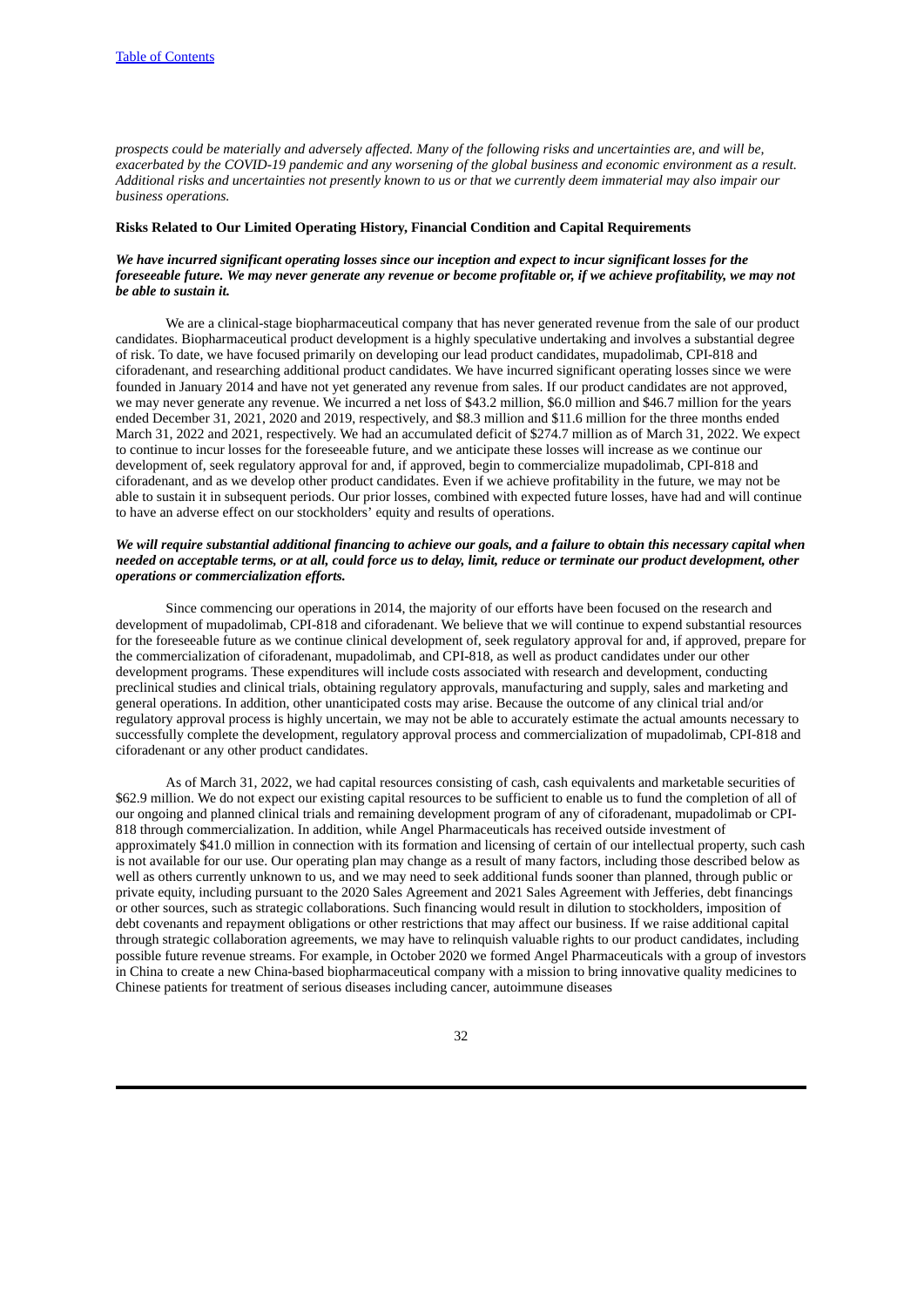and infectious diseases. We granted Angel Pharmaceuticals a license to rights to develop and commercialize our three clinical-stage candidates – mupadolimab, CPI-818 and ciforadenant – in greater China and Angel obtained global rights to our BTK inhibitor preclinical programs. In addition, additional funding may not be available to us on acceptable terms, or at all, and any additional fundraising efforts may divert our management from their day-to-day activities, which may adversely affect our ability to develop and commercialize our product candidates. Furthermore, even if we believe we have sufficient funds for our current or future operating plans, we may seek additional capital due to favorable market conditions or strategic considerations.

The amount and timing of any expenditures needed to implement our development and commercialization programs will depend on numerous factors, including, but not limited to:

- the type, number, scope, progress, expansions, results of and timing of our ongoing and planned clinical trials of mupadolimab, CPI-818 and ciforadenant and any of our planned preclinical studies and clinical trials of other product candidates which we are pursuing or may choose to pursue in the future;
- the impact of changes in the COVID-19 pandemic, including the impact of vaccines and therapeutic treatments;
- the need for, and the progress, costs and results of, any additional clinical trials of mupadolimab, CPI-818 and ciforadenant or any of our other product candidates we may initiate based on the results of our planned clinical trials or discussions with the United States Food and Drug Administration ("FDA") or other regulatory agencies, including any additional trials the FDA or other regulatory agencies may require;
- the costs of obtaining, maintaining and enforcing our patents and other intellectual property rights;
- the costs and timing of obtaining or maintaining manufacturing for mupadolimab, CPI-818 and ciforadenant and our other product candidates, including commercial manufacturing if any product candidate is approved;
- the costs and timing of establishing sales and marketing capabilities;
- our ability to achieve sufficient market acceptance, coverage and reimbursement from third-party payors and adequate market share for our product candidates;
- the terms and timing of establishing collaborations, license agreements and other partnerships;
- whether the FDA or other regulatory agencies accepts data from any clinical trials of our product candidates conducted by Angel Pharmaceuticals in China;
- costs associated with any new product candidates that we may develop, in-license or acquire;
- Angel Pharmaceuticals' ability to develop and commercialize product candidates in China;
- general economic conditions, such as rising inflation;
- the effect of competing technological and market developments;
- our ability to attract, hire and retain qualified personnel;
- our ability to establish and maintain partnering arrangements for development; and
- the costs associated with being a public company.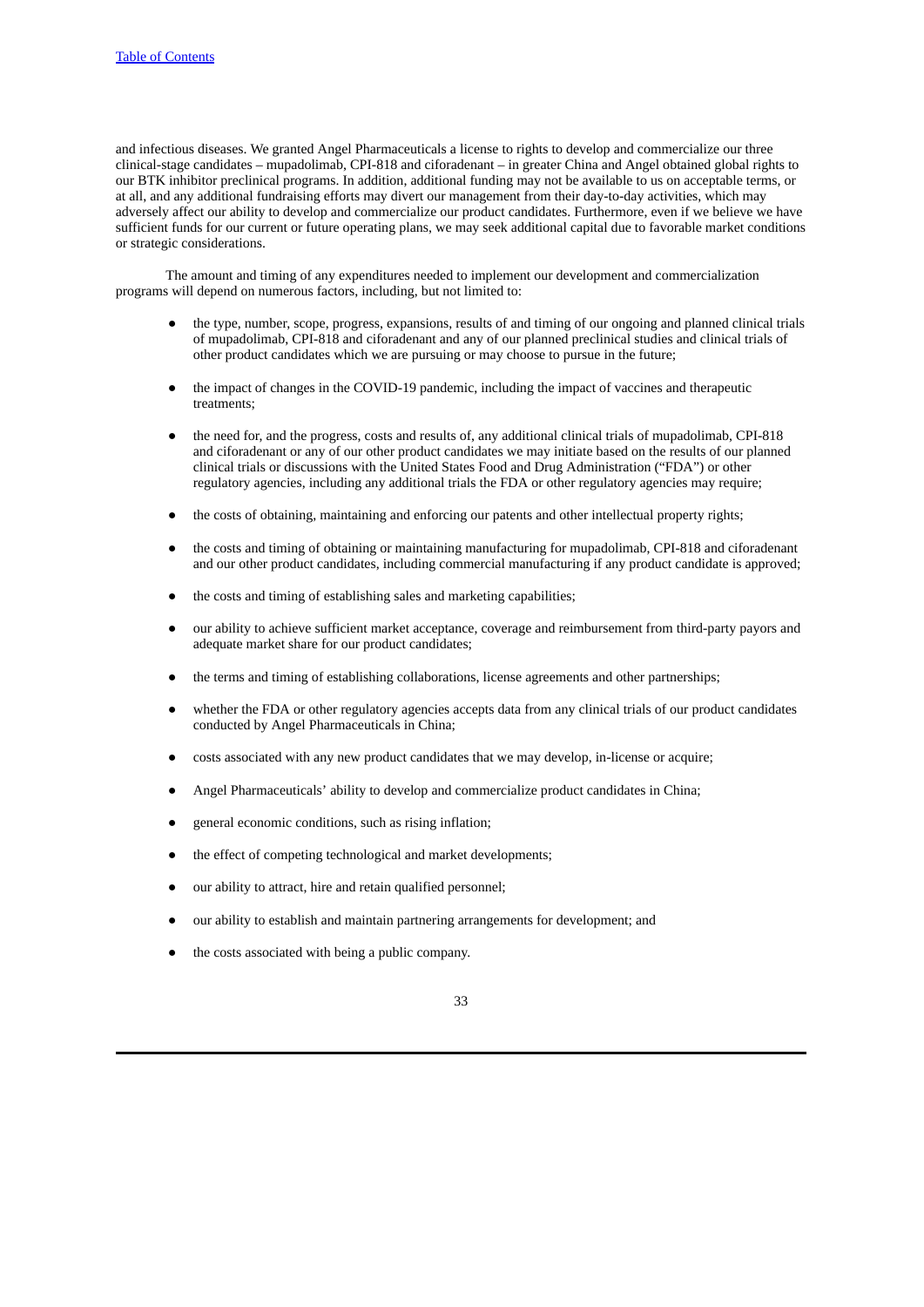Several of these factors are outside of our control and if we are unable to obtain funding on a timely basis, we will be unable to complete the clinical trials for mupadolimab, CPI-818 and ciforadenant and our other product candidates, and we may be required to significantly curtail some or all of our activities.

### *The COVID-19 pandemic could adversely impact our business, including our clinical trials, and financial condition.*

The COVID-19 pandemic has spread to most countries, including the United States and European and Asia-Pacific countries, including countries in which we have planned or active clinical trial sites. As the COVID-19 pandemic continues to spread around the globe, we will likely experience disruptions that could severely impact our business and clinical trials, including:

- delays or difficulties in enrolling patients in our clinical trials;
- delays or difficulties in clinical site initiation, including difficulties in recruiting clinical site investigators and clinical site staff;
- diversion of healthcare resources away from the conduct of clinical trials, including the diversion of hospitals serving as our clinical trial sites and hospital staff supporting the conduct of our clinical trials;
- interruption of key clinical trial activities, such as clinical trial site monitoring, due to limitations on travel imposed or recommended by federal or state governments, employers and others or interruption of clinical trial subject visits and study procedures, the occurrence of which could affect the integrity of clinical trial data;
- risk that participants enrolled in our clinical trials will contract COVID-19 while the clinical trial is ongoing, which could impact the results of the clinical trial, including by increasing the number of observed adverse events;
- limitations in employee resources that would otherwise be focused on the conduct of our clinical trials, including because of sickness of employees or their families or the desire of employees to avoid contact with large groups of people;
- delays in receiving authorization from local regulatory authorities to initiate our planned clinical trials;
- delays in clinical sites receiving the supplies and materials needed to conduct our clinical trials;
- interruption in global shipping that may affect the transport of clinical trial materials, such as investigational drug product used in our clinical trials;
- changes in local regulations as part of a response to the COVID-19 pandemic which may require us to change the ways in which our clinical trials are conducted, which may result in unexpected costs, or to discontinue such clinical trials altogether;
- interruptions or delays in preclinical studies due to restricted or limited operations at our research and development laboratory facilities;
- delays in necessary interactions with local regulators, ethics committees and other important agencies and contractors due to limitations in employee resources or forced furlough of government employees; and
- refusal of the FDA to accept data from clinical trials in affected geographies outside the United States.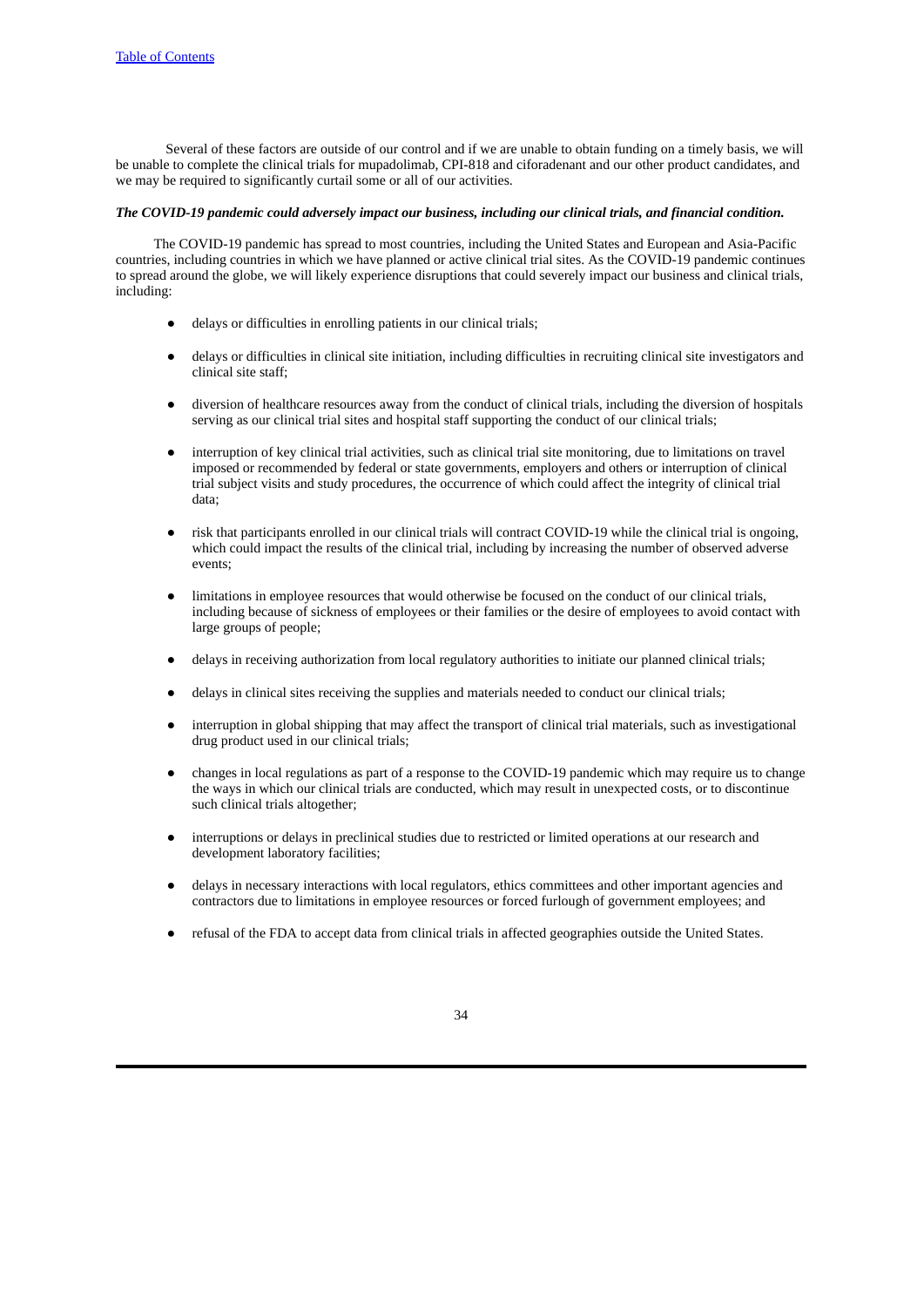In addition, the spread of the COVID-19 pandemic has had an impact and may continue to severely impact the trading price of shares of our common stock and could further severely impact our ability to raise additional capital on a timely basis or at all.

The COVID-19 pandemic continues to rapidly evolve. The extent to which the COVID-19 pandemic may impact our business, including our clinical trials, and financial condition will depend on future developments, which are highly uncertain and cannot be predicted with confidence, such as the ultimate geographic spread of the disease, the duration of the pandemic, travel restrictions and social distancing in the United States and other countries, business closures or business disruptions and the effectiveness of actions taken in the United States and other countries to contain and treat the disease.

### **Risks Related to the Discovery and Development of Our Product Candidates**

Our product candidates are in various stages of development and may fail or suffer delays that materially and adversely affect their commercial viability. If we are unable to advance our product candidates through clinical development, *obtain regulatory approval and ultimately commercialize such product candidates, or experience significant delays in doing so, our business will be materially harmed.*

We have invested a significant portion of our efforts and financial resources in the development of our most advanced product candidates, mupadolimab, ciforadenant and CPI-818. We have no products on the market and our ability to achieve and sustain profitability depends on obtaining regulatory approvals for and successfully commercializing our product candidates, either alone or with third parties. Before obtaining regulatory approval for the commercial distribution of our product candidates, we or our collaborator must conduct extensive preclinical tests and clinical trials to demonstrate sufficient safety and efficacy of our product candidates in patients.

As a result, we may not have the financial resources to continue development of, or to modify existing or enter into new collaborations for, a product candidate if we experience any issues that delay or prevent regulatory approval of, or our ability to commercialize, product candidates, including:

- negative or inconclusive results from our clinical trials, the clinical trials of our collaborators, including Angel Pharmaceuticals, or the clinical trials of others for product candidates similar to ours, leading to a decision or requirement to conduct additional preclinical testing or clinical trials or abandon a program;
- changes in the COVID-19 pandemic, including the impact of vaccines and therapeutic treatments;
- product-related side effects experienced by participants in our clinical trials, the clinical trials of our collaborators or by individuals using drugs or therapeutic biologics similar to our product candidates;
- the extent to which the COVID-19 pandemic may impact our clinical trials;
- delays in submitting Investigational New Drug applications ("INDs") or comparable foreign applications or delays or failure in obtaining the necessary approvals from regulators to commence a clinical trial, or a suspension or termination of a clinical trial once commenced;
- conditions imposed by the FDA or comparable foreign authorities regarding the scope or design of our clinical trials;
- delays in enrolling research subjects in clinical trials;
- high drop-out rates of research subjects;
- inadequate supply or quality of product candidate components or materials or other supplies necessary for the conduct of our clinical trials or the clinical trials of our collaborators;

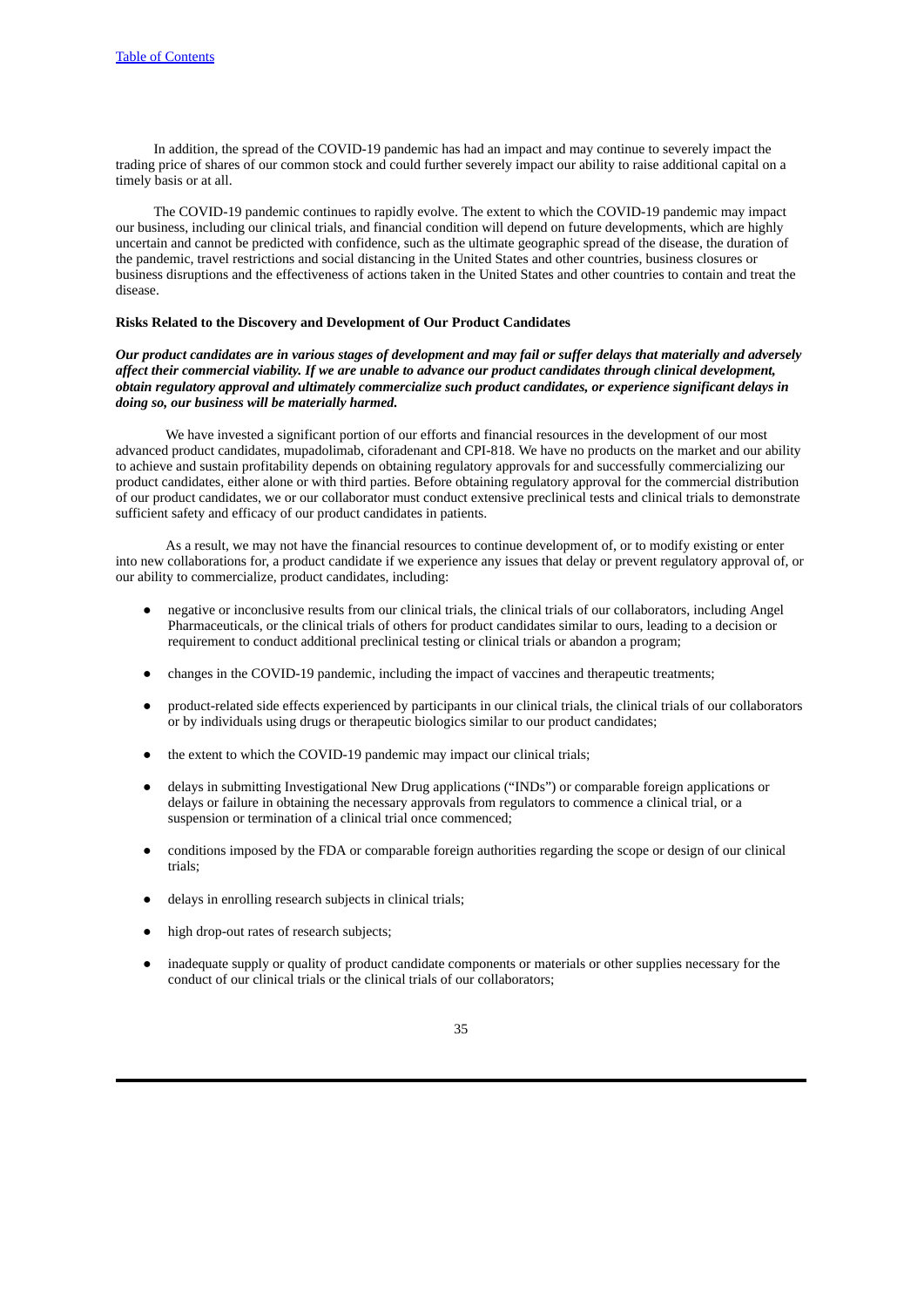- greater than anticipated clinical trial costs;
- delay in the development, approval or certification of companion diagnostic tests for our product candidates;
- unfavorable FDA or other regulatory agency inspection and review of a clinical trial site;
- failure of our third-party contractors or investigators to comply with regulatory requirements or otherwise meet their contractual obligations in a timely manner, or at all;
- delays and changes in regulatory requirements, policy and guidelines, including the imposition of additional regulatory oversight around clinical testing generally or with respect to our technology in particular; or
- varying interpretations of data by the FDA and similar foreign regulatory agencies.

We could find that the product candidates we or our collaborators pursue are not safe or effective. Furthermore, if one or more of our product candidates generally prove to be ineffective, unsafe or commercially unviable, the development of our entire platform and pipeline could be delayed, potentially permanently. Any of these occurrences may materially and adversely affect our business, financial condition, results of operations and prospects.

Of the large number of drugs in development in the pharmaceutical industry, only a small percentage result in the submission of a NDA or BLA to the FDA or comparable marketing applications to foreign regulatory authorities, and even fewer are approved for commercialization. Furthermore, even if we do receive regulatory approval to market ciforadenant, mupadolimab or CPI-818, any such approval may be subject to limitations on the indicated uses for which we may market the product. Accordingly, even if we are able to obtain the requisite financing to continue to fund our development programs, we cannot assure our stockholders that ciforadenant, mupadolimab or CPI-818 will be successfully developed or commercialized. If we or any of our existing or potential future collaborators are unable to develop, or obtain regulatory approval for, or, if approved, successfully commercialize ciforadenant, mupadolimab or CPI-818, we may not be able to generate sufficient revenue to continue our business.

### Clinical drug development involves a lengthy and expensive process with an uncertain outcome, and the results of preclinical studies and early clinical trials are not necessarily predictive of future results. Any product candidate we or any of our existing or potential future collaborators advance into clinical trials, including mupadolimab, CPI-818 and *ciforadenant, may not have favorable results in later clinical trials, if any, or receive regulatory approval.*

Clinical testing is expensive and can take many years to complete, and its outcome is inherently uncertain. Failure can occur at any time during the clinical trial process. The results of preclinical studies and early clinical trials of our product candidates may not be predictive of the results of later-stage clinical trials. Product candidates in later stages of clinical trials may fail to show the desired safety and efficacy traits despite having progressed through preclinical studies and initial clinical trials. A number of companies in the biopharmaceutical industry have suffered significant setbacks in advanced clinical trials due to lack of efficacy or adverse safety profiles, notwithstanding promising results in earlier trials.

Furthermore, our ongoing and planned clinical trials will need to demonstrate sufficient safety and efficacy for approval by regulatory authorities in larger patient populations. Since the initiation of our Phase 1/1b clinical trial in January 2016, ciforadenant has been administered to more than 300 cancer patients and, while it has generally been well tolerated, there have been possibly drug-related or drug-related serious adverse events observed during the trial, and limited information is available concerning long-term safety and efficacy. It remains possible that patients enrolled in our Phase 1/1b clinical trial or our amended Phase 1b/2 clinical trial for ciforadenant could respond in unexpected ways. Our Phase 1/1b and our amended Phase 1b/2 clinical trials are conducted in patients with advanced cancers who have failed other approved therapies for their disease, and as such, it may be difficult to establish safety and efficacy in this type of patient population. Furthermore, a portion of our Phase 1/1b clinical trial, our amended Phase 1b/2 clinical trial and Genentech's Phase 1b/2 clinical trial under our collaboration agreement, includes the administration of ciforadenant in combination with Genentech's cancer immunotherapy, Tecentriq, which could exacerbate immune system related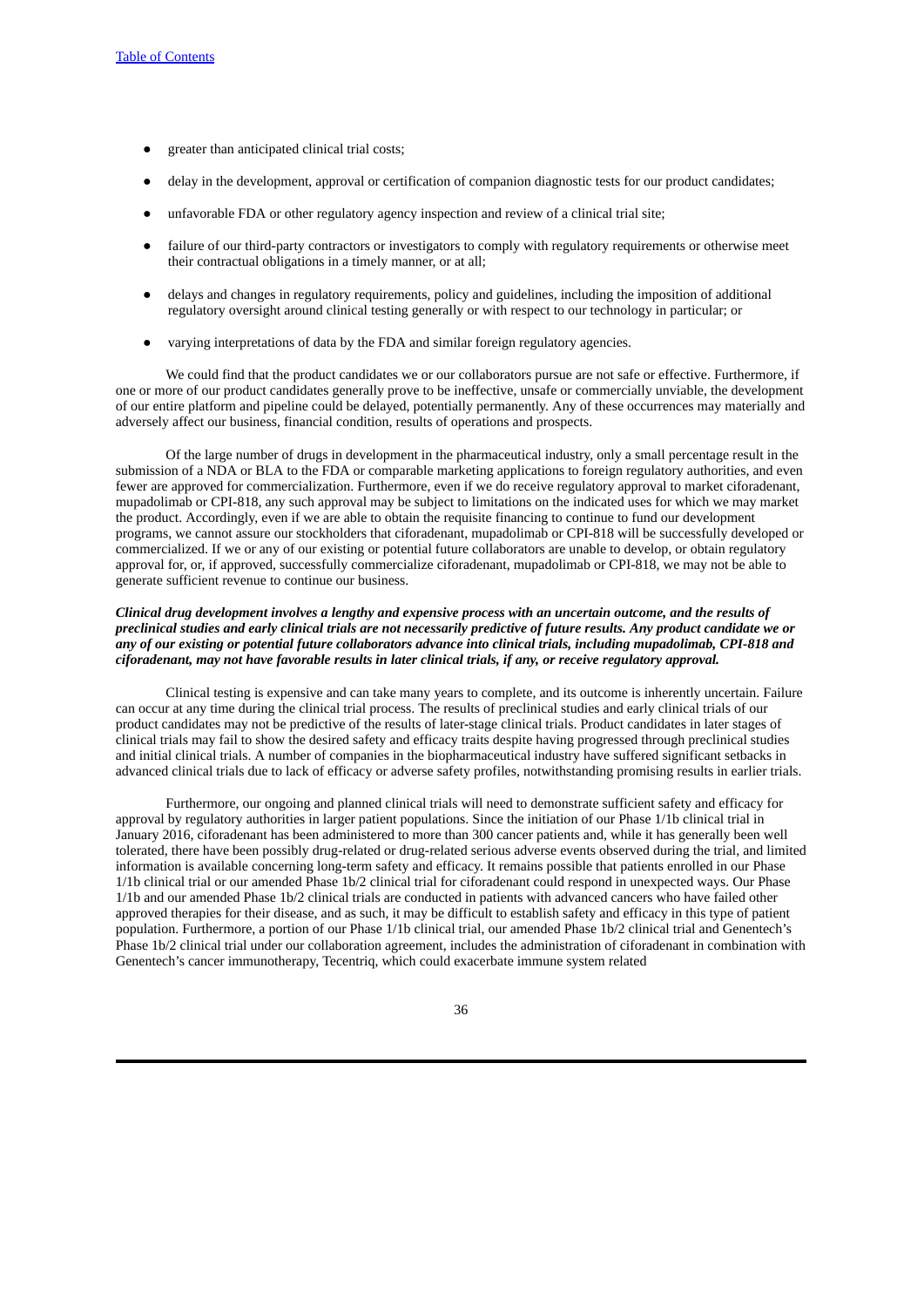adverse events, cause increased toxicity or otherwise lead to unexpected adverse events. As a result, there can be no assurance that the results of historical clinical studies of ciforadenant conducted by third parties or the results of our clinical studies to-date will be indicative of the ongoing results of our Phase 1/1b clinical trial or amended Phase 1b/2 clinical trial, Genentech's Phase 1b/2 clinical trial or any future clinical trial of ciforadenant.

In March 2018, we began enrolling patients in our Phase 1/1b trial evaluating mupadolimab in cancer patients. The trial is designed to enroll successive cohorts of patients with advanced cancers who will receive increasing doses of mupadolimab both alone, or in combination with ciforadenant and/or pembrolizumab. As of February 15, 2022, mupadolimab has been generally well tolerated in the clinical trial at doses up to 24 mg/kg. However, CD73 is involved in several physiological systems and the administration of anti-CD73 antibodies such as mupadolimab could result in unforeseen safety issues. Similar to our Phase 1/1b clinical trial of ciforadenant, it is possible that patients enrolled in our Phase 1/1b clinical trial for mupadolimab could respond in unexpected ways and that the administration of mupadolimab in combination with ciforadenant and pembrolizumab could exacerbate immune system related adverse events. As a result, there can be no assurance that we will be able to generate favorable safety and efficacy data for mupadolimab or that we will be able to successfully complete our Phase 1/1b clinical trial.

In March 2019, we initiated a multi-center Phase 1/1b clinical trial evaluating CPI-818 in patients with various malignant T-cell lymphomas. Similar to our clinical trials of ciforadenant and mupadolimab, it is possible that patients enrolled in our Phase 1/1b clinical trial for CPI-818 could respond in unexpected ways.

Under our collaboration with Angel Pharmaceuticals, it will be responsible for the clinical development and commercialization, including all related expenses, of the licensed pipeline programs in greater China, and for the preclinical BTK program globally. It plans to initiate clinical trials in greater China for mupadolimab, CPI-818 and ciforadenant in the next 12 to 18 months and such trials will be subject to many of the same risks as our ongoing clinical programs.

For the foregoing reasons, we cannot be certain that our ongoing or planned clinical trials or any other future clinical trials will be successful. Any safety concerns observed in any one of our clinical trials in our targeted indications could limit the prospects for regulatory approval of our product candidates in those and other indications, which could have a material adverse effect on our business, financial condition and results of operations.

In addition, the FDA's and other regulatory authorities' policies with respect to clinical trials may change and additional government regulations may be enacted. For instance, the regulatory landscape related to clinical trials in the European Union ("EU") recently evolved. The EU Clinical Trials Regulation ("CTR") which was adopted in April 2014 and repeals the EU Clinical Trials Directive, became applicable on January 31, 2022. While the Clinical Trials Directive required a separate clinical trial application ("CTA") to be submitted in each member state, to both the competent national health authority and an independent ethics committee, the CTR introduces a centralized process and only requires the submission of a single application to all member states concerned. The CTR allows sponsors to make a single submission to both the competent authority and an ethics committee in each member state, leading to a single decision per member state. The assessment procedure of the CTA has been harmonized as well, including a joint assessment by all member states concerned, and a separate assessment by each member state with respect to specific requirements related to its own territory, including ethics rules. Each member state's decision is communicated to the sponsor via the centralized EU portal. Once the CTA is approved, clinical study development may proceed. The CTR foresees a three-year transition period. The extent to which ongoing and new clinical trials will be governed by the CTR varies. For clinical trials whose CTA was made under the Clinical Trials Directive before January 31, 2022, the Clinical Trials Directive will continue to apply on a transitional basis for three years. Additionally, sponsors may still choose to submit a CTA under either the Clinical Trials Directive or the CTR until January 31, 2023 and, if authorized, those will be governed by the Clinical Trials Directive until January 31, 2025. By that date, all ongoing trials will become subject to the provisions of the CTR. Compliance with the CTR requirements by us and our third-party service providers, such as clinical research organizations ("CROs"), may impact our developments plans.

If we are slow or unable to adapt to changes in existing requirements or the adoption of new requirements or policies governing clinical trials, our development plans may also be impacted.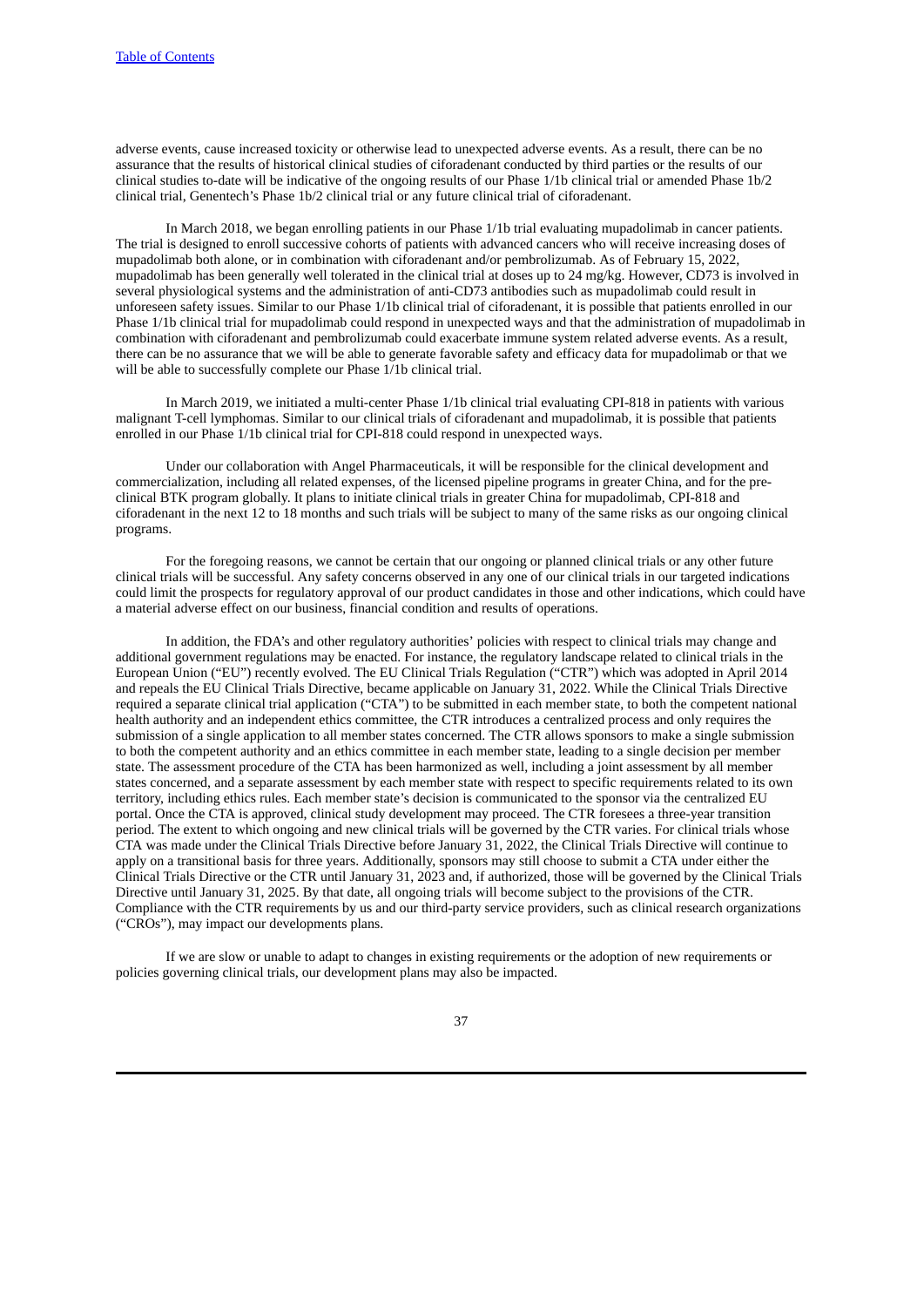## Any termination or suspension of, or delays in the commencement or completion of, our planned clinical trials could result in increased costs to us, delay or limit our ability to generate revenue and adversely affect our commercial *prospects.*

Before we can initiate clinical trials in the United States or in foreign countries for any of our product and development candidates, we must submit the results of preclinical testing to the FDA or foreign regulatory authorities along with other information, including information about product candidate chemistry, manufacturing and controls and our proposed clinical trial protocol, as part of an IND or similar application. In addition, we may rely in part on preclinical, clinical and quality data generated by CROs and other third parties for regulatory submissions for our product candidates. If these third parties do not make timely regulatory submissions for our product candidates, it will delay our plans for our clinical trials. If those third parties do not make this data available to us, we will likely have to develop all necessary preclinical and clinical data on our own, which will lead to significant delays and increase development costs of the product candidate. In addition, the FDA or foreign regulatory authorities may require us to conduct additional preclinical testing for any product candidate before it allows us to initiate clinical testing under any IND or similar, which may lead to additional delays and increase the costs of our preclinical development. Delays in the completion of our planned clinical trials for product candidates could significantly affect our product development costs.

While we initiated our Phase 1/1b clinical trial for ciforadenant in January 2016, our Phase 1/1b clinical trial for mupadolimab in cancer in March 2018 and our Phase 1/1b clinical trial for CPI-818 in March 2019, we do not know whether any of our other planned trials, including a planned Phase 2 clinical trial evaluating mupadolimab as a potential first-line therapy in NSCLC patients and a planned Phase 2 clinical trial evaluating ciforadenant as a potential first-line therapy in RCC patients, will begin on time in the future or whether any of our trials will be completed on schedule, if at all. The commencement and completion of clinical trials can be delayed for a number of reasons, including delays related to:

- the FDA or foreign regulatory authorities failing to grant permission to proceed or placing a clinical trial on hold;
- subjects failing to enroll or remain in our trial at the rate we expect;
- subjects choosing an alternative treatment for the indication for which we are developing mupadolimab, CPI-818 and ciforadenant or other product candidates, or participating in competing clinical trials;
- lack of adequate funding to continue the clinical trial;
- subjects experiencing severe or unexpected drug-related adverse effects;
- a facility manufacturing mupadolimab, CPI-818 and ciforadenant, any of our other product candidates or any of their components being ordered by the FDA or other regulatory authorities to temporarily or permanently shut down due to violations of good manufacturing practice ("cGMP") regulations or other applicable requirements, or infections or cross-contaminations of product candidates in the manufacturing process;
- any changes to our manufacturing process that may be necessary or desired;
- any failure or delay in reaching an agreement with CROs and clinical trial sites;
- third-party clinical investigators losing the licenses or permits necessary to perform our clinical trials, not performing our clinical trials on our anticipated schedule or consistent with the clinical trial protocol, good clinical practices ("GCP") or regulatory requirements or other third parties not performing data collection or analysis in a timely or accurate manner;
- third-party contractors becoming debarred or suspended or otherwise penalized by the FDA or other government or regulatory authorities for violations of regulatory requirements, in which case we may need to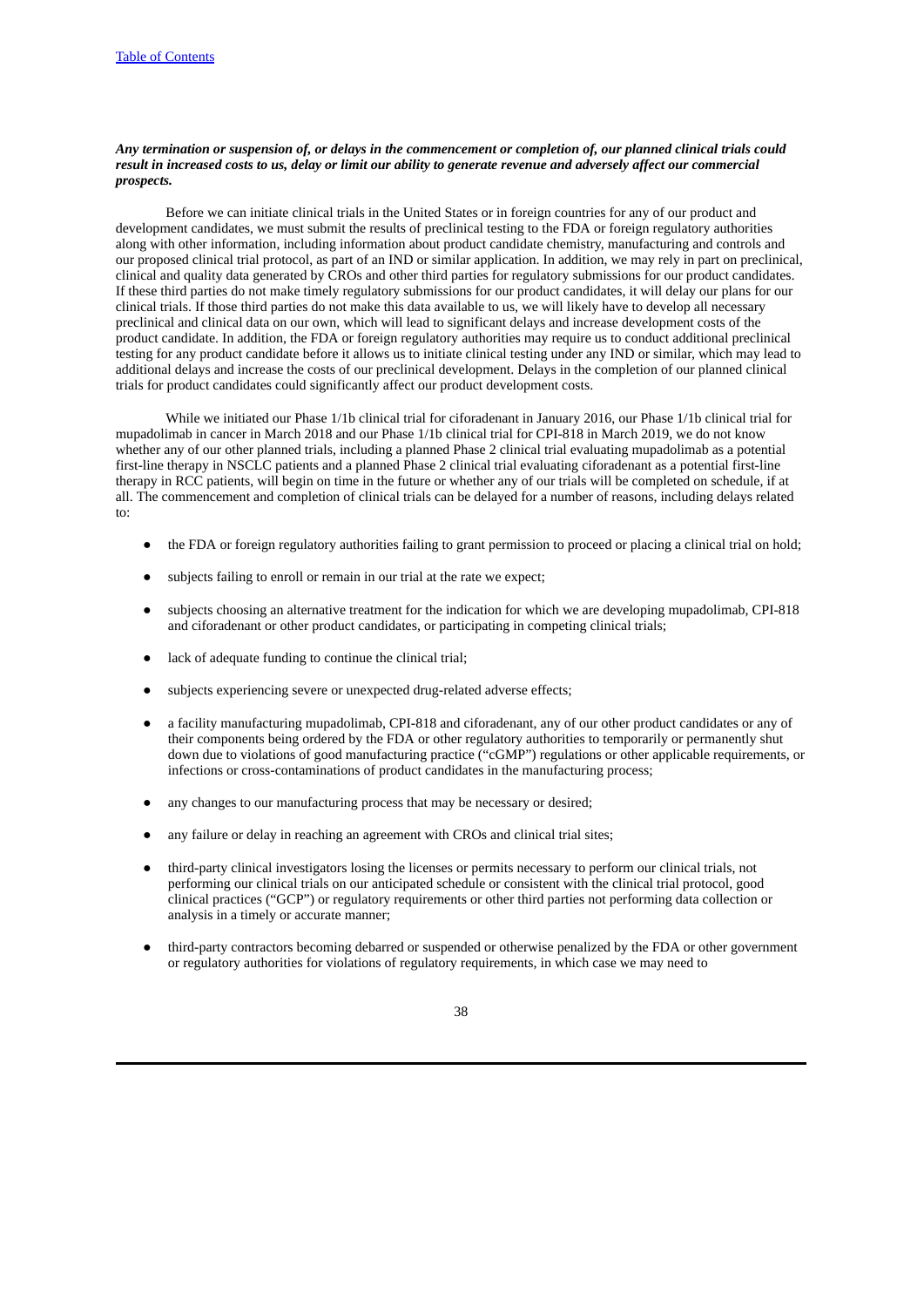find a substitute contractor, and we may not be able to use some or all of the data produced by such contractors in support of our marketing applications:

- one or more Institutional Review Boards ("IRBs") or other reviewing bodies refusing to approve, suspending or terminating the trial at an investigational site, precluding enrollment of additional subjects, or withdrawing its approval of the trial; or
- patients failing to complete a trial or return for post-treatment follow-up.

In addition, disruptions caused by the COVID-19 pandemic may increase the likelihood that we encounter such difficulties or delays in initiating, enrolling, conducting or completing our planned and ongoing clinical trials. We could also encounter delays if a clinical trial is suspended or terminated by us, by the IRBs of the institutions in which such trials are being conducted, by the Data Safety Monitoring Board for such trial or by the FDA or other regulatory authorities. Such authorities may impose such a suspension or termination due to a number of factors, including failure to conduct the clinical trial in accordance with regulatory requirements or our clinical protocols, inspection of the clinical trial operations or trial site by the FDA or other regulatory authorities resulting in the imposition of a clinical hold, unforeseen safety issues or adverse side effects, failure to demonstrate a benefit from using a drug, changes in governmental regulations or administrative actions or lack of adequate funding to continue the clinical trial. In addition, changes in regulatory requirements and policies may occur, and we may need to amend clinical trial protocols to comply with these changes. Amendments may require us to resubmit our clinical trial protocols to IRBs or other reviewing bodies for reexamination, which may impact the costs, timing or successful completion of a clinical trial.

If we experience delays in the completion of, or termination of, any clinical trial of our product candidates, the commercial prospects of our product candidates will be harmed, and our ability to generate product revenues from any of these product candidates will be delayed. In addition, any delays in completing our clinical trials will increase our costs, slow down our product candidate development and approval process and jeopardize our ability to commence product sales and generate revenues. See also the risk factor below titled "If we encounter difficulties enrolling subjects in our clinical trials, our clinical development activities could be delayed or otherwise adversely affected."

In addition, many of the factors that cause, or lead to, termination or suspension of, or a delay in the commencement or completion of, clinical trials may also ultimately lead to the denial of regulatory approval of a product candidate. For example, if we make manufacturing or formulation changes to our product candidates, we may need to conduct additional studies to bridge our modified product candidates to earlier versions. Further, if one or more clinical trials are delayed, our competitors may be able to bring products to market before we do, and the commercial viability of mupadolimab, CPI-818 and ciforadenant or other product candidates could be significantly reduced. Any of these occurrences may harm our business, financial condition and prospects significantly.

## Interim "top-line" and preliminary data from our clinical trials that we announce or publish from time to time may change as more patient data become available and are subject to audit and verification procedures that could result in *material changes in the final data.*

From time to time, we may publicly disclose interim, top-line or preliminary data from our clinical trials, which is based on a preliminary analysis of then-available data, and the results and related findings and conclusions are subject to change following a more comprehensive review of the data related to the particular study or trial. We also make assumptions, estimations, calculations and conclusions as part of our analyses of data, and we may not have received or had the opportunity to fully and carefully evaluate all data. As a result, the top-line or preliminary results that we report may differ from future results of the same studies, or different conclusions or considerations may qualify such results, once additional data have been received and fully evaluated. Top-line or preliminary data also remain subject to audit and verification procedures that may result in the final data being materially different from the top-line or preliminary data we previously published. As a result, top-line and preliminary data should be viewed with caution until the final data are available.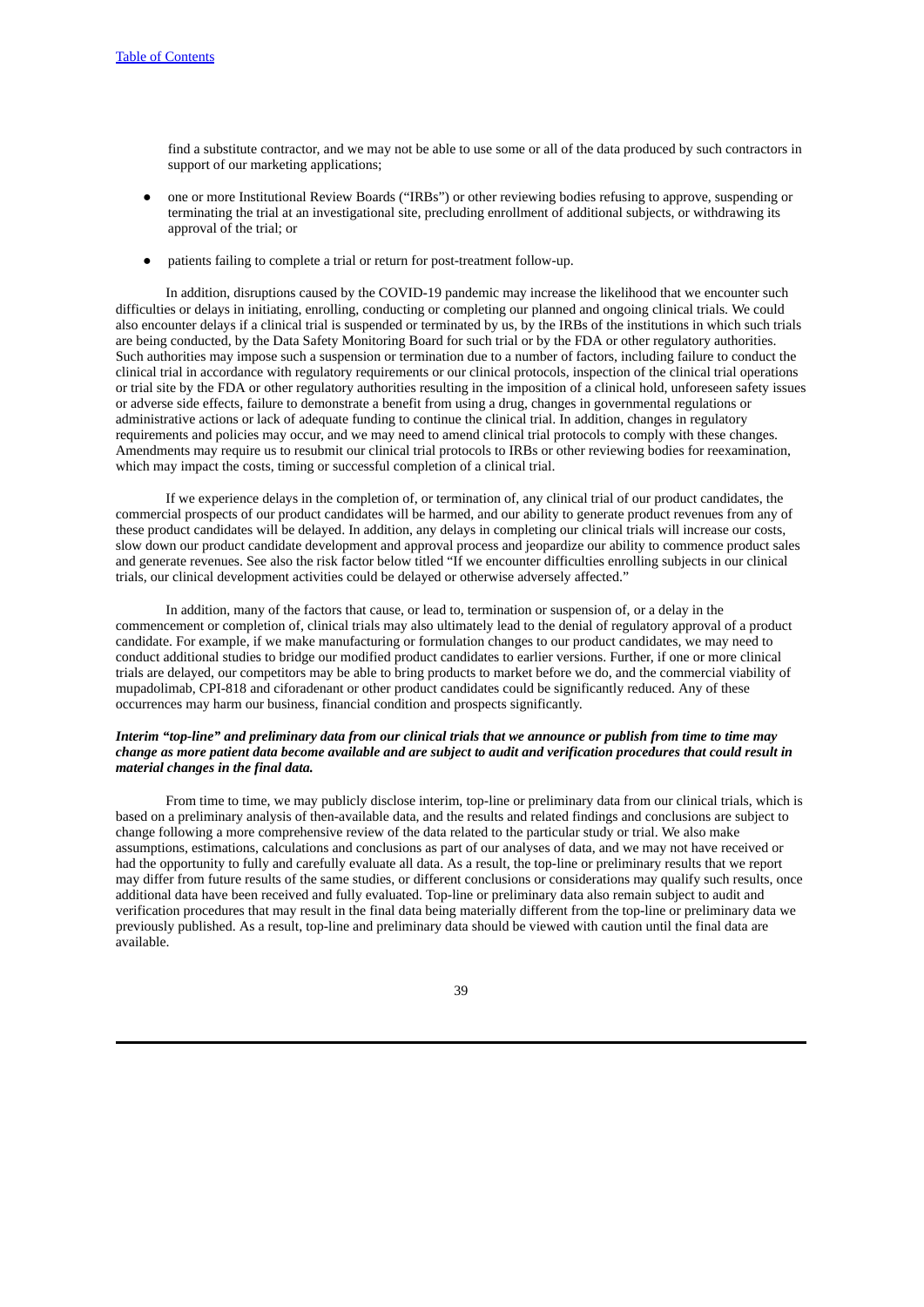From time to time, we may also disclose interim data from our preclinical studies and clinical trials. Interim data from clinical trials that we may complete are subject to the risk that one or more of the clinical outcomes may materially change as patient enrollment continues and more patient data become available. Adverse differences between interim data and final data could significantly harm our business prospects. Further, disclosure of interim data by us or by our competitors could result in volatility in the price of our common stock.

Further, others, including regulatory agencies, may not accept or agree with our assumptions, estimates, calculations, conclusions or analyses or may interpret or weigh the importance of data differently, which could impact the value of the particular program, the approvability or commercialization of the particular product candidate or product and our company in general. In addition, the information we choose to publicly disclose regarding a particular study or clinical trial is based on what is typically extensive information, and you or others may not agree with what we determine is material or otherwise appropriate information to include in our disclosure.

If the interim, top-line or preliminary data that we report differ from actual results, or if others, including regulatory authorities, disagree with the conclusions reached, our ability to obtain approval for, and commercialize, our product candidates may be harmed, which could harm our business, operating results, prospects or financial condition.

## Our product candidates are subject to extensive regulation, compliance with which is costly and time consuming, and such regulation may cause unanticipated delays or prevent the receipt of the required approvals to commercialize our *product candidates.*

The clinical development, manufacturing, labeling, storage, record-keeping, advertising, promotion, import, export, marketing and distribution of our product candidates are subject to extensive regulation by the FDA in the United States and by comparable authorities in foreign markets. In the United States, we are not permitted to market our product candidates until we receive regulatory approval from the FDA. The process of obtaining regulatory approval is expensive, often takes many years and can vary substantially based upon the type, complexity and novelty of the product candidates involved, as well as the target indications and patient population. Approval policies or regulations may change, and the FDA and comparable authorities have substantial discretion in the drug approval process, including the ability to delay, limit or deny approval of a product candidate for many reasons. Despite the time and expense invested in clinical development of product candidates, regulatory approval is never guaranteed.

The FDA or comparable foreign regulatory authorities, including in China, can delay, limit or deny approval of a product candidate for many reasons, including:

- such authorities may disagree with the design or implementation of our or any of our existing or potential future collaborators' clinical trials;
- we or any of our existing or potential future collaborators may be unable to demonstrate to the satisfaction of the FDA or other regulatory authorities that a product candidate is safe and effective for any indication;
- such authorities may not accept clinical data from trials which are conducted at clinical facilities or in countries where the standard of care is potentially different from that of the United States;
- we or any of our existing or potential future collaborators may be unable to demonstrate that a product candidate's clinical and other benefits outweigh its safety risks;
- such authorities may disagree with our interpretation of data from preclinical studies or clinical trials;
- approval may be granted only for indications that are significantly more limited than what we apply for and/or with other significant restrictions on distribution and use;

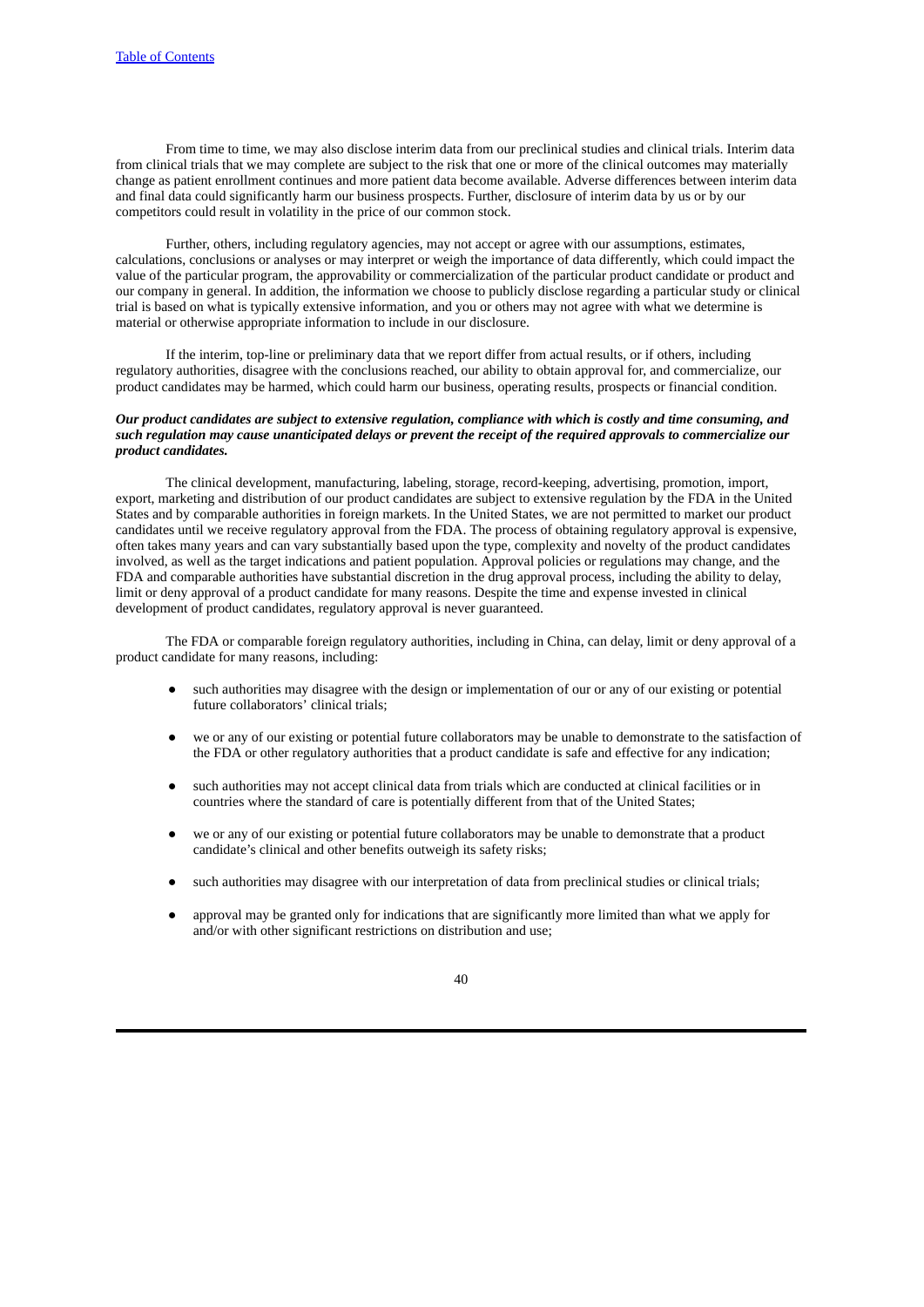- such authorities may find deficiencies in the manufacturing processes or facilities of third-party manufacturers with which we or any of our existing or potential future collaborators contract for clinical and commercial supplies; or
- the approval policies or regulations of such authorities may significantly change in a manner rendering our or any of our existing or potential future collaborators' clinical data insufficient for approval.

With respect to foreign markets, approval procedures vary among countries and, in addition to the foregoing risks, may involve additional product testing, administrative review periods and agreements with pricing authorities. In addition, events raising questions about the safety of certain marketed pharmaceuticals may result in increased cautiousness by the FDA and comparable foreign regulatory authorities, including in China, in reviewing new drugs based on safety, efficacy or other regulatory considerations and may result in significant delays in obtaining regulatory approvals. Any delay in obtaining, or inability to obtain, applicable regulatory approvals would prevent us or any of our existing or potential future collaborators from commercializing our product candidates.

## We are conducting clinical trials for mupadolimab, CPI-818 and ciforadenant, and we and Angel Pharmaceuticals may in the future, conduct additional clinical trials of product candidates, at sites outside the United States, and the FDA *may not accept data from trials conducted in foreign locations.*

We are conducting oncology clinical trials with mupadolimab, CPI-818, and ciforadenant in North America, Australia and South Korea. In addition, Angel Pharmaceuticals has initiated a clinical trial in China for CPI-818 and plans to initiate clinical trials for mupadolimab and ciforadenant and we expect its clinical trial activity in China to be part of our planned global pivotal study for ciforadenant. The acceptance of study data from clinical trials conducted outside the U.S. or another jurisdiction by the FDA or comparable foreign regulatory authority may be subject to certain conditions or may not be accepted at all. In cases where data from foreign clinical trials are intended to serve as the sole basis for marketing approval in the U.S., the FDA will generally not approve the application on the basis of foreign data alone unless (i) the data are applicable to the U.S. population and U.S. medical practice; (ii) the trials were performed by clinical investigators of recognized competence and pursuant to GCP regulations; and (iii) the data may be considered valid without the need for an on-site inspection by the FDA, or if the FDA considers such inspection to be necessary, the FDA is able to validate the data through an on-site inspection or other appropriate means. In addition, even where the foreign study data are not intended to serve as the sole basis for approval, the FDA will not accept the data as support for an application for marketing approval unless the study is well-designed and well-conducted in accordance with GCP requirements and the FDA is able to validate the data from the study through an onsite inspection if deemed necessary. Many foreign regulatory authorities have similar approval requirements. In addition, such foreign trials would be subject to the applicable local laws of the foreign jurisdictions where the trials are conducted. There can be no assurance that the FDA or any comparable foreign regulatory authority will accept data from trials conducted outside of the U.S. or the applicable jurisdiction. If the FDA or such foreign regulatory authority does not accept the data from our or Angel Pharmaceuticals' clinical trials for ciforadenant, mupadolimab or CPI-818, or any other product candidates, it would likely result in the need for additional trials, which would be costly and time-consuming and delay or permanently halt our development of mupadolimab, CPI-818 and ciforadenant or any other product candidates.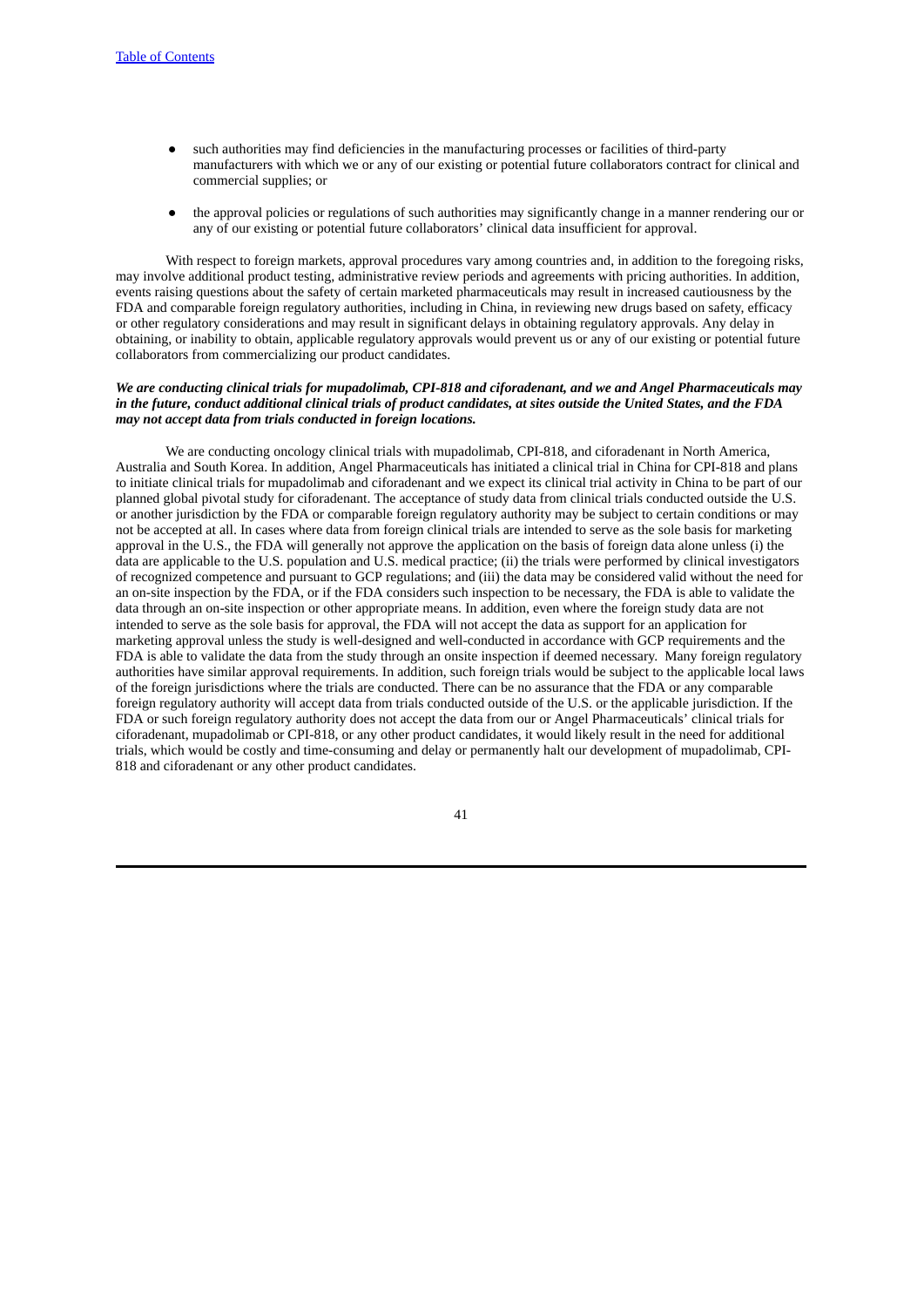## If we are required by the FDA or similar requlatory authorities to obtain approval, clearance or certification of a companion diagnostic device in connection with approval of one of our product candidates, and we do not obtain or face delays in obtaining approval, clearance or certification of a companion diagnostic device, we will not be able to *commercialize the product candidate and our ability to generate revenue will be materially impaired.*

According to FDA guidance, if the FDA determines that a companion diagnostic device is essential to the safe and effective use of a novel therapeutic product or indication, the FDA generally will not approve the therapeutic product or new therapeutic product indication if the companion diagnostic is not also approved or cleared for that indication. We plan to collaborate with patient diagnostic companies during our clinical trial enrollment process to help identify patients with tumor gene alterations that we believe are most likely to respond to our product candidates. If a satisfactory companion diagnostic is not commercially available, we may be required to create or obtain one that would be subject to regulatory approval requirements. The process of obtaining or creating such diagnostic is time consuming and costly.

Companion diagnostics are developed in conjunction with clinical programs for the associated product and are subject to regulation as medical devices by the FDA and comparable foreign regulatory authorities, and, to date, the FDA has required premarket approval of all companion diagnostics for cancer therapies. Generally, when a companion diagnostic is essential to the safe and effective use of a therapeutic product, the FDA requires that the companion diagnostic be approved before or concurrent with approval of the therapeutic product and before a product can be commercialized. The approval of a companion diagnostic as part of the therapeutic product's labeling limits the use of the therapeutic product to only those patients who express the specific genetic alteration that the companion diagnostic was developed to detect.

If the FDA or a comparable foreign regulatory authority requires approval, certification or clearance of a companion diagnostic for any of our product candidates, whether before or after the product candidate obtains marketing approval, we and/ or third-party collaborators may encounter difficulties in developing and obtaining approval, clearance of certification for these companion diagnostics. Any delay or failure by us or third-party collaborators to develop or obtain regulatory approval, clearance of certification of a companion diagnostic could delay or prevent approval or continued marketing of our related product candidates. We may also experience delays in developing a sustainable, reproducible and scalable manufacturing process for the companion diagnostic or in transferring that process to commercial partners or negotiating insurance reimbursement plans, all of which may prevent us from completing our clinical trials or commercializing our product candidates, if approved, on a timely or profitable basis, if at all.

Approval, clearance or certification of companion diagnostics may be subject to further legislative or regulatory reforms notably in the EU. On May 25, 2017, the new In Vitro Medical Devices Regulation ("IVDR") entered into force. The IVDR repeals and replaces the EU In Vitro Diagnostic Medical Devices Directive. Unlike directives, which must be implemented into the national laws of the EU member states, regulations are directly applicable, i.e., without the need for adoption of EU member states laws implementing them, in all EU member states and are intended to eliminate current differences in the regulation of medical devices among EU member states. The IVDR, among other things, is intended to establish a uniform, transparent, predictable and sustainable regulatory framework across the EU for medical devices and ensure a high level of safety and health while supporting innovation. The IVDR will, however, only become applicable in May 2022, and on October 14, 2021, the European Commission proposed a "progressive" roll-out of the IVDR to prevent disruption in the supply of in vitro diagnostic medical devices. The European Parliament and Council voted to adopt the proposed regulation on December 15, 2021 and the regulation entered into force on January 2022. The IVDR will fully apply on May 26, 2022 but there will be a tiered system extending the grace period for many devices (depending on their risk classification) before they have to be fully compliant with the regulation.

The regulation of companion diagnostics will be subject to further requirements once the IVDR becomes applicable as it introduces a new classification system for companion diagnostics which are now specifically defined as diagnostic tests that support the safe and effective use of a specific medicinal product, by identifying patients that are suitable or unsuitable for treatment. Companion diagnostics will have to undergo a conformity assessment by a notified body. Before it can issue a CE certificate, the notified body must seek a scientific opinion from the EMA on the suitability of the companion diagnostic to the medicinal product concerned if the medicinal product falls exclusively within the scope of the centralized procedure for the authorization of medicines, or the medicinal product is already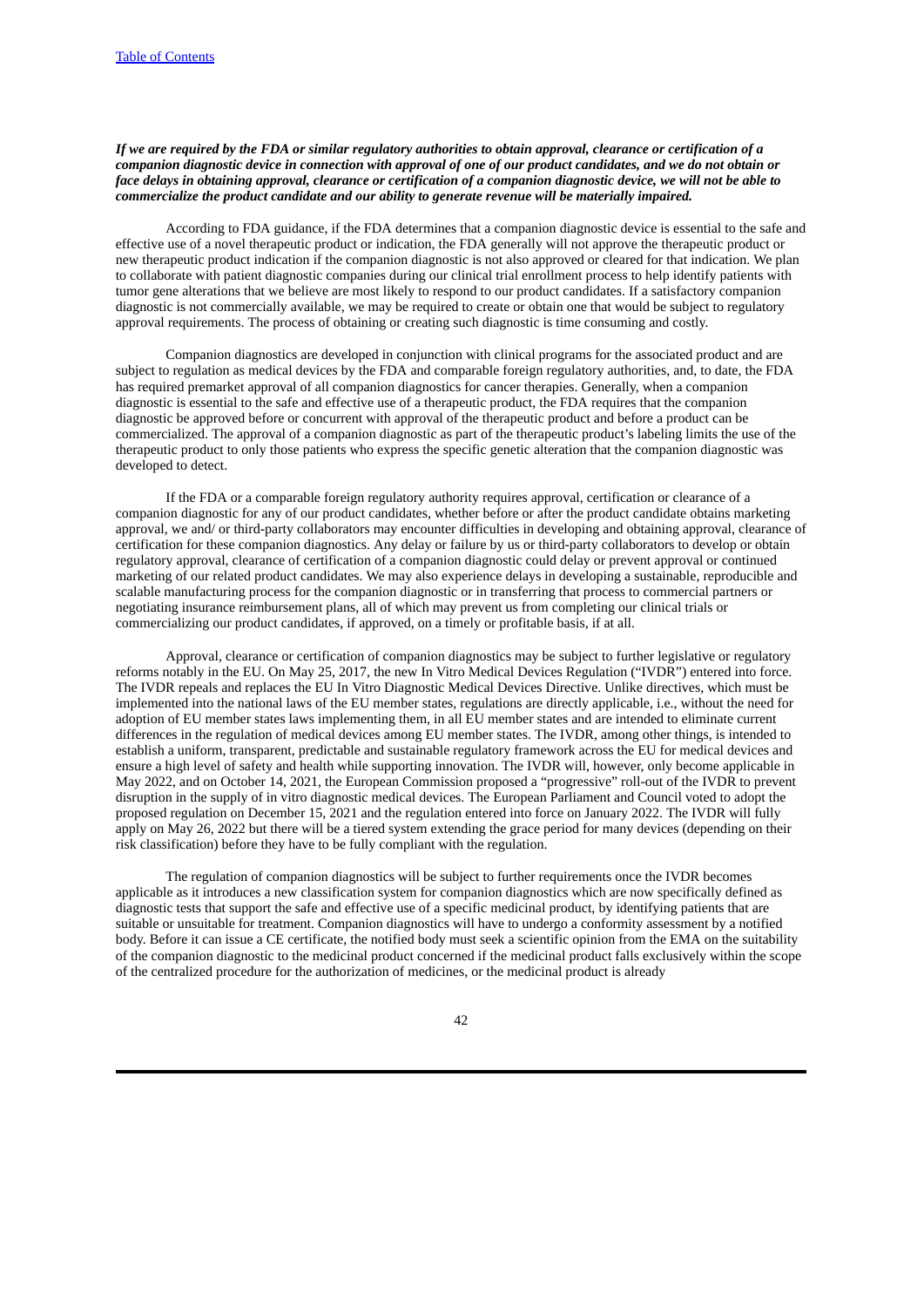authorized through the centralized procedure, or a marketing authorization application for the medicinal product has been submitted through the centralized procedure. For other substances, the notified body can seek the opinion from a national competent authorities or the EMA.

These modifications may make it more difficult and costly for us to obtain regulatory clearances, approvals or certification for our companion diagnostics or to manufacture, market or distribute our products after clearance or approval is obtained.

#### If we encounter difficulties enrolling subjects in our clinical trials, our clinical development activities could be delayed *or otherwise adversely affected.*

Subject enrollment, a significant factor in the timing of clinical trials, is affected by many factors including the size and nature of the patient population, the proximity of patients to clinical sites, the eligibility criteria for the trial, the design of the clinical trial, the risk that enrolled patients will not complete a clinical trial, our ability to recruit clinical trial investigators with the appropriate competencies and experience, competing clinical trials and clinicians' and patients' perceptions as to the potential advantages of the product candidate being studied in relation to other available therapies, including any new drugs that may be approved for the indications we are investigating. We will be required to identify and enroll a sufficient number of subjects for each of our clinical trials. Potential subjects for any planned clinical trials may not be adequately diagnosed or identified with the diseases which we are targeting or may not meet the entry criteria for our studies. We also may encounter difficulties in identifying and enrolling subjects with a stage of disease appropriate for our planned clinical trials. We may not be able to initiate or continue clinical trials if we are unable to locate a sufficient number of eligible subjects to participate in the clinical trials required by the FDA or other foreign regulatory agencies. In addition, the process of finding and diagnosing subjects may prove costly.

We are enrolling patients with NSCLC and HNSCC in our Phase 1/1b clinical trial of mupadolimab and patients with T-cell lymphomas in our Phase 1/1b clinical trial of CPI-818 and plan to enroll patients with NSCLC in our planned Phase 2 clinical trial of mupadolimab and patients with RCC in our planned Phase 2 clinical trial of ciforadenant. If patients are unwilling to participate in our studies for any reason, including the existence of competitive clinical trials for similar patient populations, the availability of approved therapies or negative perceptions of the safety or efficacy of our product candidates, the timeline for recruiting subjects, conducting studies and obtaining regulatory approval of our product candidates may be delayed. Our inability to enroll a sufficient number of subjects for any of our future clinical trials would result in significant delays or may require us to abandon one or more clinical trials altogether.

We believe we have appropriately considered the above factors in our trials when determining expected clinical trial timelines, but we cannot assure our stockholders that our assumptions are correct or that we will not experience delays in enrollment, which would result in the delay of completion of such trials beyond our expected timelines. Furthermore, the COVID-19 pandemic could significantly affect enrollment in our future and planned clinical trials to an extent that we have not considered within our expected timelines.

## The occurrence of serious complications or side effects in connection with use of our product candidates, either in *clinical trials or post-approval, could lead to discontinuation of our clinical development programs, refusal of regulatory authorities to approve our product candidates or, post-approval, revocation of marketing authorizations or* refusal to approve new indications, which could severely harm our business, prospects, operating results and financial *condition.*

During the conduct of clinical trials, patients report changes in their health, including illnesses, injuries and discomforts, to their study doctor. Often, it is not possible to determine whether or not the product candidate being studied caused these conditions. It is possible that as we test our product candidates in larger, longer and more extensive clinical programs with different dosing regimens and in combination with other immunotherapies, or as use of these product candidates becomes more widespread if they receive regulatory approval, illnesses, injuries, discomforts and other adverse events that were observed in earlier trials, as well as conditions that did not occur or went undetected in previous trials, will be reported by subjects. For example, possibly drug-related or drug-related serious adverse events have been observed during our Phase 1/1b clinical trial and our amended Phase 1b/2 clinical trial in patients receiving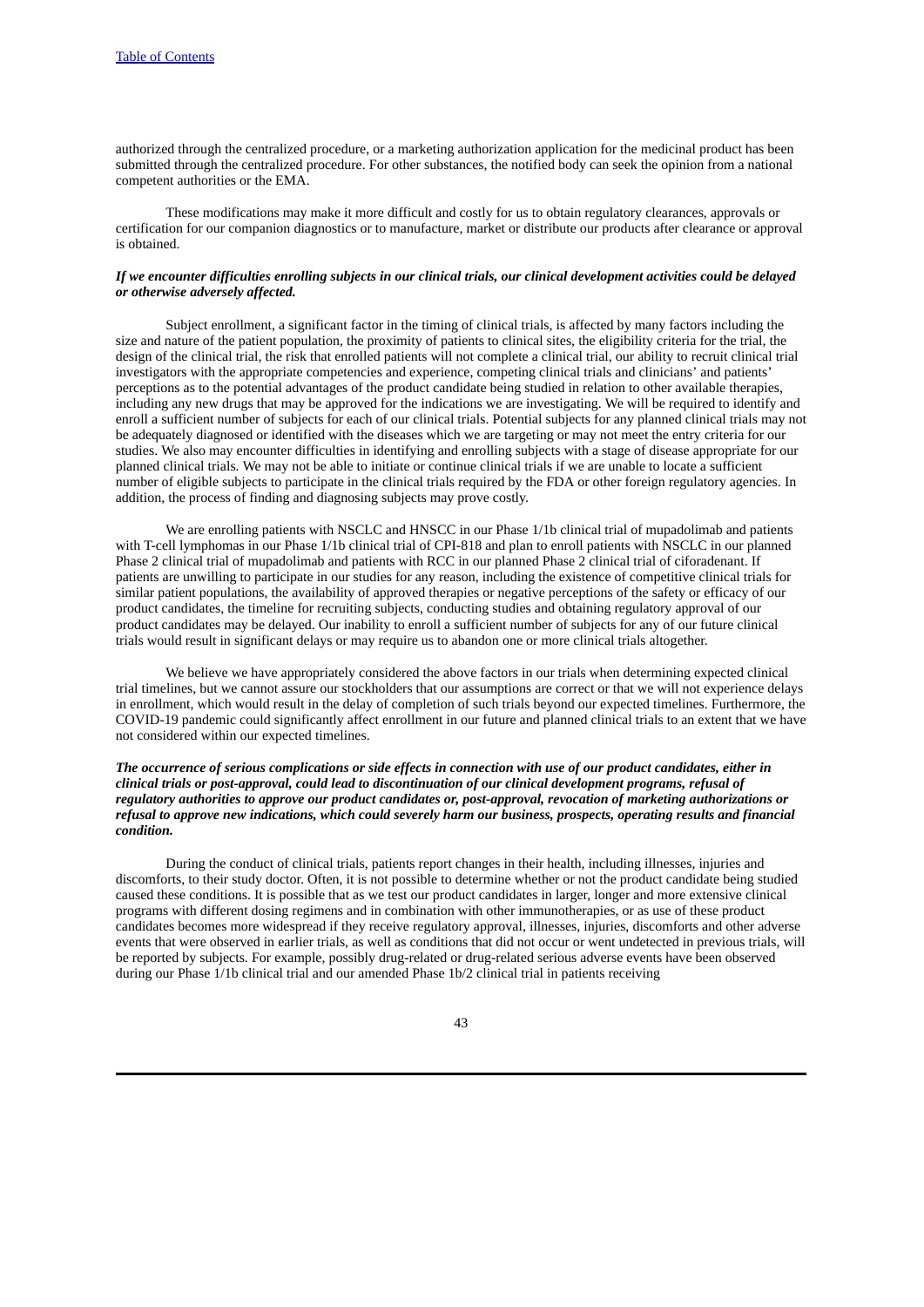combination therapy with ciforadenant and Tecentriq include hemolytic anemia, encephalitis, hepatitis, pneumonitis, mucositis, myocarditis and dermatitis. Other toxicities observed during our Phase 1/1b clinical trial and our amended Phase 1b/2 clinical trial were mild and are commonly seen in patients with advanced cancers, such as nausea, vomiting, fatigue, rash, diarrhea, fever, abdominal pain, cough, constipation and decreased appetite. Other immune-oncology drugs also have been found occasionally to induce immune related toxicities such as colitis, hepatitis, pneumonitis, meningitis, myocarditis and various endocrine diseases.

Many times side effects are only detectable after investigational products are tested in large-scale, Phase 3 clinical trials or, in some cases, after they are made available to patients on a commercial scale after approval. Results of our current clinical trials and any future clinical trials we undertake could reveal a high and unacceptable severity and prevalence of these or other side effects. In such an event, our trials could be suspended or terminated, and the FDA or comparable foreign regulatory authorities could order us to cease further development of or deny approval of our product candidates for any or all targeted indications. Drug-related side effects could affect patient recruitment or the ability of enrolled patients to complete the trial or result in potential product liability claims. Any of these occurrences may harm our business, financial condition and prospects significantly.

In addition, if one or more of our product candidates receives marketing approval, and we or others later identify undesirable side effects caused by such products, a number of potentially significant negative consequences could result, including:

- regulatory authorities may withdraw approvals of such product;
- regulatory authorities may require additional warnings on the label;
- we may be required to create a medication guide outlining the risks of such side effects for distribution to patients;
- we could be sued and held liable for harm caused to patients; and
- our reputation may suffer.

Any of these events could prevent us from achieving or maintaining market acceptance of the particular product candidate, if approved, and could significantly harm our business, results of operations and prospects.

# *We may not be successful in our efforts to identify or discover additional product candidates.*

The success of our business depends primarily upon our ability to develop and commercialize mupadolimab, CPI-818 and ciforadenant. Although mupadolimab, CPI-818 and ciforadenant are currently in clinical development, our research programs may fail to identify other potential product candidates, or advance them into and through clinical development for a number of reasons. Our research methodology may be unsuccessful in identifying other potential product candidates or our other potential product candidates may be shown to have harmful side effects or may have other characteristics that may make the products unmarketable or unlikely to receive marketing approval. It may also take greater human and financial resources to identify additional therapeutic opportunities for our product candidates or to develop suitable potential product candidates through our research programs than we will possess, thereby limiting our ability to diversify and expand our product candidate portfolio.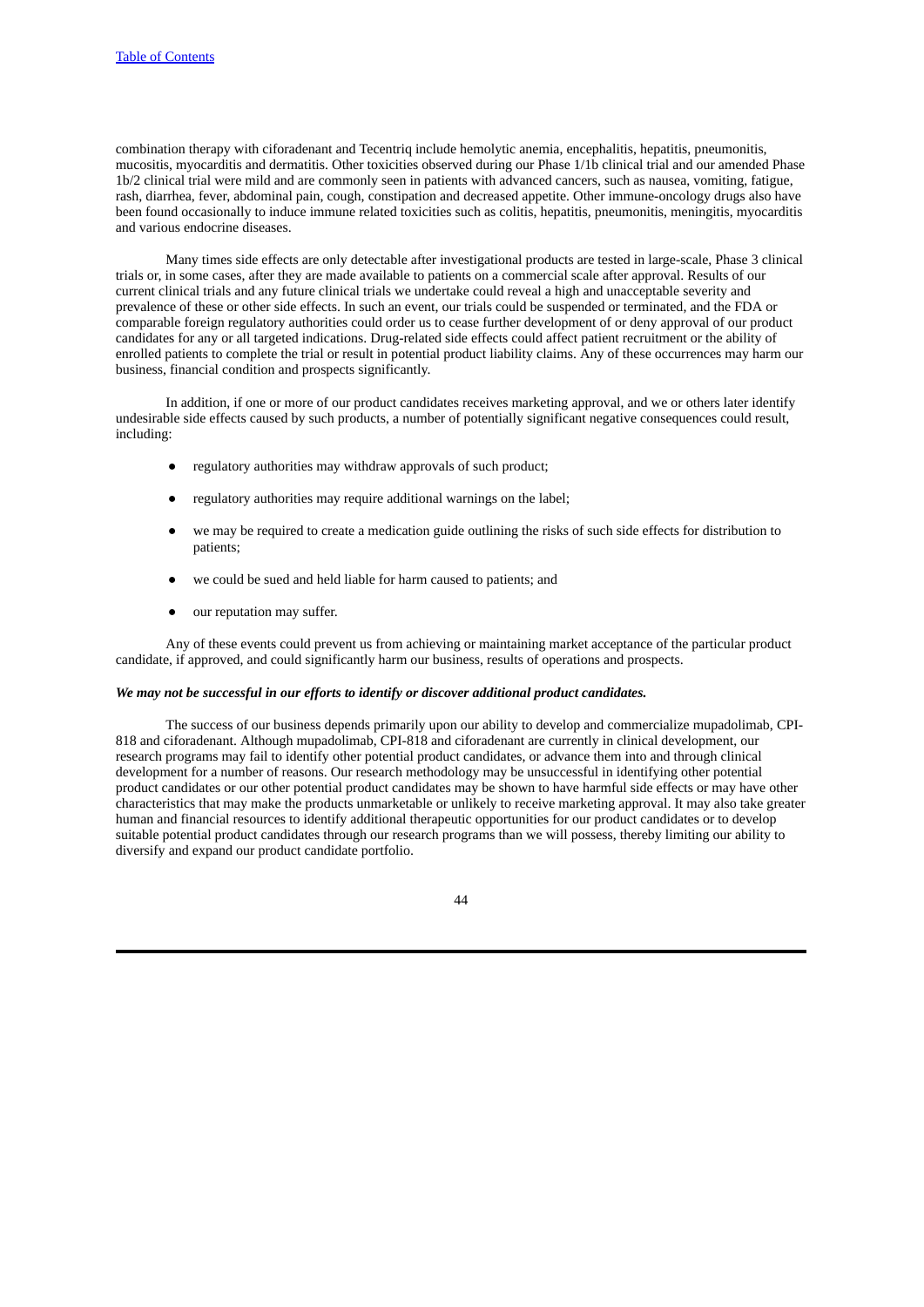## **Risks Related to Our Reliance on Third Parties**

## We rely, and expect to continue to rely, on third parties to conduct our clinical trials. If these third parties do not meet our deadlines or otherwise conduct the trials as required, our clinical development programs could be delayed or unsuccessful and we may not be able to obtain regulatory approval for or commercialize our product candidates when *expected, or at all.*

We do not have the ability to conduct all aspects of our preclinical testing or clinical trials ourselves. As a result, we are dependent on third parties to conduct our ongoing and planned clinical trials for mupadolimab, CPI-818 and ciforadenant and expect to continue to be dependent on third parties to conduct any additional future clinical trials of mupadolimab, CPI-818 and ciforadenant and preclinical and clinical trials for our other product candidates. The timing of the initiation and completion of these trials will therefore be controlled by such third parties and may occur at times substantially different from our estimates. Specifically, we use and rely on medical institutions, clinical investigators, CROs and consultants to conduct our trials in accordance with our clinical protocols and regulatory requirements. Such CROs, investigators and other third parties play a significant role in the conduct of these trials and subsequent collection and analysis of data, and we will control only certain aspects of their activities. Nevertheless, we are responsible for ensuring that each of our studies is conducted in accordance with the applicable protocol and legal, regulatory and scientific standards, and our reliance on the CROs and other third parties does not relieve us of our regulatory responsibilities. We and our CROs are required to comply with GCP requirements, which are regulations and guidelines enforced by the FDA, the Competent Authorities of the member states of the European Union and comparable foreign regulatory authorities for all of our product candidates in clinical development.

Regulatory authorities enforce these GCPs through periodic inspections of trial sponsors, principal investigators and trial sites. If we or any of our CROs or trial sites fail to comply with applicable GCPs, the clinical data generated in our clinical trials may be deemed unreliable, and the FDA or comparable foreign regulatory authorities may require us to perform additional clinical trials before approving our marketing applications. In addition, our clinical trials must be conducted with product produced under cGMP or similar regulations. Our failure to comply with these regulations may require us to repeat clinical trials, which would delay the regulatory approval process.

There is no guarantee that any such CROs, investigators or other third parties will devote adequate time and resources to such trials or perform as contractually required. If any of these third parties fail to meet expected deadlines, adhere to our clinical protocols or meet regulatory requirements, or otherwise performs in a substandard manner, our clinical trials may be extended, delayed or terminated. These difficulties may be exacerbated as a result of the ongoing COVID-19 pandemic.

If any of our clinical trial sites terminates for any reason, including as a result of the COVID-19 pandemic, we may experience the loss of follow-up information on subjects enrolled in such clinical trials unless we are able to transfer those subjects to another qualified clinical trial site, which may be difficult or impossible.

In addition, principal investigators for our clinical trials may serve as scientific advisors or consultants to us from time to time and may receive cash or equity compensation in connection with such services. If these relationships and any related compensation result in perceived or actual conflicts of interest, or the FDA concludes that the financial relationship may have affected the interpretation of the study, the integrity of the data generated at the applicable clinical trial site may be questioned and the utility of the clinical trial itself may be jeopardized, which could result in the delay or rejection of any NDA, BLA or other applications we submit by the FDA or foreign regulatory authorities. Any such delay or rejection could prevent us from commercializing mupadolimab, CPI-818 and ciforadenant or our other product candidates.

## We rely on third parties to conduct some or all aspects of our manufacturing, research and preclinical and clinical *testing, and these third parties may not perform satisfactorily.*

We do not expect to independently conduct all aspects of our manufacturing, research and preclinical and clinical testing. We currently rely, and expect to continue to rely, on third parties with respect to these items. If these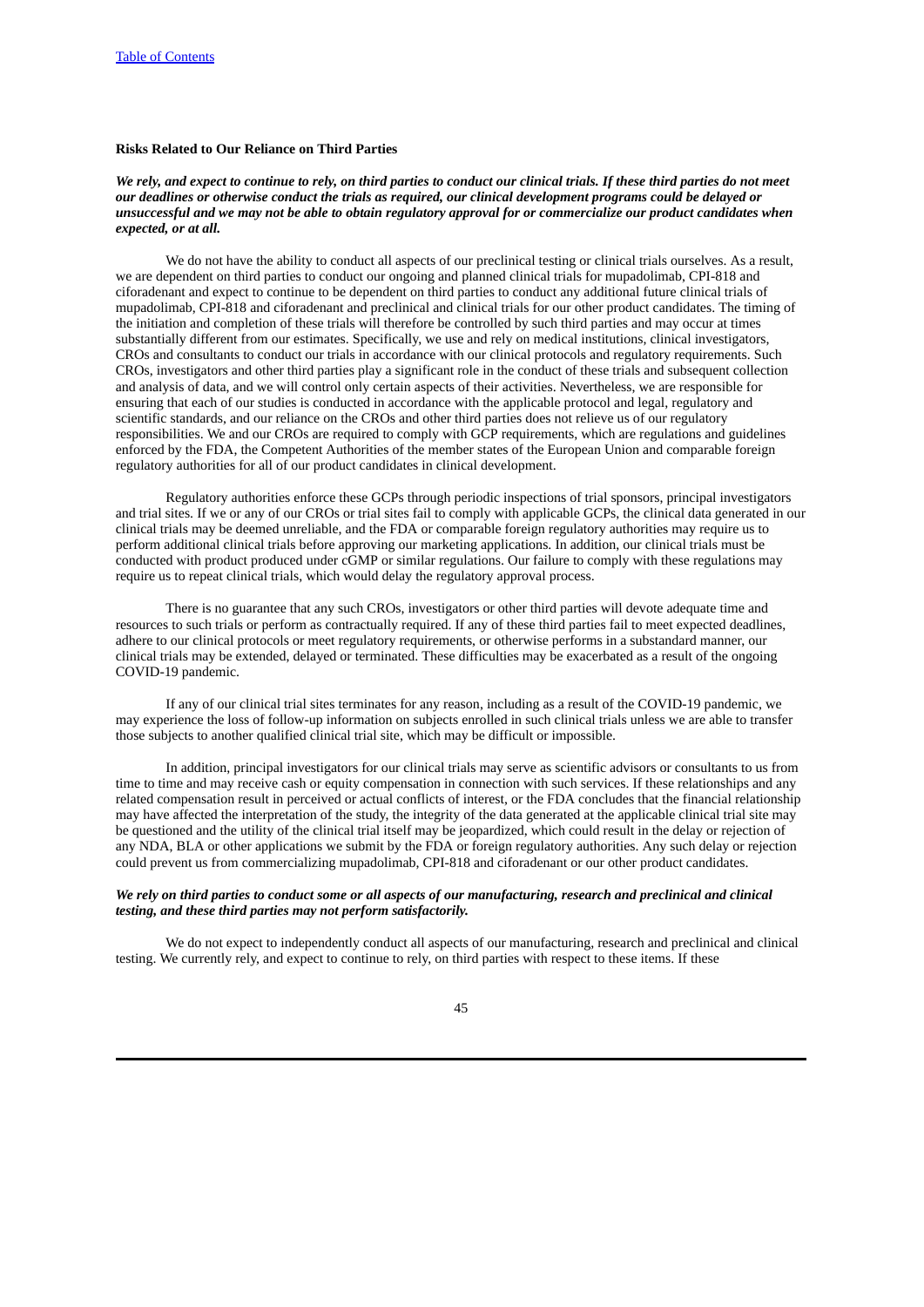third parties do not successfully carry out their contractual duties, meet expected deadlines or conduct our studies in accordance with regulatory requirements or our stated study plans and protocols, we may not be able to complete, or may be delayed in completing, the preclinical and clinical studies required to support future IND or other submissions and approval of our product candidates. These difficulties may be exacerbated as a result of the ongoing COVID-19 pandemic. Furthermore, any of these third parties may terminate its engagement with us at any time. If we need to enter into alternative arrangements, it could delay our product development activities, and we may not be able to negotiate alternative arrangements on commercially reasonable terms, or at all.

#### We and our contract manufacturers are subject to significant regulation with respect to manufacturing our products *and the contract manufacturers on which we rely may not continue to meet regulatory requirements.*

We do not currently have nor do we plan to acquire the infrastructure or internal capability to manufacture our clinical drug supplies for use in the conduct of our trials, and we lack the resources and the capability to manufacture any of our product candidates on a clinical or commercial scale. We currently rely on several different manufacturers who supply different parts of the ciforadenant and CPI-818 molecules, on one manufacturer for mupadolimab drug substance and on other third-party manufacturers to produce our other product candidates.

All entities involved in the preparation of therapeutics for clinical studies or commercial sale, including our existing contract manufacturers for our product candidates, are subject to extensive regulation. Components of a finished therapeutic product approved for commercial sale or used in late-stage clinical studies must be manufactured in accordance with cGMP requirements. These regulations govern manufacturing processes and procedures, including record keeping, and the implementation and operation of quality systems to control and assure the quality of investigational products and products approved for sale. Poor control of production processes can lead to the introduction of adventitious agents or other contaminants, or to inadvertent changes in the properties or stability of our product candidates that may not be detectable in final product testing. We or our contract manufacturers must supply all necessary documentation in support of an NDA or BLA on a timely basis and must adhere to the FDA's Good Laboratory Practice regulations and cGMP regulations enforced by the FDA through its facilities inspection program. Our facilities and quality systems and the facilities and quality systems of some or all of our third-party contractors must pass a pre-approval inspection for compliance with the applicable regulations as a condition of regulatory approval of our product candidates or any of our other potential products. In addition, the regulatory authorities may, at any time, audit or inspect our manufacturing facilities or those of our third-party contractors involved with the preparation of our product candidates or the associated quality systems for compliance with the regulations applicable to the activities being conducted. We do not control the manufacturing process of, and are completely dependent on, our contract manufacturing partners for compliance with cGMPs.

The regulatory authorities also may, at any time following approval of a product for sale, audit the manufacturing facilities of our third-party contractors. If any such inspection or audit identifies a failure to comply with applicable regulations or if a violation of our product specifications or applicable regulations occurs independent of such an inspection or audit, we or the relevant regulatory authority may require remedial measures that may be costly and/or time-consuming for us or a third party to implement and that may include the temporary or permanent suspension of a clinical study or commercial sales or the temporary or permanent closure of a facility. Such violations could also result in civil and/or criminal penalties, and the FDA may impose regulatory sanctions including, among other things, refusal to approve a pending application for a new drug product or biologic product, revocation of a pre-existing approval or closing one or more manufacturing facilities.

In addition, if supply from an approved manufacturer is interrupted, there could be a significant disruption in commercial supply. An alternative manufacturer would need to be qualified through an NDA or BLA supplement which could result in further delay. The regulatory agencies may also require additional studies if a new manufacturer is relied upon for commercial production. Changing manufacturers may involve substantial costs and is likely to result in a delay in our desired clinical and commercial timelines.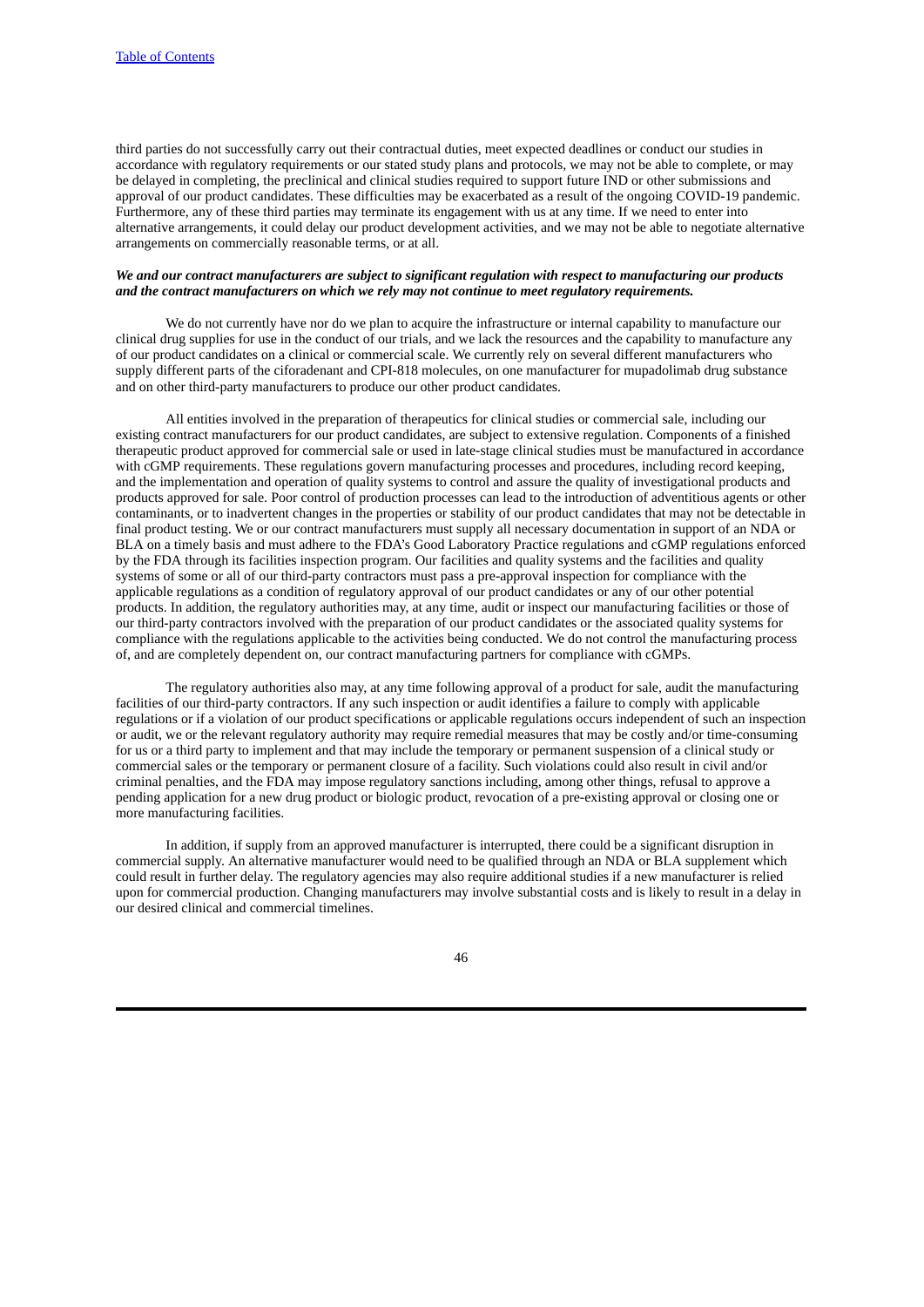## We, or our third-party manufacturers, may be unable to successfully scale-up manufacturing of our product candidates in sufficient quality and quantity, which would delay or prevent us from developing our product candidates and *commercializing approved products, if any.*

In order to conduct clinical trials of our product candidates, we will need to manufacture them in large quantities. We, or any manufacturing partners, may be unable to successfully increase the manufacturing capacity for any of our product candidates in a timely or cost-effective manner, or at all. In addition, quality issues may arise during scale-up activities. If we or any manufacturing partners are unable to successfully scale up the manufacture of our product candidates in sufficient quality and quantity, the development, testing and clinical trials of that product candidate may be delayed or become infeasible, and regulatory approval or commercial launch of any resulting product may be delayed or not obtained, which could significantly harm our business.

In addition, the supply chain for the manufacturing of our product candidates is complicated and can involve several parties. If we were to experience any supply chain issues, including as a result of the COVID-19 pandemic, our product supply could be seriously disrupted. We expect that the logistical challenges associated with our supply chain will grow more complex as we expand enrollment in our clinical trials for mupadolimab and CPI-818 and as we commence any clinical trials for additional product candidates.

#### Our reliance on third parties requires us to share our trade secrets, which increases the possibility that a competitor will *discover them or that our trade secrets will be misappropriated or disclosed.*

Because we rely on third parties to research and develop and to manufacture our product candidates, we must share trade secrets with them. We seek to protect our proprietary technology in part by entering into confidentiality agreements and, if applicable, material transfer agreements, consulting agreements or other similar agreements with our advisors, employees, third-party contractors and consultants prior to beginning research or disclosing proprietary information. These agreements typically limit the rights of the third parties to use or disclose our confidential information, including our trade secrets. Despite the contractual provisions employed when working with third parties, the need to share trade secrets and other confidential information increases the risk that such trade secrets become known by our competitors, are inadvertently incorporated into the technology of others, or are disclosed or used in violation of these agreements. Given that our proprietary position is based, in part, on our know-how and trade secrets, a competitor's independent discovery of our trade secrets or other unauthorized use or disclosure would impair our competitive position and may have a material adverse effect on our business.

In addition, these agreements typically restrict the ability of our advisors, employees, third-party contractors and consultants to publish data potentially relating to our trade secrets, although our agreements may contain certain limited publication rights. For example, any academic institution that we may collaborate with in the future will likely expect to be granted rights to publish data arising out of such collaboration. In the future we may also conduct joint research and development programs that may require us to share trade secrets under the terms of our research and development or similar agreements. Despite our efforts to protect our trade secrets, our competitors may discover our trade secrets, either through breach of our agreements with third parties, independent development or publication of information by any of our third-party collaborators. A competitor's discovery of our trade secrets would impair our competitive position and have an adverse impact on our business.

## **Risks Related to Commercialization of Our Product Candidates**

### If we are unable to commercialize our product candidates or if we experience significant delays in obtaining regulatory approval for, or commercializing, any or all of our product candidates, our business will be materially and adversely *affected.*

Our ability to generate product revenue will depend heavily on our ability to successfully develop and commercialize our product candidates. We do not expect that such commercialization of any of our product candidates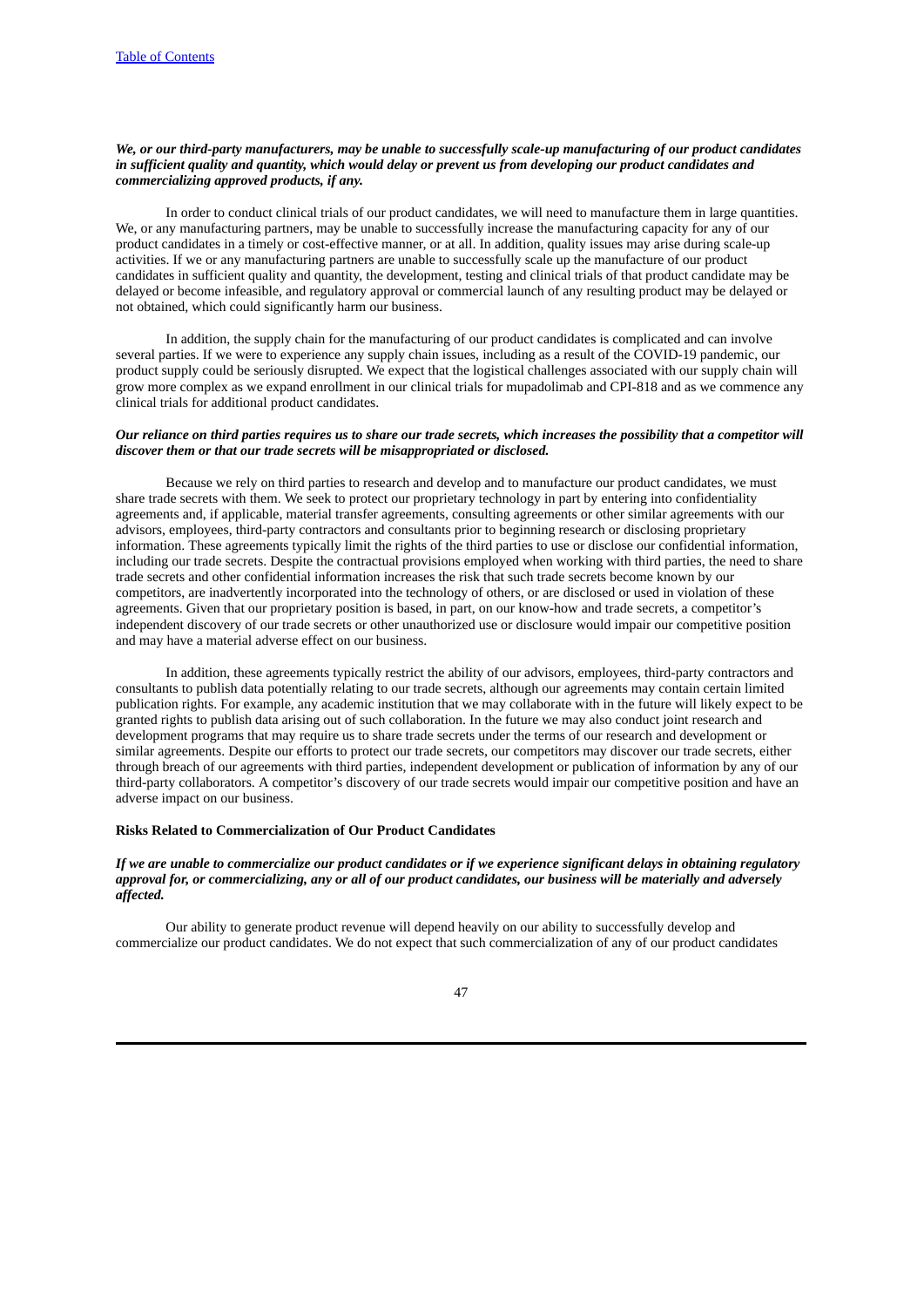will occur for at least the next several years, if ever. Our ability to commercialize our product candidates effectively will depend on several factors, including the following:

- successful completion of preclinical studies and clinical trials, including the ability to demonstrate safety and efficacy of our product candidates;
- managing the complexity of our clinical trial designs;
- receipt of marketing approvals from the FDA and similar foreign regulatory authorities;
- establishing commercial manufacturing capabilities by making arrangements with third-party manufacturers;
- successfully launching commercial sales of any approved products, whether alone or in collaboration with others;
- acceptance of any approved products by patients, the medical community and third-party payors;
- establishing market share while competing with other therapies;
- a continued acceptable safety profile of any approved products;
- maintaining compliance with post-approval regulation and other requirements; and
- qualifying for, identifying, registering, maintaining, enforcing and defending intellectual property rights and claims covering our product candidates.

If we experience significant delays or an inability to commercialize our product candidates, our business, financial condition and results of operations will be materially adversely affected.

## If we do not achieve our projected development goals in the time frames we announce and expect, the *commercialization of our products may be delayed and, as a result, our stock price may decline.*

We estimate the timing of the accomplishment of various scientific, clinical, regulatory and other product development goals, which we sometimes refer to as milestones. These milestones may include the commencement or completion of scientific studies and clinical trials and the submission of regulatory filings. From time to time, we may publicly announce the expected timing of some of these milestones. All of these milestones will be based on a variety of assumptions, and the actual timing of these milestones can vary dramatically compared to our estimates, in some cases for reasons beyond our control. For example, the COVID-19 pandemic has had a significant impact on the ability of biopharmaceutical companies to conduct clinical trials and, while we have not yet experienced delays resulting from the pandemic, there can be no assurance that we will be able to avoid such delays in the future. If we do not meet these milestones as publicly announced, the commercialization of our products may be delayed and, as a result, our stock price may decline.

## Any approved products could be subject to restrictions or withdrawal from the market, and we may be subject to penalties if we fail to comply with regulatory requirements or if we experience unanticipated problems with our product *candidates, when and if any of them are approved.*

Following potential approval of any of our product candidates, the FDA or foreign regulatory authorities may impose significant restrictions on a product's indicated uses or marketing or impose ongoing requirements for potentially costly and time consuming post-approval studies, post-market surveillance or clinical trials. Following approval, if any, of mupadolimab, CPI-818 and ciforadenant or any other product candidate, such candidate will also be subject to ongoing FDA or foreign regulatory authorities requirements governing the labeling, packaging, storage, distribution,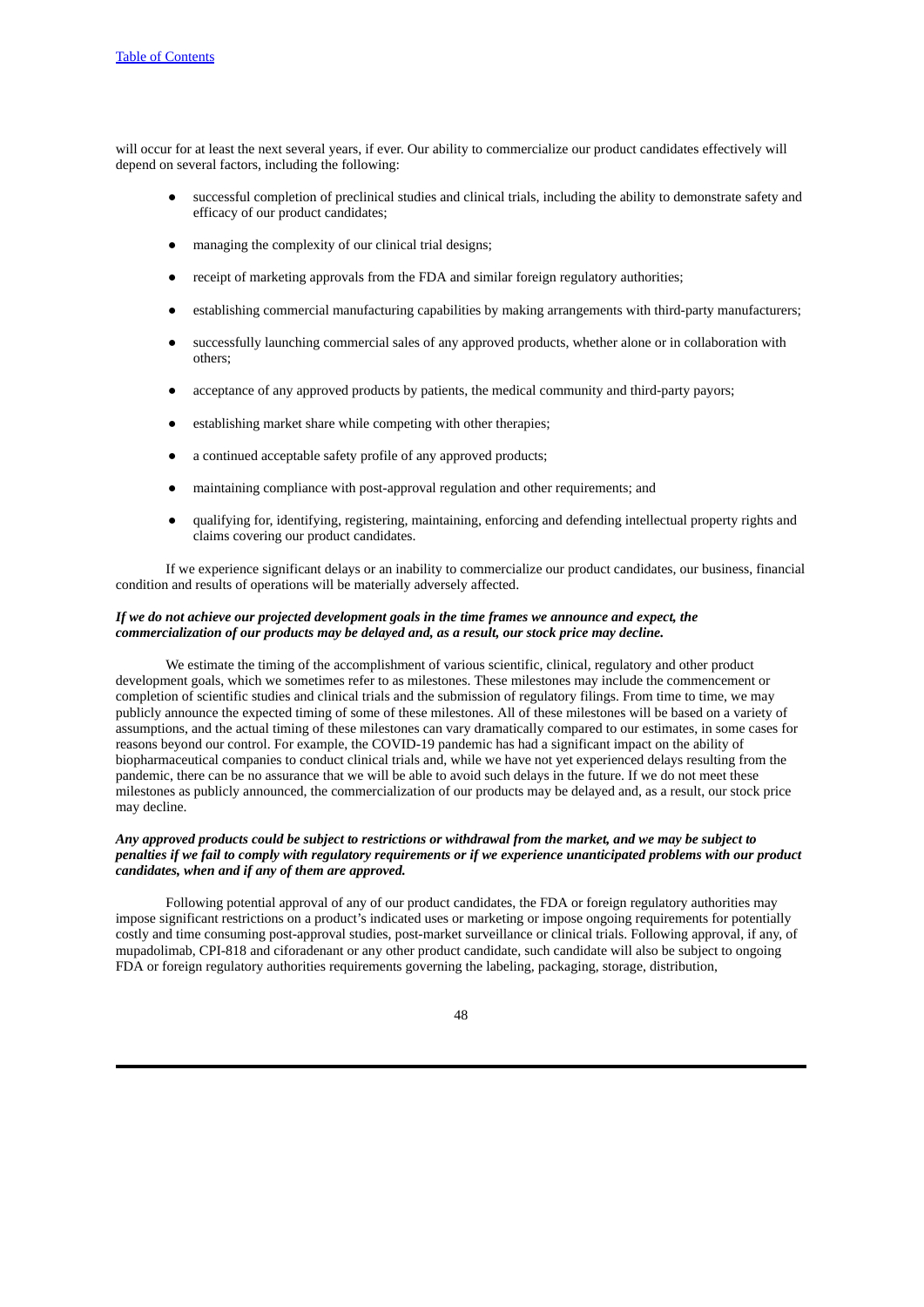safety surveillance, advertising, promotion, recordkeeping and reporting of safety and other post-market information. If we or a regulatory agency discovers previously unknown problems with a product, such as adverse events of unanticipated severity or frequency, or problems with the facility where the product is manufactured, a regulatory agency may impose restrictions on that product, the manufacturing facility or us, including requesting recall or withdrawal of the product from the market or suspension of manufacturing.

If we or the manufacturing facilities for mupadolimab, CPI-818 and ciforadenant or any other product candidate that may receive regulatory approval, if any, fail to comply with applicable regulatory requirements, a regulatory agency may:

- issue warning letters or untitled letters;
- seek an injunction or impose civil or criminal penalties or monetary fines;
- suspend or withdraw regulatory approval;
- suspend any ongoing clinical trials;
- refuse to approve pending applications or supplements or applications filed by us;
- suspend or impose restrictions on operations, including costly new manufacturing requirements; or
- seize or detain products, refuse to permit the import or export of product or request that we initiate a product recall.

The occurrence of any event or penalty described above may inhibit our ability to commercialize our product candidates and generate revenue.

The FDA has the authority to require a risk evaluation and mitigation strategy ("REMS") as part of an NDA or BLA or after approval, which may impose further requirements or restrictions on the distribution or use of an approved drug, such as limiting prescribing to certain physicians or medical centers that have undergone specialized training, limiting treatment to patients who meet certain safe-use criteria and requiring treated patients to enroll in a registry. Similar risk exist in foreign jurisdictions.

In addition, if mupadolimab, CPI-818 and ciforadenant or any of our other product candidates is approved, our product labeling, advertising and promotion will be subject to regulatory requirements and continuing regulatory review. The FDA and foreign regulatory authorities strictly regulates the promotional claims that may be made about prescription products. In particular, a product may not be promoted for uses that are not approved by the FDA or foreign regulatory authorities as reflected in the product's approved labeling. If we receive marketing approval for a product candidate, physicians may nevertheless prescribe it to their patients in a manner that is inconsistent with the approved label. If we are found to have promoted such off-label uses, we may become subject to significant liability. The FDA and other agencies actively enforce the laws and regulations prohibiting the promotion of off-label uses, and a company that is found to have improperly promoted off-label uses may be subject to significant sanctions. The federal government has levied large civil and criminal fines against companies for alleged improper promotion and has enjoined several companies from engaging in off-label promotion. The FDA has also requested that companies enter into consent decrees or permanent injunctions under which specified promotional conduct is changed or curtailed.

Any government investigation of alleged violations of law could require us to expend significant time and resources in response, and could generate negative publicity. Any failure to comply with ongoing regulatory requirements may significantly and adversely affect our ability to commercialize our product candidates.

Further, the FDA's and other regulatory authorities' policies may change and additional government regulations may be enacted that could prevent, limit or delay regulatory approval of our product candidates.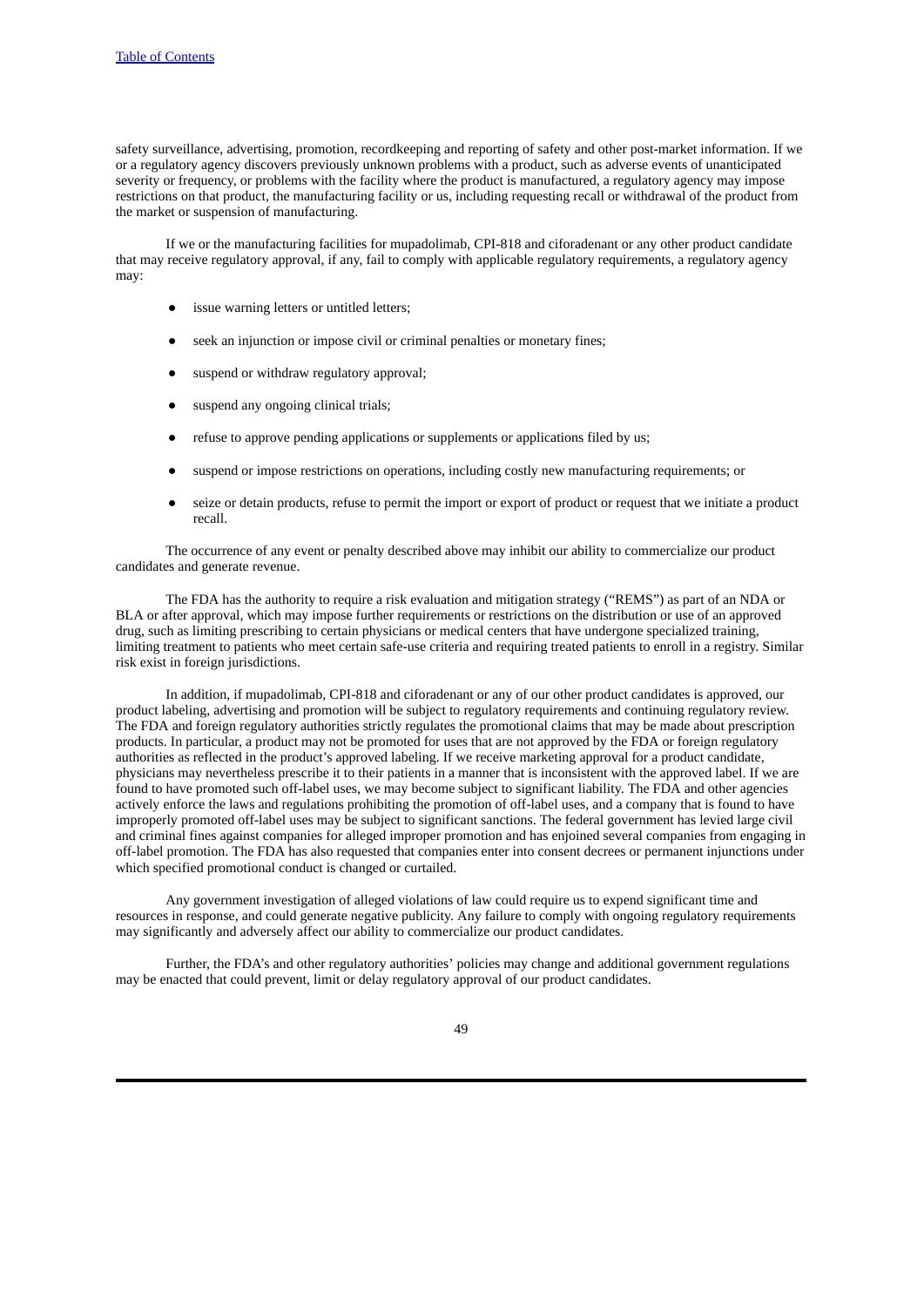We also cannot predict the likelihood, nature or extent of government regulation that may arise from future legislation or administrative action, either in the United States or abroad. If we are slow or unable to adapt to changes in existing requirements or the adoption of new requirements or policies, or if we are not able to maintain regulatory compliance, we may be subject to enforcement action and we may not achieve or sustain profitability.

## Disruptions at the FDA and other government agencies caused by funding shortages or global health concerns could hinder their ability to hire, retain or deploy key leadership and other personnel, or otherwise prevent new or modified products from being developed, approved or commercialized in a timely manner or at all, which could negatively impact *our business.*

The ability of the FDA and foreign regulatory authorities to review and/or approve new products can be affected by a variety of factors, including government budget and funding levels, statutory, regulatory, and policy changes, the FDA's or foreign regulatory authorities' ability to hire and retain key personnel and accept the payment of user fees, and other events that may otherwise affect the FDA's or foreign regulatory authorities' ability to perform routine functions. Average review times at the FDA and foreign regulatory authorities have fluctuated in recent years as a result. In addition, government funding of other government agencies that fund research and development activities is subject to the political process, which is inherently fluid and unpredictable.

Disruptions at the FDA and other agencies such as the EMA, following its relocation to Amsterdam and resulting staff changes, may also slow the time necessary for new drugs and biologics or modifications to approved drugs or biologics to be reviewed and/or approved by necessary government agencies, which would adversely affect our business. For example, over the last several years, the U.S. government has shut down several times and certain regulatory agencies, such as the FDA, have had to furlough critical FDA employees and stop critical activities.

Separately, in response to the COVID-19 pandemic, in March 2020, the FDA announced its intention to postpone most inspections of foreign manufacturing facilities, and on March 18, 2020, the FDA temporarily postponed routine surveillance inspections of domestic manufacturing facilities. Subsequently, in July 2020, the FDA resumed certain on-site inspections of domestic manufacturing facilities subject to a risk-based prioritization system. The FDA utilized this riskbased assessment system to assist in determining when and where it was safest to conduct prioritized domestic inspections. Additionally, on April 15, 2021, the FDA began conducting voluntary remote interactive evaluations of certain drug manufacturing facilities and clinical research sites, among other facilities in circumstances where the FDA determines that such remote evaluation would be appropriate based on mission needs and travel limitations. In May 2021, the FDA outlined a detailed plan to move toward a more consistent state of inspectional operations, and in July 2021, the FDA resumed standard inspectional operations of domestic facilities. Since that time, the FDA has continued to monitor and implement changes to its inspectional activities to ensure the safety of its employees and those of the firms it regulates as it adapts to the evolving COVID-19 pandemic. Regulatory authorities outside the United States have adopted similar restrictions or other policy measures in response to the COVID-19 pandemic. If a prolonged government shutdown occurs, or if global health concerns continue to prevent the FDA or other regulatory authorities from conducting their regular inspections, reviews, or other regulatory activities, it could significantly impact the ability of the FDA or other regulatory authorities to timely review and process our regulatory submissions, which could have a material adverse effect on our business.

### Even if we receive regulatory approval we still may not be able to successfully commercialize mupadolimab, CPI-818 and ciforadenant or any other product candidate, and the revenue that we generate from sales, if any, could be limited.

Even if mupadolimab, CPI-818 and ciforadenant or any of our other product candidates receive regulatory approval, they may not gain market acceptance among physicians, patients, healthcare payors or the medical community. The degree of market acceptance of our product candidates will depend on a number of factors, including:

- demonstration of clinical efficacy and safety compared to other more-established products;
- the indications for which our product candidates are approved;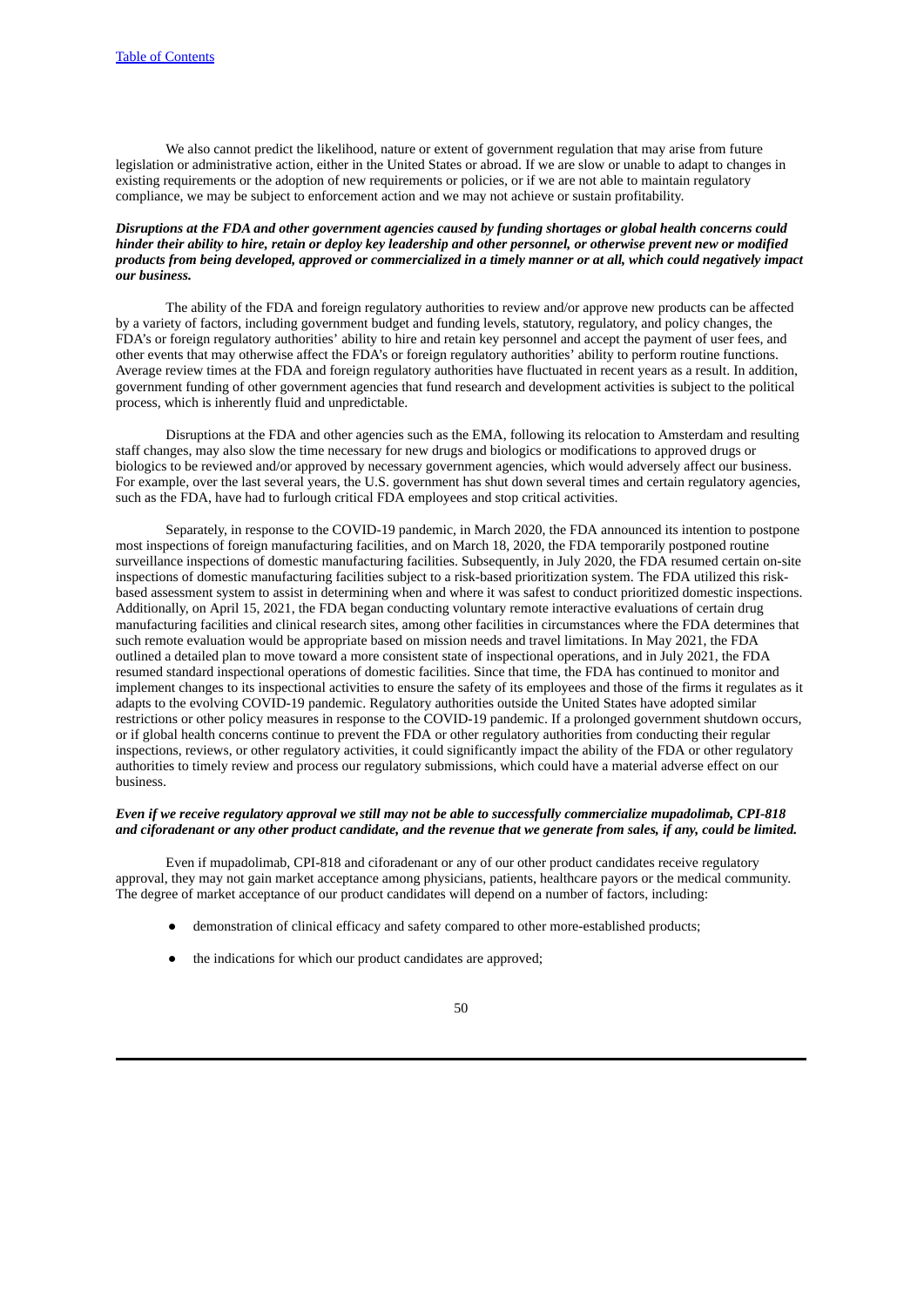- the limitation of our targeted patient population and other limitations or warnings contained in any FDAapproved labeling;
- acceptance of a new formulation by healthcare providers and their patients;
- our ability to obtain and maintain sufficient third-party coverage and reimbursement from government healthcare programs, including Medicare and Medicaid, private health insurers and other third-party payors;
- the willingness of patients to pay out-of-pocket in the absence of third-party coverage and reimbursement;
- the prevalence and severity of any adverse effects;
- pricing and cost-effectiveness;
- the timing of market introduction of our product candidates as well as competitive drugs;
- the effectiveness of our or any of our existing or potential future collaborators' sales and marketing strategies; and
- unfavorable publicity relating to the product candidate.

If any product candidate is approved but does not achieve an adequate level of acceptance by physicians, hospitals, healthcare payors or patients, we may not generate sufficient revenue from that product candidate and may not become or remain profitable. Our efforts to educate the medical community and third-party payors regarding the benefits of mupadolimab, CPI-818 and ciforadenant or any of our other product candidates may require significant resources and may never be successful.

## *Failure to obtain or maintain adequate coverage and reimbursement for our product candidates, if approved, could limit our ability to market those products and decrease our ability to generate revenue.*

Successful commercial sales of any approved products will depend on the availability of adequate coverage and reimbursement from government health administration authorities, private health insurers and other third-party payors. Each third-party payor separately decides which products it will cover and establishes the reimbursement level, and there is no guarantee that any of our product candidates that may be approved for marketing by regulatory authorities will receive adequate coverage or reimbursement levels. Obtaining and maintaining coverage approval for a product candidate is timeconsuming, costly and may be difficult. We may be required to conduct expensive pharmacoeconomic studies to justify coverage and reimbursement or the level of coverage and reimbursement relative to other therapies. If coverage and adequate reimbursement are not available or limited, we may not be able to successfully commercialize any product candidate for which we obtain marketing approval. Government authorities and third-party payors have attempted to control costs by limiting coverage and the amount of reimbursement for particular medications. Increasingly, third-party payors are requiring that drug companies provide them with predetermined discounts from list prices and are challenging the prices charged for drugs and biologics. Even if we obtain coverage for a given product, the resulting reimbursement rates may be inadequate and may affect the demand for, or the price of, any product candidate for which we obtain marketing approval.

## Recently enacted legislation, future legislation and healthcare reform measures may increase the difficulty and cost for us to obtain marketing approval for and commercialize our product candidates and affect the prices we may obtain.

In the United States and some foreign jurisdictions, there have been, and we expect there will continue to be, a number of legislative and regulatory changes to the healthcare system, including cost-containment measures that may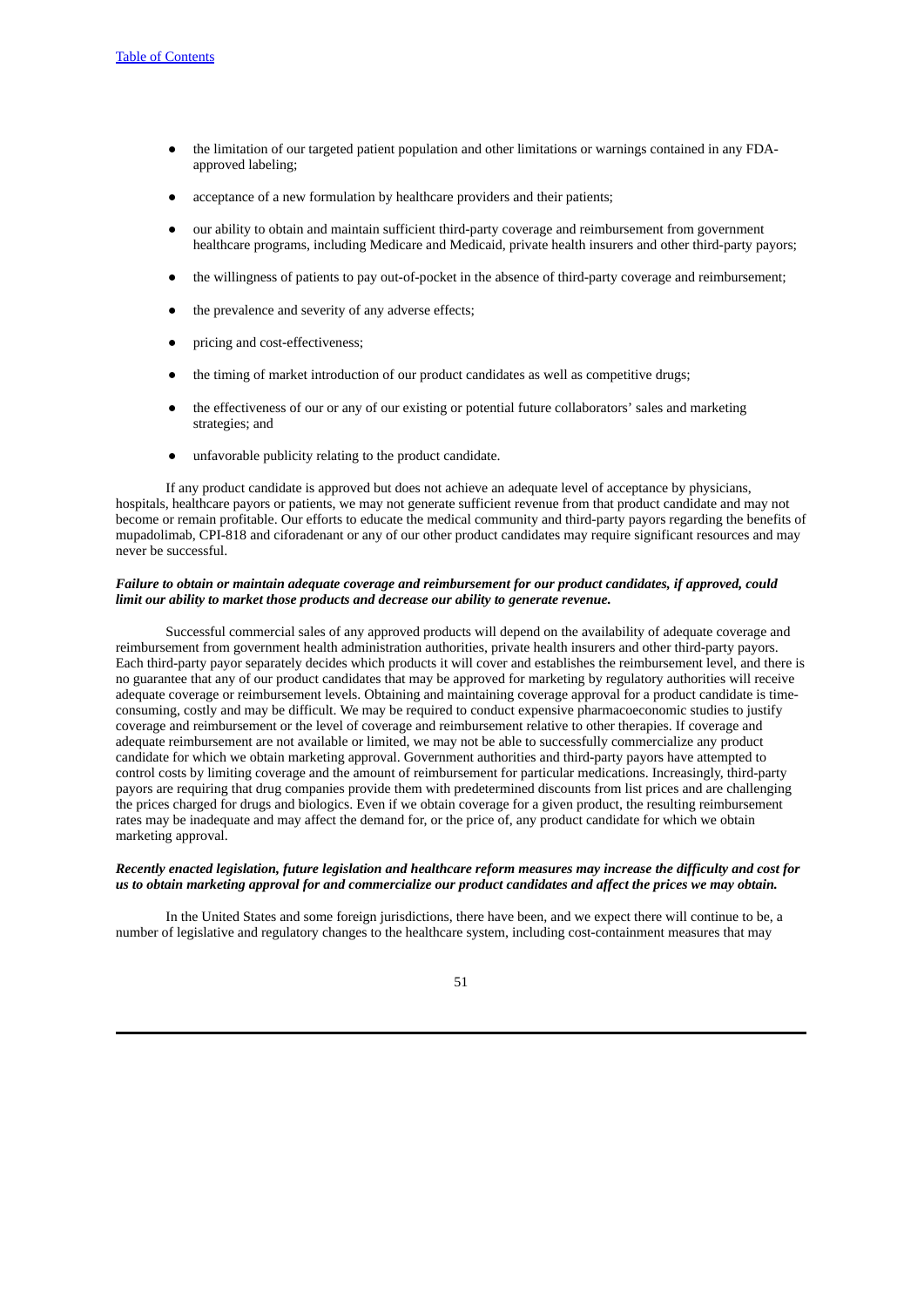reduce or limit coverage and reimbursement for newly approved drugs and biologics and affect our ability to profitably sell any product candidates for which we obtain marketing approval.

For example, in March 2010, the Patient Protection and Affordable Care Act, as amended by the Health Care and Education Reconciliation Act, collectively referred to as the ACA, was enacted with a goal of reducing the cost of healthcare and substantially changing the way healthcare is financed by both governmental and private insurers. The ACA, among other things, subjected biological products to potential competition by lower-cost biosimilars; addressed a new methodology by which rebates owed by manufacturers under the Medicaid Drug Rebate Program are calculated for drugs that are inhaled, infused, instilled, implanted or injected; increased the minimum Medicaid rebates owed by manufacturers under the Medicaid Drug Rebate Program; extended the rebate program to individuals enrolled in Medicaid managed care organizations; established annual fees and taxes on manufacturers of certain prescription drugs; created a new Medicare Part D coverage gap discount program, in which manufacturers must agree to offer point-of-sale discounts off negotiated prices of applicable brand drugs to eligible beneficiaries during their coverage gap period, as a condition for the manufacturer's outpatient drugs to be covered under Medicare Part D; and established a new Patient-Centered Outcomes Research Institute to oversee, identify priorities and conduct comparative clinical effectiveness research, along with funding for such research.

Since its enactment, there have been judicial, executive and Congressional challenges to certain aspects of the ACA. On June 17, 2021, the U.S. Supreme Court dismissed the most recent judicial challenge to the ACA brought by several states without specifically ruling on the constitutionality of the ACA. Prior to the Supreme Court's decision, President Biden issued an executive order to initiate a special enrollment period from February 15, 2021 through August 15, 2021 for purposes of obtaining health insurance coverage through the ACA marketplace. The executive order also instructed certain governmental agencies to review and reconsider their existing policies and rules that limit access to healthcare, including among others, reexamining Medicaid demonstration projects and waiver programs that include work requirements, and policies that create unnecessary barriers to obtaining access to health insurance coverage through Medicaid or the ACA.

In addition, other legislative changes have been proposed and adopted in the United States since the Affordable Care Act was enacted. These new laws, among other things, included aggregate reductions of Medicare payments to providers of 2% per fiscal year that will remain in effect through 2030, with the exception of a temporary suspension from May 1, 2020 through March 31, 2022 and a 1% reduction from April 1, 2022 through June 30, 2022, unless additional Congressional action is taken. In addition, in January 2013, the American Taxpayer Relief Act of 2012 was signed into law, which, among other things, further reduced Medicare payments to several types of providers, including hospitals, imaging centers and cancer treatment centers. Recently there has been heightened governmental scrutiny over the manner in which manufacturers set prices for their marketed products, which has resulted in several Congressional inquiries and proposed bills designed to, among other things, reform government program reimbursement methodologies. Additionally, individual states in the United States have also become increasingly active in passing legislation and implementing regulations designed to control pharmaceutical product pricing, including price or patient reimbursement constraints, discounts, restrictions on certain product access and marketing cost disclosure and transparency measures, and, in some cases, designed to encourage importation from other countries and bulk purchasing.

We expect that the ACA, these new laws and other healthcare reform measures that may be adopted in the future may result in additional reductions in Medicare and other healthcare funding, more rigorous coverage criteria, new payment methodologies and additional downward pressure on the price that we receive for any approved product. Any reduction in reimbursement from Medicare or other government programs may result in a similar reduction in payments from private payors. The implementation of cost containment measures or other healthcare reforms may prevent us from being able to generate revenue, attain profitability or commercialize our product candidates, if approved.

In the EU, similar political, economic and regulatory developments may affect our ability to profitably commercialize our product candidates, if approved. In addition to continuing pressure on prices and cost containment measures, legislative developments at the EU or member state level may result in significant additional requirements or obstacles that may increase our operating costs. The delivery of healthcare in the EU, including the establishment and operation of health services and the pricing and reimbursement of medicines, is almost exclusively a matter for national, rather than EU, law and policy. National governments and health service providers have different priorities and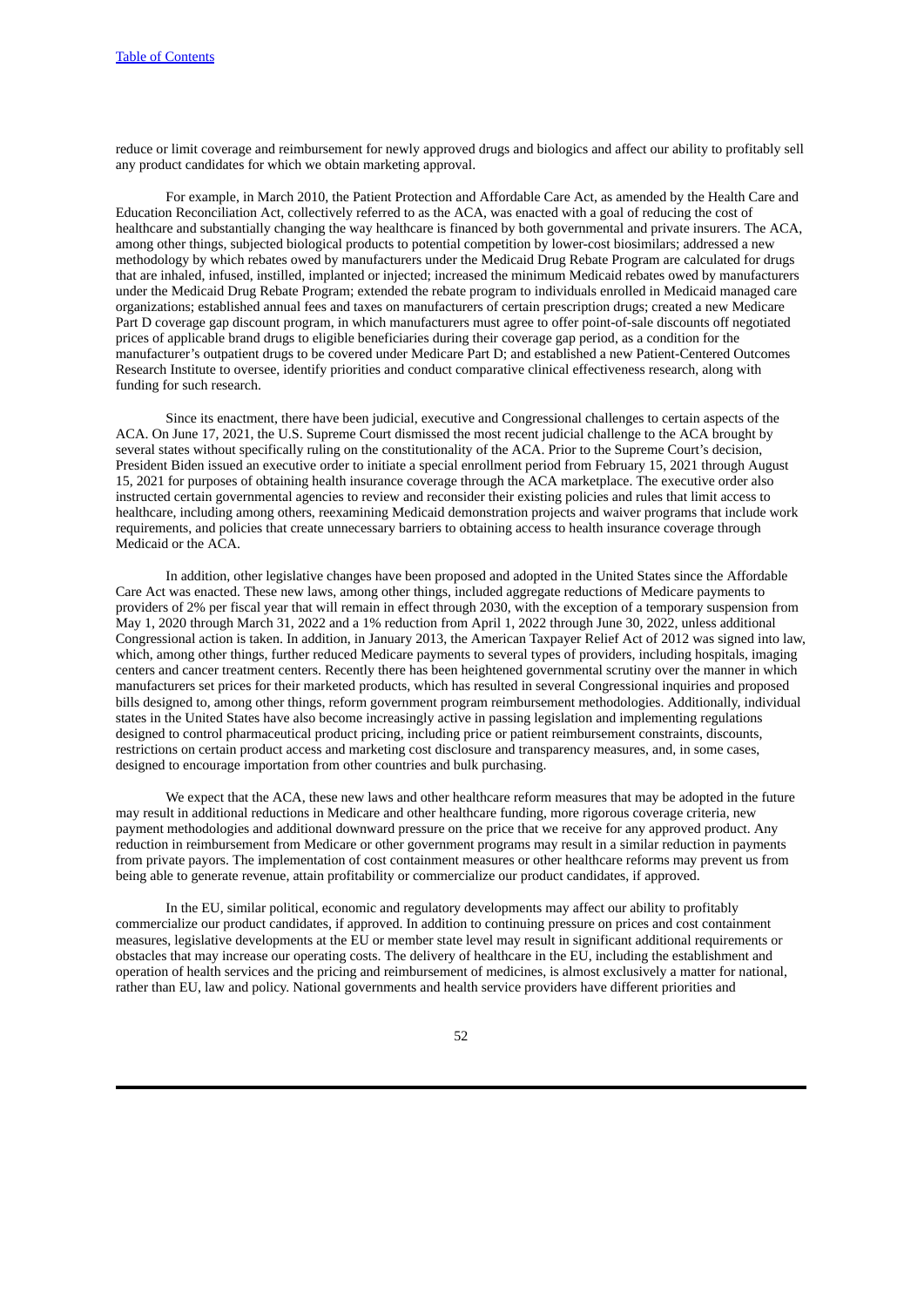approaches to the delivery of health care and the pricing and reimbursement of products in that context. In general, however, the healthcare budgetary constraints in most EU member states have resulted in restrictions on the pricing and reimbursement of medicines by relevant health service providers. Coupled with ever-increasing EU and national regulatory burdens on those wishing to develop and market products, this could prevent or delay marketing approval of our product candidates, restrict or regulate post-approval activities and affect our ability to commercialize our product candidates, if approved. In markets outside of the United States and EU, reimbursement and healthcare payment systems vary significantly by country, and many countries have instituted price ceilings on specific products and therapies.

We cannot predict the likelihood, nature or extent of government regulation that may arise from future legislation or administrative action in the United States, the EU or any other jurisdiction. If we or any third parties we may engage are slow or unable to adapt to changes in existing requirements or the adoption of new requirements or policies, or if we or such third parties are not able to maintain regulatory compliance, our product candidates may lose any regulatory approval that may have been obtained and we may not achieve or sustain profitability.

## Any product candidates for which we intend to seek approval as biologic products may face competition sooner than *anticipated.*

The ACA includes a subtitle called the Biologics Price Competition and Innovation Act of 2009 ("BPCIA"), which created an abbreviated approval pathway for biological products that are biosimilar to or interchangeable with an FDA-licensed reference biological product. Under the BPCIA, an application for a biosimilar product may not be submitted to the FDA until four years following the date that the reference product was first licensed by the FDA. In addition, the approval of a biosimilar product may not be made effective by the FDA until twelve years from the date on which the reference product was first licensed. During this twelve-year period of exclusivity, another company may still market a competing version of the reference product if the FDA approves a full BLA for the competing product containing the sponsor's own preclinical data and data from adequate and well-controlled clinical trials to demonstrate the safety, purity and potency of its product. The law is complex and is still being interpreted and implemented by the FDA. Any processes adopted by the FDA to implement the BPCIA could have a material adverse effect on the future commercial prospects for our biological products.

Mupadolimab, which we are evaluating in a Phase 1/1b oncology clinical trial is a biological product. We believe that mupadolimab and any of our future product candidates, if approved as a biological product under a BLA, should qualify for the twelve-year period of exclusivity. However, there is a risk that this exclusivity could be shortened due to Congressional action or otherwise, or that the FDA will not consider our product candidates to be reference products for competing products, potentially creating the opportunity for generic competition sooner than anticipated. Other aspects of the BPCIA, some of which may impact the BPCIA exclusivity provisions, have also been the subject of recent litigation. Jurisdictions in addition to the United States have established abbreviated pathways for regulatory approval of biological products that are biosimilar to earlier approved reference products. For example, the EU has had an established regulatory pathway for biosimilars since 2006. Moreover, the extent to which a biosimilar, once approved, could be substituted for any one of our reference products in a way that is similar to traditional generic substitution for non-biological products will depend on a number of marketplace and regulatory factors that are still developing.

# We may fail to obtain orphan drug designations from the FDA for our product candidates, and even if we obtain such *designations, we may be unable to maintain the benefits associated with orphan drug designation, including the potential for market exclusivity.*

Under the Orphan Drug Act, the FDA may grant orphan drug designation to a drug or biologic intended to treat a rare disease or condition, which is defined as one occurring in a patient population of fewer than 200,000 in the United States, or a patient population greater than 200,000 in the United States where there is no reasonable expectation that the cost of developing the drug or biologic will be recovered from sales in the United States. In the United States, orphan drug designation entitles a party to financial incentives such as opportunities for grant funding towards clinical trial costs, tax advantages and user-fee waivers. In addition, if a product that has orphan drug designation subsequently receives the first FDA approval for the disease or condition for which it has such designation, the product is entitled to orphan drug exclusivity, which means that the FDA may not approve any other applications, including a full NDA or BLA, to market the same drug or biologic for the same disease or condition for seven years, except in limited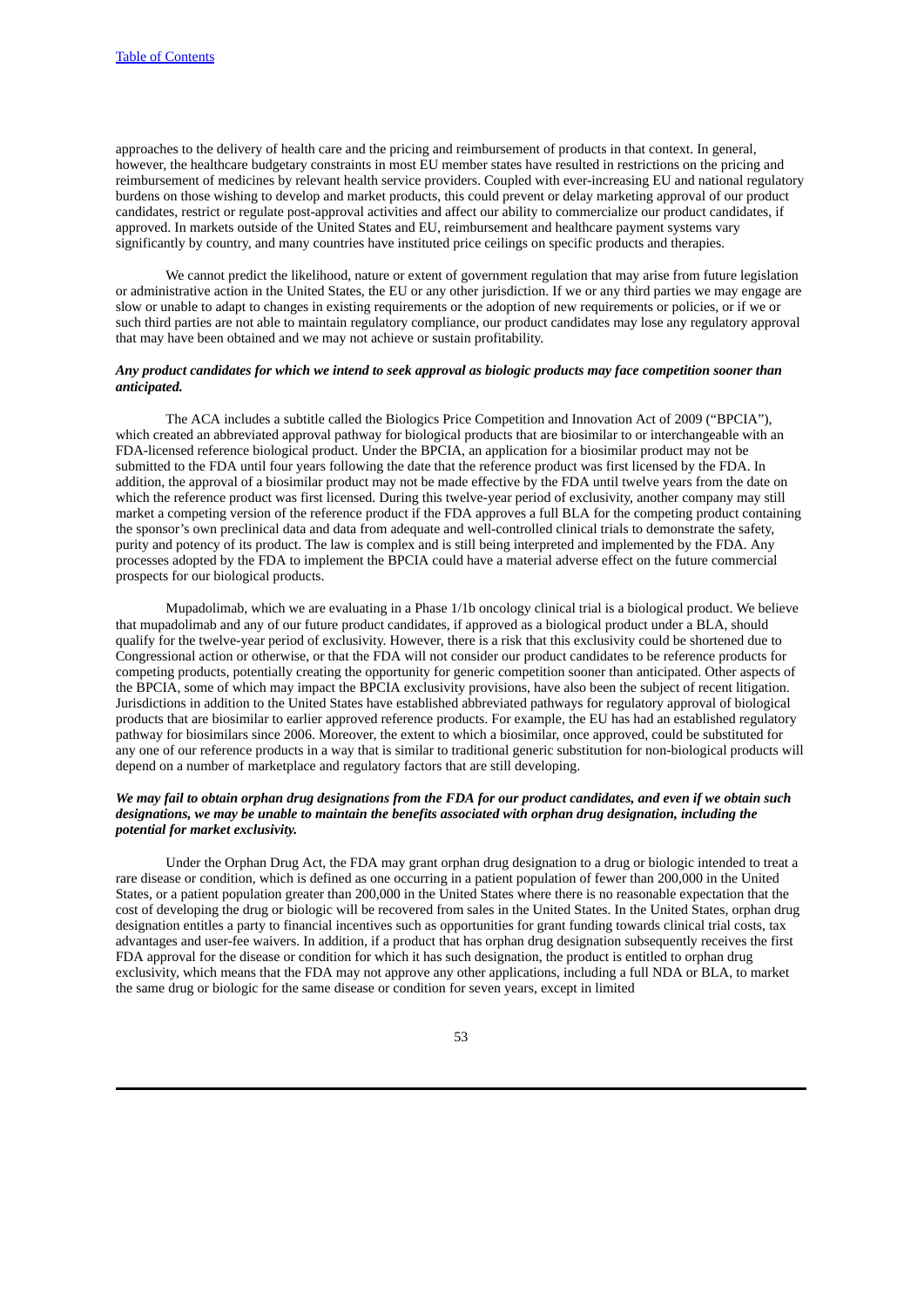circumstances, such as a showing of clinical superiority to the product with orphan drug exclusivity or where the manufacturer is unable to assure sufficient product quantity.

While we have not obtained nor have we sought to obtain orphan designation for any product candidate, we believe many of the potential indications of our product candidates, could qualify for orphan drug designation. As a result, we may seek to obtain orphan drug designation for our product candidates in the future. Even if we obtain such designations, we may not be the first to obtain marketing approval of our product candidate for the orphan-designated disease or condition due to the uncertainties associated with developing pharmaceutical products. In addition, exclusive marketing rights in the United States may be limited if we seek approval for a disease or condition broader than the orphandesignated disease or condition or may be lost if the FDA later determines that the request for designation was materially defective or if the manufacturer is unable to assure sufficient quantities of the product to meet the needs of patients with the rare disease or condition. Further, even if we obtain orphan drug exclusivity for a product, that exclusivity may not effectively protect the product from competition because different drugs can be approved for the same disease or condition. Even after an orphan product is approved, the FDA can subsequently approve the same drug for the same disease or condition if the FDA concludes that the later drug is safer, more effective or makes a major contribution to patient care. Orphan drug designation neither shortens the development time or regulatory review time of a drug, nor gives the drug any advantage in the regulatory review or approval process. In addition, while we may seek orphan drug designation for our product candidates, we may never receive such designations.

## We may expend our limited resources to pursue a particular product candidate and fail to capitalize on product *candidates that may be more profitable or for which there is a greater likelihood of success.*

Because we have limited financial and managerial resources, we focus on specific product candidates, including mupadolimab, CPI-818 and ciforadenant. As a result, we may forgo or delay pursuit of opportunities with other product candidates that later prove to have greater commercial potential. Our resource allocation decisions may cause us to fail to capitalize on viable commercial products or profitable market opportunities. Our spending on current and future research and development programs and product candidates for specific indications may not yield any commercially viable product candidates. If we do not accurately evaluate the commercial potential or target market for a particular product candidate, we may relinquish valuable rights to that product candidate through collaboration, licensing or other royalty arrangements in cases in which it would have been more advantageous for us to retain sole development and commercialization rights to such product candidate.

#### We may not be successful in establishing and maintaining development or other strategic collaborations, which could *adversely affect our ability to develop and commercialize product candidates.*

In connection with our Phase 1/1b clinical trial for ciforadenant, we entered into a clinical trial collaboration agreement with Genentech in October 2015. Pursuant to the agreement, Genentech provides access to, and supplies of, its cancer immunotherapy, Tecentriq, to be used in combination with ciforadenant during the clinical trial. The collaboration operates under a joint development committee with equal representation from both companies. In May 2017, we signed a second clinical trial collaboration agreement with Genentech. Under this second agreement, ciforadenant administered in combination with Tecentriq is being evaluated in a Phase 1b/2 randomized, controlled clinical study as second-line therapy in patients with non-small cell lung cancer who are resistant and/or refractory to prior therapy with an anti-PD-(L)1 antibody. However, we and Genentech each have the right to terminate the respective collaboration agreements due to material breach by either party, for safety considerations, if directed by a regulatory authority or if development of ciforadenant or Tecentriq is discontinued. If we fail to maintain these strategic collaborations with Genentech (1) the development of ciforadenant in combination with Tecentriq may be terminated or delayed; (2) our cash expenditures related to development of ciforadenant could increase significantly, and we may need to seek additional financing; (3) we may be required to hire additional employees or otherwise develop expertise for which we have not budgeted; (4) we will bear all of the risk related to the development of ciforadenant as a combination therapy; and (5) we will need to seek collaborations with other companies that have anti-PD-1 or anti-PD-L1 antibodies, which will significantly delay our development program and could have a material adverse effect on our business, financial condition and results of operations.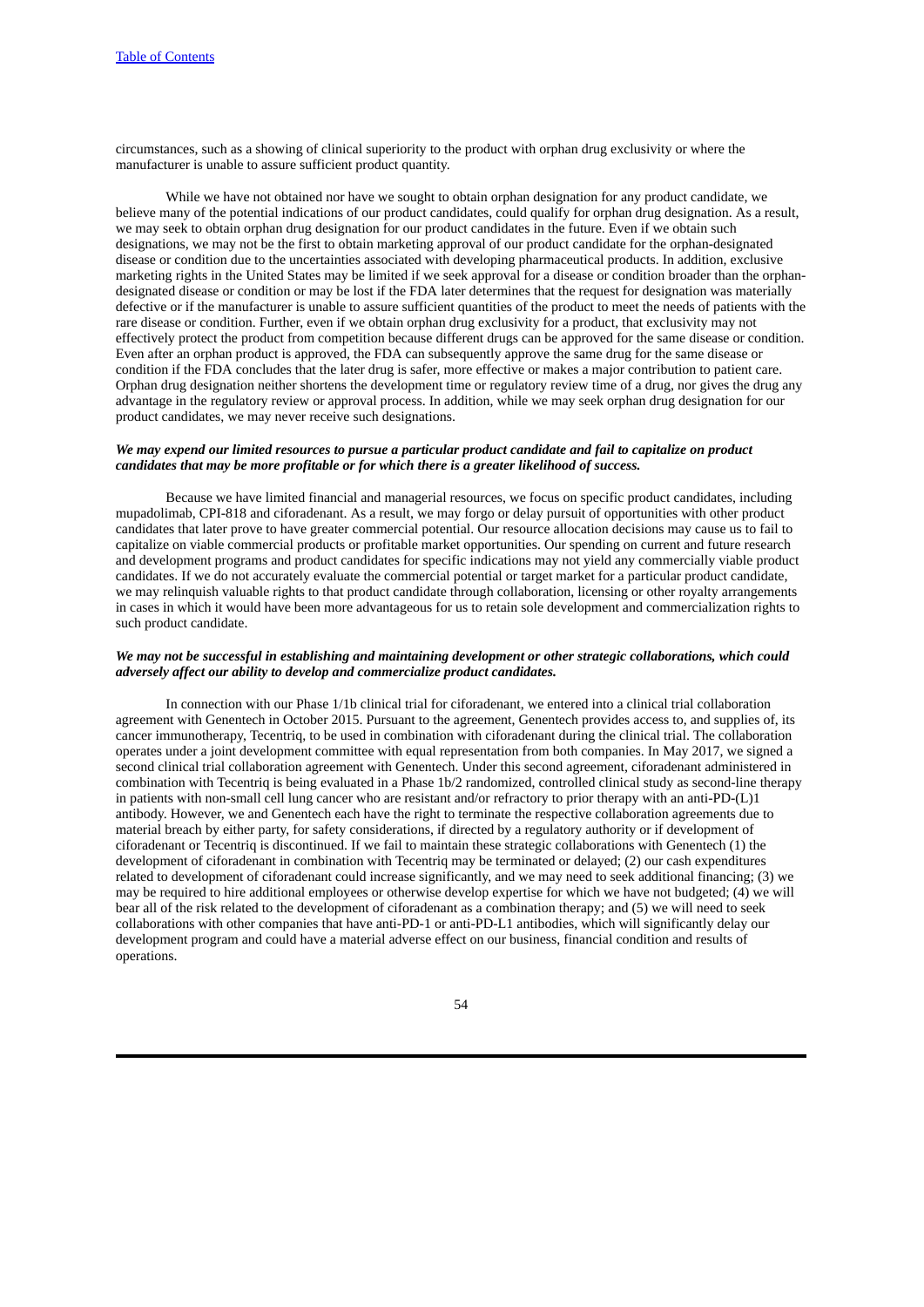## We may form strategic alliances and collaborative partnerships in the future, and we may not realize the benefits of *such alliances.*

In addition to our collaboration agreements with Genentech, we may form additional strategic alliances, create joint ventures or collaborations or enter into licensing arrangements with third parties that we believe will complement or augment our existing business, including for the continued development or commercialization of our product candidates. These relationships may result in or include non-recurring and other charges, increased near- and long-term expenditures, the issuance of securities that dilute our existing stockholders or disruptions to our management and business. In addition, we face significant competition in seeking appropriate strategic partners, and the negotiation process is time-consuming and complex. Moreover, we may not be successful in our efforts to establish a strategic partnership or other alternative arrangements for our product candidates because third parties may view the risk of failure in future clinical trials as too significant or the commercial opportunity for our product candidates as too limited. We cannot be certain that, following a strategic transaction or license, we will achieve the revenue or specific net income that justifies such transaction.

Even if we are successful in our efforts to establish strategic alliances or collaborative partnerships, the terms that we agree upon may not be favorable to us, and we may not be able to maintain such strategic alliances or collaborative partnerships if, for example, development or approval of a product candidate is delayed, the safety of a product candidate is questioned or sales of an approved product candidate are unsatisfactory. In addition, any existing or potential future strategic alliances or collaborative partnerships may be terminable by our strategic partners, and we may not be able to adequately protect our rights under these agreements. Furthermore, strategic partners may negotiate for certain rights to control decisions regarding the development and commercialization of our product candidates, if approved, and may not conduct those activities in the same manner as we do. Any termination of strategic alliances or collaborative partnerships we enter into in the future, or any delay in entering into collaborative partnership agreements related to our product candidates, could delay the development and commercialization of our product candidates and reduce their competitiveness if they reach the market, which could have a material adverse effect on our business, financial condition and results of operations.

In October 2020, we formed Angel Pharmaceuticals with a group of investors in China to create a new Chinabased biopharmaceutical company with a mission to bring innovative quality medicines to Chinese patients for treatment of serious diseases including cancer, autoimmune diseases and infectious diseases. We granted Angel Pharmaceuticals a license to rights to develop and commercialize our three clinical-stage candidates – mupadolimab, CPI-818 and ciforadenant – in greater China and obtained global rights to our BTK inhibitor preclinical programs. While certain of our executive officers and directors will initially be on the board of directors of Angel Pharmaceuticals, we have limited control over it and so we will be subject to many of the same risks set forth above with respect to all collaborations. Additionally, any actions taken by the Chinese government to implement trade policy changes, financial restrictions, or increased regulatory scrutiny on U.S. companies could negatively impact Angel Pharmaceuticals. For instance, China has previously taken or threatened to take trade and other actions in retaliation against U.S. policies, and is likely to continue to do so. Past or future developments in this regard may have a material adverse effect on the economies, financial markets, and currency exchange rates in China and the United States. Tensions between the United States and China have increased over the past few years as a result of disputes in areas including trade policy, intellectual property, cybersecurity and data privacy, as well as due to geopolitical conflicts such as the war between Ukraine and Russia. Our interests in Angel Pharmaceuticals could be harmed if relations between the United States and China worsen or if either government imposes additional policies, tariffs or sanctions and our business could encounter increased regulatory scrutiny in China, as well as adverse media or public attention in China, as a result of the deteriorating bilateral relationship

Angel Pharmaceuticals will also be subject to many of the same risks that are set forth in this "Risk Factors" section pertaining to operations, government regulation, and intellectual property, which may adversely affect Angel Pharmaceuticals' ability to develop and commercialize products.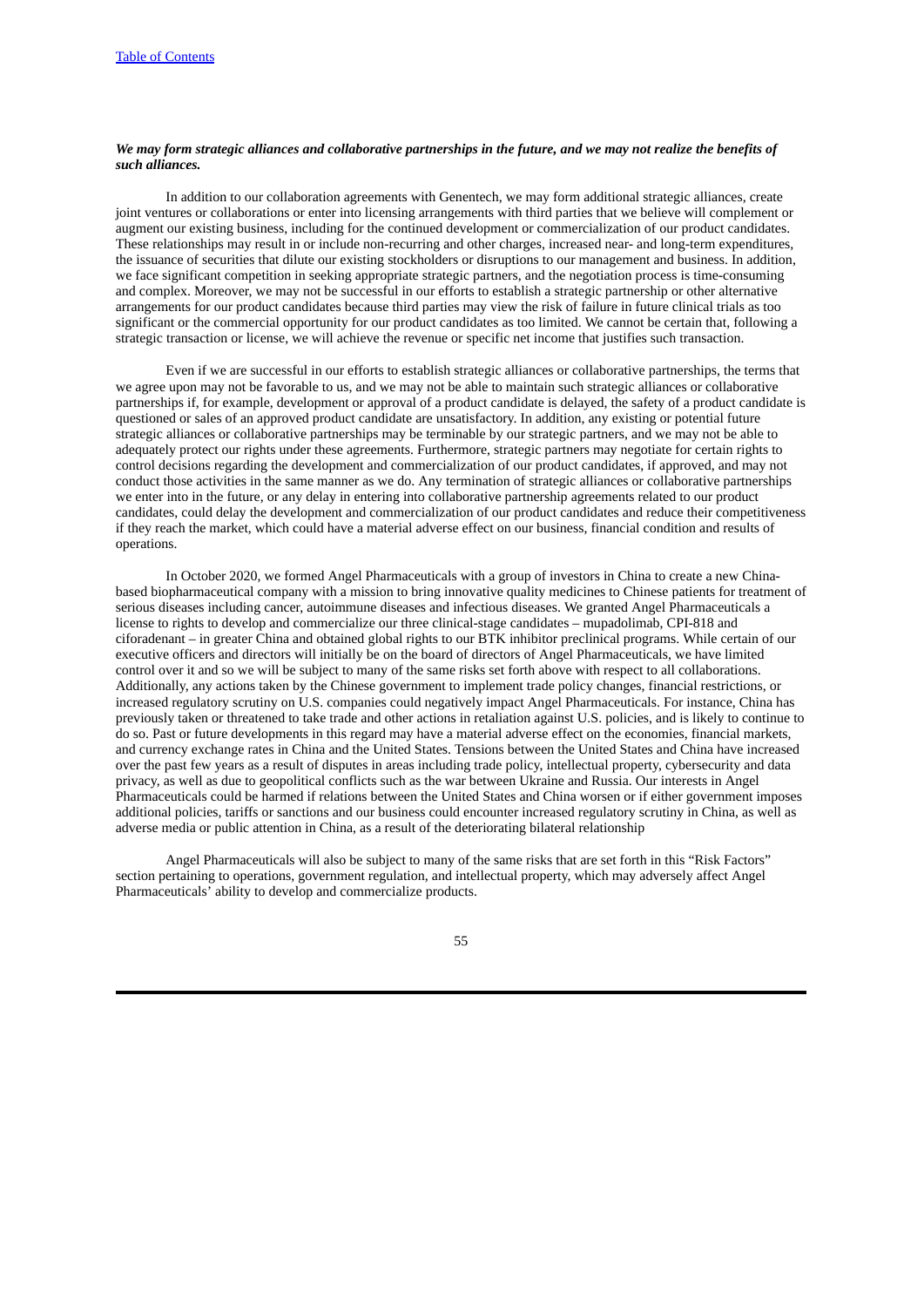## *We face competition from entities that have developed or may develop product candidates for cancer, including companies developing novel treatments and technology platforms. If these companies develop technologies or product* candidates more rapidly than we do or their technologies are more effective, our ability to develop and successfully *commercialize product candidates may be adversely affected.*

Our competitors have developed, are developing or will develop product candidates and processes competitive with our product candidates. Competitive therapeutic treatments include those that have already been approved and accepted by the medical community and any new treatments that enter the market. We believe that a significant number of products are currently under development, and may become commercially available in the future, for the treatment of conditions for which we may attempt to develop product candidates. In particular, there is intense and rapidly evolving competition in the immunoregulatory therapeutics field. Our competitors include larger and better funded pharmaceutical, biopharmaceutical, biotechnological and therapeutics companies. Moreover, we also compete with universities and other research institutions that may be active in oncology research and could be in direct competition with us. We also compete with these organizations to recruit management, scientists and clinical development personnel, which could negatively affect our level of expertise and our ability to execute our business plan. We will also face competition in establishing clinical trial sites, registering subjects for clinical trials and in identifying and in-licensing new product candidates. Smaller or early-stage companies may also prove to be significant competitors, particularly through collaborative arrangements with large and established companies.

Kyowa Hakko Kirin has approval in Japan and the US for istradefylline, an A2A antagonist, in Parkinson's disease. Within oncology, Novartis has announced an exclusive licensing agreement with Palobiofarma SL and is conducting a Phase 1 trial with an A2A antagonist. AstraZeneca plc is conducting clinical trials with an A2A antagonist for use in cancer therapy. Merck KgaA has entered into a pre-clinical collaboration with Domain Therapeutics Inc. to develop programs targeting the adenosine pathway. In addition, Redoxtherapies, Inc., which was acquired by Juno Therapeutics and subsequently by Celgene, and Arcus Biosciences, Inc. are developing A2A receptor antagonists for cancer. Astra Zeneca, Bristol-Myers Squib, and Novartis in partnership with Surface Oncology, Inc. have initiated clinical trials with anti-CD73 antibodies in cancer patients. Recently, Astra Zeneca reported positive results in a phase 2 clinical trial in Stage 3 NSCLC with the combination of durvalumab and their anti CD73 antibody, oleclumab. More generally, in the field of immunooncology, there are large pharmaceutical companies with approved products or products in late-stage development that target other immune checkpoints, including PD-1, PD-L1 or CTLA-4. These companies include Bristol-Myers Squibb (nivolumab, ipilimumab), Merck (pembrolizumab), Genentech (atezolizumab) and AstraZeneca (durvalumab, tremelimumab).

Many of our competitors have significantly greater financial, technical, manufacturing, marketing, sales and supply resources or experience than we do. If we successfully obtain approval for any product candidate, we will face competition based on many different factors, including the safety and effectiveness of our products, the ease with which our products can be administered and the extent to which patients accept relatively new routes of administration, the timing and scope of regulatory approvals for these products, the availability and cost of manufacturing, marketing and sales capabilities, price, reimbursement coverage and patent position. Competing products could present superior treatment alternatives, including by being more effective, safer, less expensive or marketed and sold more effectively than any products we may develop. Competitive products may make any products we develop obsolete or noncompetitive before we recover the expense of developing and commercializing our product candidates.

## The market opportunities for our product candidates may be limited to those patients who are ineligible for or have *failed prior treatments and may be small.*

Cancer therapies are sometimes characterized as first-line, second-line or third-line, and the FDA often approves new therapies initially only for third-line use. When cancer is detected early enough, first line therapy is sometimes adequate to cure the cancer or prolong life without a cure. Whenever first-line therapy, usually chemotherapy, hormone therapy, surgery or a combination of these, proves unsuccessful, second-line therapy may be administered. Second-line therapies often consist of more chemotherapy, radiation, antibody drugs, tumor targeted small molecules or a combination of these. Third-line therapies can include bone marrow transplantation, antibody and small molecule targeted therapies, more invasive forms of surgery and new technologies. In markets with approved therapies, we expect to initially seek approval of our product candidates as a later stage therapy for patients who have failed other approved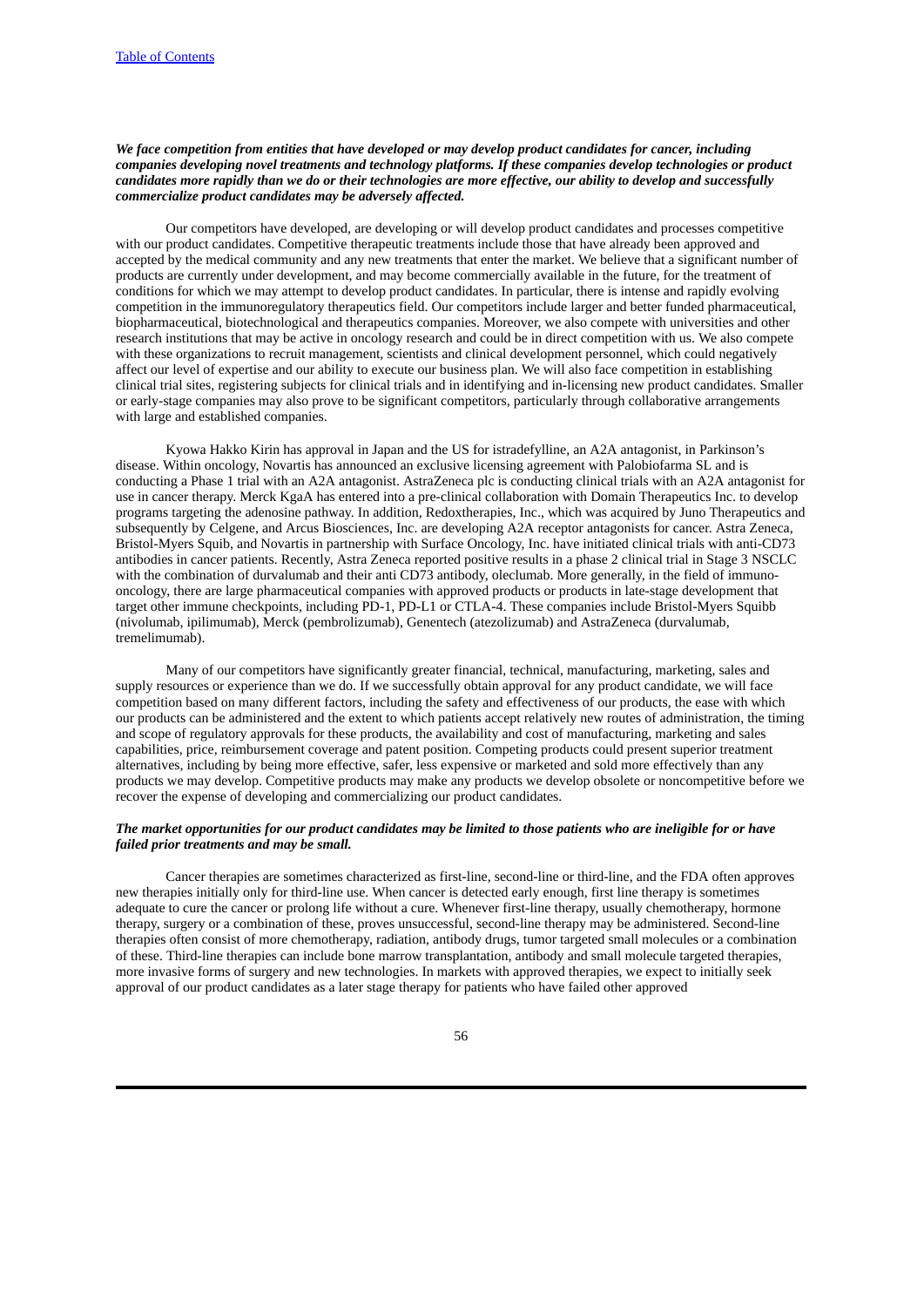treatments. Subsequently, for those drugs that prove to be sufficiently beneficial, if any, we would expect to seek approval as a second-line therapy and potentially as a first-line therapy, but there is no guarantee that our product candidates, even if approved, would be approved for second-line or first-line therapy. In addition, we may have to conduct additional clinical trials prior to gaining approval for second-line or first-line therapy.

Our projections of both the number of people who have the cancers we are targeting, as well as the subset of people with these cancers in a position to receive later stage therapy and who have the potential to benefit from treatment with our product candidates, are based on our beliefs and estimates. These estimates have been derived from a variety of sources, including scientific literature, surveys of clinics, patient foundations or market research and may prove to be incorrect. Further, new studies may change the estimated incidence or prevalence of these cancers. The number of patients may turn out to be lower than expected. In addition, the potentially addressable patient population for our product candidates may be limited or may not be amenable to treatment with our product candidates. Even if we obtain significant market share for our product candidates, we may never achieve profitability without obtaining regulatory approval for additional indications, including use as a first or second-line therapy.

#### We have no sales, marketing or distribution capabilities, and we may have to invest significant resources to develop *these capabilities.*

We have no internal sales, marketing or distribution capabilities. If mupadolimab, CPI-818 and ciforadenant or any of our other product candidates ultimately receives regulatory approval, we may not be able to effectively market and distribute the product candidate. We may have to seek collaborators or invest significant amounts of financial and management resources to develop internal sales, distribution and marketing capabilities, some of which will be committed prior to any confirmation that mupadolimab, CPI-818 and ciforadenant or any of our other product candidates will be approved, if at all. We may not be able to enter into collaborations or hire consultants or external service providers to assist us in sales, marketing and distribution functions on acceptable financial terms or at all. Even if we determine to perform sales, marketing and distribution functions ourselves, we could face a number of additional related risks, including:

- we may not be able to attract and build an effective marketing department or sales force;
- the cost of establishing a marketing department or sales force may exceed our available financial resources and the revenue generated by mupadolimab, CPI-818 and ciforadenant or any other product candidates that we may develop, in-license or acquire; and
- our direct sales and marketing efforts may not be successful.

# *Governments may impose price controls, which may adversely affect our future profitability.*

We intend to seek approval to market our product candidates in both the United States and in foreign jurisdictions. In some foreign countries, particularly in the EU, the pricing of prescription pharmaceuticals is subject to governmental control. In these countries, pricing negotiations with governmental authorities can take considerable time after the receipt of marketing approval for a product candidate. To obtain reimbursement or pricing approval in some countries, we may be required to conduct clinical trials to compare the cost-effectiveness of our product candidates to other available therapies, which is time-consuming and costly. If reimbursement of our future products is unavailable or limited in scope or amount, or if pricing is set at unsatisfactory levels, we may be unable to achieve or sustain profitability.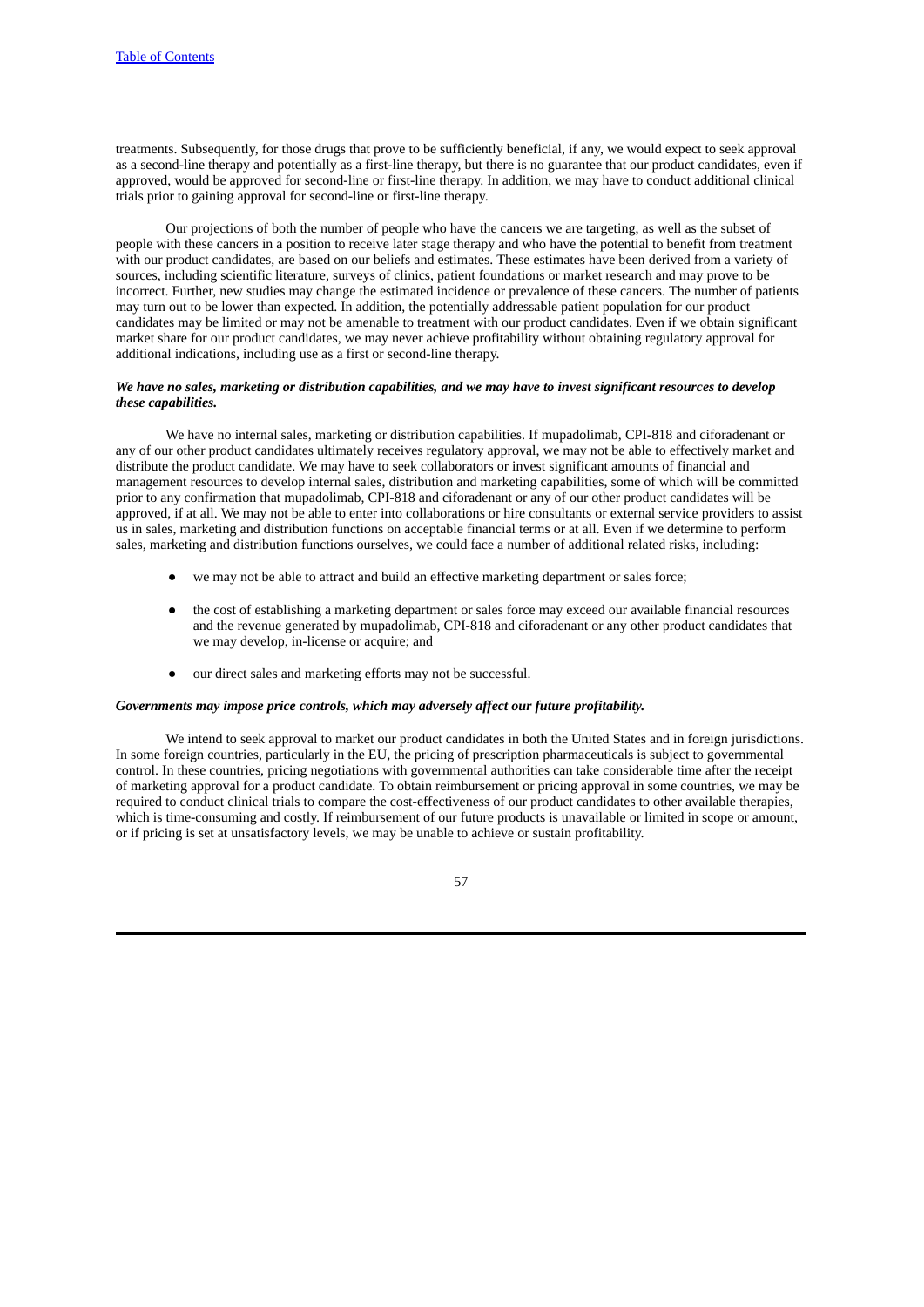## **Risks Related to Our Business Operations**

#### Our operating results may fluctuate significantly, which makes our future operating results difficult to predict and *could cause our operating results to fall below expectations or any guidance we may provide.*

Our quarterly and annual operating results may fluctuate significantly, which makes it difficult for us to predict our future operating results. These fluctuations may occur due to a variety of factors, many of which are outside of our control, including, but not limited to:

- the timing and cost of, and level of investment in, research, development and commercialization activities relating to our product candidates, which may change from time to time;
- coverage and reimbursement policies with respect to our product candidates, if approved, and potential future drugs that compete with our product candidates;
- the cost of manufacturing our product candidates, which may vary depending on the quantity of production and the terms of our agreements with manufacturers;
- expenditures that we may incur to acquire, develop or commercialize additional product candidates and technologies;
- the level of demand for any approved products, which may vary significantly;
- future accounting pronouncements or changes in our accounting policies; and
- the timing and success or failure of clinical trials for our product candidates or competing product candidates, or any other change in the competitive landscape of our industry, including consolidation among our competitors or partners.

The cumulative effects of these factors could result in large fluctuations and unpredictability in our quarterly and annual operating results. As a result, comparing our operating results on a period-to-period basis may not be meaningful. Investors should not rely on our past results as an indication of our future performance.

This variability and unpredictability could also result in our failing to meet the expectations of industry or financial analysts or investors for any period. If our revenue or operating results fall below the expectations of analysts or investors or below any forecasts we may provide to the market, or if the forecasts we provide to the market are below the expectations of analysts or investors, the price of our common stock could decline substantially. Such a stock price decline could occur even when we have met any previously publicly stated revenue or earnings guidance we may provide.

## We are dependent on the services of our President and Chief Executive Officer, Richard A. Miller, M.D., and other key executives, and if we are not able to retain these members of our management or recruit additional management, *clinical and scientific personnel, our business will suffer.*

We are dependent on the principal members of our management and scientific staff. The loss of service of any of our management could harm our business. In addition, we are dependent on our continued ability to attract, retain and motivate highly qualified management, clinical and scientific personnel. If we are not able to retain our management, particularly our President and Chief Executive Officer, Dr. Miller, and to attract, on acceptable terms, additional qualified personnel necessary for the continued development of our business, we may not be able to sustain our operations or grow. Although we have executed employment agreements with each member of our current executive management team, including Dr. Miller, these agreements are terminable at will with or without notice and, therefore, we may not be able to retain their services as expected.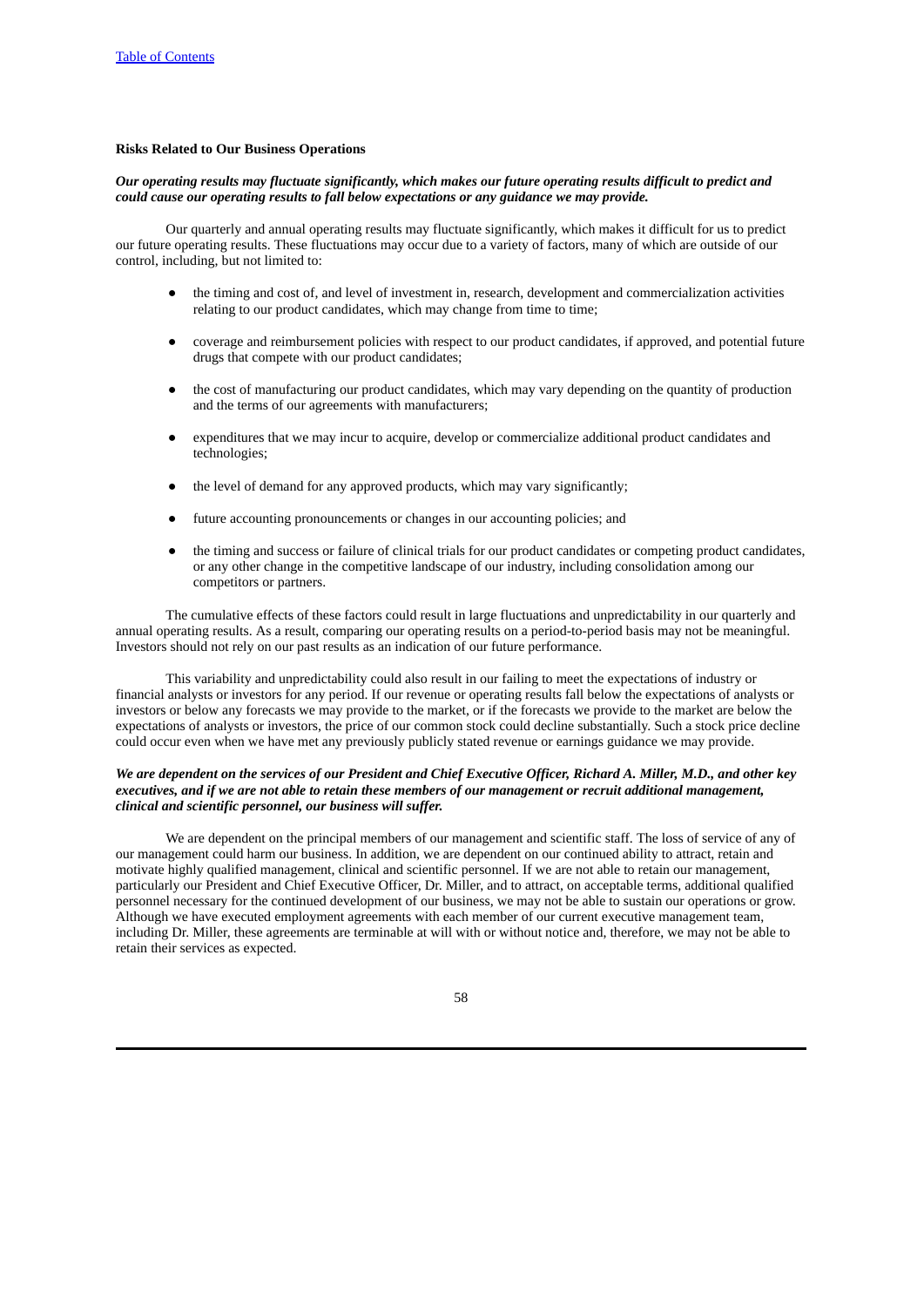We will need to expand and effectively manage our managerial, operational, financial and other resources in order to successfully pursue our clinical development and commercialization efforts. We may not be able to attract or retain qualified management and scientific and clinical personnel in the future due to the intense competition for qualified personnel among pharmaceutical, biotechnology and other businesses, particularly in the San Francisco Bay Area. Our industry has experienced a high rate of turnover of management personnel in recent years. If we are not able to attract, integrate, retain and motivate necessary personnel to accomplish our business objectives, we may experience constraints that will significantly impede the achievement of our development objectives, our ability to raise additional capital and our ability to implement our business strategy.

In addition, we do not currently maintain "key person" life insurance on the lives of our executives or any of our employees. This lack of insurance means that we may not have adequate compensation for the loss of the services of these individuals.

## *We may encounter difficulties in managing our growth and expanding our operations successfully.*

We will need to grow our organization substantially to continue development and pursue the potential commercialization of mupadolimab, CPI-818 and ciforadenant and our other product candidates. As we seek to advance mupadolimab, CPI-818 and ciforadenant and other product candidates, we will need to expand our financial, development, regulatory, manufacturing, marketing and sales capabilities or contract with third parties to provide these capabilities for us. As our operations expand, we expect that we will need to manage additional relationships with various strategic partners, suppliers and other third parties. Our future financial performance and our ability to commercialize our product candidates and to compete effectively will depend, in part, on our ability to manage any future growth effectively.

## We are subject to various federal and state healthcare laws and requlations, and our failure to comply with these laws *and regulations could harm our results of operations and financial condition.*

Although we do not currently have any products on the market, if we obtain FDA or foreign approval for any of our product candidates and begin commercializing those products in the United States or abroad, our operations may be directly, or indirectly through our customers and third-party payors, subject to various U.S. federal, state and foreign healthcare laws and regulations. These laws will affect our operations, sales and marketing practices, and our relationships with physicians and other customers and third-party payors. Such laws include:

- the federal Anti-Kickback Statute, which prohibits, among other things, persons or entities from knowingly and willfully soliciting, offering, receiving or providing remuneration, directly or indirectly, in cash or in kind, to induce or reward, or in return for, either the referral of an individual for, or the purchase, order or recommendation of, any good or service, for which payment may be made under a federal healthcare program such as Medicare and Medicaid. A person or entity does not need to have actual knowledge of the federal Anti-Kickback Statute or specific intent to violate it to have committed a violation;
- the federal False Claims Act, which imposes criminal and civil penalties, including through civil whistleblower or qui tam actions, against individuals or entities for knowingly presenting, or causing to be presented, to the federal government, claims for payment that are false or fraudulent or making a false statement to avoid, decrease or conceal an obligation to pay money to the federal government; in addition, the government may assert that a claim including items or services resulting from a violation of the federal Anti-Kickback Statute constitutes a false or fraudulent claim for purposes of the federal False Claims Act;
- the federal Health Insurance Portability and Accountability Act of 1996 ("HIPAA"), which imposes criminal and civil liability for executing a scheme to defraud any healthcare benefit program or making false statements relating to healthcare matters. Similar to the federal Anti-Kickback Statute, a person or entity does not need to have actual knowledge of the statute or specific intent to violate it to have committed a violation;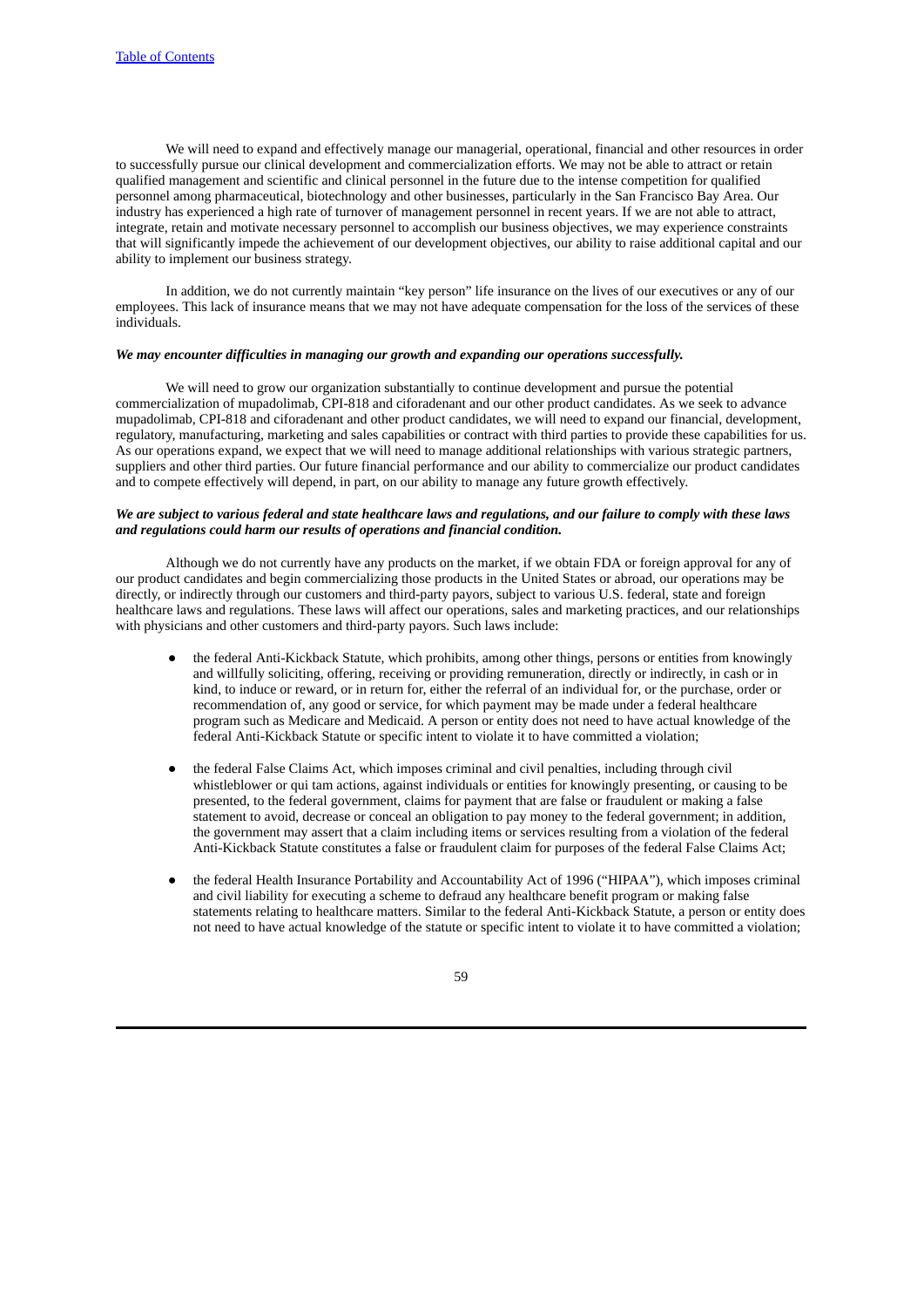- the federal Physician Payment Sunshine Act, which requires manufacturers of drugs, devices, biologics and medical supplies for which payment is available under Medicare, Medicaid or the Children's Health Insurance Program (with certain exceptions) to report annually to the government information related to payments or other "transfers of value" made to physicians (defined to include doctors, dentists, optometrists, podiatrists and chiropractors), certain non-physician practitioners (physician assistants, nurse practitioners, clinical nurse specialists, certified registered nurse anesthetists, anesthesiology assistants and certified nurse midwives) and teaching hospitals, and requires applicable manufacturers and group purchasing organizations to report annually to the government ownership and investment interests held by the physicians described above and their immediate family members. Manufacturers are required to submit reports to the government by the 90th day of each calendar year; and
- analogous state and foreign laws and regulations, such as state anti-kickback and false claims laws, which may apply to sales or marketing arrangements and claims involving healthcare items or services reimbursed by non-governmental third-party payors, including private insurers; state laws that require pharmaceutical companies to comply with the pharmaceutical industry's voluntary compliance guidelines and the relevant compliance guidance promulgated by the federal government; and state laws that require drug manufacturers to report information related to payments and other transfers of value to physicians and other healthcare providers or marketing expenditures and pricing information.

Ensuring that our internal operations and business arrangements with third-parties comply with applicable healthcare laws and regulations could involve substantial costs. If our operations are found to be in violation of such laws or any other governmental laws and regulations that may apply to us, we may be subject to significant penalties, including civil, criminal and administrative penalties, damages, fines, exclusion from U.S. government funded healthcare programs, such as Medicare and Medicaid, disgorgement, individual imprisonment, contractual damages, reputational harm, diminished profits and the curtailment or restructuring of our operations.

### We and our current and any existing or future collaborators, third-party manufacturers and suppliers will or may use *biological materials and may use hazardous materials, and any claims relating to improper handling, storage or disposal of these materials could be time consuming or costly.*

We and our current and any existing or future collaborators, third-party manufacturers or suppliers will or may use biological materials and may use hazardous materials, including chemicals and biological agents and compounds that could be dangerous to human health and safety of the environment. Our operations and the operations of our third-party manufacturers and suppliers also produce hazardous waste products. Federal, state and local laws and regulations govern the use, generation, manufacture, storage, handling and disposal of these materials and wastes. Compliance with applicable environmental laws and regulations may be expensive, and current or future environmental laws and regulations may impair our product development efforts. In addition, we cannot eliminate the risk of accidental injury or contamination from these materials or wastes. We do not carry specific biological or hazardous waste insurance coverage, and our property, casualty and general liability insurance policies specifically exclude coverage for damages and fines arising from biological or hazardous waste exposure or contamination. In the event of contamination or injury, we could be held liable for damages or be penalized with fines in an amount exceeding our resources, and our clinical trials or regulatory approvals could be suspended.

## If product liability lawsuits are brought against us, we may incur substantial liabilities and may be required to limit *commercialization of mupadolimab, CPI-818 and ciforadenant or our other product candidates.*

We face an inherent risk of product liability as a result of the clinical testing of mupadolimab, CPI-818 and ciforadenant, and the planned clinical testing of our other product candidates and will face an even greater risk if we commercialize our product candidates. For example, we may be sued if mupadolimab, CPI-818 and ciforadenant or our other product candidates allegedly cause injury or are found to be otherwise unsuitable during product testing, manufacturing, marketing or sale. Any such product liability claims may include allegations of defects in manufacturing, defects in design, a failure to warn of dangers inherent in the product candidate, negligence, strict liability and a breach of warranties. Claims could also be asserted under state consumer protection acts.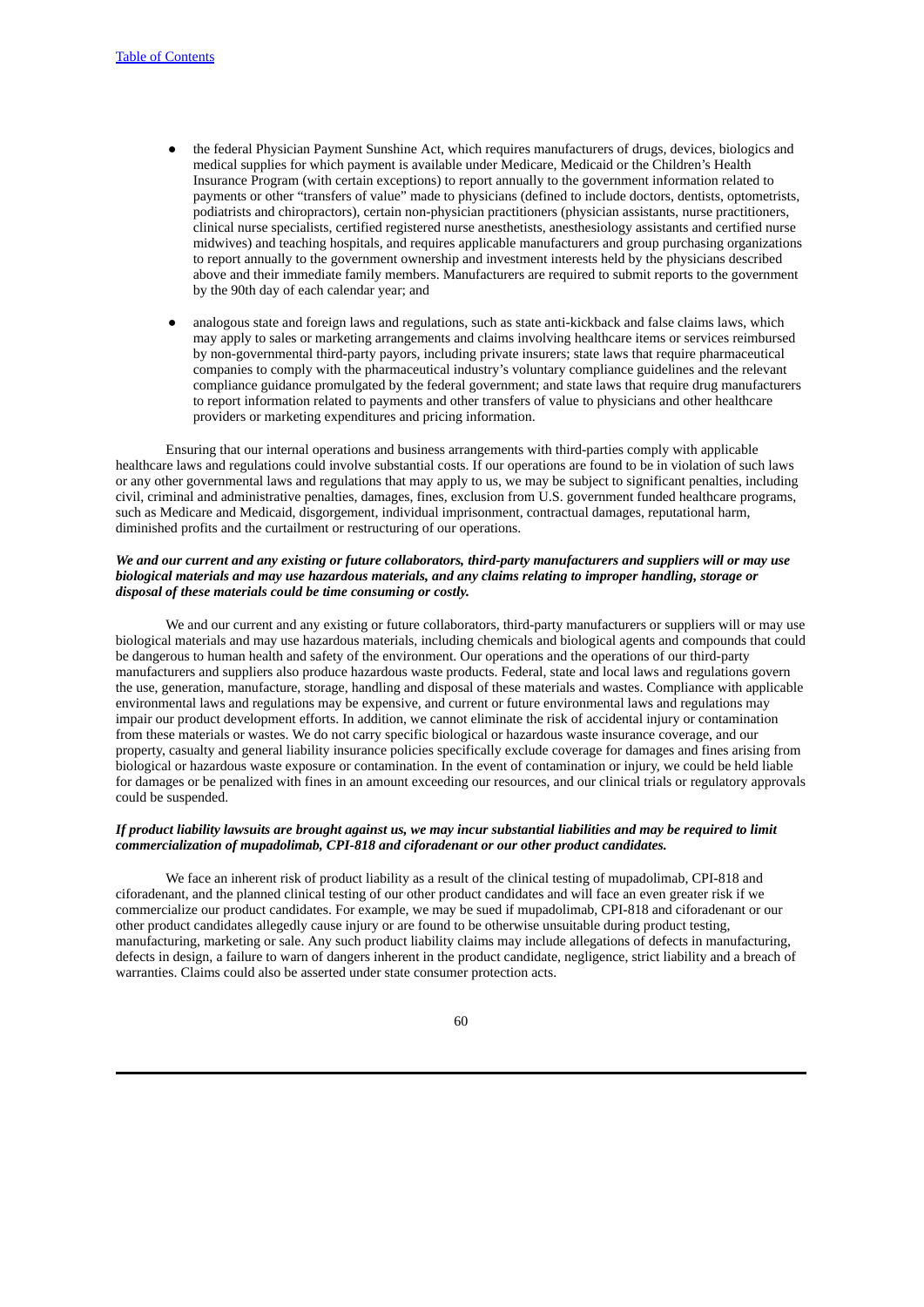If we cannot successfully defend ourselves against product liability claims, we may incur substantial liabilities or be required to limit or cease the commercialization of our product candidates. Even a successful defense would require significant financial and management resources. Regardless of the merits or eventual outcome, liability claims may result in:

- decreased demand for mupadolimab, CPI-818 and ciforadenant or our other product candidates;
- injury to our reputation;
- withdrawal of clinical trial participants;
- costs to defend the related litigation;
- a diversion of management's time and our resources;
- substantial monetary awards to trial participants or patients;
- product recalls, withdrawals or labeling, marketing or promotional restrictions;
- loss of revenue;
- the inability to commercialize mupadolimab, CPI-818 and ciforadenant or our other product candidates; and
- a decline in our stock price.

We have product liability insurance coverage in an amount and on terms and conditions that are customary for similarly situated companies and that are satisfactory to our board of directors. Our inability to retain sufficient product liability insurance at an acceptable cost to protect against potential product liability claims could prevent or inhibit the commercialization of mupadolimab, CPI-818 and ciforadenant or our other product candidates. Although we plan to maintain such insurance, any claim that may be brought against us could result in a court judgment or settlement in an amount that is not covered, in whole or in part, by our insurance or that is in excess of the limits of our insurance coverage. Our insurance policies will also have various exclusions, and we may be subject to a product liability claim for which we have no coverage. We may have to pay any amounts awarded by a court or negotiated in a settlement that exceed our coverage limitations or that are not covered by our insurance, and we may not have, or be able to obtain, sufficient capital to pay such amounts.

#### We and any of our existing or potential future collaborators will be required to report to requlatory authorities if any products that may be approved in the future cause or contribute to adverse medical events, and any failure to do so *would result in sanctions that would materially harm our business.*

If we and any of our existing or potential future collaborators are successful in commercializing our products, the FDA and foreign regulatory authorities would require that we and any of our existing or potential future collaborators report certain information about adverse medical events if those products may have caused or contributed to those adverse events. The timing of our obligation to report would be triggered by the date we become aware of the adverse event as well as the nature of the event. We and any of our existing or potential future collaborators or CROs may fail to report adverse events within the prescribed timeframe. If we or any of our existing or potential future collaborators or CROs fail to comply with such reporting obligations, the FDA or a foreign regulatory authority could take action, including criminal prosecution, the imposition of civil monetary penalties, seizure of our products or delay in approval or clearance of future products.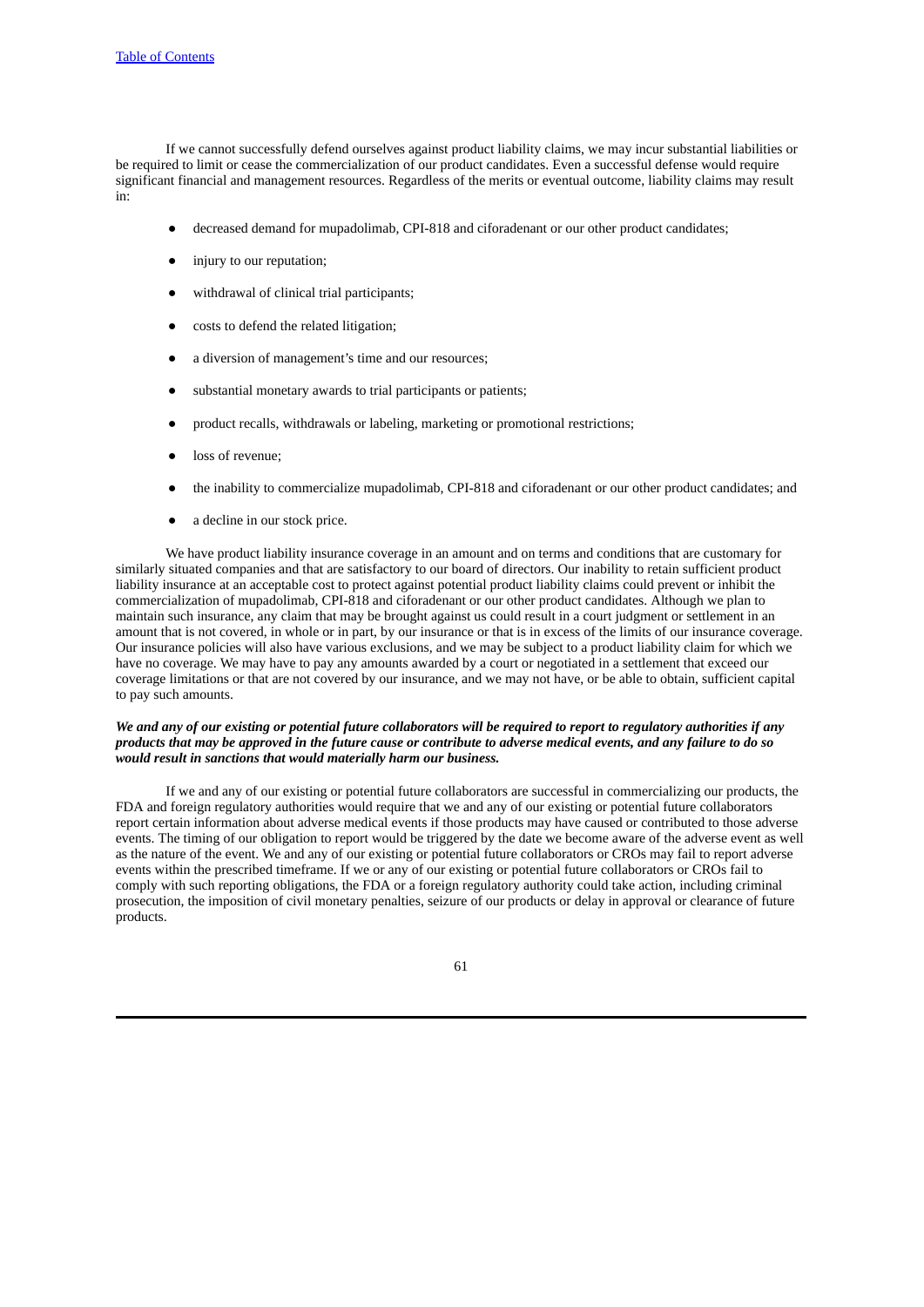#### *Our employees, independent contractors, principal investigators, CROs, consultants and vendors may engage in misconduct or other improper activities, including noncompliance with regulatory standards and requirements.*

We are exposed to the risk that our employees, independent contractors, principal investigators, CROs, consultants and vendors may engage in misconduct or other illegal activity. Misconduct by these parties could include intentional, reckless and/or negligent conduct involving the improper use or misrepresentation of information obtained in the course of clinical trials, the creation of fraudulent data in our preclinical studies or clinical trials or illegal misappropriation of drug product, which could result in regulatory sanctions and cause serious harm to our reputation. It is not always possible to identify and deter misconduct by employees and other third parties, and the precautions we take to detect and prevent this activity may not be effective in controlling unknown or unmanaged risks or losses or in protecting us from governmental investigations or other actions or lawsuits stemming from a failure to be in compliance with such laws or regulations. In addition, we are subject to the risk that a person or government could allege such fraud or other misconduct, even if none occurred. If any such actions are instituted against us, and we are not successful in defending ourselves or asserting our rights, those actions could have a significant impact on our business, including the imposition of fines and other sanctions.

#### **Risks Related to Our Intellectual Property**

## Our rights to develop and commercialize our product candidates are subject in part to the terms and conditions of licenses granted to us by other companies. The patent protection, prosecution and enforcement for some of our product *candidates may be dependent on third parties.*

We currently are heavily reliant upon licenses of certain patent rights and proprietary technology from third parties that is important or necessary to the development of our technology and products, including technology related to our product candidates. For example, we rely on our license agreement with Vernalis for rights with respect to the intellectual property covering ciforadenant and certain development candidates under our A2B receptor antagonist program. Further, we rely on our license agreement with The Scripps Research Institute for rights related to our lead development candidate for our anti-CD73 program, mupadolimab. These and other licenses we may enter into in the future may not provide adequate rights to use such intellectual property and technology in all relevant fields of use or in all territories in which we may wish to develop or commercialize our technology and products in the future. As a result, we may not be able to develop and commercialize our technology and products in fields of use and territories for which we are not granted rights pursuant to such licenses.

Licenses to additional third-party technology that may be required for our development programs may not be available in the future or may not be available on commercially reasonable terms, which could have a material adverse effect on our business and financial condition.

In some circumstances, we may not have the right to control the preparation, filing, prosecution and enforcement of patent applications, or to maintain the patents, covering technology that we license from third parties. In addition, some of our agreements with our licensors require us to obtain consent from the licensor before we can enforce patent rights, and our licensor may withhold such consent or may not provide it on a timely basis. Therefore, we cannot be certain that our licensors or collaborators will prosecute, maintain, enforce and defend such intellectual property rights in a manner consistent with the best interests of our business, including by taking reasonable measures to protect the confidentiality of know-how and trade secrets, or by paying all applicable prosecution and maintenance fees related to intellectual property registrations for any of our product candidates. We also cannot be certain that our licensors have drafted or prosecuted the patents and patent applications licensed to us in compliance with applicable laws and regulations, which may affect the validity and enforceability of such patents or any patents that may issue from such applications. If they fail to do so, this could cause us to lose rights in any applicable intellectual property that we in-license, and as a result our ability to develop and commercialize products or product candidates may be adversely affected and we may be unable to prevent competitors from making, using and selling competing products.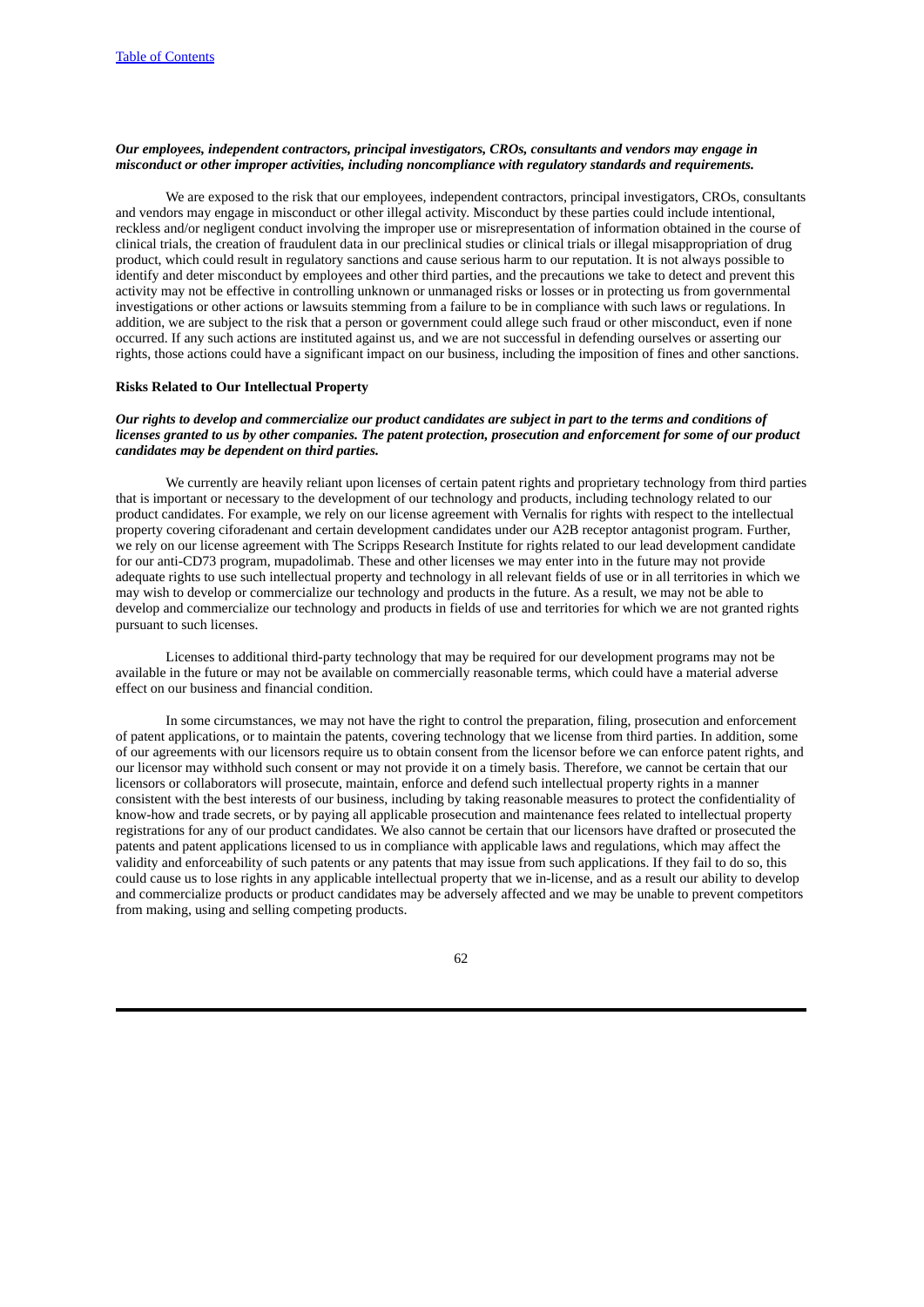## *Our success depends on our ability to protect our intellectual property and our proprietary technologies.*

Our commercial success depends in part on our ability to obtain and maintain patent protection and trade secret protection for our product candidates, proprietary technologies and their uses as well as our ability to operate without infringing upon the proprietary rights of others. We generally seek to protect our proprietary position by filing patent applications in the United States and abroad related to our product candidates, proprietary technologies and their uses that are important to our business. There can be no assurance that our patent applications or those of our licensors will result in additional patents being issued or that issued patents will afford sufficient protection against competitors with similar technology, nor can there be any assurance that the patents issued will not be infringed, designed around or invalidated by third parties. Even issued patents may later be found invalid or unenforceable or may be modified or revoked in proceedings instituted by third parties before various patent offices or in courts. The degree of future protection for our proprietary rights is uncertain. Only limited protection may be available and may not adequately protect our rights or permit us to gain or keep any competitive advantage. This failure to properly protect the intellectual property rights relating to our product candidates could have a material adverse effect on our financial condition and results of operations.

While we have rights to an issued composition-of-matter patent in the United States and corresponding issued patents in certain foreign territories covering ciforadenant, we cannot be certain that the claims in any of our patent applications covering composition-of-matter of our other product candidates will be considered patentable by the United States Patent and Trademark Office ("USPTO"), courts in the United States or by the patent offices and courts in foreign countries, nor can we be certain that the claims in our issued composition-of-matter patents will not be found invalid or unenforceable if challenged.

The patent application process is subject to numerous risks and uncertainties, and there can be no assurance that we or any of our existing or potential future collaborators will be successful in protecting our product candidates by obtaining and defending patents. These risks and uncertainties include the following:

- the USPTO and various foreign governmental patent agencies require compliance with a number of procedural, documentary, fee payment and other provisions during the patent process, the noncompliance with which can result in abandonment or lapse of a patent or patent application, and partial or complete loss of patent rights in the relevant jurisdiction;
- patent applications may not result in any patents being issued;
- patents that may be issued or in-licensed may be challenged, invalidated, modified, revoked, circumvented, found to be unenforceable or otherwise may not provide any competitive advantage;
- our competitors, many of whom have substantially greater resources than we do and many of whom have made significant investments in competing technologies, may seek or may have already obtained patents that will limit, interfere with or eliminate our ability to make, use and sell our potential product candidates;
- there may be significant pressure on the U.S. government and international governmental bodies to limit the scope of patent protection both inside and outside the United States for disease treatments that prove successful, as a matter of public policy regarding worldwide health concerns; and
- countries other than the United States may have patent laws less favorable to patentees than those upheld by U.S. courts, allowing foreign competitors a better opportunity to create, develop and market competing product candidates.

The patent prosecution process is also expensive and time-consuming, and we may not be able to file and prosecute all necessary or desirable patent applications at a reasonable cost or in a timely manner. It is also possible that we will fail to identify patentable aspects of our research and development output before it is too late to obtain patent protection. Although we enter into non-disclosure and confidentiality agreements with parties who have access to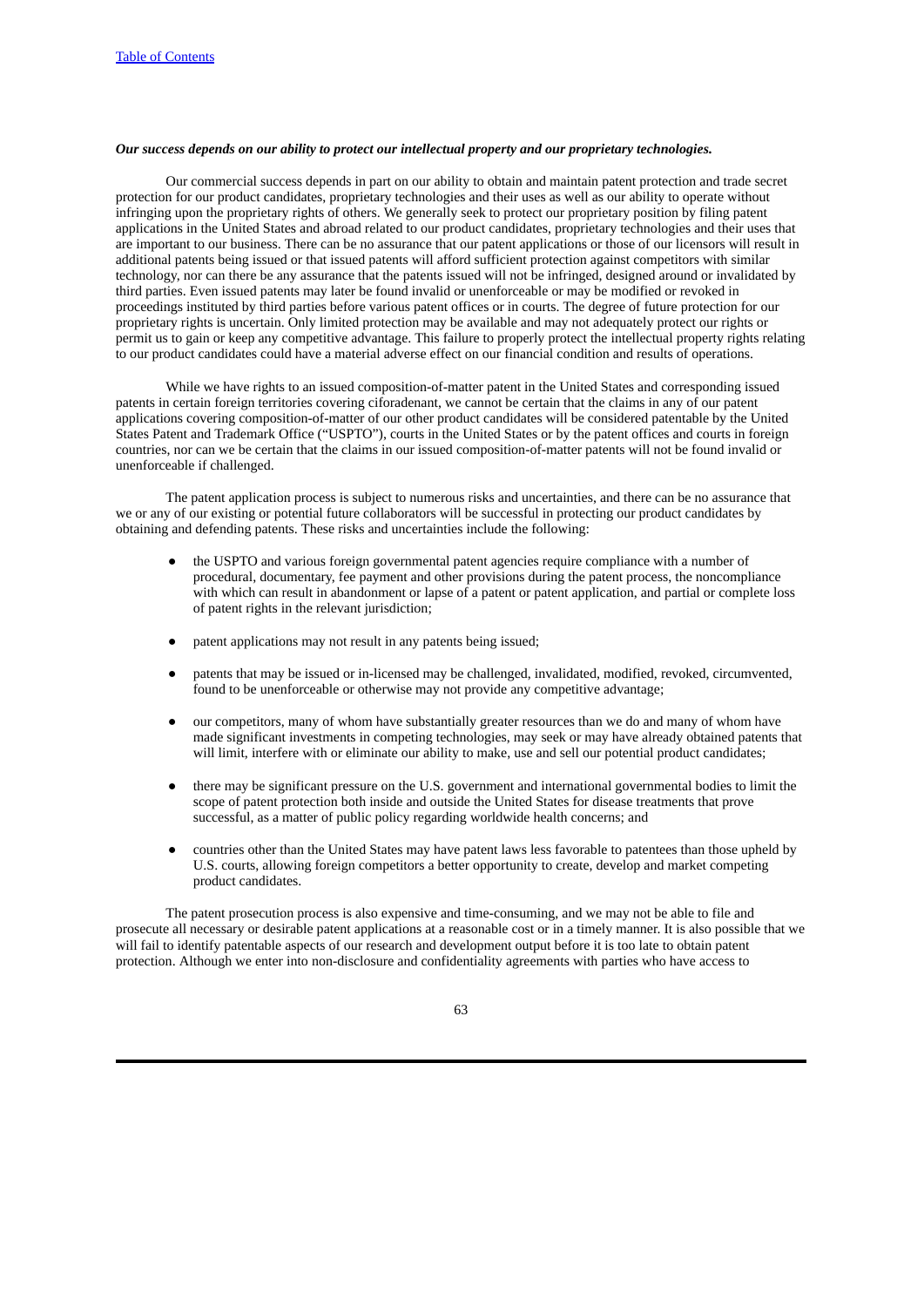patentable aspects of our research and development output, such as our employees, corporate collaborators, outside scientific collaborators, CROs, contract manufacturers, consultants, advisors and other third parties, any of these parties may breach such agreements and disclose such output before a patent application is filed, thereby jeopardizing our ability to seek patent protection.

The issuance of a patent is not conclusive as to its inventorship, scope, validity or enforceability, and our patents, if issued, or the patent rights that we license from others, may be challenged in the courts or patent offices in the United States and abroad. Such challenges may result in loss of exclusivity or in patent claims being narrowed, invalidated or held unenforceable, which could limit our ability to stop others from using or commercializing similar or identical products, or limit the duration of the patent protection of our products and product candidates. Given the amount of time required for the development, testing and regulatory review of new product candidates, patents protecting such candidates might expire before or shortly after such candidates are commercialized. As a result, our intellectual property may not provide us with sufficient rights to exclude others from commercializing products similar or identical to ours.

## If we are unable to protect the confidentiality of our trade secrets, our business and competitive position would be *harmed.*

In addition, we rely on the protection of our trade secrets, including unpatented know-how, technology and other proprietary information to maintain our competitive position. Although we have taken steps to protect our trade secrets and unpatented know-how, including entering into confidentiality agreements with third parties, and confidential information and inventions agreements with employees, consultants and advisors. Despite these efforts, we cannot provide any assurances that all such agreements have been duly executed, and any of these parties may breach the agreements and disclose our proprietary information, including our trade secrets, and we may not be able to obtain adequate remedies for such breaches. Enforcing a claim that a party illegally disclosed or misappropriated a trade secret is difficult, expensive and time-consuming, and the outcome is unpredictable. In addition, some courts inside and outside the United States are less willing or unwilling to protect trade secrets. Moreover, third parties may still obtain this information or may come upon this or similar information independently, and we would have no right to prevent them from using that technology or information to compete with us. If any of these events occurs or if we otherwise lose protection for our trade secrets, the value of this information may be greatly reduced and our competitive position would be harmed. If we do not apply for patent protection prior to such publication or if we cannot otherwise maintain the confidentiality of our proprietary technology and other confidential information, then our ability to obtain patent protection or to protect our trade secret information may be jeopardized.

## *Our commercial success depends significantly on our ability to operate without infringing the patents and other* proprietary rights of third parties. Claims by third parties that we infringe their proprietary rights may result in liability *for damages or prevent or delay our developmental and commercialization efforts.*

Our commercial success depends in part on our avoiding infringement of the patents and proprietary rights of third parties. Other entities may have or obtain patents or proprietary rights that could limit our ability to make, use, sell, offer for sale or import our product candidates and future approved products or impair our competitive position. There is a substantial amount of litigation, both within and outside the United States, involving patent and other intellectual property rights in the biotechnology and pharmaceutical industries, including patent infringement lawsuits, interferences, oppositions, reexaminations, inter partes review ("IPR") proceedings and post-grant review ("PGR") proceedings before the USPTO and/or corresponding foreign patent offices. Numerous third-party U.S. and foreign issued patents and pending patent applications exist in the fields in which we are developing product candidates. There may be third-party patents or patent applications with claims to materials, formulations, methods of manufacture or methods for treatment related to the use or manufacture of our product candidates. For example, we are aware of an issued patent in Australia that may be relevant to commercialization of ciforadenant in that country. That Australian patent is expected to expire in 2022. Our ability to commercialize ciforadenant in Australia prior to 2022 could be adversely affected if we do not obtain a license under such patent. We are also aware of a corresponding patent application that has been issued in the United States and which is expected to expire in 2023. However, to the extent that any claims of this patent may be interpreted to cover our potential uses of ciforadenant, we do not believe that such claims would be valid and enforceable if asserted. We have filed a PGR petition challenging the patentability of certain claims of the patent and the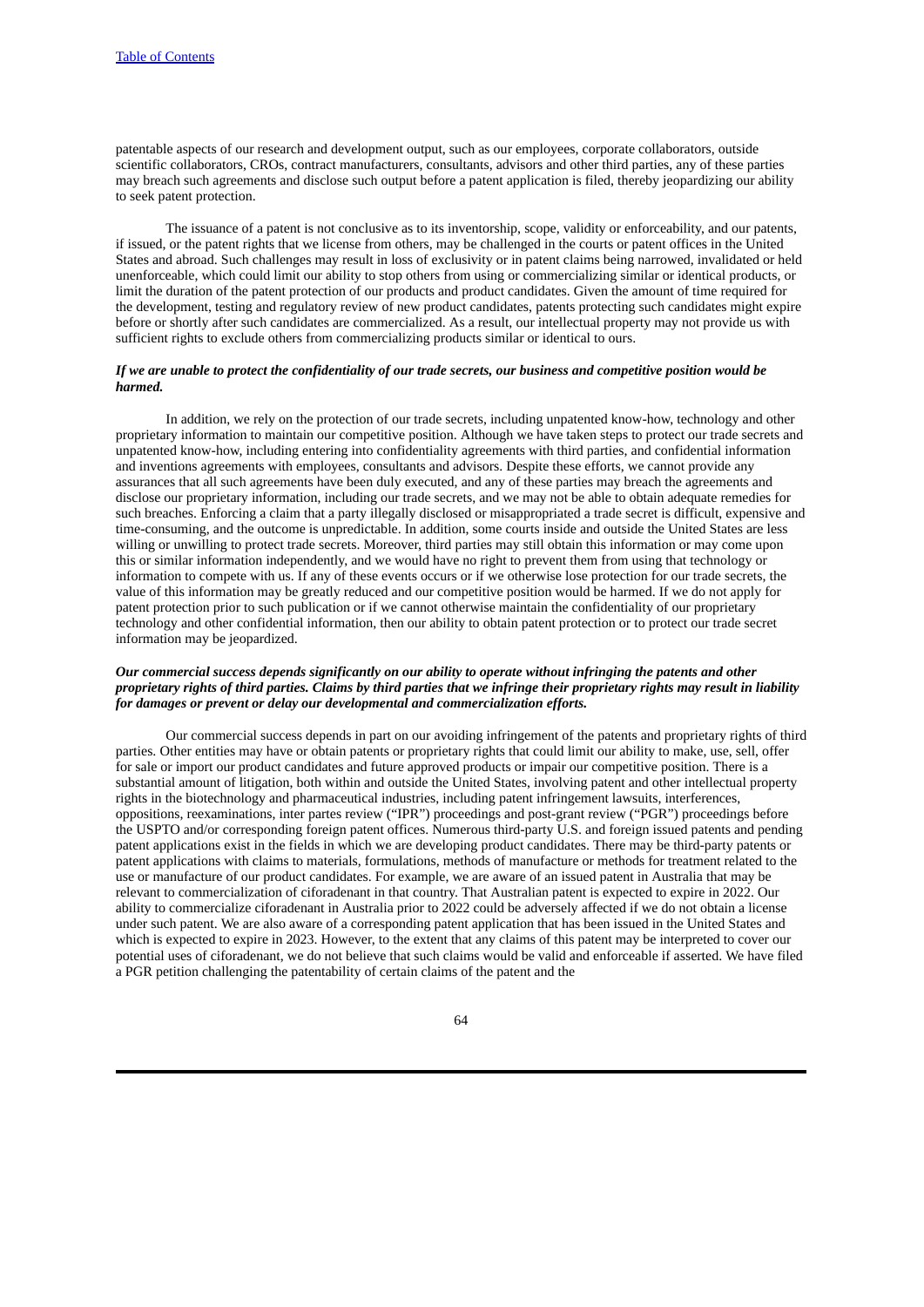patentee subsequently disclaimed every challenged claim. As the biotechnology industry expands and more patents are issued, the risk increases that our product candidates may be subject to claims of infringement of the patent rights of third parties. Because patent applications are maintained as confidential for a certain period of time, until the relevant application is published we may be unaware of third-party patent applications that, if issued as patents, may be infringed by commercialization of mupadolimab, CPI-818 and ciforadenant or our other product candidates, and cannot be certain that we were the first to file a patent application related to a product candidate or technology. Moreover, because patent applications can take many years to issue, there may be currently-pending patent applications that may later result in issued patents that our product candidates may infringe. In addition, identification of third-party patent rights that may be relevant to our technology is difficult because patent searching is imperfect due to differences in terminology among patents, incomplete databases and the difficulty in assessing the meaning of patent claims. Any claims of patent infringement asserted by third parties would be time consuming and could:

- result in costly litigation;
- divert the time and attention of our technical personnel and management;
- cause development delays;
- prevent us from commercializing mupadolimab, CPI-818 and ciforadenant or our other product candidates until the asserted patent expires or is held finally invalid or not infringed in a court of law;
- require us to develop non-infringing technology, which may not be possible on a cost-effective basis; or
- require us to enter into royalty or licensing agreements, which may not be available on commercially reasonable terms, or at all.

Although no third party has asserted a claim of patent infringement against us as of the date of this report, others may hold proprietary rights that could prevent mupadolimab, CPI-818 and ciforadenant or our other product candidates from being marketed. Any patent-related legal action against us claiming damages and seeking to enjoin commercial activities relating to our product candidates or processes could subject us to potential liability for damages, including treble damages if we were determined to willfully infringe, and require us to obtain a license to manufacture or market mupadolimab, CPI-818 and ciforadenant or our other product candidates.

Defense of these claims, regardless of their merit, would involve substantial litigation expense and would be a substantial diversion of employee resources from our business. We cannot predict whether we would prevail in any such actions or that any license required under any of these patents would be made available on commercially acceptable terms, if at all. Moreover, even if we or our future strategic partners were able to obtain a license, the rights may be nonexclusive, which could result in our competitors gaining access to the same intellectual property. In addition, we cannot be certain that we could redesign our product candidates or processes to avoid infringement, if necessary. Accordingly, an adverse determination in a judicial or administrative proceeding, or the failure to obtain necessary licenses, could prevent us from developing and commercializing mupadolimab, CPI-818 and ciforadenant or our other product candidates, which could harm our business, financial condition and operating results. In addition, intellectual property litigation, regardless of its outcome, may cause negative publicity and could prohibit us from marketing or otherwise commercializing our product candidates and technology.

## We may be involved in lawsuits to protect or enforce our patents or the patents of our licensors, which could be expensive, time consuming, and unsuccessful. Further, our issued patents could be found invalid or unenforceable if *challenged in court.*

Competitors may infringe our intellectual property rights or those of our licensors. To prevent infringement or unauthorized use, we may be required to file infringement claims, which can be expensive and time-consuming. In addition, in a patent infringement proceeding, a court may decide that a patent we own or in-license is not valid, is unenforceable and/or is not infringed. If we or any of our existing or potential future collaborators were to initiate legal

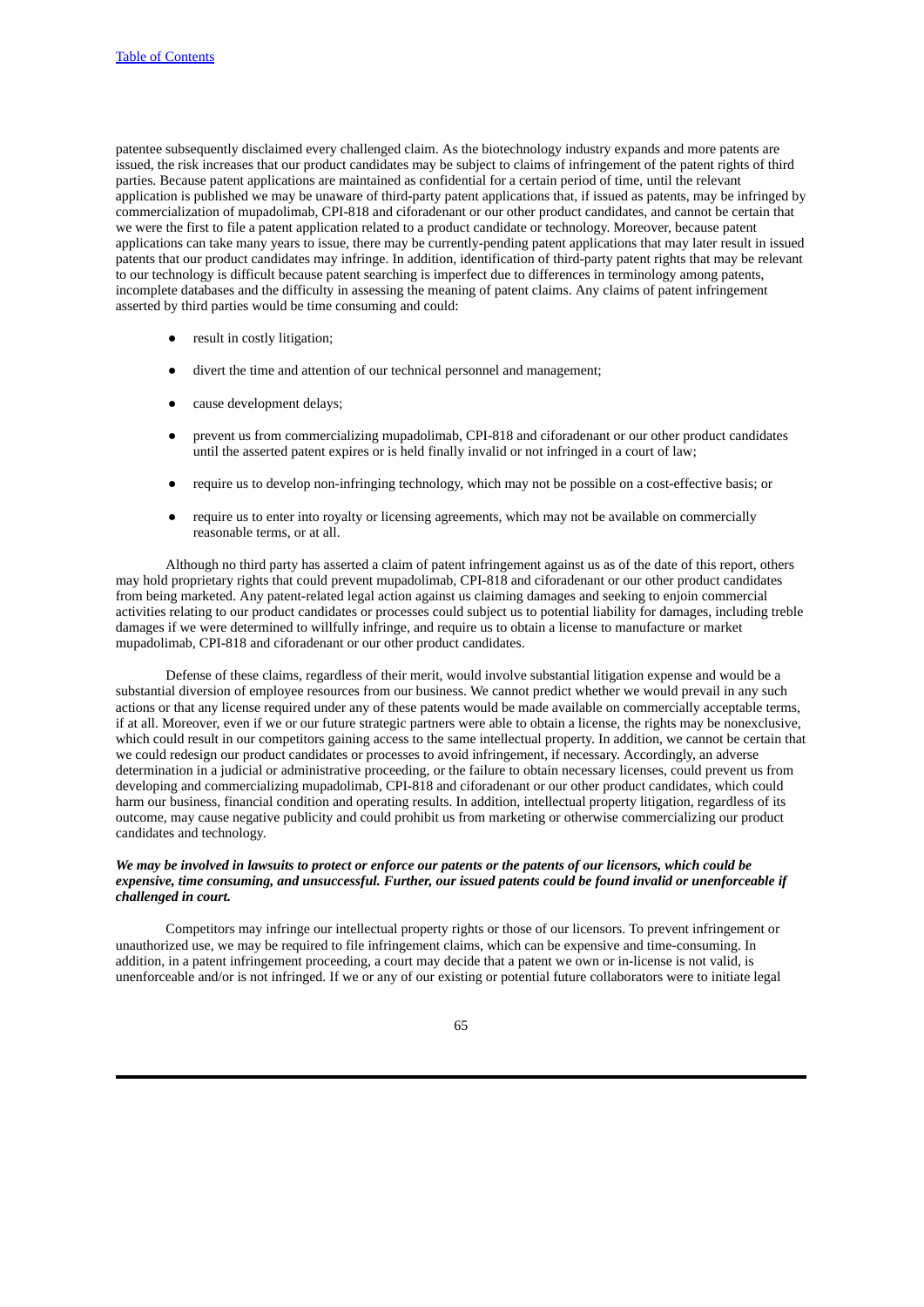proceedings against a third party to enforce a patent directed at one of our product candidates, the defendant could counterclaim that our patent is invalid and/or unenforceable in whole or in part. In patent litigation in the United States, defendant counterclaims alleging invalidity and/or unenforceability are commonplace. Grounds for a validity challenge include an alleged failure to meet any of several statutory requirements, including lack of novelty, obviousness or nonenablement. Grounds for an unenforceability assertion could include an allegation that someone connected with prosecution of the patent withheld relevant information from the USPTO or made a misleading statement during prosecution. Third parties may also raise similar claims before the USPTO, even outside the context of litigation. The outcome following legal assertions of invalidity and unenforceability is unpredictable, and prior art could render our patents or those of our licensors invalid. If a defendant were to prevail on a legal assertion of invalidity and/or unenforceability, we would lose at least part, and perhaps all, of the patent protection on such product candidate. Such a loss of patent protection would have a material adverse impact on our business.

Interference proceedings provoked by third parties or brought by us or declared by the USPTO may be necessary to determine the priority of inventions with respect to our patents or patent applications or those of our licensors. An unfavorable outcome could require us to cease using the related technology or to attempt to license rights to it from the prevailing party. Our business could be harmed if the prevailing party does not offer us a license on commercially reasonable terms. Our defense of litigation or interference proceedings may fail and, even if successful, may result in substantial costs and distract our management and other employees. In addition, the uncertainties associated with litigation could have a material adverse effect on our ability to raise the funds necessary to continue our clinical trials, continue our research programs, license necessary technology from third parties or enter into development or manufacturing partnerships that would help us bring our product candidates to market.

Even if resolved in our favor, litigation or other legal proceedings relating to our intellectual property rights may cause us to incur significant expenses, and could distract our technical and management personnel from their normal responsibilities. In addition, there could be public announcements of the results of hearings, motions or other interim proceedings or developments and if securities analysts or investors perceive these results to be negative, it could have a substantial adverse effect on the price of our common stock. Such litigation or proceedings could substantially increase our operating losses and reduce the resources available for development activities or any future sales, marketing or distribution activities. We may not have sufficient financial or other resources to conduct such litigation or proceedings adequately. Some of our competitors may be able to sustain the costs of such litigation or proceedings more effectively than we can because of their greater financial resources. Uncertainties resulting from the initiation and continuation of patent litigation or other proceedings could compromise our ability to compete in the marketplace.

Furthermore, because of the substantial amount of discovery required in connection with intellectual property litigation, there is a risk that some of our confidential information could be compromised by disclosure during this type of litigation. There could also be public announcements of the results of hearings, motions or other interim proceedings or developments. If securities analysts or investors perceive these results to be negative, it could have a material adverse effect on the price of our common stock.

## Recent patent reform legislation could increase the uncertainties and costs surrounding the prosecution of our patent *applications and the enforcement or defense of our issued patents.*

On September 16, 2011, the Leahy-Smith America Invents Act ("Leahy-Smith Act") was signed into law. The Leahy-Smith Act includes a number of significant changes to U.S. patent law. These include provisions that affect the way patent applications will be prosecuted and may also affect patent litigation. In particular, under the Leahy-Smith Act, the United States transitioned in March 2013 to a "first to file" system in which the first inventor to file a patent application will be entitled to the patent. Third parties are allowed to submit prior art before the issuance of a patent by the USPTO, and may become involved in post-grant proceedings including opposition, derivation, reexamination, inter-partes review or interference proceedings challenging our patent rights or the patent rights of others. An adverse determination in any such submission, proceeding or litigation could reduce the scope or enforceability of, or invalidate, our patent rights, which could adversely affect our competitive position.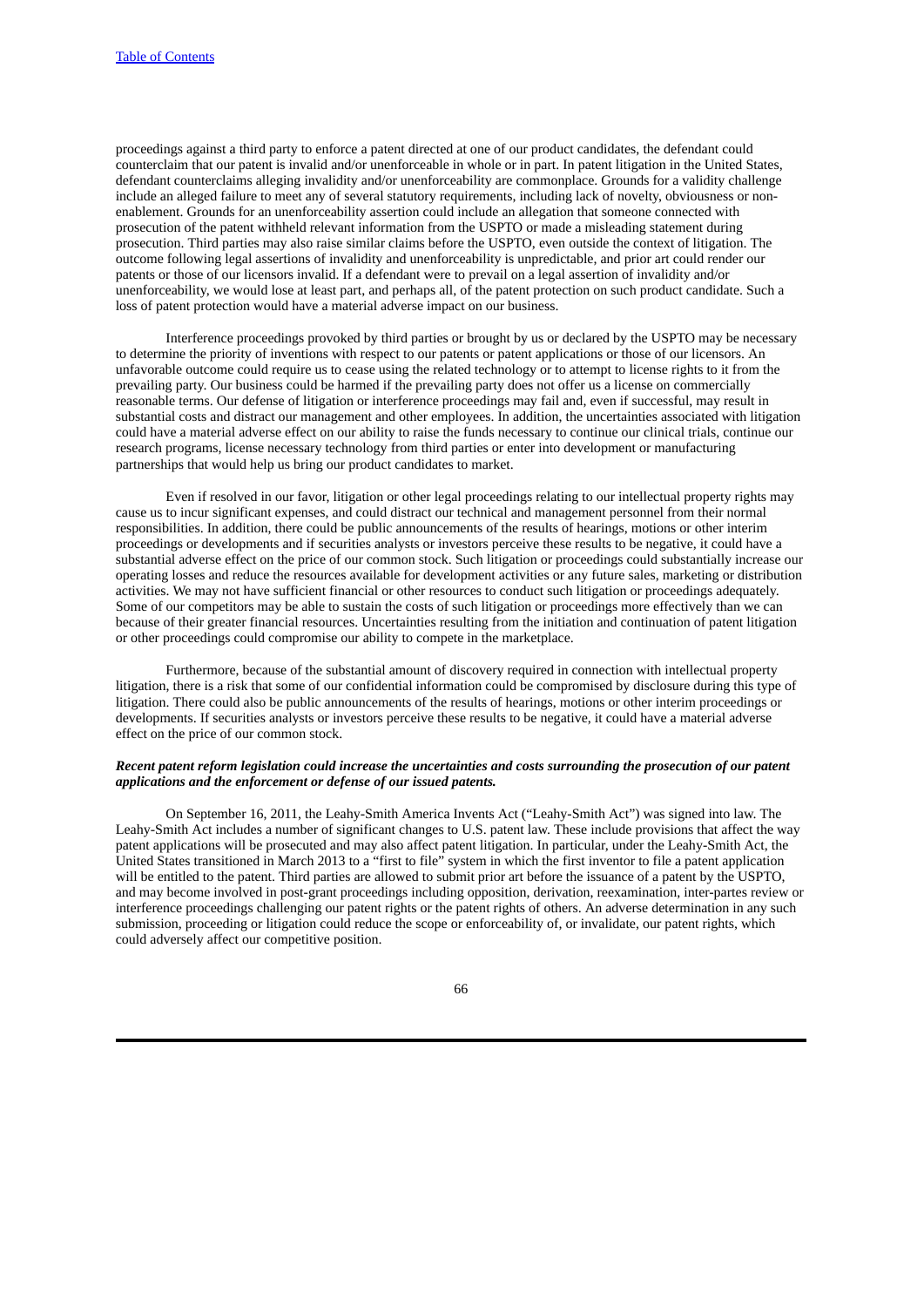## We may not be successful in obtaining or maintaining necessary rights to our product candidates through acquisitions *and in-licenses.*

We currently have rights to the intellectual property, through licenses from third parties and under patents that we own, to develop our product candidates. Because our programs may require the use of proprietary rights held by third parties, the growth of our business will depend in part on our ability to acquire, in-license or use these proprietary rights. For example, our product candidates may require specific formulations to work effectively and efficiently and the rights to these formulations may be held by others. We may be unable to acquire or in-license any compositions, methods of use, processes or other third-party intellectual property rights from third parties that we identify as necessary for our product candidates. The licensing and acquisition of third-party intellectual property rights is a competitive area, and a number of more established companies are also pursuing strategies to license or acquire third-party intellectual property rights that we may consider attractive. These established companies may have a competitive advantage over us due to their size, cash resources and greater clinical development and commercialization capabilities. In addition, companies that perceive us to be a competitor may be unwilling to assign or license rights to us. We also may be unable to license or acquire third-party intellectual property rights on terms that would allow us to make an appropriate return on our investment.

We have collaborated with U.S. academic institutions and may in the future collaborate with U.S. and foreign academic institutions to accelerate our preclinical research or development under written agreements with these institutions. These institutions may provide us with an option to negotiate a license to any of the institution's rights in technology resulting from the collaboration. Regardless of such option, we may be unable to negotiate a license within the specified timeframe or under terms that are acceptable to us. If we are unable to do so, the institution may offer the intellectual property rights to other parties, potentially blocking our ability to pursue our program.

If we are unable to successfully obtain rights to required third-party intellectual property rights or maintain the existing intellectual property rights we have, we may have to abandon development of that program and our business and financial condition could suffer.

#### We may fail to comply with any of our obligations under existing agreements pursuant to which we license or have otherwise acquired intellectual property rights or technology, which could result in the loss of rights or technology that *are material to our business.*

Licensing of intellectual property is of critical importance to our business and involves complex legal, business and scientific issues. We are party to various agreements that we depend on for rights to use various technologies that are material to our business, including intellectual property rights covering ciforadenant and methods relating to its use and manufacture. In each of these cases, our rights to use the licensed intellectual property are subject to the continuation of and our compliance with the terms of these agreements. Disputes may arise regarding our rights to intellectual property licensed to us from a third party, including but not limited to:

- the scope of rights granted under the license agreement and other interpretation-related issues;
- the extent to which our technology and processes infringe on intellectual property of the licensor that is not subject to the licensing agreement;
- the sublicensing of patent and other rights;
- our diligence obligations under the license agreement and what activities satisfy those diligence obligations;
- the ownership of inventions and know-how resulting from the creation or use of intellectual property by us, alone or with our licensors and collaborators;
- the scope and duration of our payment obligations;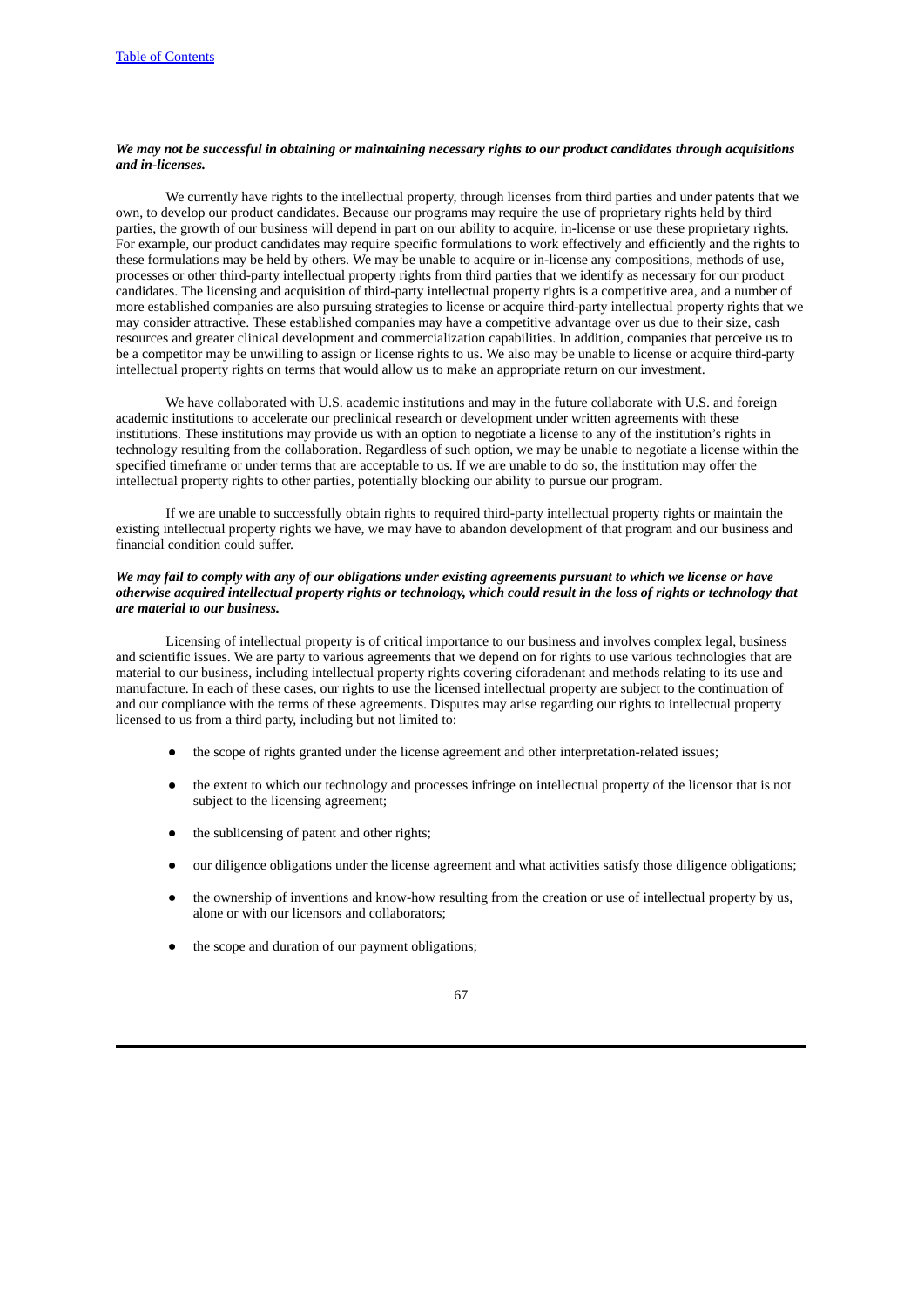- our rights upon termination of such agreement; and
- the scope and duration of exclusivity obligations of each party to the agreement.

If disputes over intellectual property and other rights that we have licensed or acquired from third parties prevent or impair our ability to maintain our current licensing arrangements on acceptable terms, we may be unable to successfully develop and commercialize the affected product candidates. If we fail to comply with our obligations under current or future licensing agreements, these agreements may be terminated or the scope of our rights under them may be reduced and we might be unable to develop, manufacture or market any product that is licensed under these agreements.

### We may be subject to claims that we have wrongfully hired an employee from a competitor or that we or our employees *have wrongfully used or disclosed alleged confidential information or trade secrets of their former employers.*

As is common in the pharmaceutical industry, in addition to our employees, we engage the services of consultants to assist us in the development of our product candidates. Many of these consultants, and many of our employees, were previously employed at, or may have previously provided or may be currently providing consulting services to, other pharmaceutical companies including our competitors or potential competitors. We may become subject to claims that we, our employees or a consultant inadvertently or otherwise used or disclosed trade secrets or other information proprietary to their former employers or their former or current clients. Litigation may be necessary to defend against these claims. If we fail in defending any such claims, in addition to paying monetary damages, we may lose valuable intellectual property rights, which could adversely affect our business. Even if we are successful in defending against these claims, litigation could result in substantial costs and be a distraction to our management team.

## We may be subject to claims challenging the inventorship or ownership of our patents and other intellectual property.

We may also be subject to claims that former employees, collaborators or other third parties have an ownership interest in our patents or other intellectual property. Litigation may be necessary to defend against these and other claims challenging inventorship or ownership. If we fail in defending any such claims, in addition to paying monetary damages, we may lose valuable intellectual property rights. Such an outcome could have a material adverse effect on our business. Even if we are successful in defending against such claims, litigation could result in substantial costs and distraction to management and other employees.

# If we do not obtain patent term extension for our product candidates, our business may be materially harmed,

Depending upon the timing, duration and specifics of potential FDA marketing approval of ciforadenant, mupadolimab , CPI-818 or other product candidates, one or more of our U.S. patents may be eligible for limited patent term restoration under the Drug Price Competition and Patent Term Restoration Act of 1984 ("Hatch-Waxman Amendments"). The Hatch-Waxman Amendments permit a patent restoration term of up to five years as compensation for patent term lost during product development and the FDA regulatory review process. However, we may not be granted an extension because of, for example, failing to apply within applicable deadlines, failing to apply prior to expiration of relevant patents or otherwise failing to satisfy applicable requirements. Moreover, the applicable time period or the scope of patent protection afforded could be less than we request. If we are unable to obtain patent term extension or restoration or the term of any such extension is less than we request, our competitors may obtain approval of competing products following our patent expiration, and our revenue could be reduced, possibly materially.

#### If our trademarks and trade names are not adequately protected, then we may not be able to build name recognition in *our markets of interest and our business may be adversely affected.*

Our registered or unregistered trademarks or trade names may be challenged, infringed, circumvented or declared generic or determined to be infringing on other marks. We may not be able to protect our rights to these trademarks and trade names, which we need to build name recognition among potential partners or customers in our markets of interest. At times, competitors may adopt trade names or trademarks similar to ours, thereby impeding our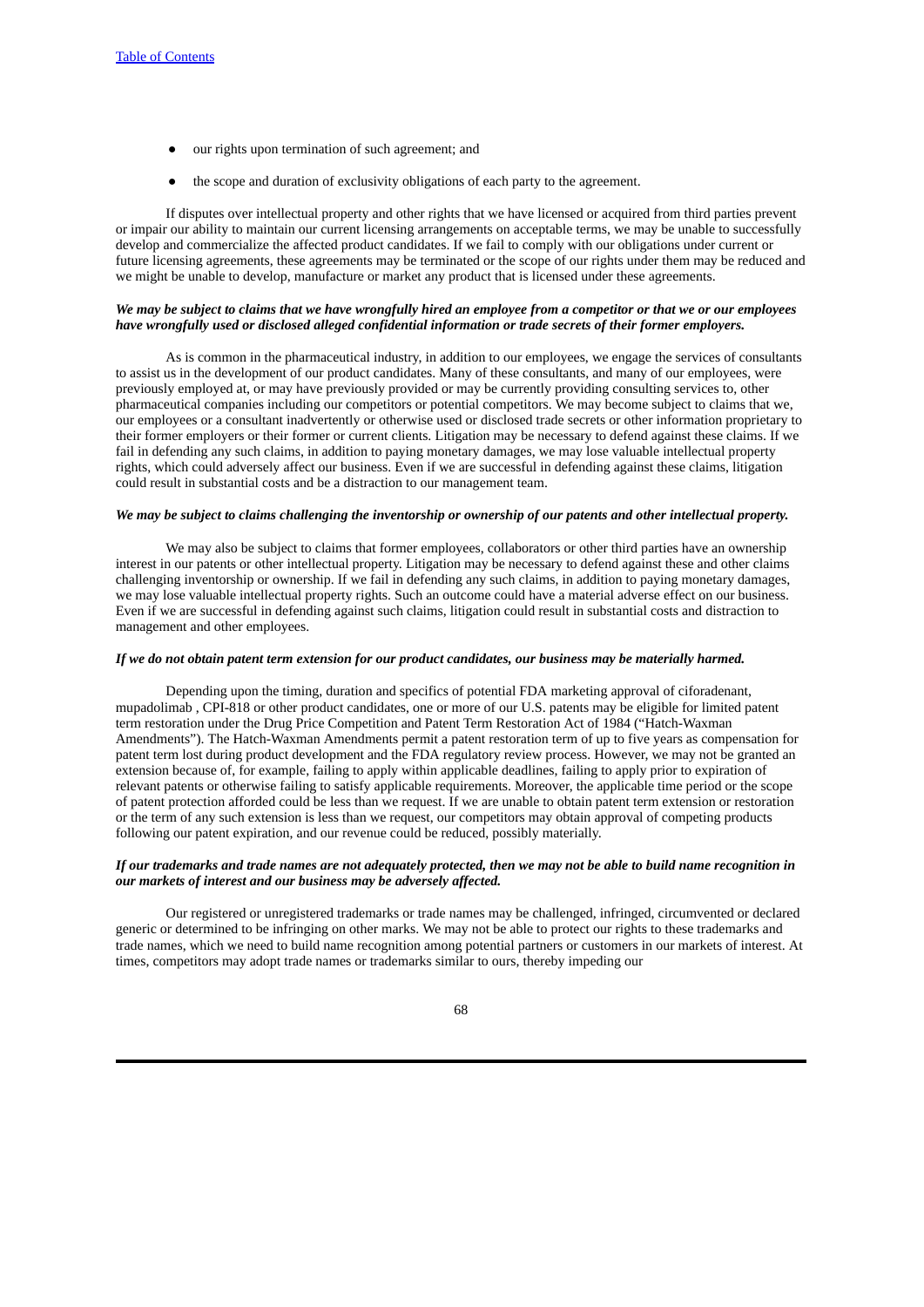ability to build brand identity and possibly leading to market confusion. In addition, there could be potential trade name or trademark infringement claims brought by owners of other registered trademarks or trademarks that incorporate variations of our registered or unregistered trademarks or trade names. Over the long term, if we are unable to establish name recognition based on our trademarks and trade names, then we may not be able to compete effectively and our business may be adversely affected. Our efforts to enforce or protect our proprietary rights related to trademarks, trade secrets, domain names, copyrights or other intellectual property may be ineffective and could result in substantial costs and diversion of resources and could adversely affect our financial condition or results of operations.

### Changes in U.S. patent law could diminish the value of patents in general, thereby impairing our ability to protect our *product candidates.*

As is the case with other biopharmaceutical companies, our success is heavily dependent on intellectual property, particularly patents. Obtaining and enforcing patents in the biopharmaceutical industry involve a high degree of technological and legal complexity. Therefore, obtaining and enforcing biopharmaceutical patents is costly, time consuming and inherently uncertain. In addition, Congress may pass patent reform legislation that is unfavorable to us. The Supreme Court has ruled on several patent cases in recent years, either narrowing the scope of patent protection available in certain circumstances or weakening the rights of patent owners in certain situations. In addition to increasing uncertainty with regard to our ability to obtain patents in the future, this combination of events has created uncertainty with respect to the value of patents, once obtained. Depending on decisions by Congress, the federal courts and the USPTO, the laws and regulations governing patents could change in unpredictable ways that would weaken our ability to obtain new patents or to enforce our existing patents and patents we might obtain in the future.

## *We may not be able to protect our intellectual property rights throughout the world.*

While we have issued patents directed at ciforadenant in the United States and certain foreign territories, and pending patent applications directed at mupadolimab, CPI-818, ciforadenant and other product candidates in the United States and other countries, filing, prosecuting and defending patents on mupadolimab, CPI-818, ciforadenant and our other product candidates in all countries throughout the world would be prohibitively expensive, and our intellectual property rights in some countries outside the United States can be less extensive than those in the United States. In addition, the laws of some foreign countries do not protect intellectual property rights to the same extent as federal and state laws in the United States. Consequently, we may not be able to prevent third parties from practicing our inventions in all countries outside the United States, or from selling or importing products made using our inventions in and into the United States or other jurisdictions. Competitors may use our technologies in jurisdictions where we have not obtained patent protection to develop their own products and, further, may export otherwise infringing products to territories where we have patent protection but enforcement is not as strong as that in the United States. These products may compete with our product candidates, and our patents or other intellectual property rights may not be effective or sufficient to prevent them from competing.

The legal systems of many foreign countries do not favor the enforcement of patents and other intellectual property protection, which could make it difficult for us to stop the infringement of our patents or marketing of competing products in violation of our proprietary rights. Proceedings to enforce our patent rights in foreign jurisdictions could result in substantial costs and divert our efforts and attention from other aspects of our business, could put our patents at risk of being invalidated or interpreted narrowly and our patent applications at risk of not issuing and could provoke third parties to assert claims against us. We may not prevail in any lawsuits that we initiate, and the damages or other remedies awarded, if any, may not be commercially meaningful. Accordingly, our efforts to enforce our intellectual property rights around the world may be inadequate to obtain a significant commercial advantage from the intellectual property that we develop or license.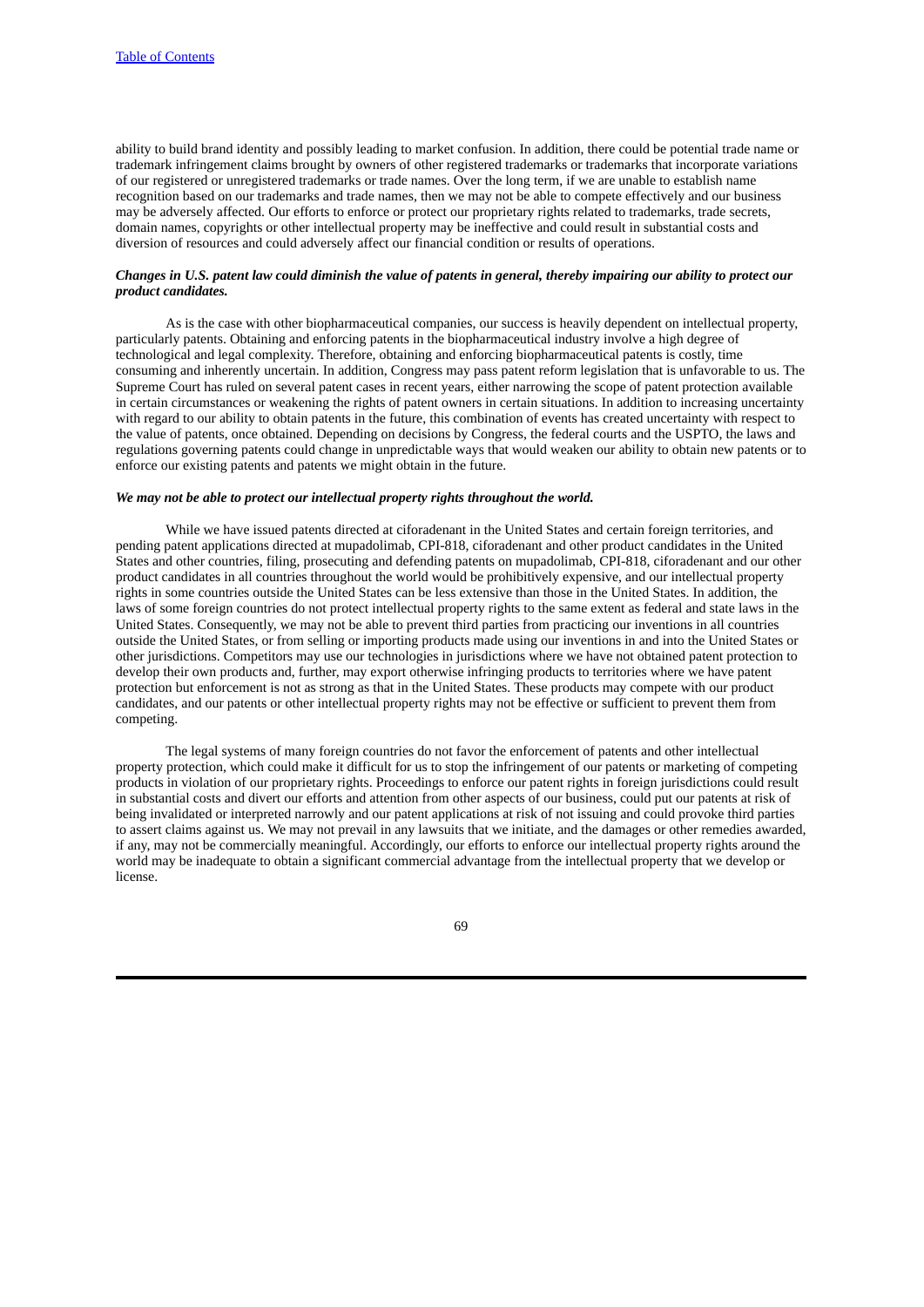#### *Intellectual property rights do not necessarily address all potential threats to our competitive advantage.*

The degree of future protection afforded by our intellectual property rights is uncertain because intellectual property rights have limitations, and may not adequately protect our business or permit us to maintain our competitive advantage. For example:

- others may be able to make adenosine antagonists that are similar to our product candidates but that are not covered by the claims of the patents that we own or have exclusively licensed;
- we or our licensors or future collaborators might not have been the first to make the inventions covered by the issued patent or pending patent application that we own or have exclusively licensed;
- we or our licensors or future collaborators might not have been the first to file patent applications covering certain of our inventions;
- others may independently develop similar or alternative technologies or duplicate any of our technologies without infringing our intellectual property rights;
- it is possible that our pending patent applications will not lead to issued patents;
- issued patents that we own or have exclusively licensed may be held invalid or unenforceable, as a result of legal challenges by our competitors;
- our competitors might conduct research and development activities in countries where we do not have patent rights and then use the information learned from such activities to develop competitive products for sale in our major commercial markets;
- we may not develop additional proprietary technologies that are patentable; and
- the patents of others may have an adverse effect on our business.

Should any of these events occur, they could significantly harm our business, results of operations and prospects.

#### **Risks Related to Our Common Stock**

#### *An active, liquid and orderly market for our common stock may not be sustained.*

Although our common stock is listed on The Nasdaq Global Market ("Nasdaq"), an active trading market for our common stock may not be sustained on Nasdaq or any other exchange in the future. The lack of an active market may impair our stockholders' ability to sell their shares at the time they wish to sell them or at a price that they consider reasonable. If an active market for our common stock is not sustained, it may also be difficult for our stockholders to sell shares without depressing the market price for the shares or at all. An inactive market may also impair our ability to raise capital by selling shares and may impair our ability to acquire other businesses, applications or technologies using our shares as consideration, which, in turn, could materially adversely affect our business. In any event, we have a limited public float and, as a result, our common stock has been and will likely continue to be less liquid than many other listed companies and trading may be adversely affected.

## The trading price of the shares of our common stock could be highly volatile, and investors in our common stock could *incur substantial losses.*

Our stock price has been volatile. The stock market in general and the market for stock of pharmaceutical companies in particular have experienced extreme volatility that has often been unrelated to the operating performance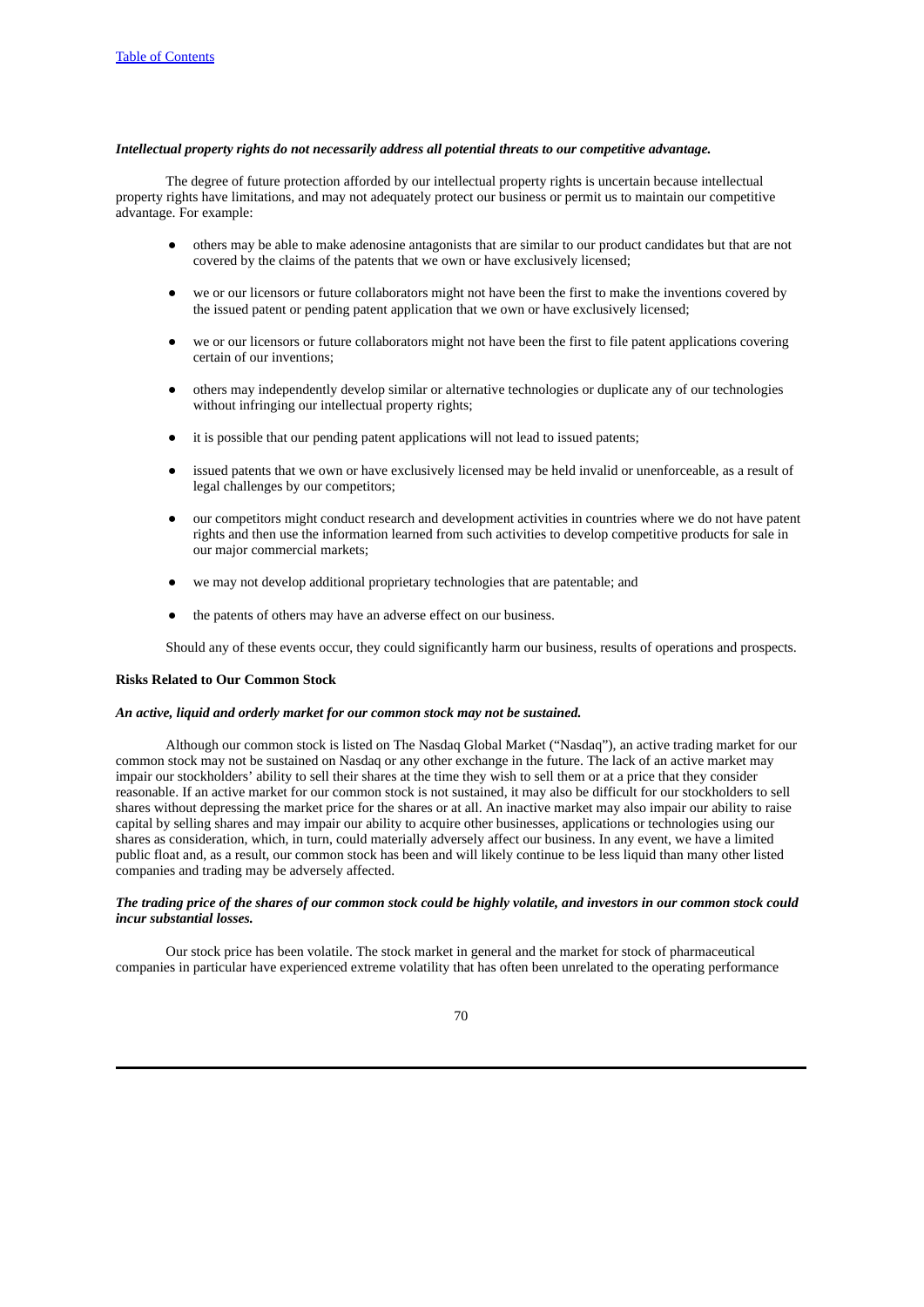of particular companies. The market price for our common stock may be influenced by those factors discussed in this "Risk Factors" section and many others, including:

- our ability to enroll subjects in our planned clinical trials;
- results of the clinical trials, and the results of trials of our competitors or those of other companies in our market sector;
- regulatory approval of mupadolimab, CPI-818, ciforadenant and our other product candidates, or limitations to specific label indications or patient populations for its use, or changes or delays in the regulatory review process;
- Angel Pharmaceuticals' ability to develop and commercialize product candidates in China;
- regulatory developments in the United States and foreign countries; including changes in the policies of the U.S. or Chinese governments resulting in sanctions instituted by either government;
- changes in the structure of healthcare payment systems, especially in light of current reforms to the U.S. healthcare system;
- the success or failure of our efforts to acquire, license or develop additional product candidates;
- innovations or new products developed by us or our competitors;
- announcements by us or our competitors of significant acquisitions, strategic partnerships, joint ventures or capital commitments;
- manufacturing, supply or distribution delays or shortages;
- any changes to our relationship with any manufacturers, suppliers, collaborators or other strategic partners;
- achievement of product sales and profitability;
- variations in our financial results or those of companies that are perceived to be similar to us;
- market conditions in the pharmaceutical sector and issuance of securities analysts' reports or recommendations;
- the impact of political instability, natural disasters, war and/or events of terrorism, such as the military conflict between Ukraine and Russia, and the corresponding tensions created from such conflict between Russia, the United States and countries in Europe as well as other countries such as China;
- trading volume of our common stock;
- an inability to obtain additional funding;
- sales of our stock by insiders and stockholders;
- general economic, industry and market conditions other events or factors, many of which are beyond our control, including recession or depression resulting from the current COVID-19 pandemic;
- additions or departures of key personnel; and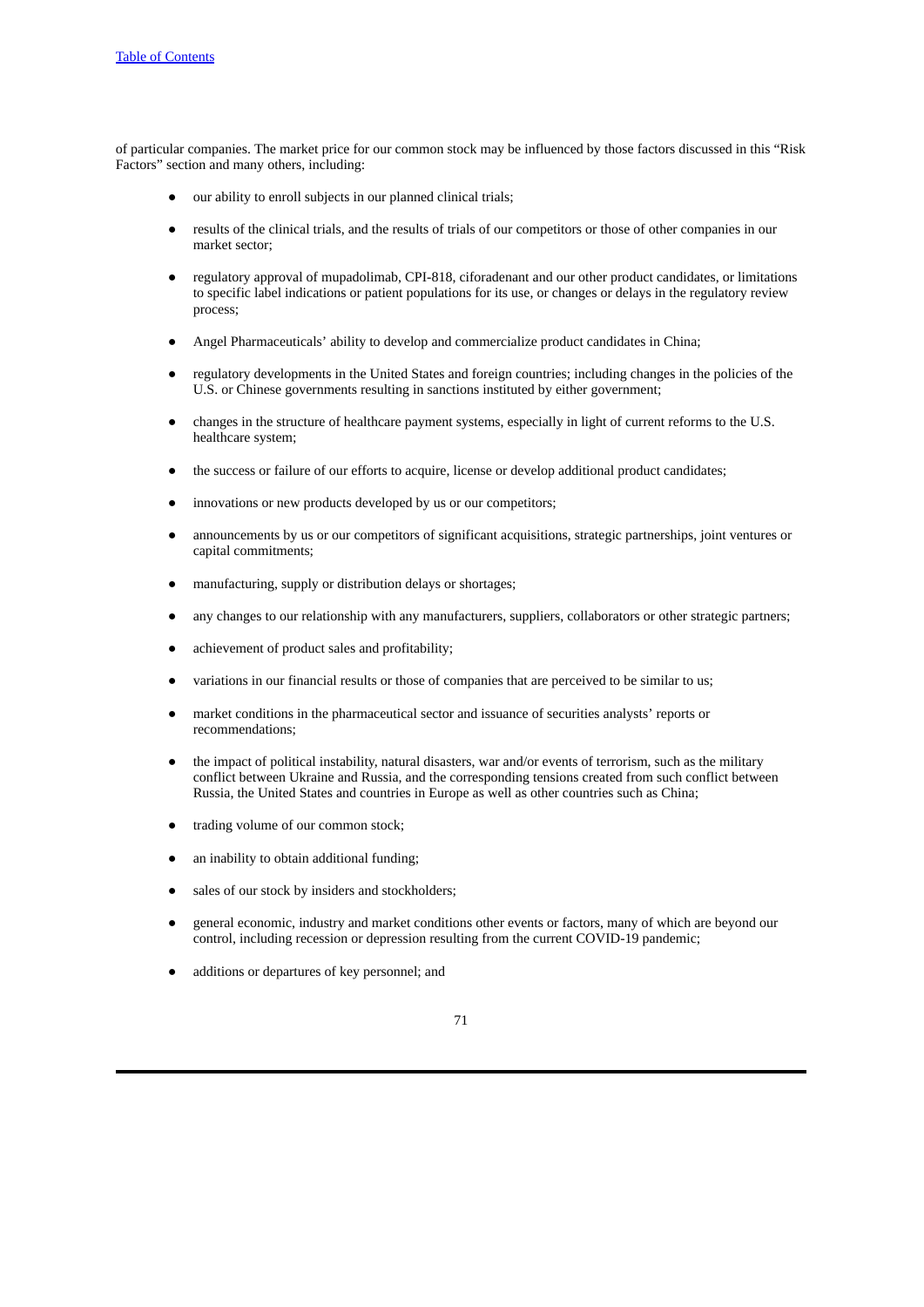● intellectual property, product liability or other litigation against us.

As a result of this volatility, investors may experience losses on their investment in our common stock.

In addition, in the past, stockholders have initiated class action lawsuits against pharmaceutical companies following periods of volatility in the market prices of these companies' stock. Such litigation, if instituted against us, could cause us to incur substantial costs and divert management's attention and resources, which could have a material adverse effect on our business, financial condition and results of operations.

## Our failure to meet the continued listing requirements of Nasdaq could result in a delisting of our common stock.

If we fail to satisfy the continued listing requirements of Nasdaq, such as the corporate governance requirements or the minimum closing bid price requirement, Nasdaq may take steps to delist our common stock. Such a delisting would likely have a negative effect on the price of our common stock and would impair our stockholders' ability to sell or purchase our common stock when they wish to do so. In the event of a delisting, we can provide no assurance that any action taken by us to restore compliance with listing requirements would allow our common stock to become listed again, stabilize the market price or improve the liquidity of our common stock, prevent our common stock from dropping below the Nasdaq minimum bid price requirement or prevent future non-compliance with Nasdaq's listing requirements.

## Because a small number of our existing stockholders own a majority of our voting stock, a stockholder's ability to *influence corporate matters will be limited.*

As of March 31, 2022, our executive officers, directors and greater than 5% stockholders, in the aggregate, owned approximately 39% of our outstanding common stock. As a result, such persons, acting together, have the ability to control our management and affairs and substantially all matters submitted to our stockholders for approval, including the election and removal of directors and approval of any significant transaction. This concentration of ownership may have the effect of delaying, deferring or preventing a change in control, impeding a merger, consolidation, takeover or other business combination involving us, or discouraging a potential acquiror from making a tender offer or otherwise attempting to obtain control of our business, even if such a transaction would benefit other stockholders.

## We do not currently intend to pay dividends on our common stock, and, consequently, our stockholders' ability to achieve a return on their investment will depend on appreciation, if any, in the price of our common stock.

We have never declared or paid any cash dividend on our common stock. We currently anticipate that we will retain future earnings for the development, operation and expansion of our business and do not anticipate declaring or paying any cash dividends for the foreseeable future. Any return to stockholders will therefore be limited to the appreciation of their stock. There is no guarantee that shares of our common stock will appreciate in value or even maintain the price at which stockholders have purchased their shares.

To the extent that we raise additional capital by issuing equity securities, the share ownership of existing stockholders will be diluted. For example, on April 3, 2017, we filed a Registration Statement on Form S-3 (File No. 333- 217102), covering the offering of up to \$250 million of shares of common stock, preferred stock, warrants and units. In March 2018, we sold 8,117,647 shares of our common stock for net proceeds of \$64.9 million in an underwritten public offering pursuant to our Registration Statement on Form S-3 (File No. 333-217102). On March 9, 2020 we filed a Registration Statement on Form S-3 (File No. 333-237040), covering the offering of up to \$200 million of shares of common stock, preferred stock, warrants and units and entered into a Sales Agreement ("2020 Sales Agreement") with Jefferies to sell shares of our common stock, from time to time, with aggregate gross sales proceeds of up to \$50,000,000, through an at-the-market equity offering program under which Jefferies will act as our sales agent. As of March 31, 2022, we had sold 6,920,339 shares of common stock for gross proceeds of \$31.1 million under the 2020 Sales Agreement. On November 1, 2021 we entered into another Sales Agreement ("2021 Sales Agreement") with Jefferies to sell shares of our common stock, from time-to-time, with aggregate gross sales proceeds of up to

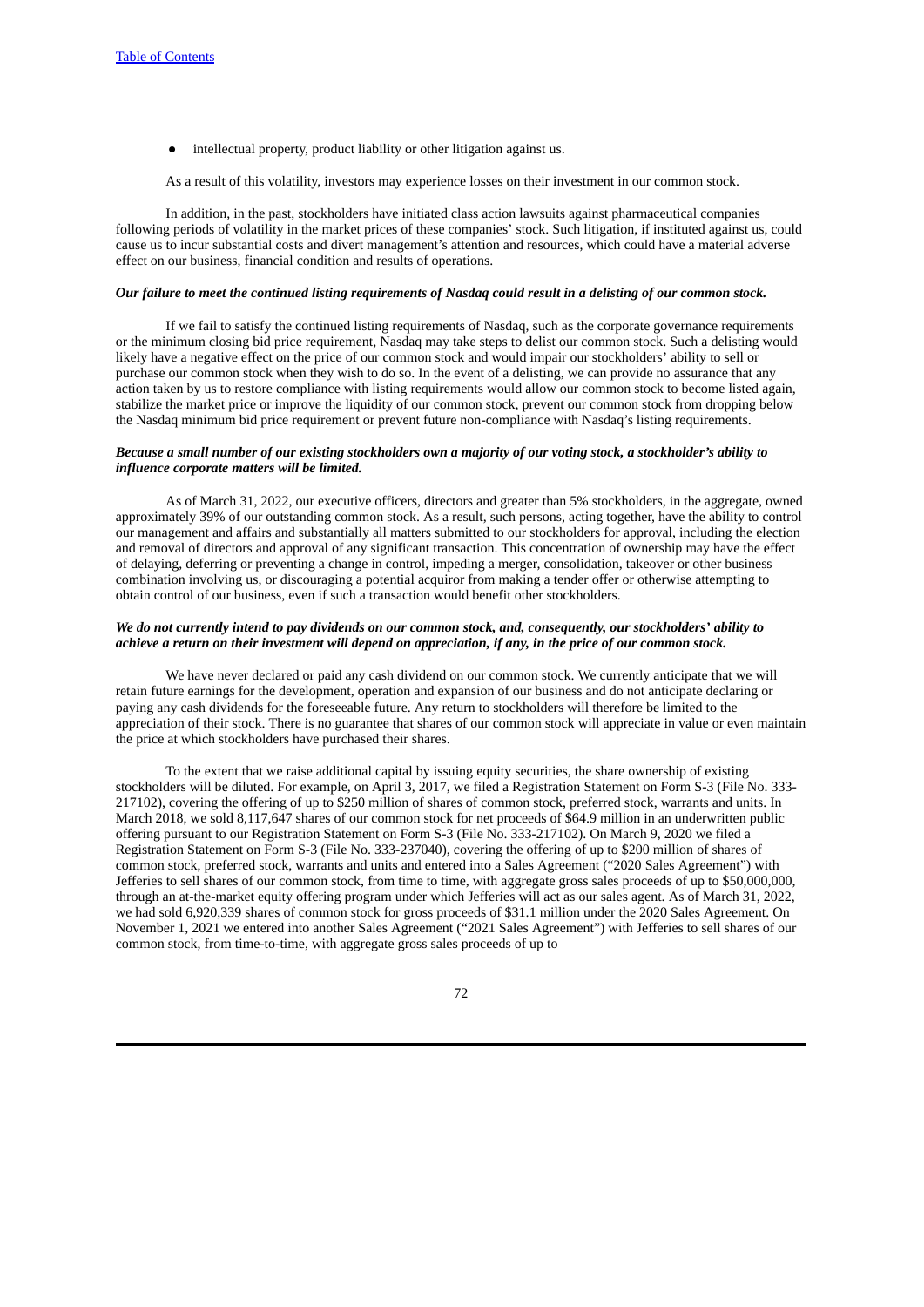\$40,000,000. As of March 31, 2022, \$18.9 million remained for sale under the 2020 Sales Agreement and \$40.0 million remained for sale under the 2021 Sales Agreement.

# Sales of a substantial number of shares of our common stock by our existing stockholders in the public market could *cause our stock price to fall.*

Sales of a substantial number of shares of our common stock in the public market could occur at any time. These sales, or the perception in the market that the holders of a large number of shares intend to sell shares, could reduce the market price of our common stock. Moreover, certain holders of shares of our common stock have rights, subject to certain conditions, to require us to file registration statements covering their shares or to include their shares in registration statements that we may file for ourselves or other stockholders. We have registered and intend to continue to register all shares of common stock that we may issue under our equity compensation plans. Once we register these shares, they can be freely sold in the public market upon issuance, subject to volume limitations applicable to affiliates.

# We are a smaller reporting company and the reduced reporting requirements applicable to smaller reporting companies *may make our common stock less attractive to investors.*

We are a smaller reporting company, which allows us to take advantage of exemptions from various reporting requirements that are applicable to other public companies that are not smaller reporting companies, including not being required to comply with the auditor attestation requirements of Section 404 of the Sarbanes-Oxley Act of 2002, as amended, reduced disclosure obligations regarding executive compensation in our Annual Report and our periodic reports and proxy statements and providing only two years of audited financial statements in our Annual Report and our periodic reports. We will remain an smaller reporting company until (a) the aggregate market value of our outstanding common stock held by non-affiliates as of the last business day our most recently completed second fiscal quarter exceeds \$250 million or (b) (1) we have over \$100 million in annual revenues and (2) the aggregate market value of our outstanding common stock held by non-affiliates as of the last business day our most recently completed second fiscal quarter exceeds \$700 million. We cannot predict whether investors will find our common stock less attractive if we rely on certain or all of these exemptions. If some investors find our common stock less attractive as a result, there may be a less active trading market for our common stock and our stock price may be more volatile and may decline.

# If we fail to maintain proper and effective internal control over financial reporting, our ability to produce accurate and timely consolidated financial statements could be impaired, investors may lose confidence in our financial reporting and *the trading price of our common stock may decline.*

Pursuant to Section 404 of Sarbanes-Oxley, if we are an accelerated filer, our independent registered public accounting firm will be required to attest to the effectiveness of our internal control over financial reporting. The rules governing the standards that must be met for management to assess our internal control over financial reporting are complex and require significant documentation, testing and possible remediation. To continue to comply with the requirements of being a reporting company under the Exchange Act, as we continue to grow, we will need to upgrade our systems including information technology; implement additional financial and management controls, reporting systems and procedures; and hire additional accounting and finance staff. If we or, if required, our auditors are unable to conclude that our internal control over financial reporting is effective, investors may lose confidence in our financial reporting and the trading price of our common stock may decline.

We cannot assure our stockholders that there will not be material weaknesses or significant deficiencies in our internal control over financial reporting in the future. Any failure to maintain internal control over financial reporting could severely inhibit our ability to accurately report our financial condition, results of operations or cash flows. If we are unable to conclude that our internal control over financial reporting is effective, or if our independent registered public accounting firm determines we have a material weakness or significant deficiency in our internal control over financial reporting once that firm begin its Section 404 reviews, investors may lose confidence in the accuracy and completeness of our financial reports, the market price of our common stock could decline, and we could be subject to sanctions or investigations by Nasdaq, the SEC or other regulatory authorities. Failure to remedy any material weakness in our internal control over financial reporting, or to implement or maintain other effective control systems required of public companies, could also restrict our future access to the capital markets.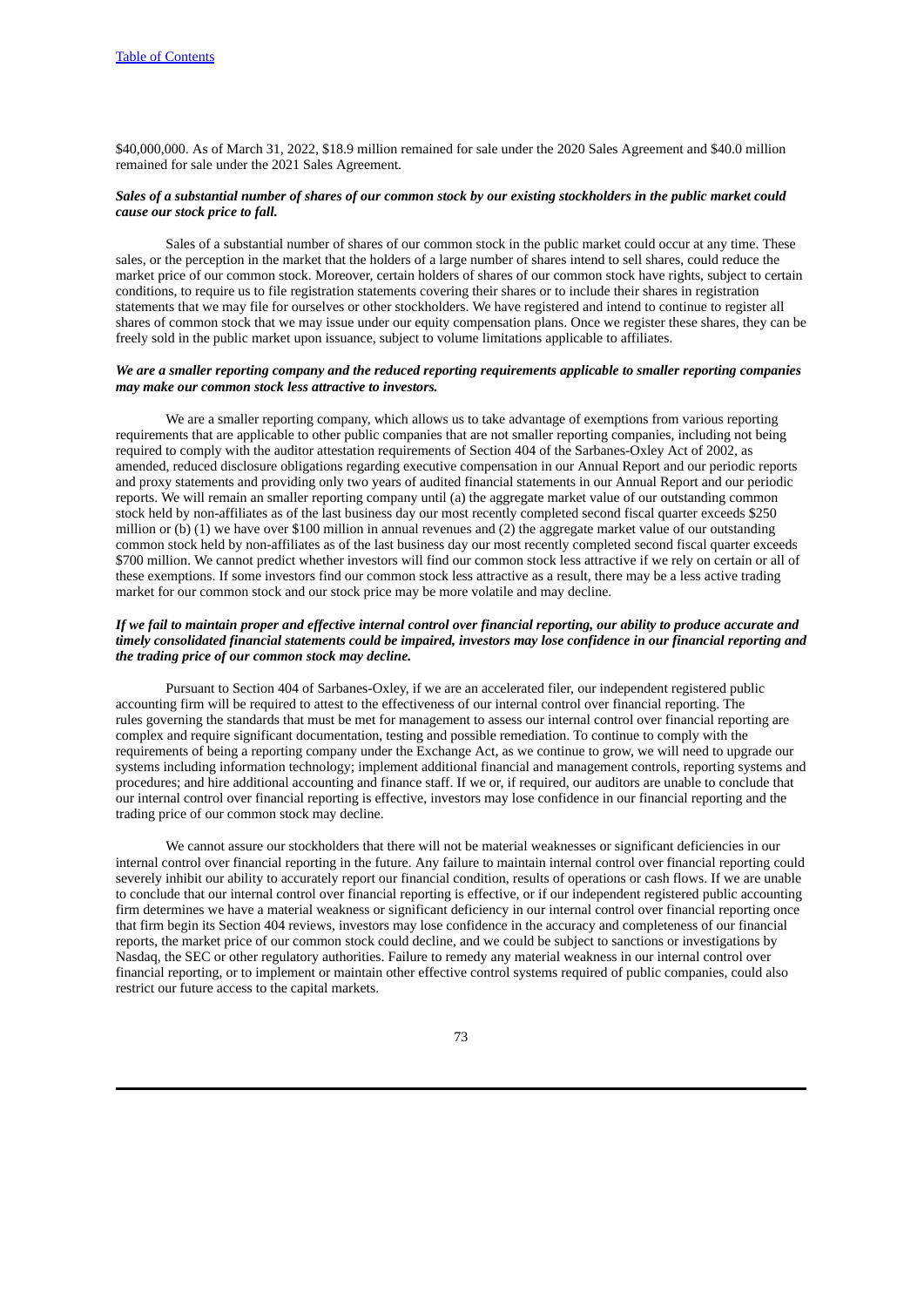## *Provisions in our charter documents and under Delaware law could discourage a takeover that stockholders may consider favorable and may lead to entrenchment of management.*

Our amended and restated certificate of incorporation and amended and restated bylaws contain provisions that could significantly reduce the value of our shares to a potential acquiror or delay or prevent changes in control or changes in our management without the consent of our board of directors. The provisions in our charter documents include the following:

- a classified board of directors with three-year staggered terms, which may delay the ability of stockholders to change the membership of a majority of our board of directors;
- no cumulative voting in the election of directors, which limits the ability of minority stockholders to elect director candidates;
- the exclusive right of our board of directors, unless the board of directors grants such right to the stockholders, to elect a director to fill a vacancy created by the expansion of the board of directors or the resignation, death or removal of a director, which prevents stockholders from being able to fill vacancies on our board of directors;
- the required approval of at least 66 2/3% of the shares entitled to vote to remove a director for cause, and the prohibition on removal of directors without cause;
- the ability of our board of directors to authorize the issuance of shares of preferred stock and to determine the price and other terms of those shares, including preferences and voting rights, without stockholder approval, which could be used to significantly dilute the ownership of a hostile acquiror;
- the ability of our board of directors to alter our amended and restated bylaws without obtaining stockholder approval;
- the required approval of at least 66 2/3% of the shares entitled to vote to adopt, amend or repeal our amended and restated bylaws or repeal the provisions of our amended and restated certificate of incorporation regarding the election and removal of directors;
- a prohibition on stockholder action by written consent, which forces stockholder action to be taken at an annual or special meeting of our stockholders;
- an exclusive forum provision providing that the Court of Chancery of the State of Delaware will be the exclusive forum for certain actions and proceedings;
- the requirement that a special meeting of stockholders may be called only by the board of directors, which may delay the ability of our stockholders to force consideration of a proposal or to take action, including the removal of directors; and
- advance notice procedures that stockholders must comply with in order to nominate candidates to our board of directors or to propose matters to be acted upon at a stockholders' meeting, which may discourage or deter a potential acquiror from conducting a solicitation of proxies to elect the acquiror's own slate of directors or otherwise attempting to obtain control of us.

We are also subject to the anti-takeover provisions contained in Section 203 of the Delaware General Corporation Law. Under Section 203, a corporation may not, in general, engage in a business combination with any holder of 15% or more of its capital stock unless the holder has held the stock for three years or, among other exceptions, the board of directors has approved the transaction.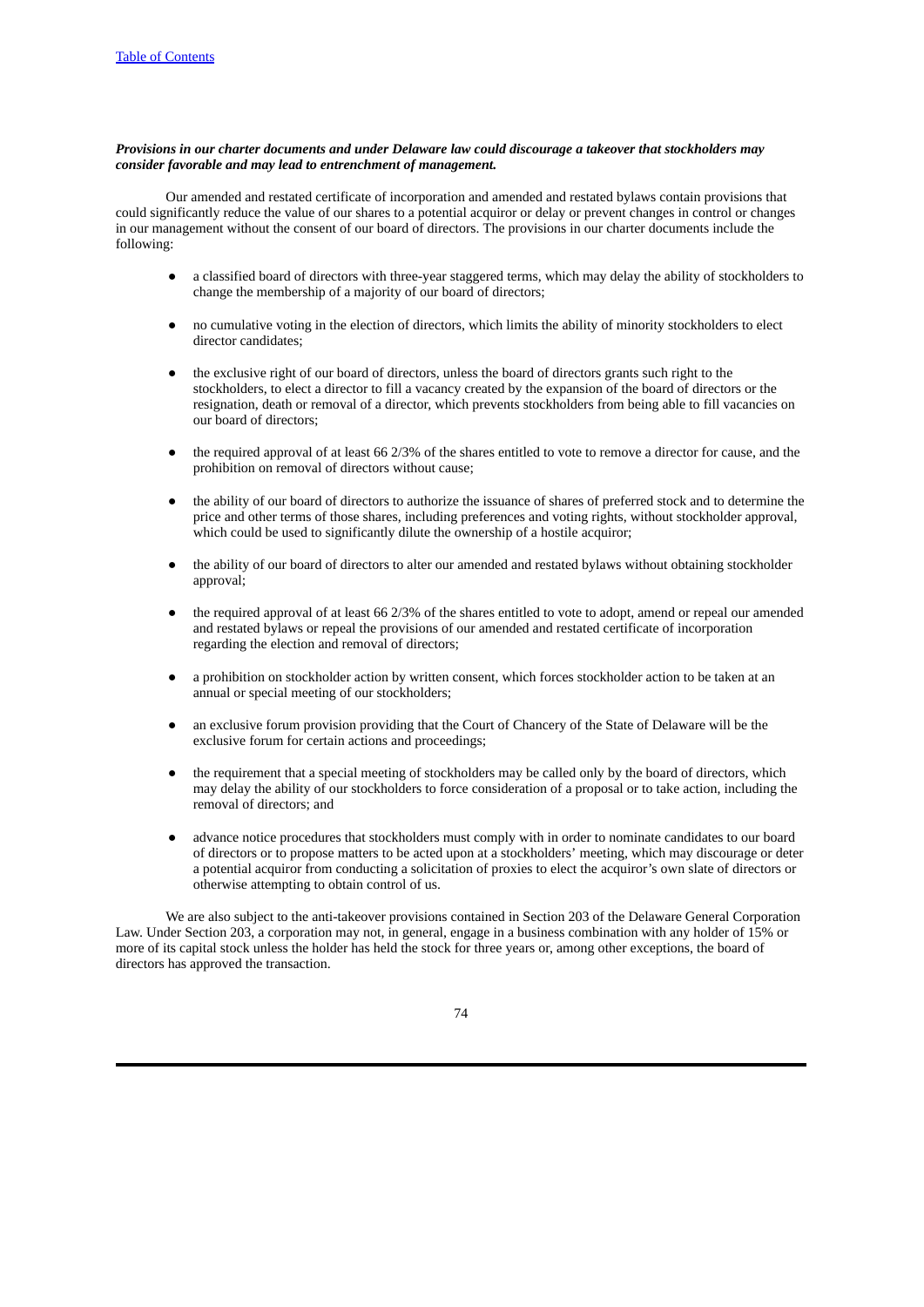# Our amended and restated certificate of incorporation and amended and restated bylaws provide that the Court of Chancery of the State of Delaware is the exclusive forum for substantially all disputes between us and our stockholders, which could limit our stockholders' ability to obtain a favorable judicial forum for disputes with us or our directors, *officers or employees.*

Our amended and restated certificate of incorporation and amended and restated bylaws provide that the Court of Chancery of the State of Delaware is the exclusive forum for any derivative action or proceeding brought on our behalf, any action asserting a breach of fiduciary duty, any action asserting a claim against us arising pursuant to the Delaware General Corporation Law, our amended and restated certificate of incorporation or our amended and restated bylaws, or any action asserting a claim against us that is governed by the internal affairs doctrine. This provision may limit a stockholder's ability to bring a claim in a judicial forum that it finds favorable for disputes with us or our directors, officers or other employees, which may discourage such lawsuits against us and our directors, officers and other employees. Alternatively, if a court were to find this provision in our amended and restated certificate of incorporation and amended and restated bylaws to be inapplicable or unenforceable in an action, we may incur additional costs associated with resolving such action in other jurisdictions, which could adversely affect our business and financial condition. This provision would not apply to suits brought to enforce a duty or liability created by the Exchange Act or any other claim for which the U.S. federal courts have exclusive jurisdiction.

# **General Risks**

## Our future growth may depend, in part, on our ability to operate in foreign markets, where we would be subject to *additional regulatory burdens and other risks and uncertainties.*

Our future growth may depend, in part, on our ability to develop and commercialize our product candidates in foreign markets. We are not permitted to market or promote any of our product candidates before we receive regulatory approval from applicable regulatory authorities in foreign markets, and we may never receive such regulatory approvals for any of our product candidates. To obtain separate regulatory approval in many other countries we must comply with numerous and varying regulatory requirements regarding safety and efficacy and governing, among other things, clinical trials, commercial sales, pricing and distribution of our product candidates. If we obtain regulatory approval of our product candidates and ultimately commercialize our product candidates in foreign markets, we would be subject to additional risks and uncertainties, including the burden of complying with complex and changing foreign regulatory, tax, accounting and legal requirements and the reduced protection of intellectual property rights in some foreign countries.

# Recent U.S. tax legislation and future changes to applicable U.S. or foreign tax laws and regulations may have a *material adverse effect on our business, financial condition and results of operations.*

We are subject to income and other taxes in the U.S. and foreign jurisdictions. Changes in laws and policy relating to taxes or trade may have an adverse effect on our business, financial condition and results of operations. For example, the U.S. government recently enacted significant tax reform, and certain provisions of the new law may adversely affect us. Changes include, but are not limited to, a federal corporate tax rate decrease from 35% to 21% for tax years beginning after December 31, 2017, the transition of U.S. international taxation from a worldwide tax system to a more generally territorial system, and a one-time transition tax on the mandatory deemed repatriation of foreign earnings. The legislation is unclear in many respects and could be subject to potential amendments and technical corrections, and will be subject to interpretations and implementing regulations by the Treasury and Internal Revenue Service, any of which could mitigate or increase certain adverse effects of the legislation. In addition, it is unclear how these U.S. federal income tax changes will affect state and local taxation. Generally, future changes in applicable U.S. or foreign tax laws and regulations, or their interpretation and application could have an adverse effect on our business, financial conditions and results of operations.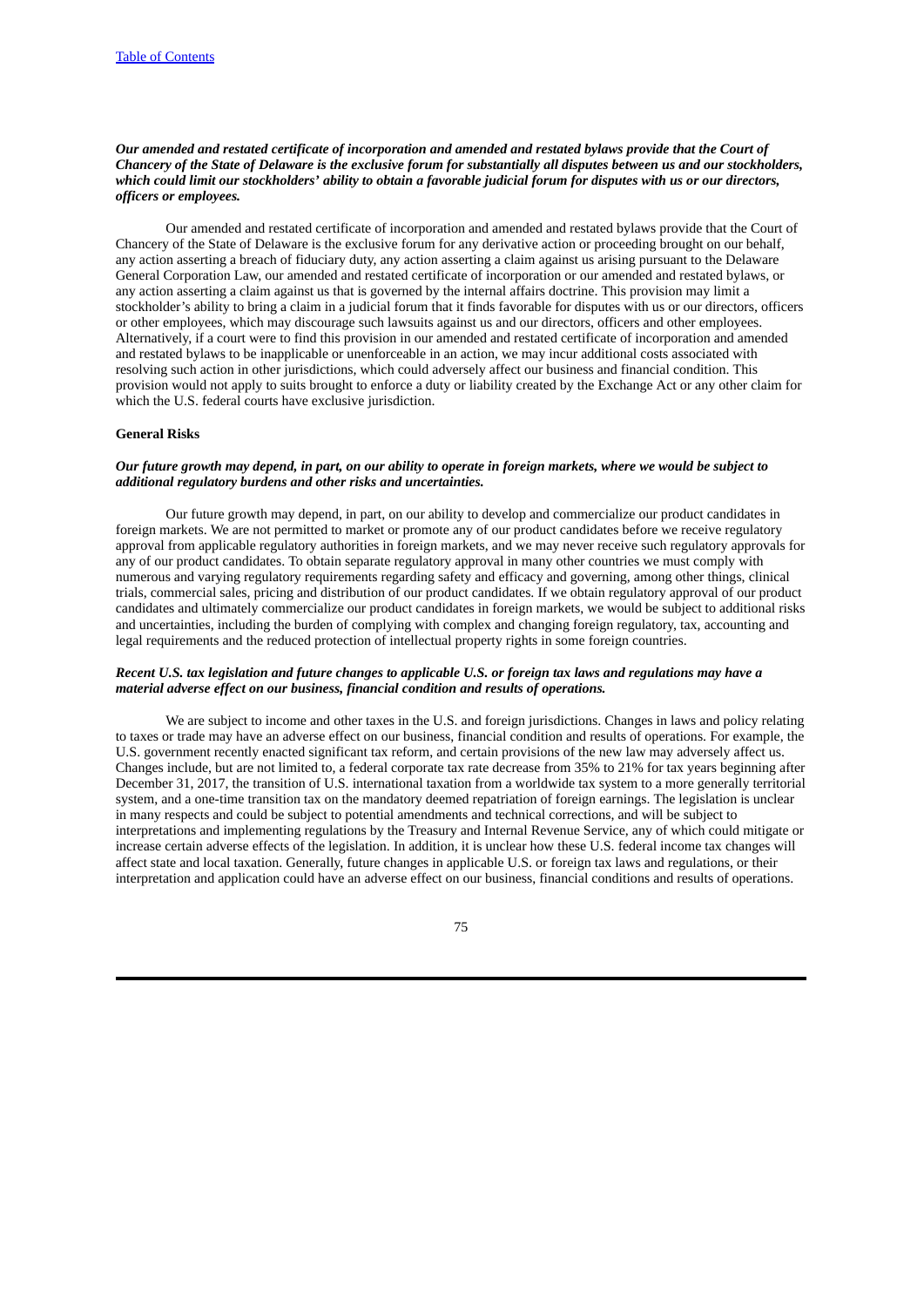# Our information technology systems, or those of any of our existing or potential future collaborators, CROs or other contractors or consultants, may fail or suffer security breaches, which could result in a material disruption of our *product development programs.*

We maintain sensitive company data on our information technology systems, including our intellectual property and proprietary business information. We face a number of threats to our networks from unauthorized access, security breaches and other system disruptions. Despite the implementation of security measures, our information technology and other internal computer systems and those of our current and any future CROs and other contractors, consultants and collaborators are vulnerable to damage from cyberattacks, "phishing" attacks, computer viruses, unauthorized access, natural disasters, terrorism, war and telecommunication and electrical failures. Attacks upon information technology systems are increasing in their frequency, levels of persistence, sophistication and intensity, and are being conducted by sophisticated and organized groups and individuals with a wide range of motives and expertise. Furthermore, because the techniques used to obtain unauthorized access to, or to sabotage or disrupt, systems change frequently and often are not recognized until launched against a target, we may be unable to anticipate these techniques or implement adequate preventative measures. We may also experience security breaches that may remain undetected for an extended period. Even if identified, we may be unable to adequately investigate or remediate incidents or breaches due to attackers increasingly using tools and techniques that are designed to circumvent controls, to avoid detection, and to remove or obfuscate forensic evidence. As a result of the COVID-19 pandemic, we may also face increased cybersecurity risks due to our reliance on internet technology and the number of our and our service providers' employees who are working remotely, which may create additional opportunities for cybercriminals to exploit vulnerabilities.

We and certain of our service providers are from time to time, subject to cyberattacks and security incidents. While we do not believe that we have experienced any significant system failure, accident or security breach to date, any such security breach may compromise information stored on our networks, or those of our vendors, and may result in significant data losses or theft of our intellectual property or proprietary business information. Further, if such an event were to occur and cause interruptions in our operations, it could result in a material disruption of our development programs and our business operations, whether due to a loss of our trade secrets or other similar disruptions. For example, the loss of clinical trial data from completed or future clinical trials could result in delays in our regulatory approval efforts and significantly increase our costs to recover or reproduce the data. In addition, such a breach may require notification to governmental agencies, or affected individuals pursuant to applicable data privacy and security laws. We would also be exposed to a risk of loss, including financial assets or litigation and potential liability, which could materially adversely affect our business, reputation, financial condition, results of operations and prospects. We also rely on third parties to manufacture our product candidates, and similar events relating to their computer systems could also have a material adverse effect on our business. To the extent that any disruption or security breach were to result in a loss of, or damage to, our data or applications, or inappropriate disclosure of confidential or proprietary information, we could incur liability and the further development and commercialization of our product candidates could be delayed.

## Changes in and failures to comply with U.S. and foreign privacy and data protection laws, regulations and standards *may adversely affect our business, operations and financial performance.*

We are subject to or affected by numerous federal, state and foreign laws and regulations, as well as regulatory guidance, governing the collection, use, disclosure, retention, and security of personal data, such as information that we collect about patients and healthcare providers in connection with clinical trials in the United States and abroad. The global data protection landscape is rapidly evolving, and implementation standards and enforcement practices are likely to remain uncertain for the foreseeable future. This evolution may create uncertainty in our business, affect our or our collaborators', service providers' and contractors' ability to operate in certain jurisdictions or to collect, store, transfer use and share personal information, necessitate the acceptance of more onerous obligations in our contracts, result in liability or impose additional costs on us. In the United States, numerous federal and state laws and regulations could apply to our operations or the operations of our partners, including state data breach notification laws, state health information privacy laws, and federal and state consumer protection laws and regulations (e.g. Section 5 of the FTC Act), that govern the collection, use, disclosure, and protection of health-related and other personal information. In addition, we may obtain health information from third parties (including research institutions from which we obtain clinical trial data) that are subject to privacy and security requirements under HIPAA. Depending on the facts and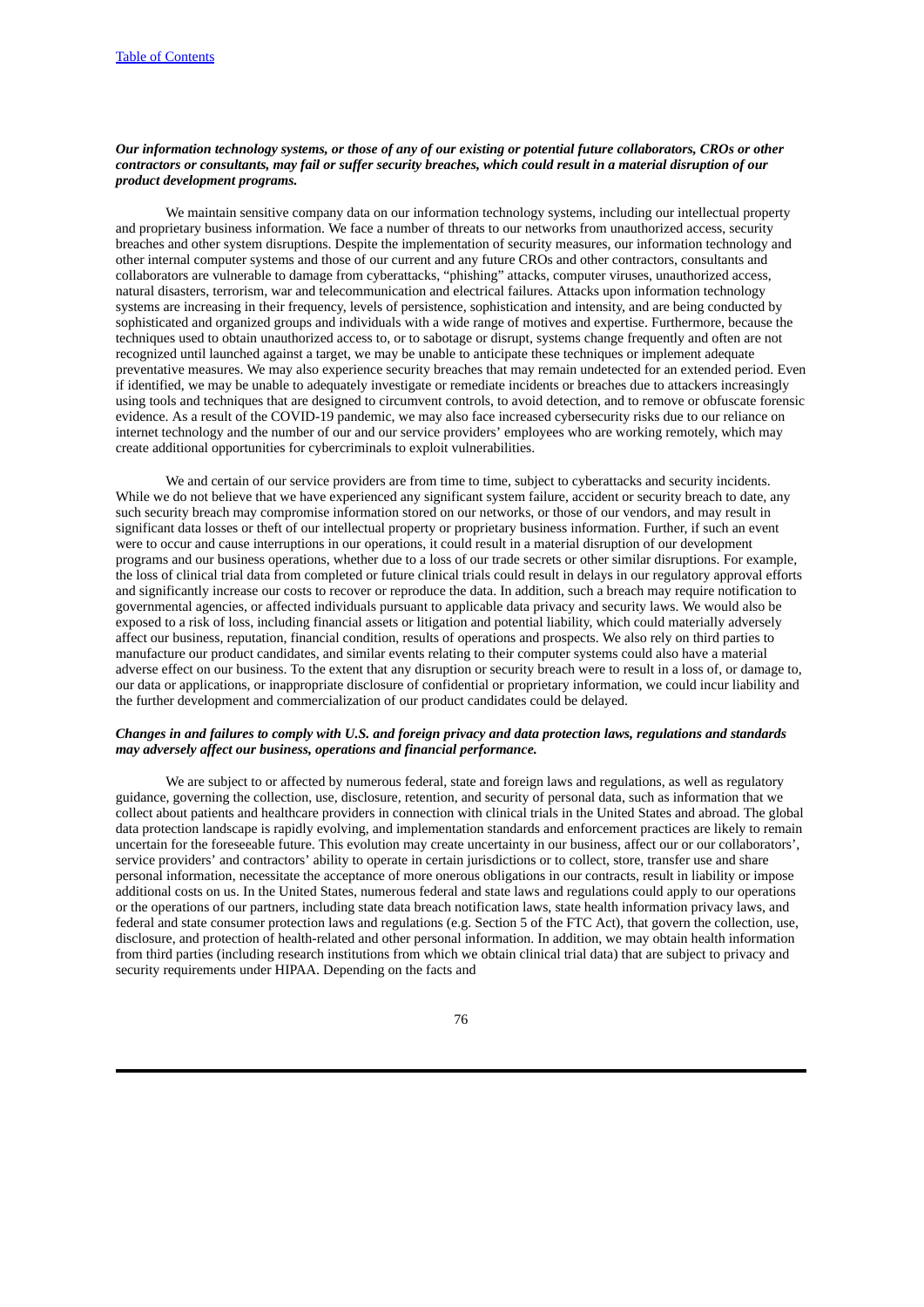circumstances, we could be subject to criminal penalties if we knowingly obtain, use, or disclose individually identifiable health information that was provided to us by a HIPAA-covered entity in a manner that is not authorized or permitted by HIPAA.

Further, California enacted the CCPA, on June 28, 2018, which went into effect on January 1, 2020. The CCPA gives California residents expanded rights to access and delete their personal information, opt out of certain personal information sharing, and receive detailed information about how their personal information is used. The CCPA provides for civil penalties for violations, as well as a private right of action for data breaches that is expected to increase data breach litigation. Although there are limited exemptions for health-related information, including clinical trial data, the CCPA may increase our compliance costs and potential liability. Further, the CPRA, recently passed in California, which significantly amends the CCPA and will impose additional data protection obligations on covered businesses, including additional consumer rights processes, limitations on data uses, new audit requirements for higher risk data, and opt outs for certain uses of sensitive data. It will also create a new California data protection agency authorized to issue substantive regulations and could result in increased privacy and information security enforcement. The majority of the provisions will go into effect on January 1, 2023, and additional compliance investment and potential business process changes may be required. Similar laws have been proposed in other states and at the federal level, and if passed, such laws may have potentially conflicting requirements that would make compliance challenging.

Our operations abroad may also be subject to increased scrutiny or attention from data protection authorities. Many countries in these regions have established or are in the process of establishing privacy and data security legal frameworks with which we, our collaborators, service providers, including our CRO, and contractors must comply. For example, the GDPR, which went into effect in May 2018, imposes strict requirements for processing the personal data of individuals within the EEA, including clinical trial data. The GDPR has and will continue to increase compliance burdens on us, including by mandating potentially burdensome documentation requirements and granting certain rights to individuals to control how we collect, use, disclose, retain and process information about them. The processing of sensitive personal data, such as physical health condition, may impose heightened compliance burdens under the GDPR and is a topic of active interest among foreign regulators. Further, recent legal developments in Europe have created complexity and uncertainty regarding transfers of personal data from the EEA to the United States, e.g. on July 16, 2020, the Court of Justice of the European Union, or the CJEU invalidated the EU-US Privacy Shield Framework, or the Privacy Shield under which personal data could be transferred from the EEA to US entities who had self-certified under the Privacy Shield scheme. While the CJEU upheld the adequacy of the standard contractual clauses, or SCCs, it made clear that reliance on them alone may not necessarily be sufficient in all circumstances. The European Commission issued revised SCCs on June 4, 2021 to account for the decision of the CJEU and recommendations made by the European Data Protection Board. The revised SCCs must be used for relevant new data transfers from September 27, 2021; existing standard contractual clauses arrangements must be migrated to the revised clauses by December 27, 2022. The new SCCs apply only to the transfer of personal data outside of the EEA and not the UK; the UK's Information Commissioner's Office launched a public consultation on its draft revised data transfers mechanisms in August 2021 and laid its proposal before Parliament, with the UK SCCs expected to come into force in March 2022, with a two-year grace period. As supervisory authorities issue further guidance on personal data export mechanisms, including circumstances where the standard contractual clauses cannot be used, and/or start taking enforcement action, we could suffer additional costs, complaints and/or regulatory investigations or fines, and/or if we are otherwise unable to transfer personal data between and among countries and regions in which we operate, it could affect the manner in which we provide our services, the geographical location or segregation of our relevant systems and operations, and could adversely affect our financial results. In addition, the GDPR provides for robust regulatory enforcement and fines of up to €20 million or 4% of the annual global revenue of the noncompliant company, whichever is greater. Further, from January 1, 2021, we have to comply with the GDPR and the United Kingdom ("UK") GDPR, which, together with the amended UK Data Protection Act 2018, retains the GDPR in UK national law, the latter regime having the ability to separately fine up to the greater of £17.5 million or 4% of global turnover. The relationship between the United Kingdom and the EU in relation to certain aspects of data protection law remains unclear, and it is unclear how United Kingdom data protection laws and regulations will develop in the medium to longer term, and how data transfers to and from the United Kingdom will be regulated in the long term. The European Commission has adopted an adequacy decision in favor of the UK, enabling data transfers from EU member states to the UK without additional safeguards. However, the UK adequacy decision will automatically expire in June 2025 unless the European Commission re-assesses and renews or extends that decision and remains under review by the Commission during this period. In September 2021, the UK government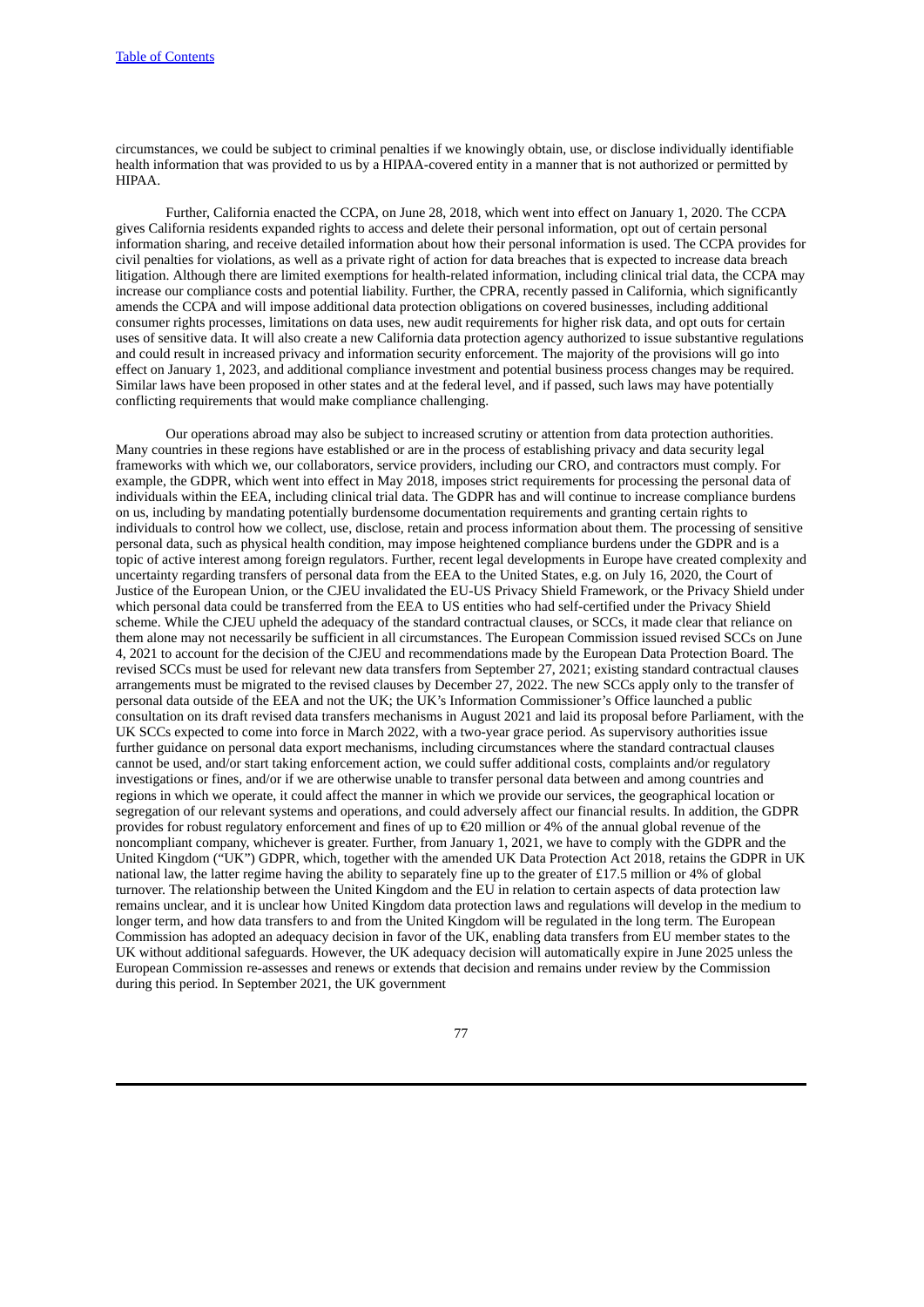launched a consultation on its proposals for wide-ranging reform of UK data protection laws following Brexit. There is a risk that any material changes which are made to the UK data protection regime could result in the European Commission reviewing the UK adequacy decision, and the UK losing its adequacy decision if the European Commission deems the UK to no longer provide adequate protection for personal data. The relationship between the UK and the EU in relation to certain aspects of data protection law remains uncertain, and it is unclear how UK data protection laws and regulations will develop in the medium to longer term.

As we expand into other foreign countries and jurisdictions, we may be subject to additional laws and regulations that may affect how we conduct business. The cost of compliance with these laws, regulations and standards is high and is likely to increase in the future. Any failure or perceived failure by us or our collaborators, service providers and contractors to comply with federal, state or foreign laws or regulation, our internal policies and procedures or our contracts governing processing of personal information could result in negative publicity, diversion of management time and effort and proceedings against us by governmental entities or others. In many jurisdictions, enforcement actions and consequences for noncompliance are rising.

Our operations could be subject to earthquakes, power shortages, telecommunications failures, water shortages, floods, hurricanes, typhoons, fires, extreme weather conditions, medical epidemics and pandemics, such as the COVID-19 pandemic, and other natural or manmade disasters or business interruptions, for which we are predominantly self-insured. We currently rely on several different manufacturers who supply different parts of the ciforadenant molecule and CPI-818 molecule, on one manufacturer for mupadolimab drug substance and on other third-party manufacturers to produce our other product candidates. Our ability to obtain clinical supplies of mupadolimab, CPI-818 and ciforadenant or our other product candidates could be disrupted if the operations of these suppliers were affected by a man-made or natural disaster or other business interruption. The occurrence of any of these business disruptions could seriously harm our operations and financial condition and increase our costs and expenses.

In response to the COVID-19 pandemic, we have limited the use of our physical facilities and many of our employees work remotely. We intend to make full use of our physical facilities after national, state and local authorities have indicated that it is safe to do so. In the event of a continuation of shelter-in-place orders or mandated local travel restrictions, our employees conducting research and development activities may not be able to access our facilities and our activities may be significantly limited or curtailed, possibly for an extended period of time. Furthermore, it is possible that over the long term our operational efficiency may be decreased if our employees and third-party collaborators are unable to meet and work in the same physical location.

## *Our ability to use net operating loss carryforwards and other tax attributes may be limited.*

We have incurred substantial losses during our history and do not expect to become profitable in the near future, and we may never achieve profitability. To the extent that we continue to generate taxable losses, unused losses will carry forward to offset future taxable income, if any, until such unused losses expire. As of December 31, 2021, we had federal net operating loss ("NOL") carryforwards of approximately \$212.6 million and state NOL carryforwards of approximately \$246.3 million available to offset future taxable income. If not utilized, the federal and state NOL carryforwards will begin to expire in various years beginning in 2034. As of December 31, 2021, we also had \$7.9 million of federal and \$4.5 million of state research and development tax credit carryforwards available to reduce future income taxes. The federal research and development tax credits will begin to expire in 2035, if not utilized. The state research and development tax credits have no expiration date. Utilization of NOL carryforwards and credits may be subject to an annual limitation due to the "ownership change" provisions under Sections 382 and 383 of the Internal Revenue Code of 1986, as amended. An "ownership change" is generally defined as a cumulative change in the ownership interest of significant stockholders over a rolling three-year period in excess of 50 percentage points. Similar provisions under state tax law may also apply. If finalized, Treasury Regulations currently proposed under Section 382 of the Code may further limit our ability to utilize our pre-change NOLs or credits if we undergo a future ownership change. We may experience an ownership change in the future as a result of subsequent shifts in our stock ownership, some of which changes are outside our control. Such ownership changes could result in the expiration of our NOL carryforwards and other tax attributes before they can be utilized and, if we are profitable, our future cash flows could be adversely affected due to our increased tax liability.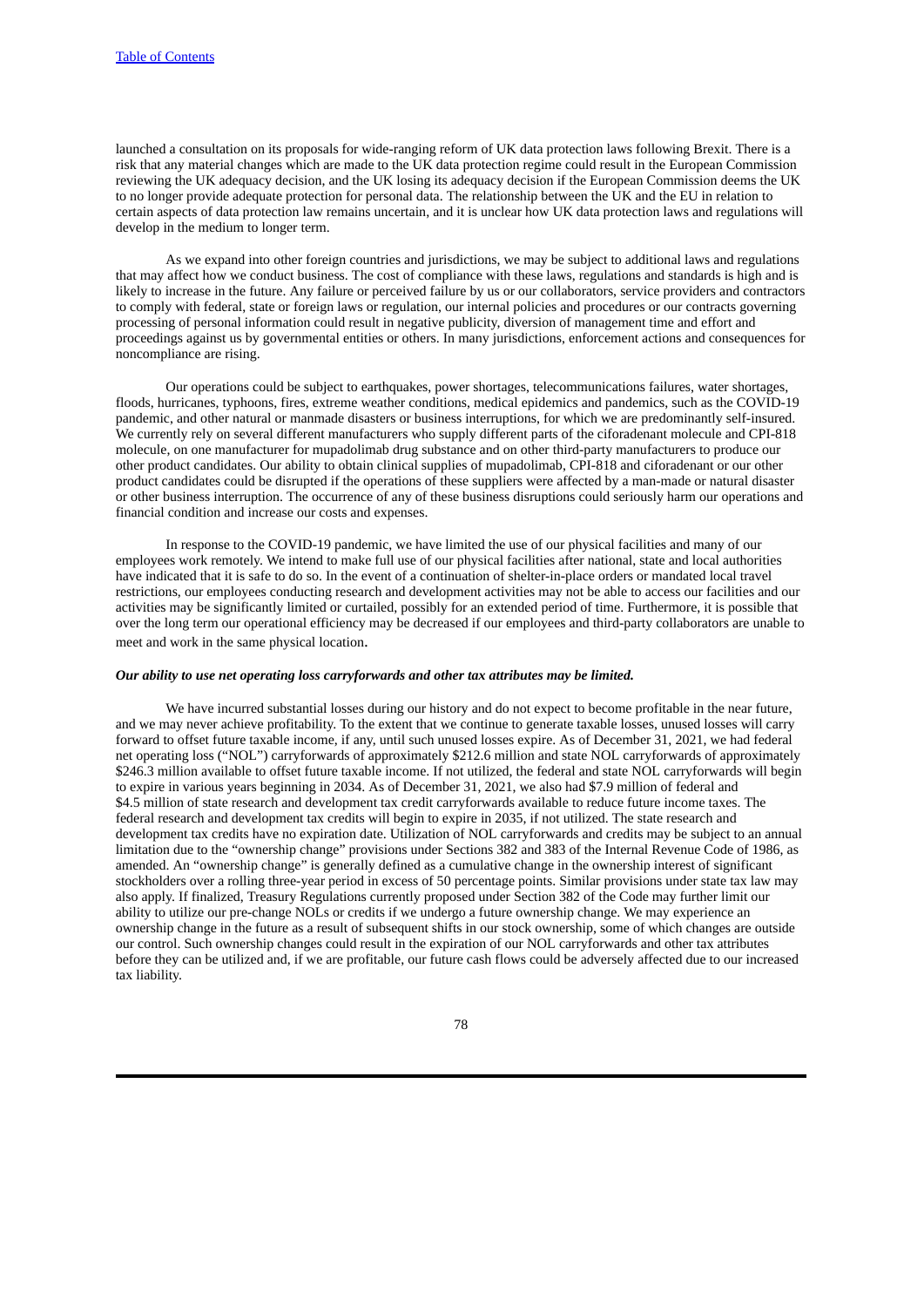Additionally, under the Tax Cut and Jobs Act (the "Tax Act"), as modified by the Coronavirus Aid, Relief, and Economic Security Act (the "CARES Act"), NOL carryforwards arising in tax years beginning after December 31, 2020 are limited to 80% of taxable income. Under the Tax Act, federal NOL carryforwards arising in tax years beginning after December 31, 2017 may be carried forward indefinitely. Under the CARES Act, federal NOL carryforwards arising in tax years beginning after December 31, 2017 and before January 1, 2021 may be carried back to each of the five tax years preceding the tax year of such loss. The changes in the carryforward and carryback periods as well as the limitation on use of NOL carryforwards may significantly impact our ability to use NOL carryforwards, particularly for tax years beginning after December 31, 2020, as well as the timing of any such use, and could adversely affect our results of operations.

## If securities or industry analysts do not publish research or reports or publish unfavorable research or reports about *our business, our stock price and trading volume could decline.*

The trading market for our common stock is influenced by the research and reports that industry or securities analysts publish about us or our business. If any of the analysts who cover us issue an adverse or misleading opinion regarding us, our business model, our intellectual property or our stock performance, or if our target studies and operating results fail to meet the expectations of analysts, our stock price would likely decline. If one or more of these analysts cease coverage of us or fail to publish reports on us regularly, we could lose visibility in the financial markets, which in turn could cause our stock price or trading volume to decline.

## Our business could be negatively impacted by corporate citizenship and ESG matters and or our reporting of such *matters.*

Institutional, individual, and other investors, proxy advisory services, regulatory authorities, consumers and other stakeholders are increasingly focused on environmental, social and governance (ESG) practices of companies. As we look to respond to evolving standards for identifying, measuring, and reporting ESG metrics, our efforts may result in a significant increase in costs and may nevertheless not meet investor or other stakeholder expectations and evolving standards or regulatory requirements, which may negatively impact our financial results, our reputation, our ability to attract or retain employees, our attractiveness as an investment or business partner, or expose us to government enforcement actions, private litigation, and actions by stockholders or stakeholders.

## **Item 2. Unregistered Sales of Equity Securities and Use of Proceeds**

# *Recent Sales of Unregistered Securities.*

None

*Use of Proceeds from Registered Securities*

Not applicable

#### *Repurchases of Shares or of Company Equity Securities*

None

# **Item 3. Defaults Upon Senior Securities**

None

# **Item 4. Mine Safety Disclosures**

Not applicable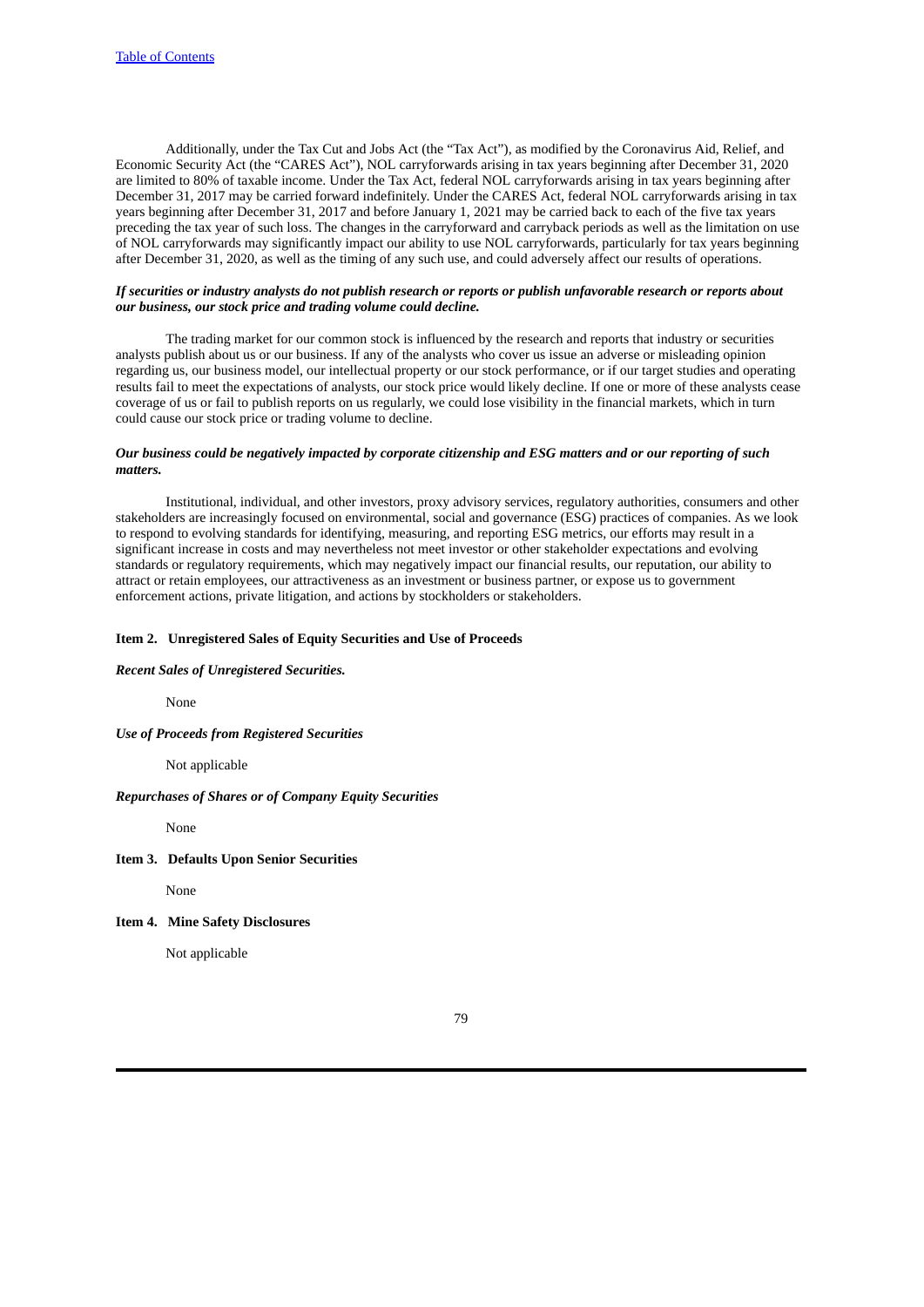# **Item 5. Other Information**

None

# **Item 6. Exhibits**

# **EXHIBIT INDEX**

| <b>Exhibit</b> |                                                                                                                                                                                 | <b>Incorporated by Reference</b> |            |               | Filed    |
|----------------|---------------------------------------------------------------------------------------------------------------------------------------------------------------------------------|----------------------------------|------------|---------------|----------|
| Number         | <b>Exhibit Description</b>                                                                                                                                                      | Form                             | Date       | <b>Number</b> | Herewith |
| 3.1            | Amended and Restated Certificate of Incorporation.                                                                                                                              | $8-K$                            | 3/29/2016  | 3.1           |          |
| 3.2            | <b>Amended and Restated Bylaws.</b>                                                                                                                                             | $8-K$                            | 3/29/2016  | 3.2           |          |
| 4.1            | Reference is made to Exhibits 3.1 through 3.2.                                                                                                                                  |                                  |            |               |          |
| 4.2            | Form of Common Stock Certificate.                                                                                                                                               | $S-1$                            | 1/4/2016   | 4.2           |          |
| 4.3            | <b>Amended and Restated Investors' Rights Agreement, dated</b><br>September 16, 2015, by and among Corvus<br>Pharmaceuticals, Inc. and the investors listed therein.            | $S-1/A$                          | 2/8/2016   | 4.3           |          |
| 4.4            | Form of Warrant                                                                                                                                                                 | $8-K$                            | 11/12/2019 | 4.1           |          |
| 4.5            | Description of Registrant's Securities Registered Pursuant to<br>Section 12 of the Securities Exchange Act of 1934                                                              | $10-K$                           | 3/25/2021  | 4.5           |          |
| 31.1           | Certification of Chief Executive Officer required by Rule 13a-<br>14(a) or Rule 15d-14(a).                                                                                      |                                  |            |               | X        |
| 31.2           | Certification of Chief Financial Officer required by Rule 13a-<br>$14(a)$ or Rule $15d-14(a)$ .                                                                                 |                                  |            |               | X        |
| $32.1*$        | Certification required by Rule 13a-14(b) or Rule 15d-14(b) and<br>Section 1350 of Chapter 63 of Title 18 of the United States Code<br>$(18 \text{ U.S.C. }$ \$1350).            |                                  |            |               | X        |
| 101.INS        | XBRL Instance Document - the instance document does not<br>appear in the Interactive Data File because its XBRL tags are<br>embedded within the Inline XBRL document.           |                                  |            |               | X        |
|                | 101.SCH Inline XBRL Taxonomy Extension Schema Document.                                                                                                                         |                                  |            |               | X        |
| 101.CAL        | Inline XBRL Taxonomy Extension Calculation Linkbase<br>Document.                                                                                                                |                                  |            |               | X        |
| 101.DEF        | Inline XBRL Taxonomy Extension Definitions Linkbase<br>Document.                                                                                                                |                                  |            |               | X        |
|                | 101.LAB Inline XBRL Taxonomy Extension Label Linkbase Document.                                                                                                                 |                                  |            |               | X        |
| 101.PRE        | Inline XBRL Taxonomy Extension Presentation Linkbase<br>Document.                                                                                                               |                                  |            |               | X        |
| 104            | The cover page of Corvus Pharmaceuticals, Inc.'s Quarterly<br>Report on Form 10-Q for the quarter ended March 31, 2022,<br>formatted in Inline XBRL (contained in Exhibit 101). |                                  |            |               | X        |

<sup>\*</sup> The certification attached as Exhibit 32.1 that accompanies this Quarterly Report on Form 10-Q is not deemed filed with the Securities and Exchange Commission and is not to be incorporated by reference into any filing of Corvus Pharmaceuticals, Inc. under the Securities Act of 1933, as amended, or the Securities Exchange Act of 1934, as amended, whether made before or after the date of this Quarterly Report on Form 10-Q, irrespective of any general incorporation language contained in such filing.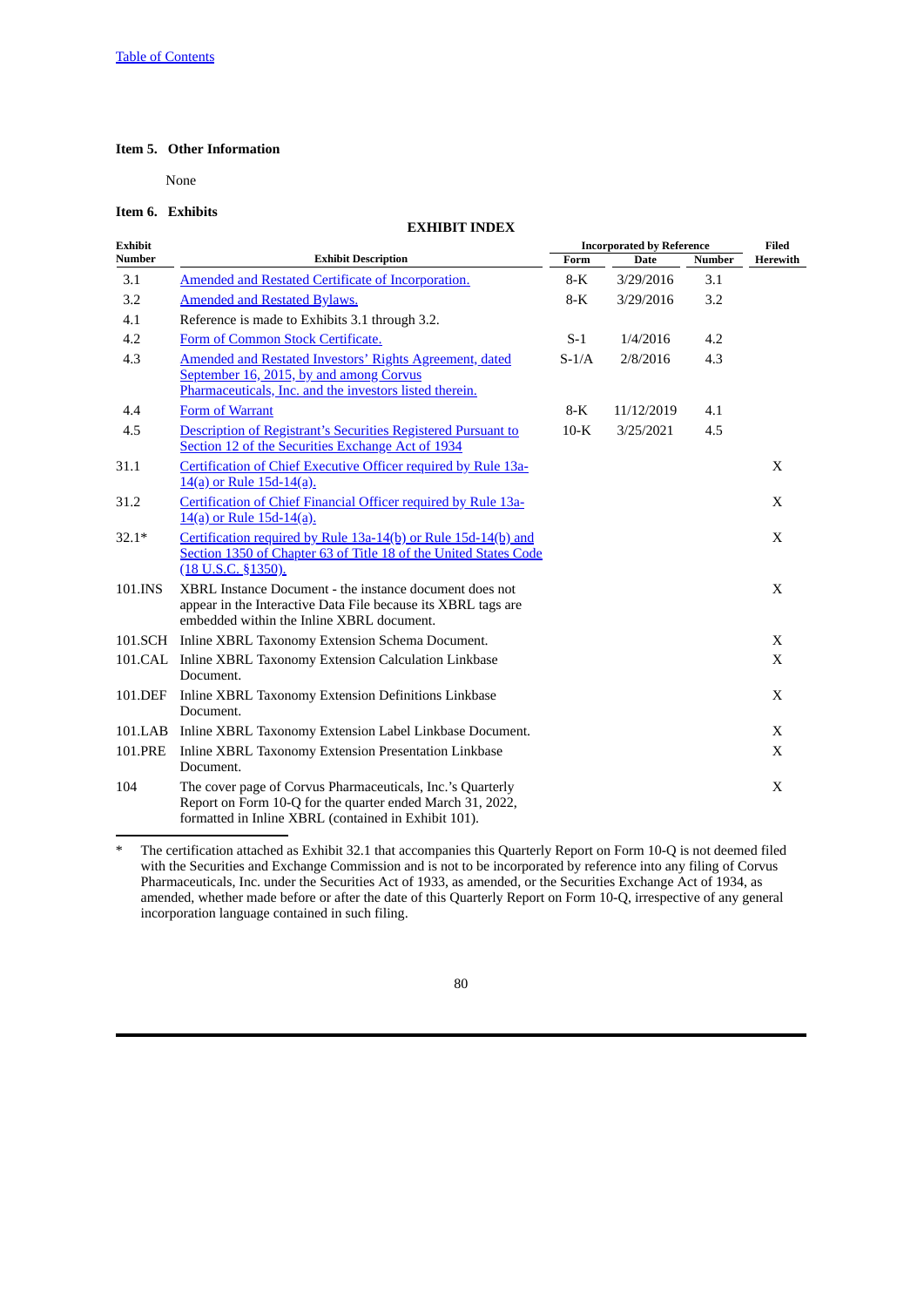# **SIGNATURES**

Pursuant to the requirements of the Securities Exchange Act of 1934, the registrant has duly caused this report to be signed on its behalf by the undersigned thereunto duly authorized.

# **CORVUS PHARMACEUTICALS, INC.**

Date: May 5, 2022 By: /s/ Richard. A. Miller Richard A. Miller, M.D. President, Chief Executive Officer and Director *(Principal Executive Officer)*

Date: May 5, 2022 By: /s/ Leiv Lea

Leiv Lea Chief Financial Officer *(Principal Financial and Accounting Officer)*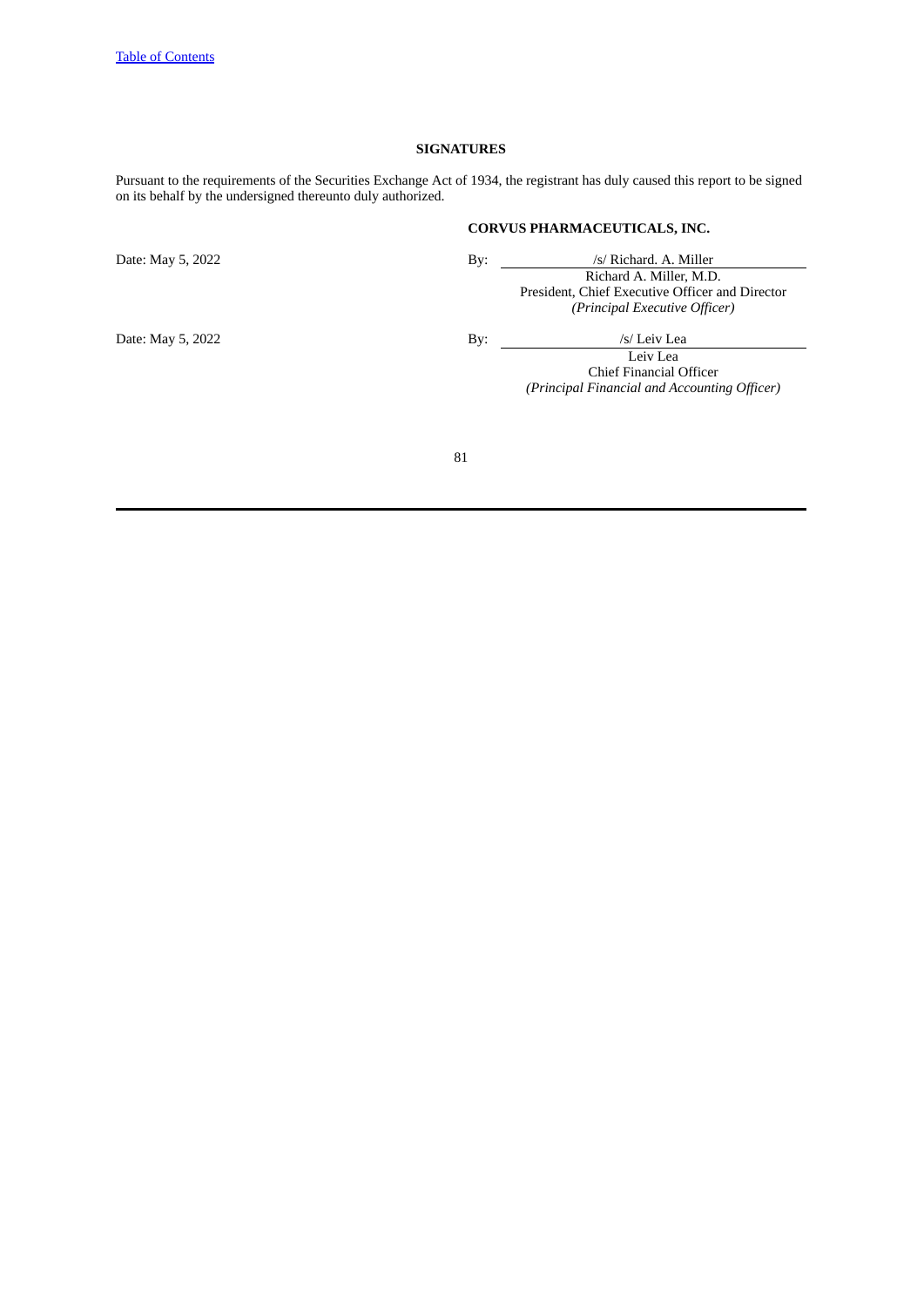# **CERTIFICATION**

<span id="page-81-0"></span>I, Richard A. Miller, M.D. President and Chief Executive Officer of Corvus Pharmaceuticals, Inc., certify that:

- 1. I have reviewed this Quarterly Report on Form 10-Q of Corvus Pharmaceuticals, Inc.;
- 2. Based on my knowledge, this report does not contain any untrue statement of a material fact or omit to state a material fact necessary to make the statements made, in light of the circumstances under which such statements were made, not misleading with respect to the period covered by this report;
- 3. Based on my knowledge, the financial statements, and other financial information included in this report, fairly present in all material respects the financial condition, results of operations and cash flows of the registrant as of, and for, the periods presented in this report;
- 4. The registrant's other certifying officer(s) and I are responsible for establishing and maintaining disclosure controls and procedures (as defined in Exchange Act Rules 13a-15(e) and 15d-15(e)) and internal control over financial reporting (as defined in Exchange Act Rules 13a-15(f) and 15d-15(f)) for the registrant and have:
	- (a) Designed such disclosure controls and procedures, or caused such disclosure controls and procedures to be designed under our supervision, to ensure that material information relating to the registrant, including its consolidated subsidiaries, is made known to us by others within those entities, particularly during the period in which this report is being prepared;
	- (b) Designed such internal control over financial reporting, or caused such internal control over financial reporting to be designed under our supervision, to provide reasonable assurance regarding the reliability of financial reporting and the preparation of financial statements for external purposes in accordance with generally accepted accounting principles;
	- (c) Evaluated the effectiveness of the registrant's disclosure controls and procedures and presented in this report our conclusions about the effectiveness of the disclosure controls and procedures, as of the end of the period covered by this report based on such evaluation; and
	- (d) Disclosed in this report any change in the registrant's internal control over financial reporting that occurred during the registrant's most recent fiscal quarter (the registrant's fourth fiscal quarter in the case of an annual report) that has materially affected, or is reasonably likely to materially affect, the registrant's internal control over financial reporting; and
- 5. The registrant's other certifying officer(s) and I have disclosed, based on our most recent evaluation of internal control over financial reporting, to the registrant's auditors and the audit committee of the registrant's board of directors (or persons performing the equivalent functions):
	- (a) All significant deficiencies and material weaknesses in the design or operation of internal control over financial reporting which are reasonably likely to adversely affect the registrant's ability to record, process, summarize and report financial information; and
	- (b) Any fraud, whether or not material, that involves management or other employees who have a significant role in the registrant's internal control over financial reporting.

Date: May 5, 2022

| Bv:    | /s/ Richard A. Miller                 |
|--------|---------------------------------------|
|        | Name: Richard A. Miller, M.D.         |
| Title: | President and Chief Executive Officer |
|        | Principal Executive Officer           |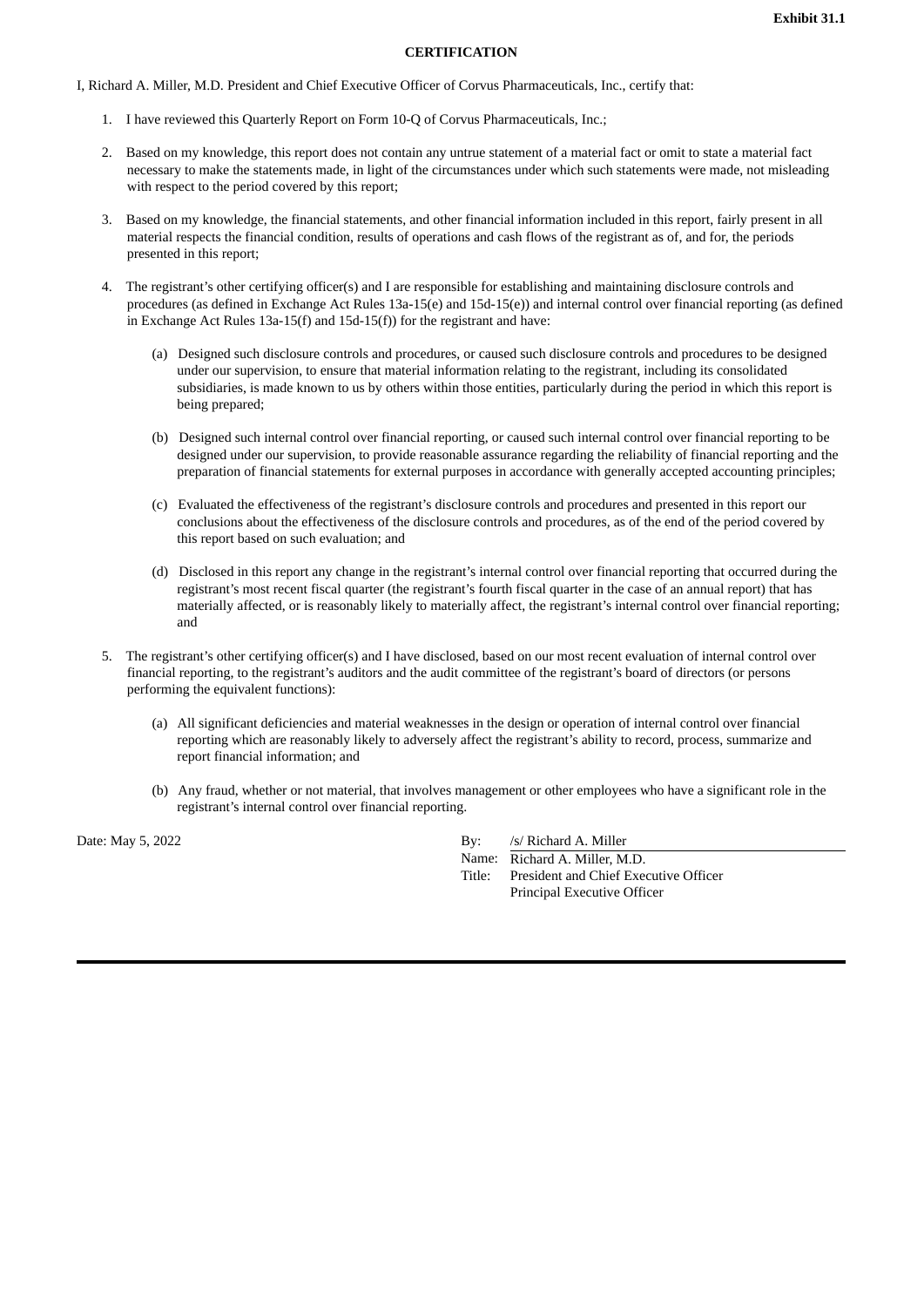# **CERTIFICATION**

<span id="page-82-0"></span>I, Leiv Lea, Chief Financial Officer of Corvus Pharmaceuticals, Inc., certify that:

- 1. I have reviewed this Quarterly Report on Form 10-Q of Corvus Pharmaceuticals, Inc.;
- 2. Based on my knowledge, this report does not contain any untrue statement of a material fact or omit to state a material fact necessary to make the statements made, in light of the circumstances under which such statements were made, not misleading with respect to the period covered by this report;
- 3. Based on my knowledge, the financial statements, and other financial information included in this report, fairly present in all material respects the financial condition, results of operations and cash flows of the registrant as of, and for, the periods presented in this report;
- 4. The registrant's other certifying officer(s) and I are responsible for establishing and maintaining disclosure controls and procedures (as defined in Exchange Act Rules 13a-15(e) and 15d-15(e)) and internal control over financial reporting (as defined in Exchange Act Rules 13a-15(f) and 15d-15(f)) for the registrant and have:
	- (a) Designed such disclosure controls and procedures, or caused such disclosure controls and procedures to be designed under our supervision, to ensure that material information relating to the registrant, including its consolidated subsidiaries, is made known to us by others within those entities, particularly during the period in which this report is being prepared;
	- (b) Designed such internal control over financial reporting, or caused such internal control over financial reporting to be designed under our supervision, to provide reasonable assurance regarding the reliability of financial reporting and the preparation of financial statements for external purposes in accordance with generally accepted accounting principles;
	- (c) Evaluated the effectiveness of the registrant's disclosure controls and procedures and presented in this report our conclusions about the effectiveness of the disclosure controls and procedures, as of the end of the period covered by this report based on such evaluation; and
	- (d) Disclosed in this report any change in the registrant's internal control over financial reporting that occurred during the registrant's most recent fiscal quarter (the registrant's fourth fiscal quarter in the case of an annual report) that has materially affected, or is reasonably likely to materially affect, the registrant's internal control over financial reporting; and
- 5. The registrant's other certifying officer(s) and I have disclosed, based on our most recent evaluation of internal control over financial reporting, to the registrant's auditors and the audit committee of the registrant's board of directors (or persons performing the equivalent functions):
	- (a) All significant deficiencies and material weaknesses in the design or operation of internal control over financial reporting which are reasonably likely to adversely affect the registrant's ability to record, process, summarize and report financial information; and
	- (b) Any fraud, whether or not material, that involves management or other employees who have a significant role in the registrant's internal control over financial reporting.

Date: May 5, 2022

| By: /s/ Leiv Lea                           |
|--------------------------------------------|
| Name: Leiv Lea                             |
| Title: Chief Financial Officer             |
| Principal Financial and Accounting Officer |